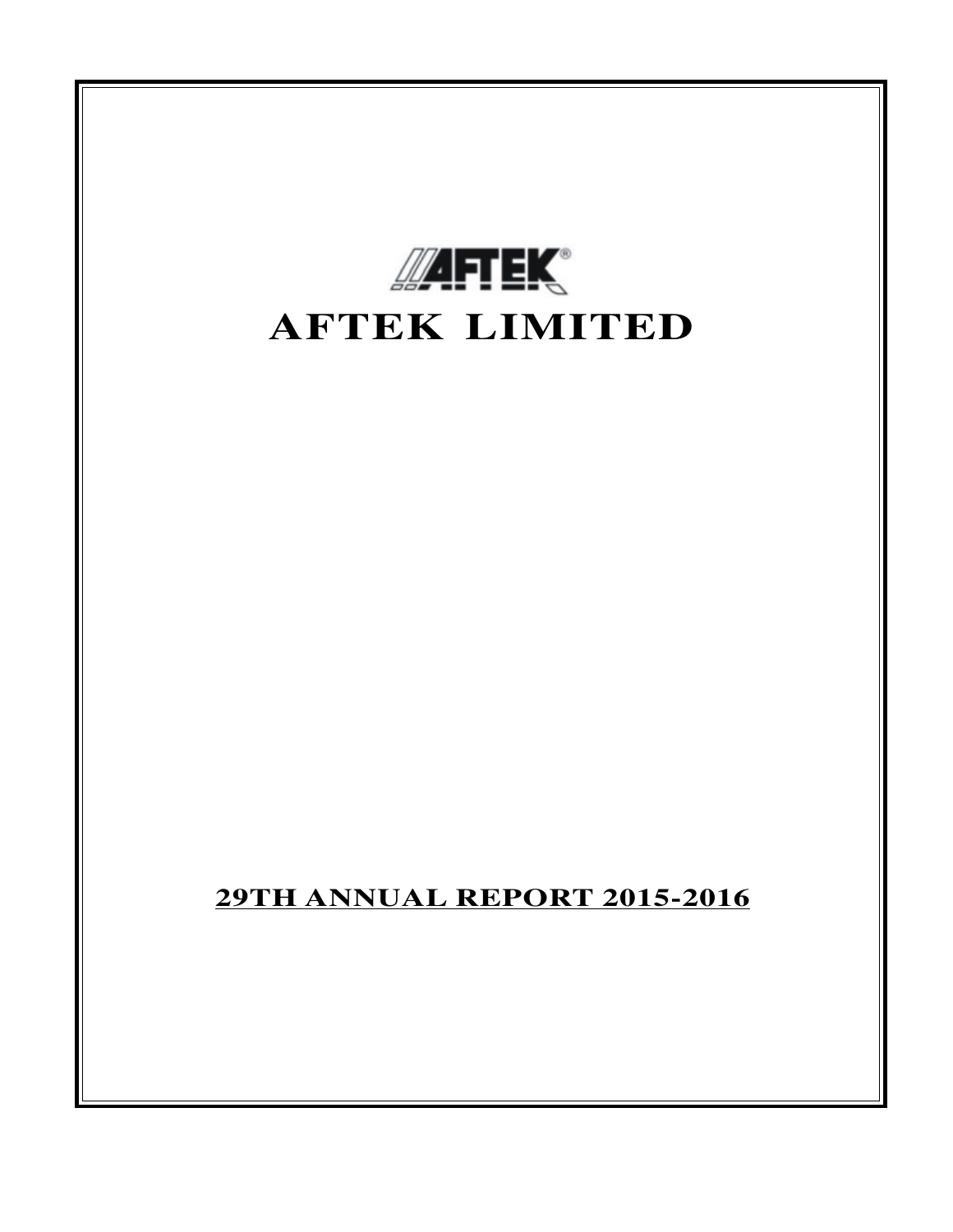

| <b>CONTENTS</b> |  |  |  |  |  |
|-----------------|--|--|--|--|--|
| $\mathbf{1}$ .  |  |  |  |  |  |
| 2.              |  |  |  |  |  |
| 3.              |  |  |  |  |  |
| 4.              |  |  |  |  |  |
| 5.              |  |  |  |  |  |
| 6.              |  |  |  |  |  |
| 7 <sub>1</sub>  |  |  |  |  |  |
| 8.              |  |  |  |  |  |
| 9.              |  |  |  |  |  |
| 10.             |  |  |  |  |  |
| 11.             |  |  |  |  |  |
|                 |  |  |  |  |  |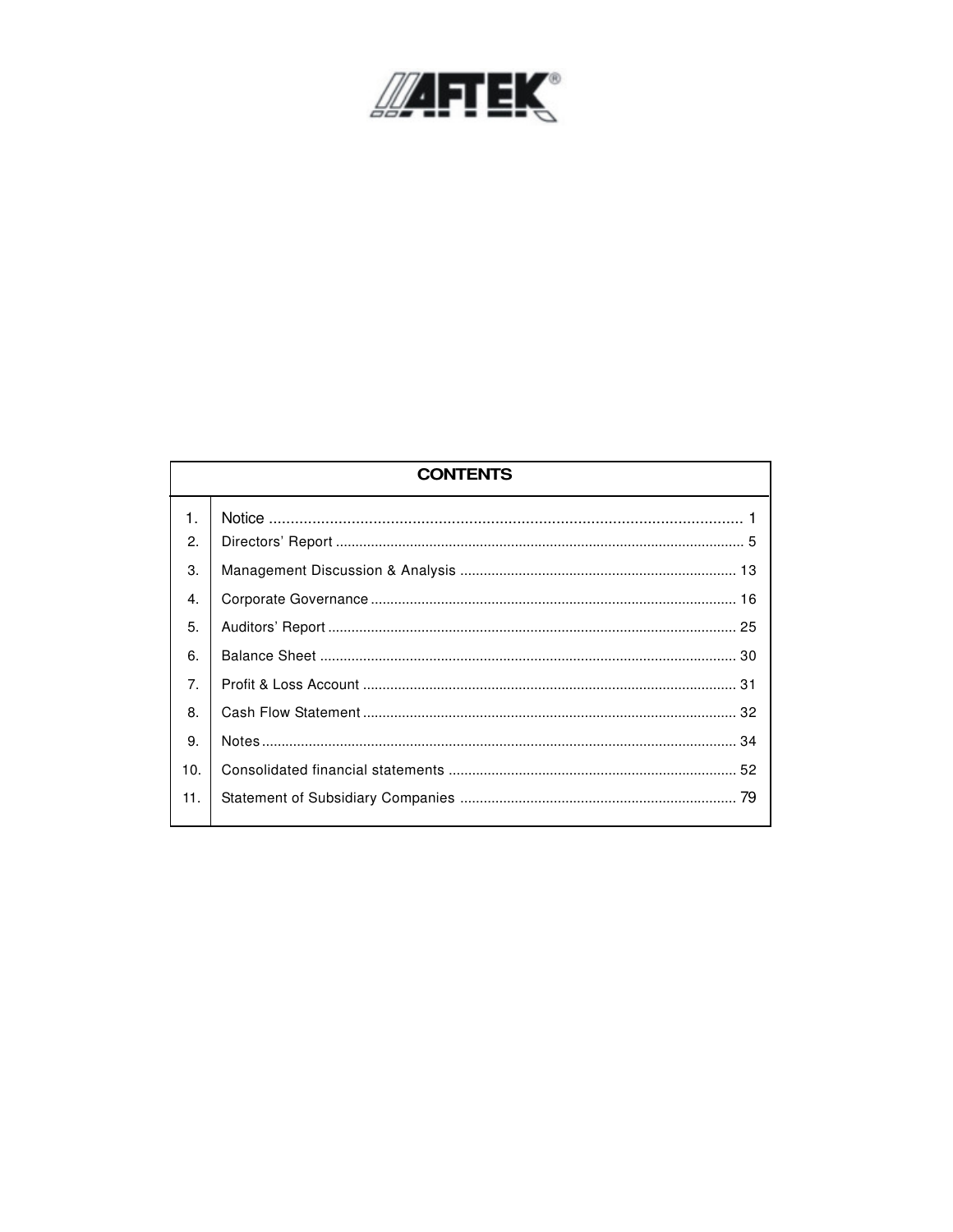

### **BOARD OF DIRECTORS**

MR. RANJIT DHURU CHAIRMAN & MANAGING DIRECTOR MR.NITIN K. SHUKLA WHOLE-TIME DIRECTOR MR.MUKUL DALAL WHOLE-TIME DIRECTOR MR. MAHESH NAIK NON-EXECUTIVE DIRECTOR MR. SANDIP C. SAVE NON-EXECUTIVE DIRECTOR MS. ADITI BHATT NON-EXECUTIVE DIRECTOR

### **MANAGEMENT TEAM**

MR. RANJIT DHURU CEO MR.NITIN K. SHUKLA CFO

MR.MUKUL DALAL ED-INTERNATIONAL SALES & MARKETING (SMART PRODUCTS) MR. RAVINDRANATH MALEKAR SR. VICE-PRESIDENT-SUPPORT

#### **COMPANY SECRETARY**

- Practicing M/s. Ramesh Chandra Mishra & Associates

#### **REGISTERED OFFICE**

16/A, Second Floor, Prabhadevi Industrial Estate, The Enterprises Co-operative Society Ltd, 408, Veer Saverkar Marg, Prabhadevi, Mumbai - 400 025, India

#### **WORKS/SOFTWARE DEVELOPMENT CENTRE**

Plot No. A/19/2 M.I.D.C., Chincholi, Solapur 413 255

#### **BANKERS**

Commercial Network Branch Asha Mahal,<br>239, P.D'Mello Road, Near G.P.O. 46-B, Dr B G Deshmukh Road, 239, P.D'Mello Road, Near G.P.O.<br>Mumbai 400 001

State Bank of Bikaner and Jaipur The Hongkong and Shanghai Banking Corpn Ltd Mumbai 400 026

#### **AUDITORS**

M/s GMJ & Co 3rd & 4th Floor, Vaastu Darshan, 'B' Wing, Above Central Bank of India, Azad Road, Andheri (E), Mumbai 400 069

#### **REGISTRAR & TRANSFER AGENT**

M/s Bigshare Services Pvt Ltd E-2/3, Ansa Industrial Estate, Sakivihar Road, Saki Naka, Andheri (East), Mumbai 400 072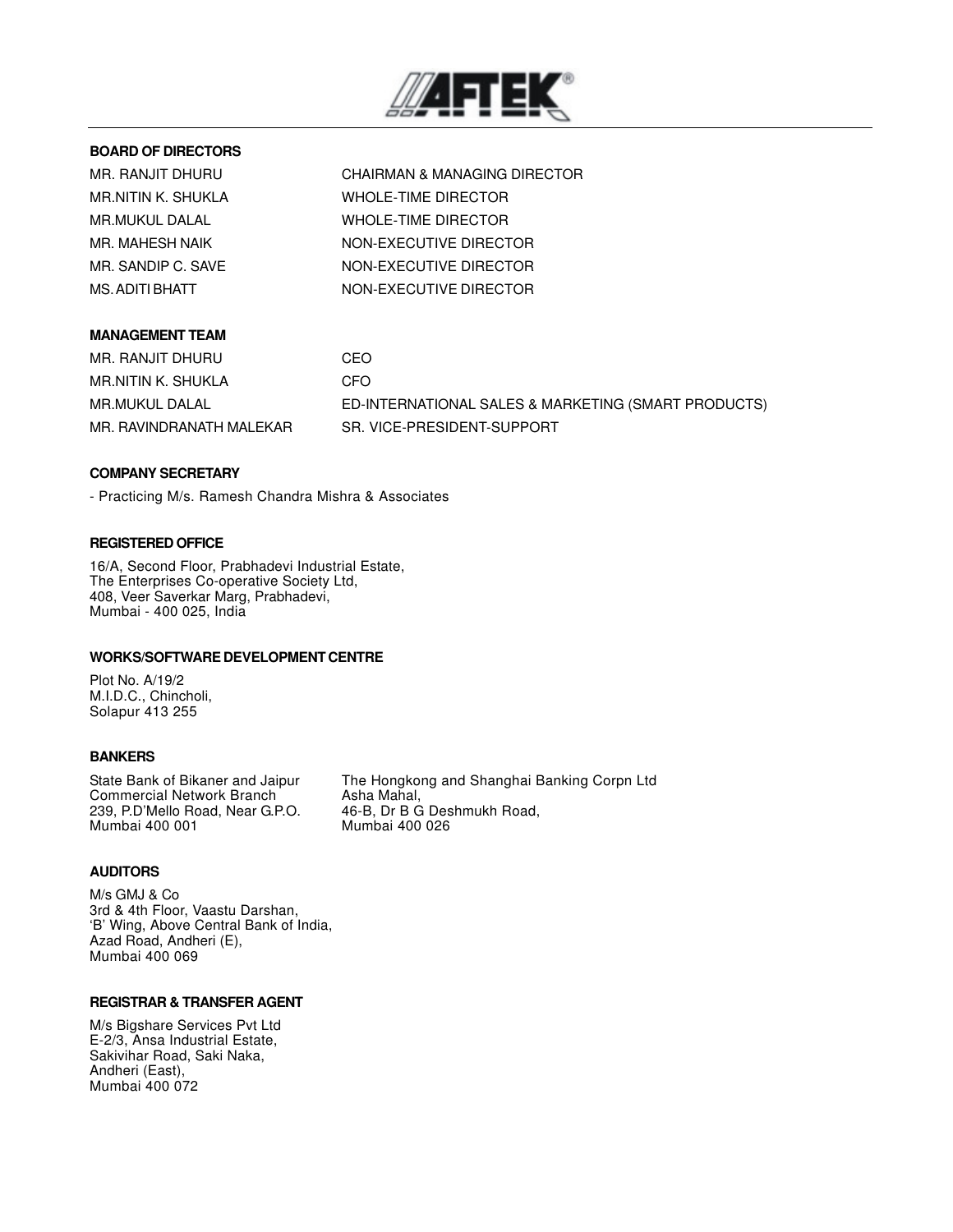### **NOTICE**

NOTICE is hereby given that the 29th Annual General Meeting of the members of Aftek Limited will be held as under:

| Day : Wednesday           | Venue: | The Queenie Captain Auditorium, The NAB  |
|---------------------------|--------|------------------------------------------|
| Date: 30th November, 2016 |        | Workshop for the Blind, Dr. Annie Besant |
| Time: 10.30 a.m           |        | Road, Prabhadevi, Mumbai - 400 025.      |

To transact the following businesses:

#### **ORDINARY BUSINESS:**

- 1. To consider and adopt the Audited Standalone & Consolidated Financial Statement of the Company for the financial year ended 31st March 2016, the Reports of the Board of Directors and Auditors thereon;
- 2. To appoint Auditors and fix their remuneration:

*To ratify the appointment of auditors of the Company and to fix their remuneration and to pass the following resolution as an Ordinary Resolution*:

"**RESOLVED THAT** pursuant to Section 139, 142 and other applicable provisions of the Companies Act, 2013 and the Rules made thereunder, pursuant to the recommendations of the audit committee to the Board of Directors, and pursuant to the resolution passed by the members at the AGM held on December 31, 2015, the appointment of M/s. GMJ & Co. Chartereted Accountants ( Firm Registration No : 103429W)as the Auditors of the Company to hold office till the conclusion of the AGM to be held in the calendar year 2020, be and is hereby ratified and that the Board of Directors be and is hereby authorized to fix the remuneration payable to them for the financial year ending March 31, 2017 as may be determined by the Audit Committee in consultation with the auditors, and that such remuneration may be paid on a progressive billing basis as may be agreed upon between the Auditors and the Boardof Directors.

By Order of the Board

Sd/-

**Ranjit Mohan Dhuru** Chairman & Managing Director

Dated: 03rd November, 2016.

#### *Registered Office:*

Place: 16/A, second flr. The Enterprises Co-op.Scy.Ltd. 408, Veer Savakar Marg, Dadar, Prabhadevi, Mumbai-400025

### **NOTES:**

- 1. **A MEMBER ENTITLED TO ATTEND AND VOTE AT THE ANNUAL GENERAL MEETING IS ENTITLED TO APPOINT A PROXY TO ATTEND AND VOTE IN THE MEETING INSTEAD OF HIMSELF / HERSELF, AND THE PROXY NEED NOT BE A MEMBER OF THE COMPANY.**A person can act as a proxy on behalf of not exceeding 50 members and holding in aggregate not more than 10% of the total share capital of the Company.
- 2. Corporate members intending to send their authorized representatives to attend the meeting are requested to send a certified copy of the Board Resolution to the Company, authorizing their representative to attend and vote on their behalf at the meeting.
- 3. The instrument appointing the proxy, duly completed, must be deposited at the Company's corporate office at 16/A 2nd flr Prabhadevi Industrial Estate, the Enterprises Co-op.Soc.Ltd, 408 Veer Savarkar Marg, Prabhadevi, Dadar, Mumbai city MH not less than forty eight hours before the commencement of the meeting.
- 4. The Register of Members and Share Transfer Books of the Company will remain closed from Wednesday, November 23, 2016 to Wednesday, November, 30, 2016 (both days inclusive) for the financial year ended March 31, 2016 and the AGM.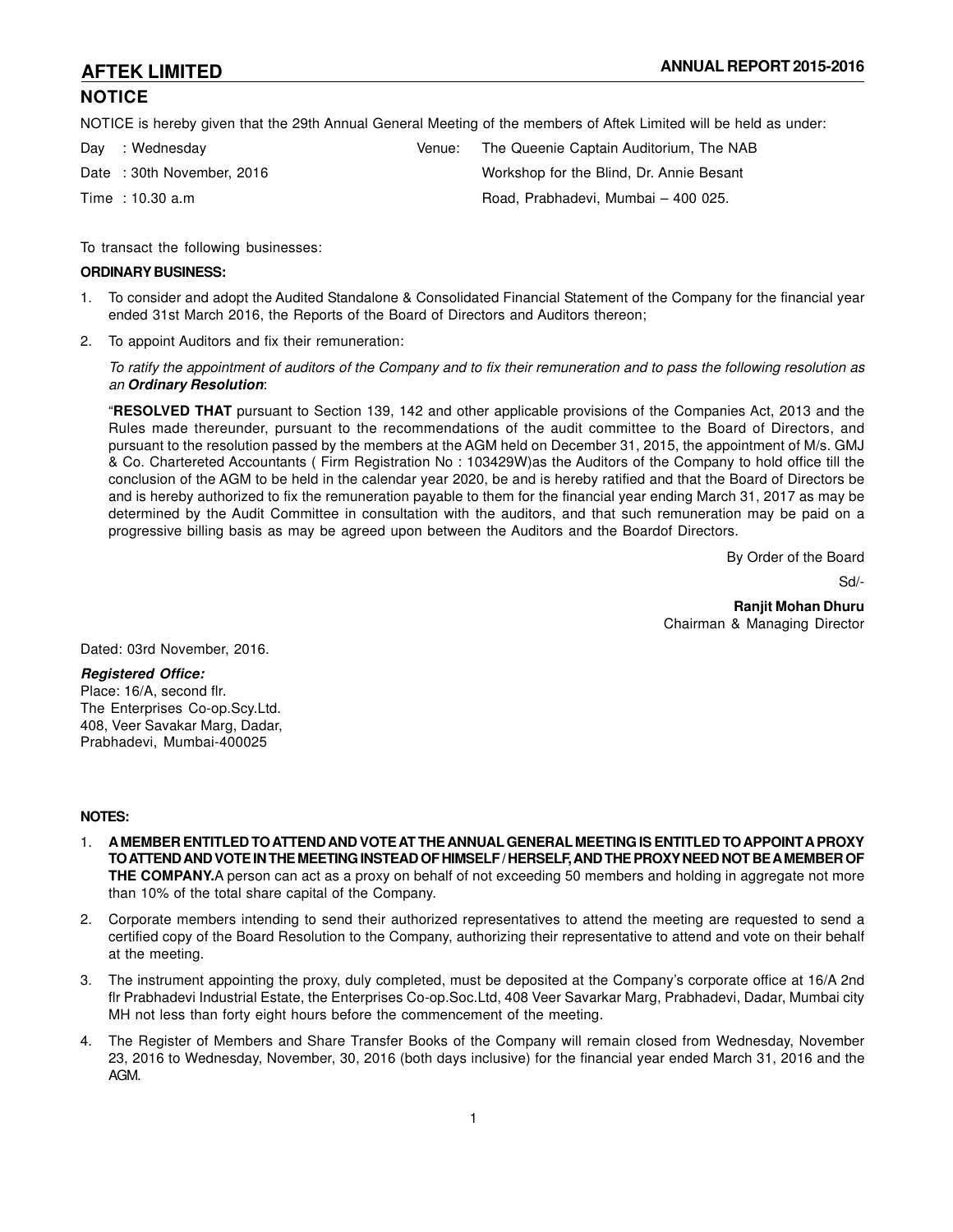- 5. In compliance with SEBI Circular No. D&CC/FITT/CIR-15/2002 dated December 27, 2002 read with circular No. D&CC/ FITTC/CIR-18/2003 dated February 12, 2003, mandating a Common Agency for Share Registry Work (Physical & Electronic), the company has already appointed M/s. Bigshare Services Private Limited, E-2/3, Ansa Industrial Estate, Saki Vihar Road, Saki Naka, Andheri (East),Mumbai,Maharashtra,400072
- Members are requested to notify immediately any change in their address:
	- a. To their Depository Participants (Dps) in respect of their electronic share accounts, and
	- b. To the share transfer agent M/s. Bigshare Services Private Limited as the Registrar & Share Transfer Agent, having their office at E-2/3, Ansa Industrial Estate, Saki Vihar Road, Saki Naka, Andheri (East),Mumbai,Maharashtra,400072
- 7. Members may please bring the Admission Slip duly filled in and may hand over the same at the entrance to the Meeting Hall.
- 8. Members desirous of obtaining any information concerning accounts and operations of the Company are requested to address their questions in writing to the Board of Directors of the Company at least 7 days before the date of the Meeting so that the information required may be made available at the Meeting.
- 9. Members who are holding shares in physical form are requested to get their shares dematerialized with any depository participants in their own interest.
- 10. Members are requested to carry the copy of the Annual Report sent to them.Electronic copy of the Annual Report for 2015- 2016 is being sent to all the members whose email IDs are registered with the Company/Depository Participant(s) for communication purpose unless any member has requested for a print copy of the same.For members who have not registered their email address,physical copies of the Annual Report for 2015-16 is being sent in the permitted mode.Members are requested to register/update their email address for receiving all communication including Annual Report,Notices etc.from the Company electronically.
- 11. Members may also note that the notice of the 29th Annual General Meeting and the Annual report for 2015-2016 will also be available on the Company's website www.aftek.com for their download. The physical copies of the aforesaid documents will also be available at the Company's Registered Office for inspection during normal business hours on working days from 11.00 a.m. to 1.00 p.m. from Monday to Friday.Members are requested to bring their copies of the Annual report at the time of attending the Annual General Meeting.

By Order of the Board

Sd/-

**Ranjit Mohan Dhuru** Chairman & Managing Director

Dated: 03rd November, 2016

*Registered Office:* Place: 16/A,Second flr.,The enterprises Co-op.Scy.Ltd. 408, Veer Savakar Marg, Dadar, Prabhadevi, Mumbai-400025

#### **Voting through Electronic Means:**

The Company is pleased to offer e-voting facility to all its members to enable them to cast their vote electronically in terms of Section 108 of the Companies Act, 2013 read with the Companies (Management and Administration) Rules, 2014 and as per listing agreement (including any statutory modification or re-enactment thereof for the time being in force). Accordingly, a member may exercise his vote by electronic means and the Company may pass any resolution by electronic voting system in accordance with the below provisions, through the e- voting services provided by CDSL.

#### **The instructions for shareholders voting electronically are as under:**

The voting period begins on 27th November, 2016 at 9.00 a.m. and ends on 29th November, 2016 at 5.00 p.m. During this period shareholders' of the Company, holding shares either in physical form or in dematerialized form, as on the cut-off date (record date) of 24th November, 2016 may cast their vote electronically. The e(remote)-voting module shall be disabled by CDSL for voting thereafter.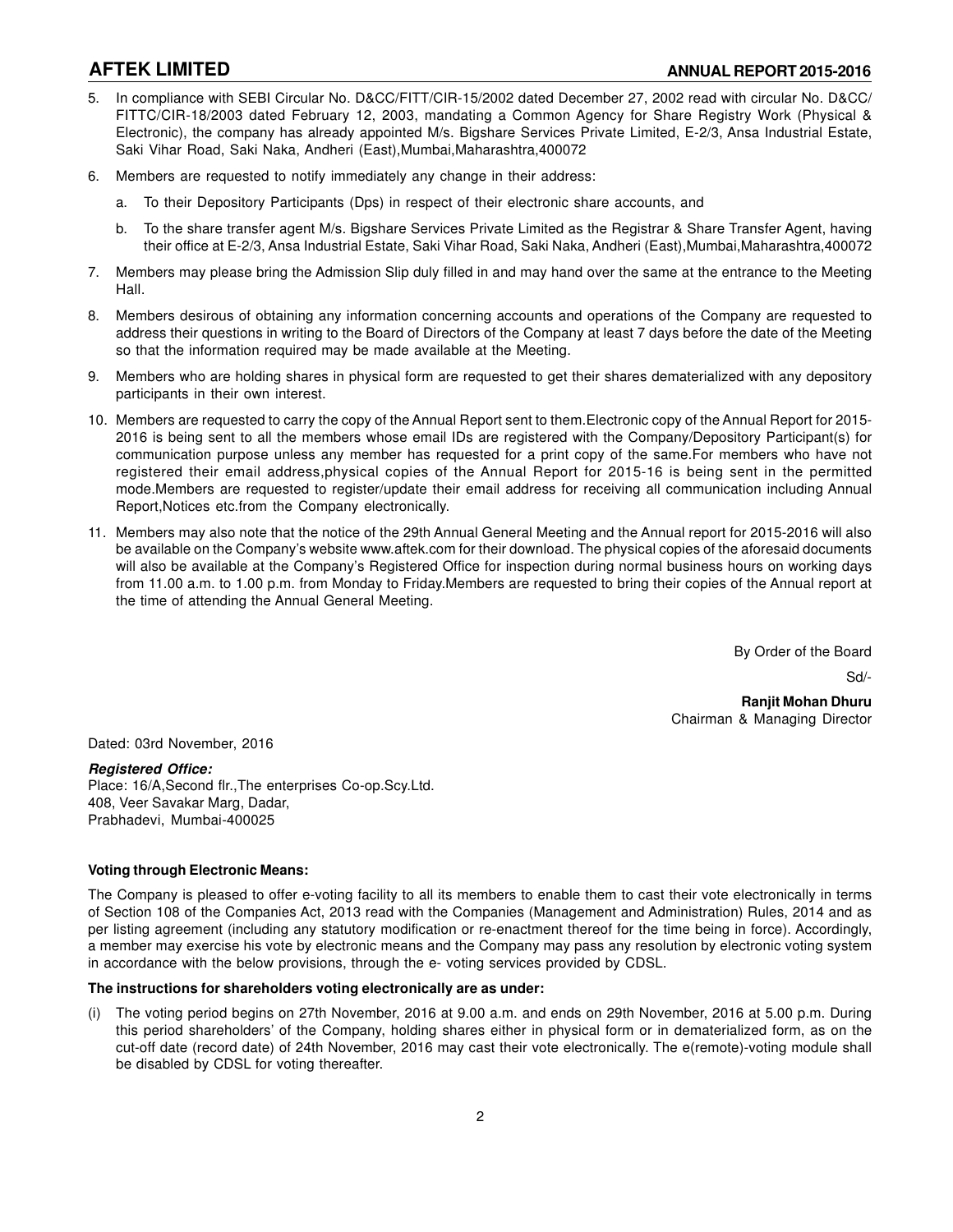- (ii) Shareholders who have already voted prior to the meeting date would not be entitled to vote at the meeting venue.
- (iii) The shareholders should log on to the e-voting website www.evotingindia.com.
- (iv) Now to cast your vote:Click on Shareholders.
- (v) Now Enter your User ID
	- a. For CDSL: 16 digits beneficiary ID,
	- b. For NSDL: 8 Character DP ID followed by 8 Digits Client ID,
	- c. Members holding shares in Physical Form should enter Folio Number registered with the Company.
- (vi) Next enter the Image Verification as displayed and Click on Login.
- (vii) If you are holding shares in demat form and had logged on to www.evotingindia.com and voted on an earlier voting of any company, then your existing password is to be used.
- (viii) If you are a first time user follow the steps given below:

|                                                 | For Members holding shares in Demat Form and Physical Form                                                                                                                                                                                                                       |
|-------------------------------------------------|----------------------------------------------------------------------------------------------------------------------------------------------------------------------------------------------------------------------------------------------------------------------------------|
| <b>PAN</b>                                      | Enter your 10 digit alpha-numeric *PAN issued by Income Tax Department (Applicable for<br>both demat shareholders as well as physical shareholders)                                                                                                                              |
|                                                 | Members who have not updated their PAN with the Company/Depository Participant are<br>requested to use the first two letters of their name and the 8 digits of the sequence<br>number in the PAN field.                                                                          |
|                                                 | In case the sequence number is less than 8 digits enter the applicable number of $0's$<br>before the number after the first two characters of the name in CAPITAL letters. Eg. If your<br>name is Ramesh Kumar with sequence number 1 then enter RA00000001 in the PAN<br>field. |
| Dividend Bank Details<br>OR Date of Birth (DOB) | Enter the Dividend Bank Details or Date of Birth (in dd/mm/yyyy format) as recorded in your<br>demat account or in the company records in order to login.                                                                                                                        |
|                                                 | If both the details are not recorded with the depository or company please enter the<br>member id / Folio number in the Dividend Bank details field as mentioned in instruction<br>$(V)$ .                                                                                       |

- (ix) After entering these details appropriately, click on "SUBMIT" tab.
- (x) Members holding shares in physical form will then directly reach the Companyselection screen. However, members holding shares in demat form will now reach 'Password Creation' menu wherein they are required to mandatorily enter their login password in the new password field. Kindly note that this password is to be also used by the demat holders for voting for resolutions of any other company on which they are eligible to vote, provided that company opts for e-voting through CDSL platform. It is strongly recommended not to share your password with any other person and take utmost care to keep your password confidential.
- (xi) For Members holding shares in physical form, the details can be used only for e-voting on the resolutions contained in this Notice.
- (xii) Click on the EVSN for the relevant "AFTEK LIMITED" on which you choose to vote.
- (xiii) On the voting page, you will see "RESOLUTION DESCRIPTION" and against the same the option "YES/NO" for voting. Select the option YES or NO as desired. The option YES implies that you assent to the Resolution and option NO implies that you dissent to the Resolution.
- (xiv) Click on the "RESOLUTIONS FILE LINK" if you wish to view the entire Resolution details.
- (xv) After selecting the resolution you have decided to vote on, click on "SUBMIT". A confirmation box will be displayed. If you wish to confirm your vote, click on "OK", else to change your vote, click on "CANCEL" and accordingly modify your vote.
- (xvi) Once you "CONFIRM" your vote on the resolution, you will not be allowed to modify your vote.
- (xvii)You can also take a print of the votes cast by clicking on "Click here to print" option on the Voting page.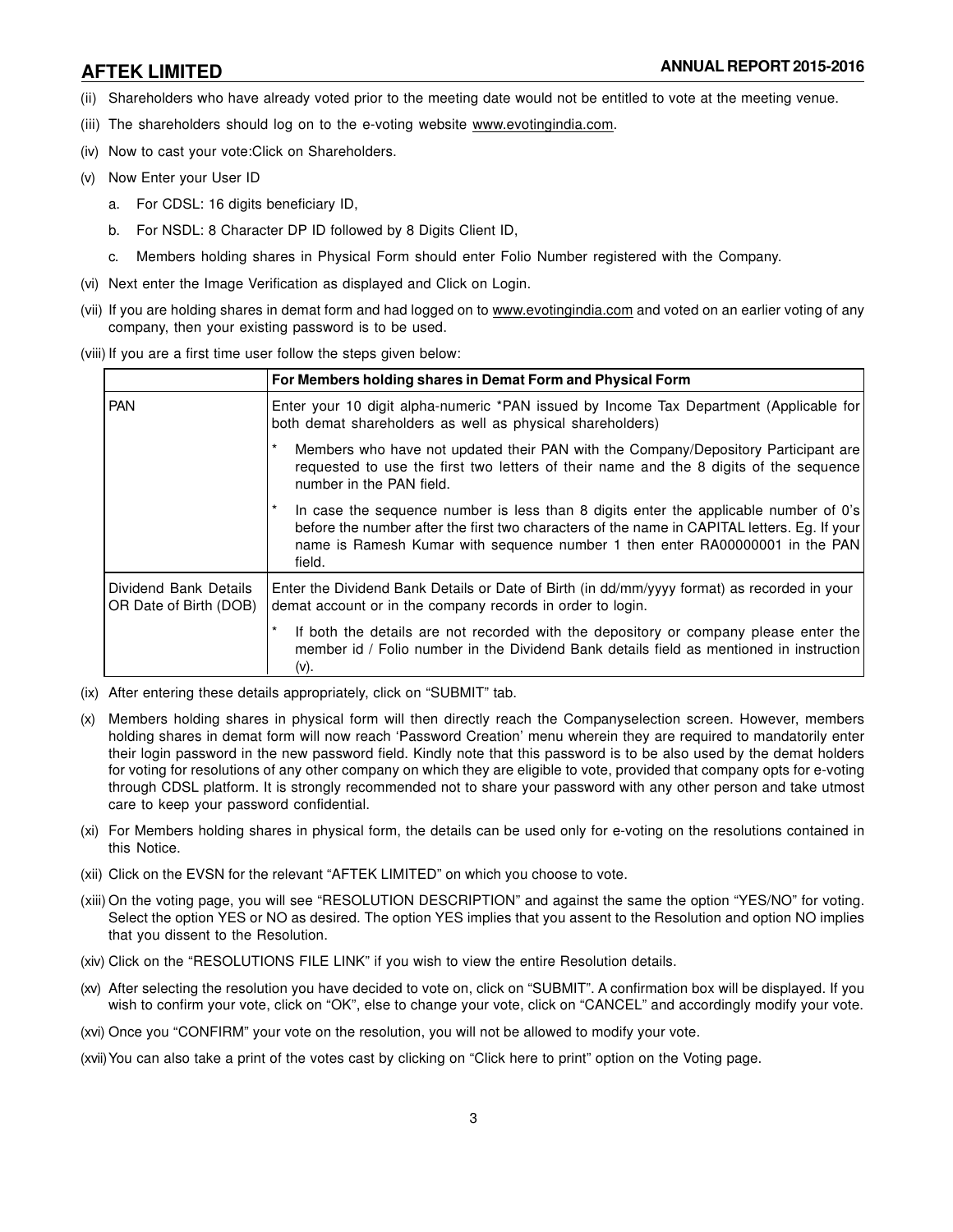- (xviii) If a demat account holder has forgotten the login password then Enter the User ID and the image verification code and click on Forgot Password & enter the details as prompted by the system.
- (xix) **Shareholders can also cast their vote using CDSL's mobile app m-Voting available for android based mobiles. The m-Voting app can be downloaded from Google Play Store. iPhone and Windows phone users can download the app from the App Store and the Windows Phone Store respectively on or after 30th June 2016. Please follow the instructions as prompted by the mobile app while voting on your mobile.**

#### (xx) **Note for Non – Individual Shareholders and Custodians**

- Non-Individual shareholders (i.e. other than Individuals, HUF, and NRI etc.) and Custodian are required to log on to www.evotingindia.com and register themselves as Corporates.
- A scanned copy of the Registration Form bearing the stamp and sign of the entity should be emailed to helpdesk.evoting@cdslindia.com.
- After receiving the login details a Compliance User should be created using the admin login and password. The Compliance User would be able to link the account(s) for which they wish to vote on.
- The list of accounts linked in the login should be mailed to helpdesk.evoting@cdslindia.com and on approval of the accounts they would be able to cast their vote.
- A scanned copy of the Board Resolution and Power of Attorney (POA) which they have issued in favour of the Custodian, if any, should be uploaded in PDF format in the system for the scrutinizer to verify the same.
- (xxi) In case you have any queries or issues regarding e-voting, you may refer the Frequently Asked Questions ("FAQs") and e-voting manual available at www.evotingindia.com, under help section or write an email to helpdesk.evoting@cdslindia.com.
- (xxii) The Company has appointed M/s. Ramesh Chandra Mishra & Associates, Practicing Company Secretaries (C.P. No. 3987 and FCS No. 5477) as the Scrutinizer for conducting the e-voting process in fair and transparent manner.
- (xxiii) A copy of this notice has been placed on the website of the Company and the website of CDSL.
- (xxiv) In case of Members who are entitled to vote but have not electronic means, the Chairman of the Company will order a poll on his own motion or on demand at the Meeting in terms of Section 109 of the Companies Act, 2013 for all businesses specified in the accompanying Notice.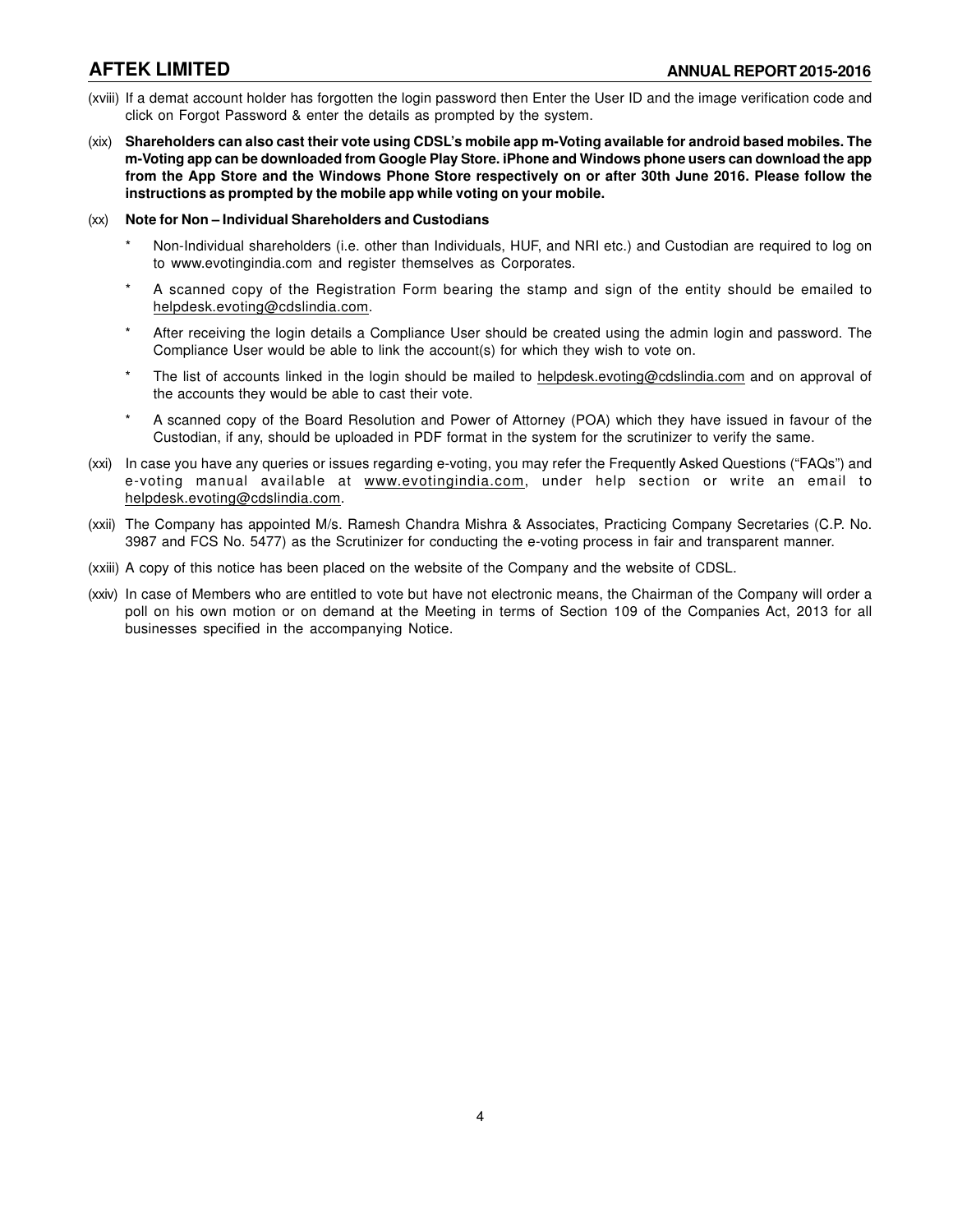# **DIRECTORS' REPORT**

Dear Members,

Your Directors are pleased to present the 29th Annual Report of the Company together with the Audited Financial Statements for the year ended 31st March, 2016.

### **SUMMARY OF FINANCIAL RESULTS OF THE COMPANY:**

|                                         |            |                   |                     | $(5 \in \text{Ln}$ Lacs) |  |
|-----------------------------------------|------------|-------------------|---------------------|--------------------------|--|
| <b>PARTICULARS</b>                      |            | <b>STANDALONE</b> | <b>CONSOLIDATED</b> |                          |  |
|                                         | 2015-2016  | 2014-2015         | 2015-2016           | 2014-2015                |  |
| Total Income                            | 3948       | 6006              | 3948                | 6006                     |  |
| Total Expenditure                       | 215        | 1575              |                     | <b>2621</b>              |  |
| Profit Before Interest and depreciation | 3733       | 4431              |                     | 5744                     |  |
| Less: Depreciation                      | 4888       | 5599              |                     | 5603                     |  |
| Interest                                | 770        | 778               |                     | 778                      |  |
| Tax                                     | <b>NIL</b> | <b>NIL</b>        | <b>NIL</b>          | NIL                      |  |
| Net Profit/(Loss) After Tax             | (1925)     | (1946)            |                     | (637)                    |  |

#### **OPERATIONAL PERFORMACE:**

Income of the company from operations is  $\bar{\tau}$  2478.63 Lacs Profit before tax is (-  $\bar{\tau}$ 1925.36) Lacs as compared to (- $\bar{\tau}$ 1946.12) in previous year.

#### **TRANSFER TO RESERVES:**

Due to unabsorbed losses no amount has been proposed to be transferred to Reserves

#### **DEPOSITS:**

As on 31st March, 2016, the Company held no deposit in any form from anyone. There were no deposits held by the company as on 31st March, 2016, which were overdue or unclaimed by the depositors. For the present, the Board of Directors has resolved not to accept any deposit from public.

#### **SUBSIDIARY COMPANIES:**

Our Company has 1 direct subsidiary. During the year, the Board of Directors reviewed the affairs of the subsidiaries. In pursuant to the provisions of Section 129(3) of the Companies Act, 2013 read with Rule 5 of the Companies (Accounts) Rules, 2014, a statement containing salient features of the financial statements of the subsidiary companies in Form AOC-1 is given in Annexure –I in this Board's Report.

#### **MANAGEMENT'S DISCUSSION AND ANALYSIS REPORT:**

Management's Discussion and Analysis Report for the year under review, as stipulated under Regulation 34 (3) read with Schedule Part V of the SEBI (Listing Obligations and Disclosures Requirements) Regulations, 2015 with Stock Exchange in India, is presented in a separate Annexure -II forming part of the Annual Report.

#### **CHANGE IN THE NATURE OF BUSINESS, IF ANY:**

There was no change in the nature of business of the Company or any of its subsidiaries during the year.

### **MATERIAL CHANGES AND COMMITMENT, IF ANY, AFFECTING THE FINANCIAL POSITION OF THE COMPANY:**

During the year under review, there were no material changes and commitments affecting the financial position of the Company.

#### **DIRECTORS AND KEY MANAGERIAL PERSONNEL:**

Mr. Mukul S Dalal, retires by rotation at the ensuing Annual General Meeting and being eligible

Offer themselves for re-appointment. Your Directors recommend there re-appointment.

#### **NUMBER OF MEETINGS OF THE BOARD:**

The Board met 5 times during the financial year, the details of which are given in the Corporate Governance Report that forms part of this Annual Report. The intervening gap between any two meetings was within the period prescribed by the Companies Act, 2013.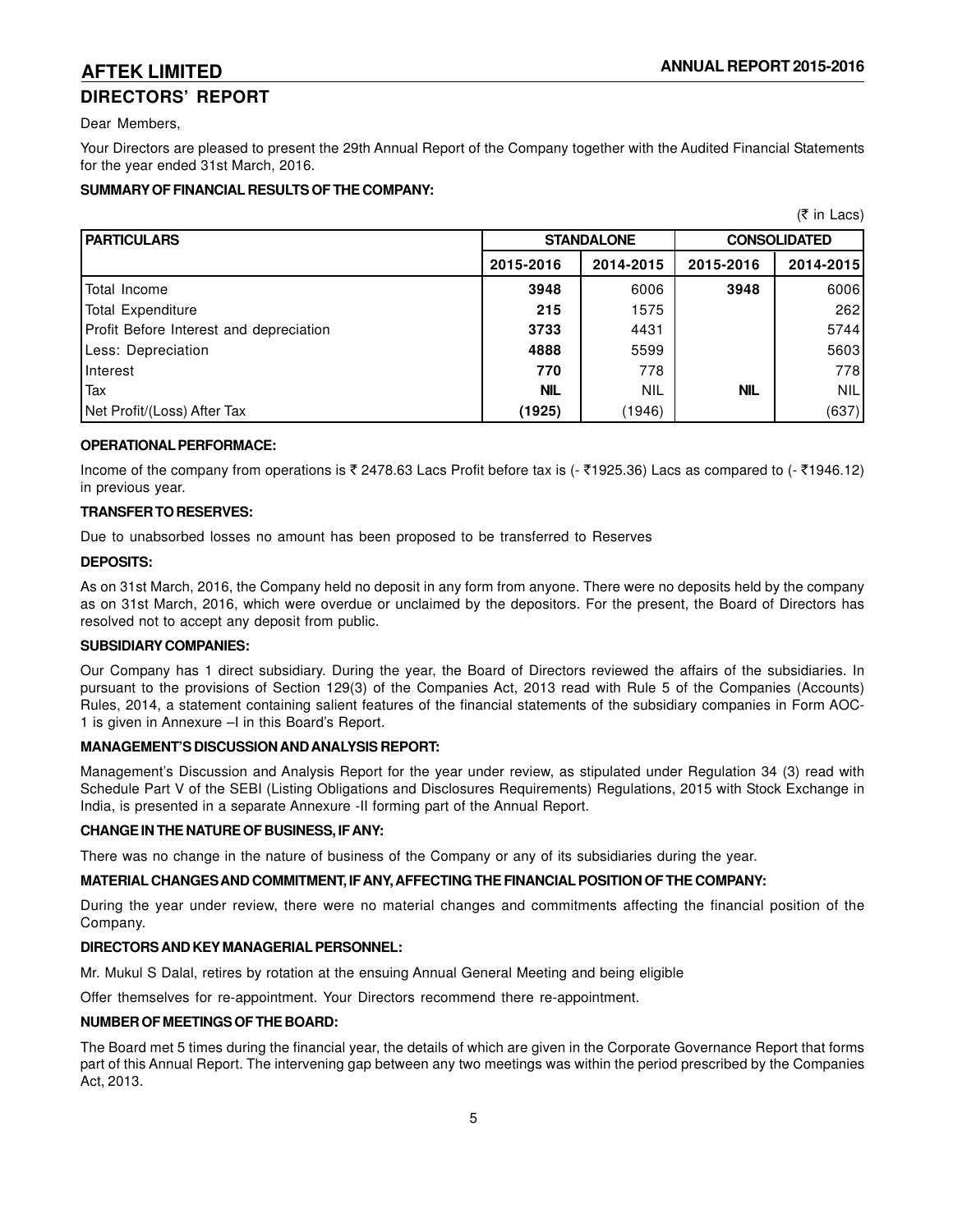#### **INDEPENDENT DIRECTORS DECLARATION:**

The Company has received necessary declaration from each independent director under Section 149(7) of the Companies Act, 2013, that he/she meets the criteria of independence laid down in Section 149(6) of the Companies Act, 2013 and Regulation 25 of SEBI (Listing Obligations and Disclosures Requirements) Regulations, 2015.

The Independent Directors under section 149(6) of the Companies Act, 2013 declared that:

- 1. They are not promoters of the Company or its holding, subsidiary or associate company;
- 2. They are not related to promoters or directors in the company, its holding, subsidiary or associate company.
- 3. The independent Directors have /had no pecuniary relationship with company, its holding, subsidiary or associate company , or their promoters, or directors, during the two immediately preceding financial years or during the current financial year;
- 4. None of the relatives of the Independent Director has or had pecuniary relationship or transaction with the company, its holding, subsidiary or associate company, or their promoters, or directors, amounting to two per cent or more of its gross turnover or total income or fifty lakh rupees or such higher amount as may be prescribed, whichever is lower, during the two immediately preceding financial years or during the current financial year;
- 5. Independent Director, neither himself nor any of his relatives—
	- (i) holds or has held the position of a key managerial personnel or is or has been employee of the company or its holding, subsidiary or associate company in any of the three financial years immediately preceding the financial year in which he is proposed to be appointed;
	- (ii) is or has been an employee or proprietor or a partner, in any of the three financial years immediately preceding the financial year in which he is proposed to be appointed, of—
		- (A) a firm of auditors or company secretaries in practice or cost auditors of the company or its holding, subsidiary or associate company; or
		- (B) any legal or a consulting firm that has or had any transaction with the company, its holding, subsidiary or associate company amounting to ten percent or more of the gross turnover of such firm;
	- (iii) Holds together with his relatives two percent. or more of the total voting power of the company; or
- (iv) is a Chief Executive or Director, by whatever name called, of any nonprofit organization that receives twenty-five percent. or more of its receipts from the company, any of its promoters, directors or its holding, subsidiary or associate company or that holds two percent or more of the total voting power of the company;
- 6. Independent Director possesses such qualifications as may be directed by the Board.
- 7. The Company & the Independent Directors shall abide by the provisions specified in Schedule IV of the Companies Act, 2013.

#### **BOARD EVALUATION:**

SEBI (Listing Obligations and Disclosures Requirements) Regulations, 2015 mandates that the Board shall monitor and review the Board evaluation framework. The Companies Act, 2013 states that a formal annual evaluation needs to be made by the Board of its own performance and that of its committees and individual directors. The Schedule IV of the Companies Act, 2013 states that the performance evaluation of independent directors should be done by the entire Board of Directors, excluding the director being evaluated.

The evaluation of all the directors and the Board as a whole was conducted based on the criteria and framework adopted by the Board. The Board approved the evaluation results alongwith evaluation done by the Nomination and Remuneration Committee.

#### **PERFORMANCE OF THE BOARD AND COMMITTEES:**

During the year under review, the performance of the Board & Committees and Individual Director(s) based on the below parameters was satisfactory:

- (i) All Directors had attended the Board meetings;
- (ii) The remunerations paid to Executive Directors are strictly as per the Company and industry policy.
- (iii) The Independent Directors only received sitting fees.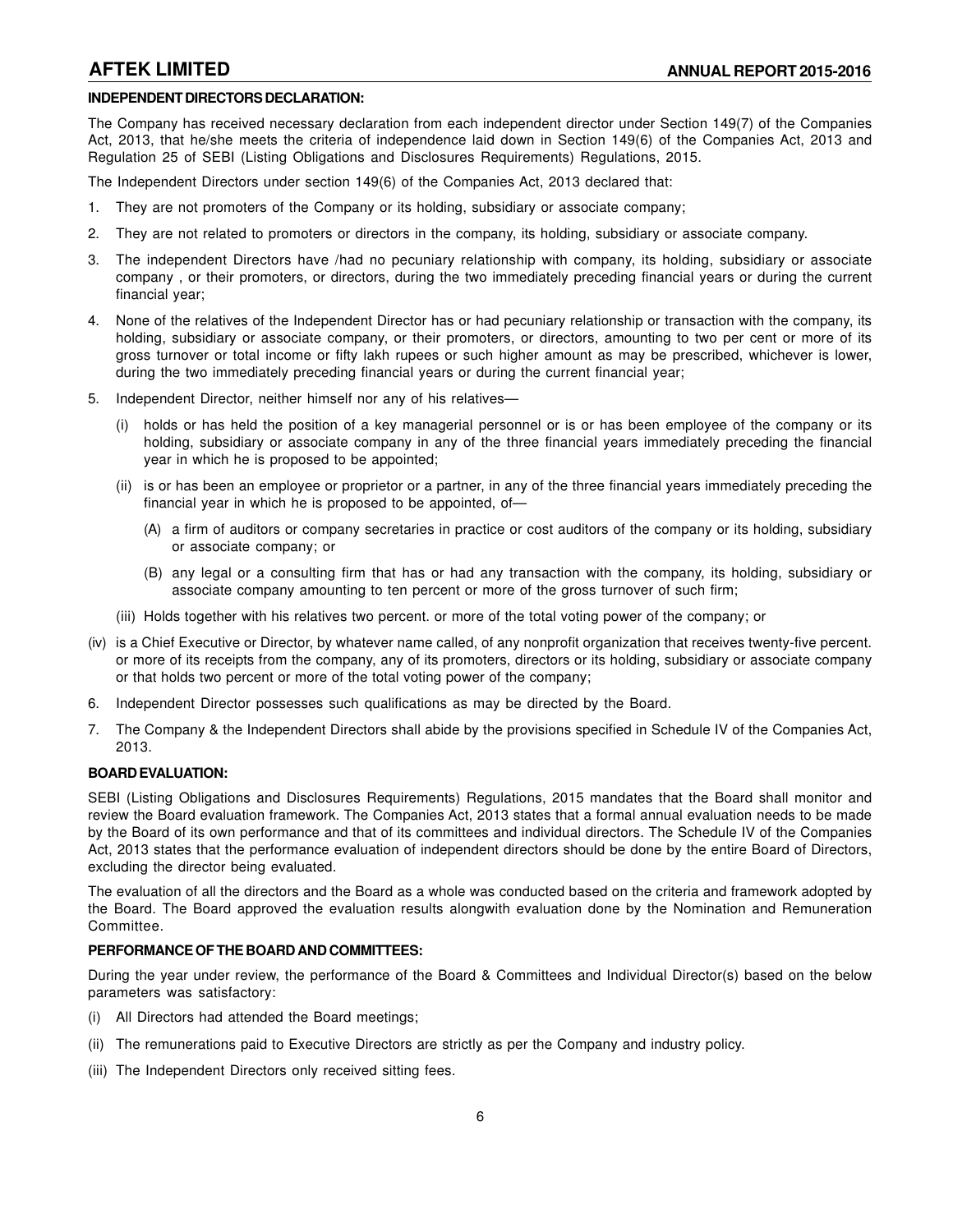- (iv) The Independent Directors contributed significantly in the Board and committee deliberation and business and operations of the Company and subsidiaries based on their experience and knowledge and Independent views.
- (v) The Credit Policy, Loan Policy and compliances were reviewed periodically;
- (vi) Risk Management Policy was implemented at all critical levels and monitored by the Internal Audit team who places report with the Audit committee and Board.

#### **MEETING OF INDEPENDENT DIRECTORS:**

Pursuant of the provision of Section 149 (8) of the Companies Act, 2013 read with Schedule IV and Regulation 25 of SEBI (Listing Obligations and Disclosures Requirements) Regulations, 2015, the Independent Directors of the Company held their meeting on 13th February,2016 reviewed the performance of non- independent directors and the Board as a whole including the Chairperson of the Company, views expressed by the executive directors and non-executive directors at various level, and quantified the quality, quantity and timeliness of flow of information between the Company, management and the Board and expressed satisfaction.

#### **POLICY ON DIRECTORS APPOINTMENT AND REMUNERATION:**

The current policy is to have an appropriate mix of executive and independent directors to maintain the independence of the Board and separate its functions of governance and management. As on 31st March, 2016, the Board consists of 6 members. Out of which one is the Managing Director, two are Whole Time Directors.

The policy of the Company on directors appointment and remuneration, including criteria for determining qualifications, positive attributes, independence of a director and other matters provided under Sub section (3) of Section 178 of the Companies Act, 2013, adopted by the Board and are stated in this Board report. We affirm that the remuneration paid to the directors is as per the terms laid out in the nomination and remuneration policy of the Company.

#### **COMMITTEES OF THE BOARD:**

Currently, the Board has Three Committees: 1) Audit Committee, 2) Nomination and Remuneration Committee, 3) Stakeholders Relationship Committee

A detailed note on the Board and its Committees is provided under the Corporate Governance Report that forms part of this Annual Report.

#### **NOMINATION AND REMUNERATION COMMITTEE AND STAKEHOLDERS RELATIONSHIP COMMITTEE:**

Pursuant to the Section 178 of the Companies Act, 2013, the Company has set up a Nomination and Remuneration and Stakeholders Relationship Committee. A detailed note on the composition of the Committees is provided in the corporate governance report section of this Annual Report.

The Key Features of the Policy of the said committee are as follows:

For Appointment of Independent Director (ID):

- a. Any person who is between the age of 25 years and below 75 years eligible to become Independent Director(ID);
- b. He has to fulfill the requirements as per section 149 of the Companies Act, 2013 read with Clause 49 of the Listing Agreement;
- c. Adhere to the code of conduct as per Schedule IV to the Companies Act, 2013;
- d. Strictly adhere to the Insider Trading Regulation of the SEBI and Insider Trading policy of the Company;
- e. Independent Director should have adequate knowledge and reasonably able to contribute to the growth of the Company and stakeholders;
- f. Independent Director should be able to devote time for the Board and other meetings of the company;
- g. Entitled for sitting fees and reasonable conveyance to attend the meetings; and
- h. Able to review the policy, participate in the meeting with all the stakeholders of the company at the Annual General Meeting.

#### **DIRECTORS' RESPONSIBILITY STATEMENT:**

Pursuant to the Section 134(3) (c) and Section 134 (5) of the Companies Act, 2013, the Board of Directors of the Company hereby confirms:

(i) That in the preparation of the accounts for the financial year ended 31st March, 2016, the applicable accounting standards have been followed along with proper explanation relating to material departures;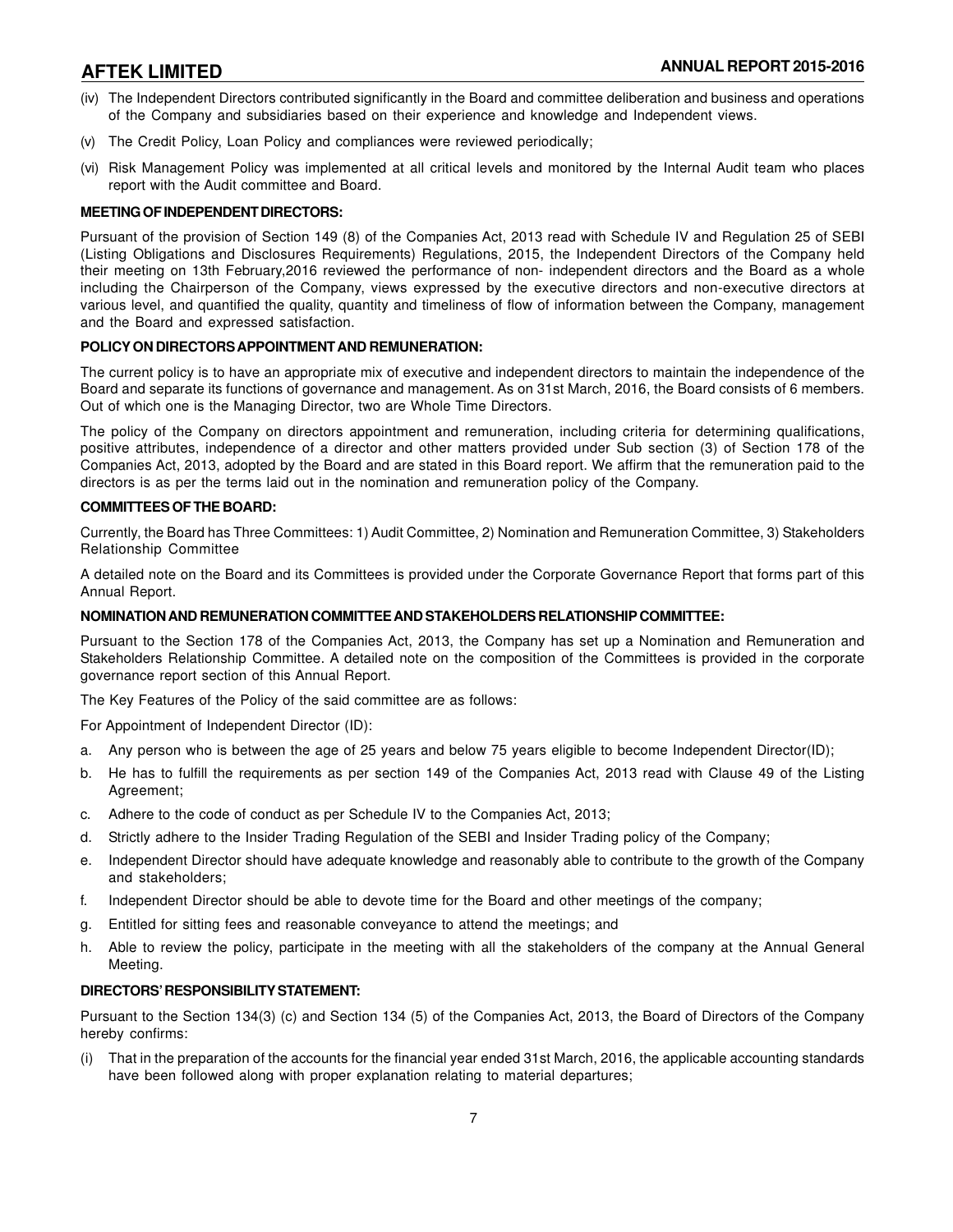- (ii) That the Directors have selected such accounting policies and applied them consistently and made judgments and estimates that were reasonable and prudent so as to give a true and fair view of the state of affairs of the Company at the end of the financial year and of the profit and loss of the Company for the year under review;
- (iii) That the Directors have taken proper and sufficient care for the maintenance of adequate accounting records in accordance with the provisions of the Companies Act, 2013 for safeguarding the assets of the Company and for preventing and detecting fraud and other irregularities;
- (iv) That the Directors have prepared the accounts for the financial year ended 31st March 2016 on a 'going concern' basis.
- (v) The internal financial controls are laid and have been followed by the company and that such controls are adequate and are operating effectively. Such controls means controls and policies and procedures adopted and adhered by the company for orderly and efficient conduct of the business for safeguarding assets, prevention and detection of frauds and errors and maintenance of accounting records and timely preparation of financial statements and review its efficiency.
- (vi) The Directors had devised proper systems to ensure compliance with the provisions of all applicable laws and that such systems were adequate and operating effectively.

#### **VIGIL MECHANISM / WHISTLE BLOWER POLICY:**

In terms of the provisions of Section 177(9) of the Companies Act, 2013, the Company has implemented a vigil mechanism named Whistle Blower Policy to deal with instance of fraud and mismanagement, if any, in staying true to our values of Strength, Performance and Passion and in line with our vision of being one of the most respected companies in India, the Company is committed to the high standards of Corporate Governance and stakeholder responsibility.

A high level Committee has been constituted which looks into the complaints raised. The Committee reports to the Audit Committee and the Board. The Whistle Blower Policy ensures that strict confidentiality is maintained whilst dealing with concerns and also that no discrimination will be meted out to any person for a genuinely raised concern.

#### **INTERNAL CONTROL SYSTEMS AND THEIR ADEQUACY:**

The Board has adopted the policies and procedures for ensuring the orderly and efficient conduct of its business, including adherence to the Company's policies, the safeguarding of its assets, the prevention and detection of frauds and errors, the accuracy and completeness of the accounting records, and the timely preparation of reliable financial disclosures.

The Company has an Internal Control System, commensurate with the size, scale and complexity of its operations. To maintain its objectivity and independence, the Internal Audit function reports to the Chairman of the Audit Committee.

The Internal Audit Department monitors and evaluates the efficacy and adequacy of internal control system in the Company, its compliance with operating systems, accounting procedures and policies at all locations of the Company.

Based on the report of internal audit function, process owners undertake corrective action in their respective areas and thereby strengthen the controls. Significant audit observations and recommendations along with corrective actions thereon are presented to Board.

M/s. Udit S Master– Chartered Accountants are the Internal Auditor of the Company.

#### **STATUTORY AUDITORS:**

At the Annual General Meeting held on 30th December, 2014 M/s. GMJ & Co., Chartered Accountants, were appointed as statutory auditors of the Company to hold office till the conclusion of the Annual General Meeting to be held in the calendar year 2017.

In terms of the first proviso to Section 139 of the Companies Act, 2013, the appointment of the auditors shall be placed for ratification at every Annual General Meeting. Accordingly, the appointment of M/s. GMJ & Co., Chartered Accountants, as statutory auditors of the Company, is placed for ratification by the shareholders.

In this regard, the Company has received a certificate from the auditors to the effect that if they are re-appointed, it would be in accordance with the provisions of Section 141 of the Companies Act, 2013.

#### **AUDITORS REPORT:**

The Auditors have made qualification to the financial statement. Their reports on relevant notes on accounts are selfexplanatory and do not call for any comments under section 134 of the companies Act, 2013.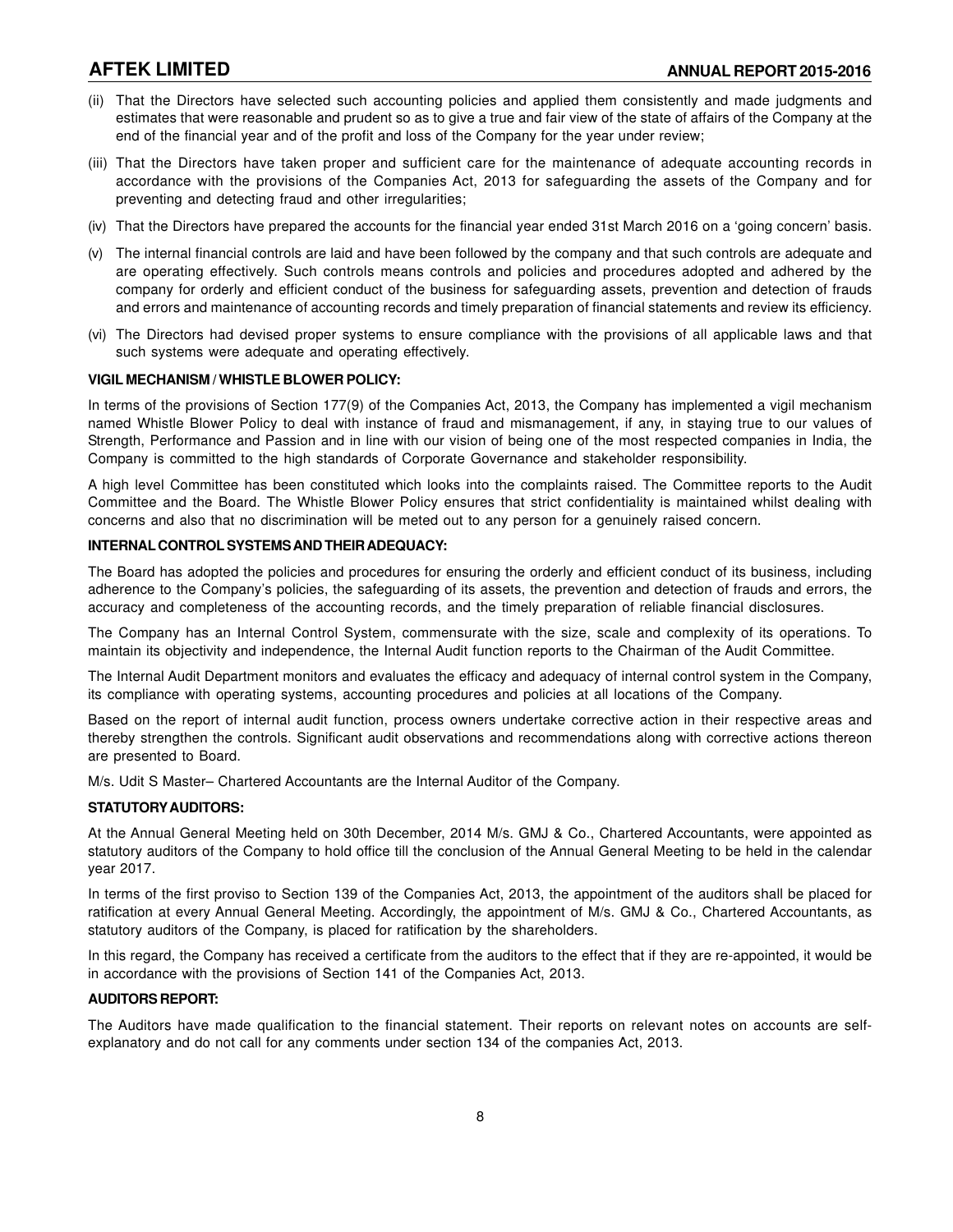# **AUDITORS' REPORT**

Auditor qualification and management reply

| Point No.      | <b>Auditors' qualifications</b>                                                                                                                                                                                                                                                                                                                                                                                                                                                                                                                                                                                                                                                                                                                                                                                                                                                                                                      | <b>Management reply</b>                                                                                                                                                                                                                                                                        |
|----------------|--------------------------------------------------------------------------------------------------------------------------------------------------------------------------------------------------------------------------------------------------------------------------------------------------------------------------------------------------------------------------------------------------------------------------------------------------------------------------------------------------------------------------------------------------------------------------------------------------------------------------------------------------------------------------------------------------------------------------------------------------------------------------------------------------------------------------------------------------------------------------------------------------------------------------------------|------------------------------------------------------------------------------------------------------------------------------------------------------------------------------------------------------------------------------------------------------------------------------------------------|
|                |                                                                                                                                                                                                                                                                                                                                                                                                                                                                                                                                                                                                                                                                                                                                                                                                                                                                                                                                      |                                                                                                                                                                                                                                                                                                |
| (i)            | <b>Basis for qualified opinion</b><br>Note no.39 regarding, Management has not considered any<br>provision in respect of outstanding Debtors for a period more<br>than 12 months amounting to ₹ 29,264.34 Lacs which in our<br>opinion, as evidenced by the poor recovery made during the<br>year, are doubtful of recovery. Consequently, profit before tax is<br>overstated by ₹ 29,264.34 Lacs. Further in our view there is<br>significant uncertainty as to ultimate collection of Debtors due to<br>non-receipt from overseas debtors. Therefore we are further<br>unable to comment on recoverability of balance debtors<br>amounting to ₹ 2,295.13 Lacs                                                                                                                                                                                                                                                                      | (i) In view of the on-going slowdown in the<br>European and US Markets, there have been<br>delays in receivables. Considering the size<br>and standing of its debtors, the company<br>has not made any provision at this stage.<br>The Management is putting more efforts for<br>the recovery. |
| (ii)           | Note no.40 regarding, company has given certain capital<br>advances and made some investments totaling to ₹ 6975.20<br>Lacs towards the building under construction at Hinjewadi, Pune,<br>upto the year ended, 31-3-2010, thereafter there are no further<br>developments/construction made. The said Plot of land is<br>mortgaged to Bank of India -Jersey Channel Islands against<br>the term loan. However since the Company has made default in<br>repayment of Principal and Interest thereon, Bank has<br>demanded repayment total loan and taken the possession of<br>the land alongwith the construction in progress. The bank has<br>called for bids at a base price of ₹1800.00 Lacs. There is no<br>provision made towards the eventual loss on such auction,<br>which is presently not ascertainable till such disposal. The bank<br>has now agreed for an one time settlement (OTS) of outstanding<br>for ₹ 2600 lacs; | (ii) Bank has issued one time settlement<br>(OTS), final stage of negotiations are going<br>on. Completion of the same necessary<br>entries will be made to close theses<br>transactions.                                                                                                      |
| 1.             | <b>Emphasis of matter</b>                                                                                                                                                                                                                                                                                                                                                                                                                                                                                                                                                                                                                                                                                                                                                                                                                                                                                                            | 1. Regarding Income-tax on completion of                                                                                                                                                                                                                                                       |
|                | Note no.34 b (ii) regarding Liability if any of the pending<br>assessment under Income Tax, Sales tax (including interest, if<br>any) which are presently not ascertainable                                                                                                                                                                                                                                                                                                                                                                                                                                                                                                                                                                                                                                                                                                                                                          | Assessment for the F.Y. 2010-2011 around<br>Rs.1.50 crores is due. Regarding Sales tax<br>about Rs.15.00 lacs. as the position has<br>now improving these are being cleared-off<br>very soon.                                                                                                  |
| $\overline{2}$ | Without qualifying our opinion, we draw attention to Note No.41<br>regarding intangible Assets under development for various<br>ongoing projects. Due to the delay in the projects, Intangible<br>Assets under development for ₹10325.97 Lacs are yet to be put<br>to use as on the date of balance sheet. The company is of the<br>opinion that with the improved market conditions all the Assets<br>under development will be profitably used by the company in the<br>future projects                                                                                                                                                                                                                                                                                                                                                                                                                                            | 2. These intangible assets acquired by the<br>company for the ongoing projects. Some<br>part of the same already put to use balance<br>will be early next year i.e. April, 2016.                                                                                                               |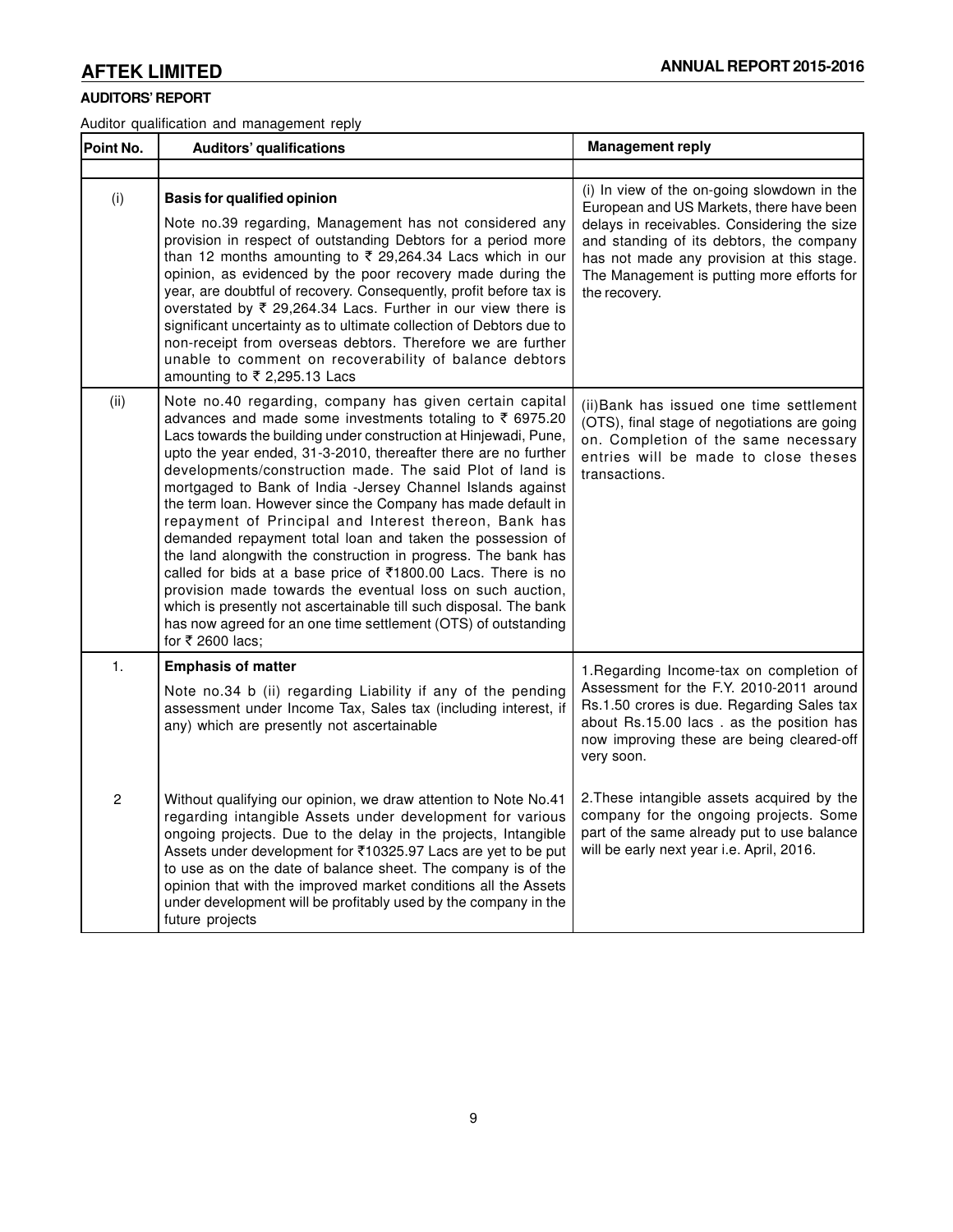|       | ANNEXURE TO THE INDEPENDENT AUDITORS' REPORT                                                                                                                                                                                                                                                                                                                                                                                                                                                                                                                                                                                                                                                                                           |                                                                                                                                                                                                      |
|-------|----------------------------------------------------------------------------------------------------------------------------------------------------------------------------------------------------------------------------------------------------------------------------------------------------------------------------------------------------------------------------------------------------------------------------------------------------------------------------------------------------------------------------------------------------------------------------------------------------------------------------------------------------------------------------------------------------------------------------------------|------------------------------------------------------------------------------------------------------------------------------------------------------------------------------------------------------|
| (iv)  | In our opinion and according to the information and explanations<br>given to us, having regard to the explanation that the IPRs<br>purchased are of special nature and suitable alternative source<br>do not exist for obtaining comparable quotation, there exist an<br>adequate internal control system commensurate with its size<br>and nature of its business with regards to purchase of inventory<br>and fixed assets and with regards to the sale of goods and<br>service. During the course of our audit, we have not observed<br>any major weakness in such internal control system.                                                                                                                                         | (iv)Company is having internal audit control<br>system to monitor usage of IRRS etc. The<br>said Reports will be submitted to the Audit<br>Committee every quarterly for taking<br>necessary action. |
|       | In respect of statutory dues:                                                                                                                                                                                                                                                                                                                                                                                                                                                                                                                                                                                                                                                                                                          |                                                                                                                                                                                                      |
| (vii) | According to the information and explanations given to us the                                                                                                                                                                                                                                                                                                                                                                                                                                                                                                                                                                                                                                                                          | (a)As the position has now improving these                                                                                                                                                           |
| (a)   | company is not regular in depositing undisputed statutory dues,<br>Employees State Insurance, Sales-tax, Wealth Tax, Service Tax<br>Custom Duty, Excise Duty, Cess and any other statutory dues<br>with the appropriate authorities. Undisputed provident fund dues<br>are not regularly deposited with the appropriate authorities. In<br>respect of income tax, the Company is not regular in depositing<br>those dues with the appropriate authorities and there have been<br>significant delays in a large number of cases. Undisputed<br>amounts payable in respect of above mentioned taxes which<br>were outstanding, at the year-end for a period of more than six<br>months from the date they became payable are as follows: | are being cleared-off very soon.                                                                                                                                                                     |
| (ix)  | According to the information and explanations given to us the<br>company has defaulted in repayment of dues to a bank the<br>details of the same as on 31st March, 2015 are as mentioned<br>below.                                                                                                                                                                                                                                                                                                                                                                                                                                                                                                                                     | (xi) Bank has agreed for one time settlement<br>(OTS), the same is in final stage, expected to<br>close these issues on or before end of this<br>current financial year i.e. March, 2016             |

#### **SECRETARIALAUDITORS AND THEIR REPORT:**

M/s. Ramesh Chandra Mishra & Associates, Company Secretary in Practice was appointed to conduct the secretarial audit of the Company for the financial year 2015-16, as required under Section 204 of the Companies Act, 2013 and Rules thereunder. The Secretarial Audit Report for F.Y. 2015-16 is Annexure-III to this Board's Report.

The Board has re-appointed M/s. Ramesh Chandra Mishra & Associates, Company Secretary in Practice, as secretarial auditor of the Company for the financial year 2016-17.

### **SIGNIFICANT AND MATERIAL ORDERS PASSED BY THE COURTS/REGULATORS:**

There are no orders passed by the regulators or courts or tribunals impacting the going concern status and Company's operations in future.

#### **CONSERVATION OF ENERGY, TECHNOLOGYAND FOREIGN EXCHANGE:**

The relevant information pertaining to conservation of energy, technology absorption, foreign exchange earnings and outgo as prescribed under section 134(3)(m) of the Companies Act, 2013, read with Rule 8 of the Companies (Accounts) Rules, 2014, are set out herein below:

#### **A) CONSERVATION OF ENERGY:**

The Company continues its policy of encouraging energy conservation measures. The regular review of energy consumption and the systems installed to control utilization of energy is undertaken.

#### **B) RESEARCH &DEVELOPMENT ACTIVITIES:**

The Company has its own R&D center. The R&D centre follows stringent guidelines based on Good Laboratory Practices and is well equipped with the latest equipment in particle size analysis, gas chromatography, high-performance liquid chromatography, dissolution testing, stability chambers and lab-scale manufacturing machines.

|                       |                                                                           | $(5 \text{ In}$ Lacs) |
|-----------------------|---------------------------------------------------------------------------|-----------------------|
|                       | 2015-2016                                                                 | 2014-2015             |
|                       | 2368.33                                                                   | 5161.24               |
| Foreign Exchange Used | 54.69                                                                     | 110.85                |
|                       | C) FOREIGN EXCHANGE EARNINGS & OUTGO:<br>a. Foreign Exchange Earned<br>b. |                       |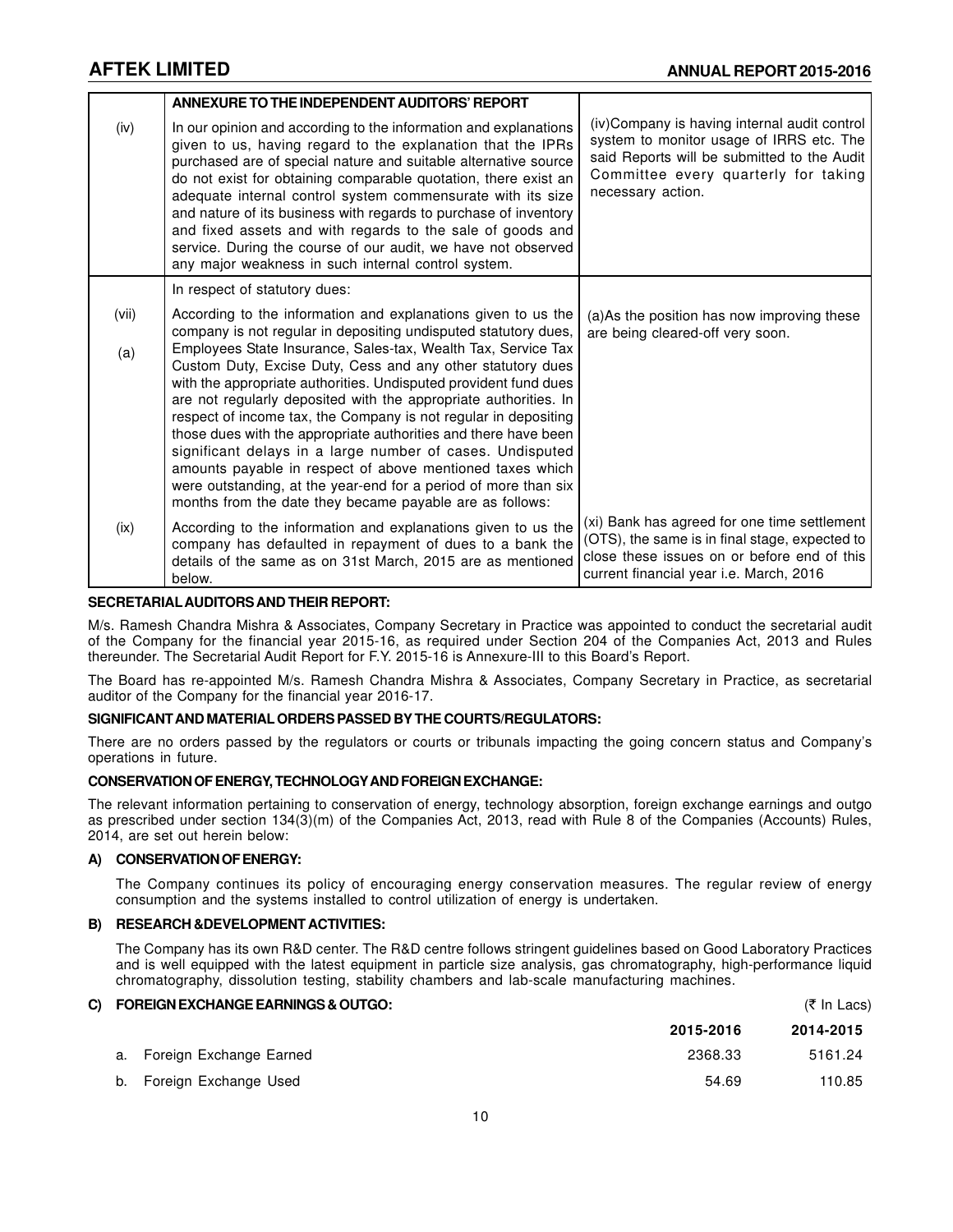### **RELATED PARTY TRANSACTIONS/CONTRACTS:**

The Company has implemented a Related Party Transactions policy for the purposes of identification and monitoring of such transactions. The policy on related party transactions is uploaded on the Company's website.

All related party transactions are placed before the Audit Committee for approval. Prior omnibus approval of the Audit Committee is obtained on an annual basis which is reviewed and updated on quarterly basis.

Pursuant to the Section 134(3) (h) of the Companies Act, 2013 and Rule 8(2) of the Companies (Accounts) Rules, 2014, the particulars of contract or arrangement entered into by the Company with related parties referred to in Section 188(1), but during the financial year no such transactions happened, hence no annexure attached separately.

The details of such related party transactions are available in the Notes to the Standalone financial statements section of the Annual Report.

#### **PARTICULARS OF LOANS, GUARANTEES OR INVESTMENTS:**

Loans, Guarantees and Investments covered under section 186 of the Companies Act, 2013 form part of the notes to the financial statements provided in this Annual Report.

#### **HUMAN RESOURCES MANAGEMENT:**

We take this opportunity to thank employees at all levels for their dedicated service and contribution made towards the growth of the company. The relationship with the workers of the Company's manufacturing units and other staff has continued to be cordial.

To ensure good human resources management at the company, we focus on all aspects of the employee lifecycle. During their tenure at the Company, employees are motivated through various skill-development, engagement and volunteering programs.

As per provisions of Section 197(12) of the Companies Act, 2013, read with Rule 5(1) of the Companies (Appointment and Remuneration of Managerial Personnel) Rules, 2014, during the financial year no such payment made to either any executive directors or senior level employees as per aforesaid section, hence no annexure attached.

In terms of Section 197(12) of the Companies Act, 2013, read with Rule 5(2) and 5(3) of the Companies (Appointment and Remuneration of Managerial Personnel) Rules, 2014, no employee(s) drawing remuneration in excess of limits set out in said rules forms part of the annual report.

#### **EXTRACT OF ANNUAL RETURNS:**

Pursuant to the Section 134(3) (a) of the Companies Act, 2013, the details forming part of the extract of the Annual Return is Form MGT-9.

#### **CORPORATE GOVERNANCE:**

A Report on Corporate Governance along with a Certificate from M/s. Ramesh Mishra, regarding compliance with the conditions of Corporate Governance as stipulated under Clause 49 of the Listing Agreement with Stock Exchange read with the relevant provisions of SEBI (Listing Obligations and Disclosures Requirements) Regulations, 2015 forms part of this Report and Annexure-VI to this Board's Report.

#### **INSURANCE OF ASSETS:**

All the fixed assets, finished goods, semi-finished goods, raw material, packing material and goods of the company lying at different locations have been insured against fire and allied risks.

#### **BANK AND FINANCIAL INSTITUTIONS:**

Directors are thankful to their bankers for their continued support to the company.

#### **ACKNOWLEDGMENTS:**

Your Directors convey their sincere thanks to the Government, Banks, Shareholders and customers for their continued support extended to the company at all times.

The Directors further express their deep appreciation to all employees for commendable teamwork, high degree of professionalism and enthusiastic effort displayed by them during the year.

> On behalf of the Board of Directors Sd/- Sd/-

Dated: 03rd November, 2016 **Director** Director Managing Director Managing Director

Place: Mumbai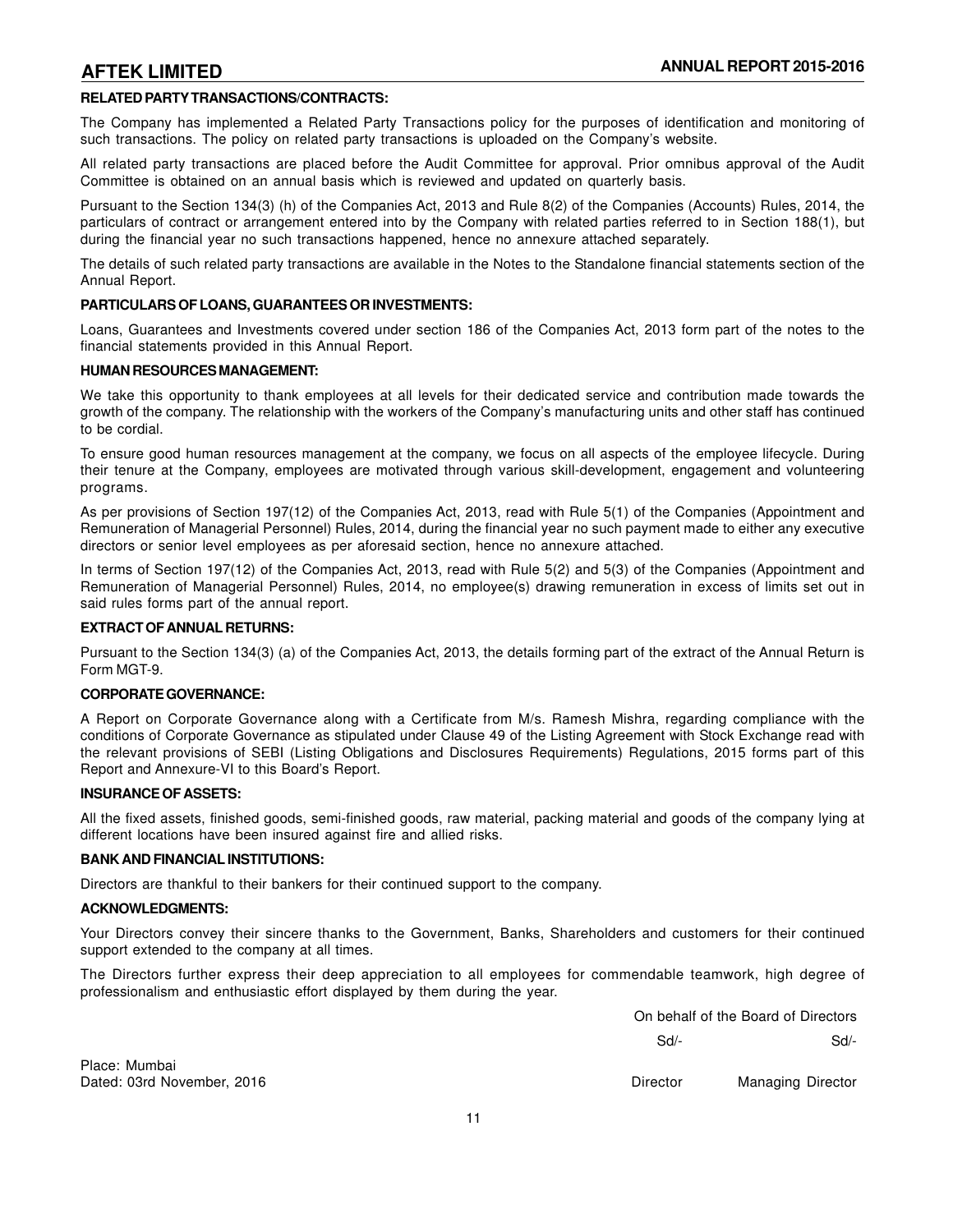## **ANNEXURE-I TO DIRECTOR'S REPORT**

### **Form AOC-1**

Statement containing salient features of the Financial Statement of subsidiary companies.

Pursuant to first provisio to section 129(3) of Companies Act, 2013 read with Rule 5 of Companies (Accounts) Rules, 2014

(₹ In Lakhs)

| Sr.<br>No. | <b>Name of Subsidiary</b><br>Company | Reporting<br>Currencv | Capital | Reserve | Total<br>Assets | Total<br>Liabilities | Investment<br>other than<br>Investment<br>in subsidiarv l | Turnover   | Profit/<br>(Loss) before<br>Taxation | Provision<br>for<br><b>Taxation</b> | Profit/<br>(Loss<br>After<br>Taxation | Proposed   | $%$ of<br>Dividend   Shareholding |
|------------|--------------------------------------|-----------------------|---------|---------|-----------------|----------------------|-----------------------------------------------------------|------------|--------------------------------------|-------------------------------------|---------------------------------------|------------|-----------------------------------|
|            | Mihir Properties Pvt. Ltd.           | <b>INR</b>            | 145.00  | 100.76  | 252.20          | 6.45                 | <b>NIL</b>                                                | <b>NIL</b> | (4.18)                               |                                     | (1.05)                                | <b>NIL</b> | 100.00                            |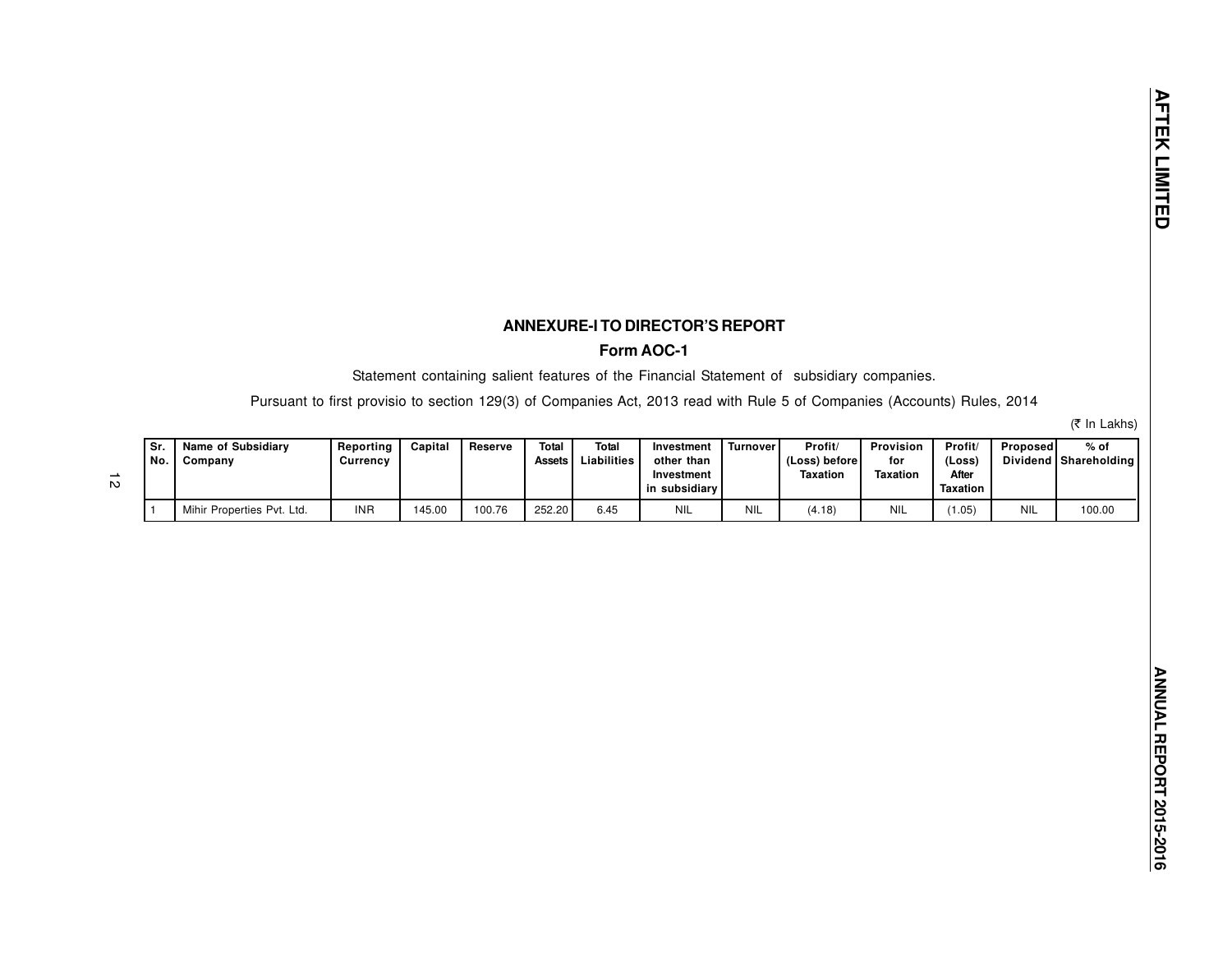# **Management discussion and Analysis**

### **Business review:**

During the financial year 2015-2016, Aftek recorded net sales of  $\bar{\tau}$  24.79 crores, comprising of  $\bar{\tau}$  23.14 crores from Services and ₹1.65 crores from Software Driven Products (SDP).

| Sales by Category 2015-2016 - % |            | Sales by Category 2014-2015- % |            |
|---------------------------------|------------|--------------------------------|------------|
| <b>Services</b>                 | 97.01      | Services                       | 96.70      |
| Products                        | <b>NIL</b> | Products                       | <b>NIL</b> |
| Software Driven Products        | 2.99       | Software Driven Products       | 3.30       |
| Sales by Category 2015-2016 - % |            | Sales by Region 2014-2015- %   |            |
| <b>USA</b>                      | 70.53      | <b>USA</b>                     | 65.76      |
| <b>EUROPE</b>                   | 19.51      | <b>EUROPE</b>                  | 27.57      |
| <b>JAPAN</b>                    | 3.43       | <b>JAPAN</b>                   | 3.38       |
| <b>DOMESTIC</b>                 | 6.35       | <b>DOMESTIC</b>                | 1.88       |
| <b>OTHERS</b>                   | 0.18       | <b>OTHERS</b>                  | 1.41       |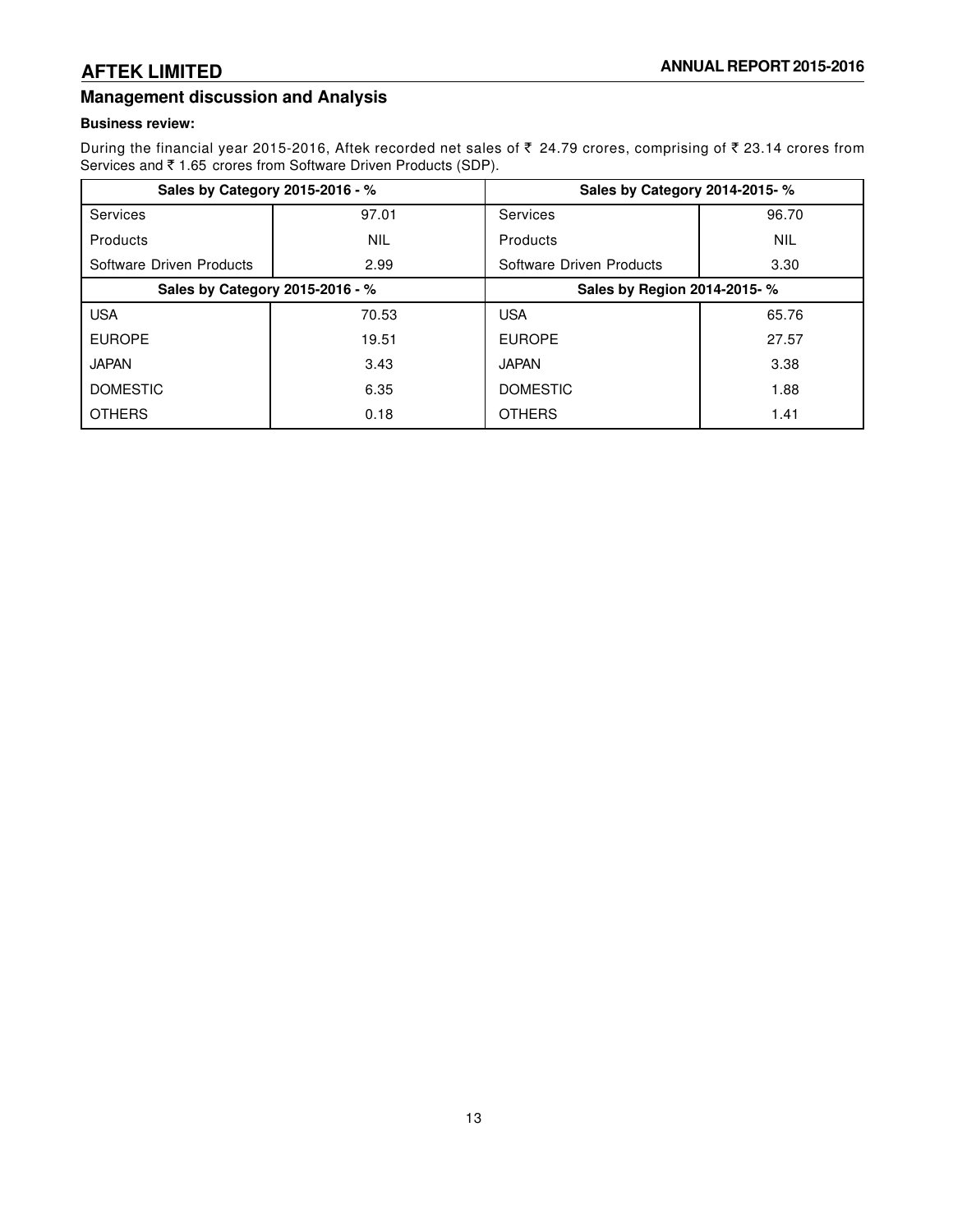# **ANNEXURE - III**

# **SECRETARIAL AUDIT REPORT FOR THE FINANCIAL YEAR ENDED 31ST MARCH 2016**

[Pursuant to section 204(1) of the Companies Act, 2013 and Rule No. 9 of the Companies (Appointment and Remuneration Personnel) Rules, 2014]

To, The Members, Aftek Limited Mumbai

I have conducted the Secretarial Audit of the compliance of applicable statutory provisions and the adherence to good corporate practices by Aftek Limited (hereinafter called the Company).

Secretarial Audit was conducted in a manner that provided me a reasonable basis for evaluating the corporate conducts / statutory compliances and expressing my opinion thereon.

I have examined the books, papers, minute books, forms and returns filed and other records maintained by the Company for the financial year ended on March 31, 2016 according to the provisions of:

- 1. The Companies Act, 2013 (the Act) and the rules made thereunder and certain provisions of Companies Act, 1956 and rules made thereunder;
- 2. The Securities Contracts (Regulation) Act, 1956 ('SCRA') and the rules made thereunder;
- 3. The Depositories Act, 1996 and the Regulations and Bye-laws framed thereunder;
- 4. Foreign Exchange Management Act, 1999 and the rules and regulations made thereunder to the extent of Foreign Direct Investment and Overseas Direct Investment.

The following Regulations and Guidelines prescribed under the Securities and Exchange Board of India Act, 1992 ('SEBI Act'):

- 5. The Securities and Exchange Board of India (Substantial Acquisition of Shares and Takeovers) Regulations, 2011;
- 6. The Securities and Exchange Board of India (Prohibition of Insider Trading) Regulations, 1992;
- 7. The Securities and Exchange Board of India (Issue of Capital and Disclosure Requirements) Regulations, 2009;
- 8. The Securities and Exchange Board of India (Registrars to an Issue and Share Transfer Agents) Regulations, 1993 regarding the Companies Act and dealing with client;
- 9. The Securities and Exchange Board of India( Employee Stock Option Scheme and Employee Stock Purchase Scheme)Guidelines,1999 (Not Applicable to the Company during the Audit Period); Other laws applicable specifically to the Company namely:
- 10. Information Technology Act, 2000 and the rules made thereunder ;
- 11. The Payment of Gratuity Act, 1972 ;
- 12. Secretarial Standards issued by The Institute of Company Secretaries of India.

I have also examined compliance with the applicable clauses of the Listing Agreements entered into by the Company with the Bombay Stock Exchange Limited.

I report that, during the year under review, the Company has complied with the provisions of the Acts, rules, regulations and guidelines mentioned above, save and except the following:

- 1. The company has not filed returns under listing agreement as on due date with Stock Exchange
- 2. The company has not filed returns under Companies Act 2013 as on due date with ROC.

I further report that, there were no actions / events in pursuance of:

- 1. The Securities and Exchange Board of India (Issue and Listing of Debt Securities) Regulations, 2008;
- 2. The Securities and Exchange Board of India (Delisting of Equity Shares) Regulations, 2009; and
- 3. The Securities and Exchange Board of India (Buyback of Securities) Regulations, 1998, requiring compliance thereof by the Company during the financial year and the Secretarial Standards issued by The Institute of Company Secretaries of India were not applicable during the year.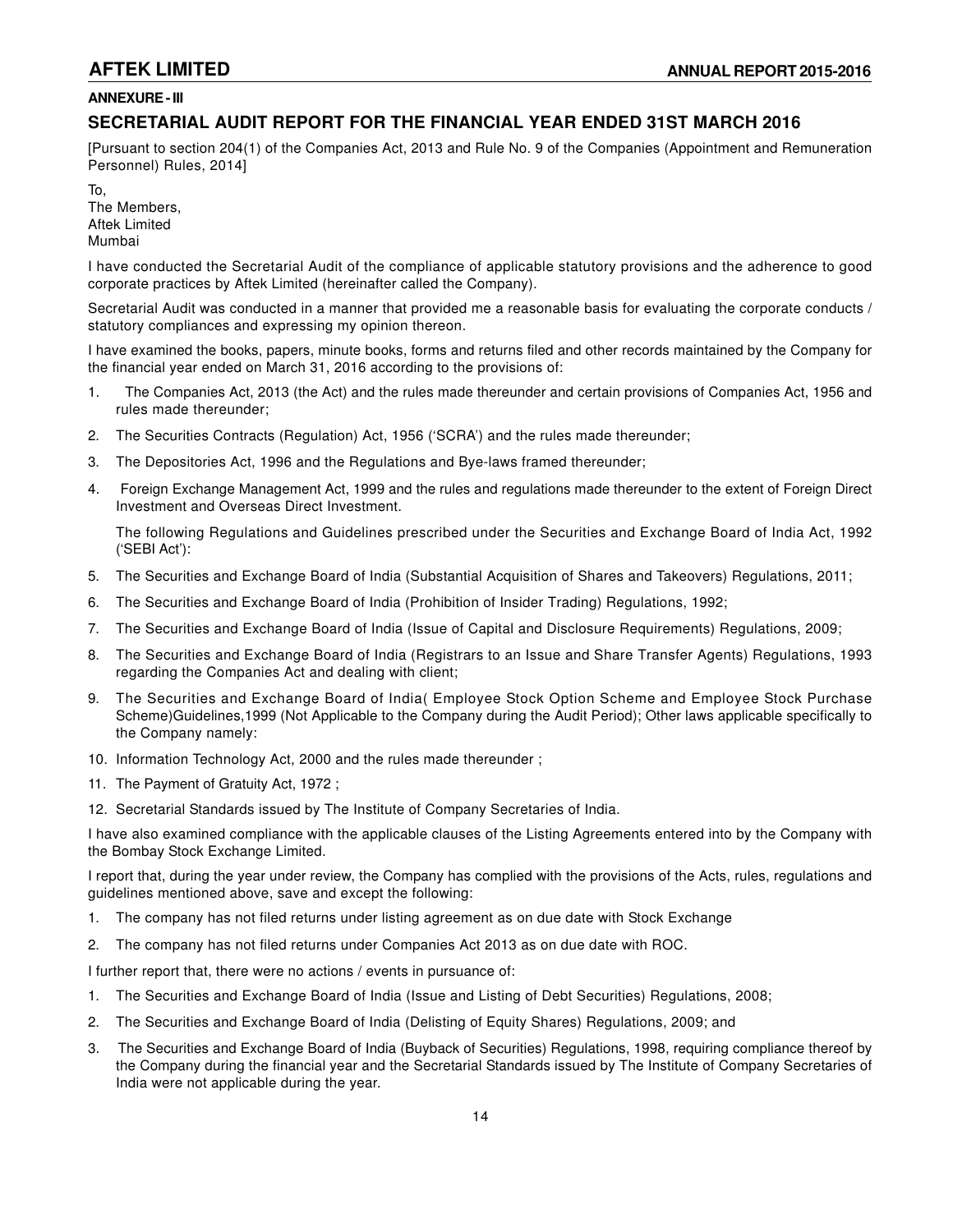Further based on my verification of the Company's books, papers, minute books, forms and returns filed and other Records maintained by the Company and also the information provided by the Company, its officers, agents and authorized representatives during the course and conduct of Secretarial Audit, I hereby report that in my opinion, the Company has, during the audit period covering the financial year ended on March 31, 2016 complied with the statutory provisions listed hereunder except as stated above and also that the Company has proper Board-processes and compliance-mechanism in place to the extent, in the manner as required under the various provisions of Companies Act, 2013, SEBI Act, 1992 and all other laws and applicable provisions there under.

I further report that, based on the information provided by the Company, its officers and authorized representatives during the conduct of the audit, and also on the review of quarterly compliance reports by respective department heads / CEO taken on record by the Board of Directors of the Company, in my opinion, adequate systems and processes and control mechanism exist in the Company to monitor and ensure compliance with applicable general laws like labour laws.

I further report, that the compliance by the Company of applicable financial laws, like direct and indirect tax laws, has not been reviewed in this Audit since the same have been subject to review by statutory financial audit and other designated professionals.

I further report that, the Board of Directors of the Company is duly constituted with proper balance of Executive Directors, Non-

Executive Directors and Independent Directors. The changes in the composition of the Board of Directors that took place during the period under review were carried out in compliance with the provisions of the Act.

Adequate notice is given to all directors to schedule the Board Meetings, agenda and detailed notes on agenda were sent at least seven days in advance to all Directors, and a system exists for seeking and obtaining further information and clarifications on the agenda items before the meeting and for meaningful participation at the meeting.

As per the minutes of the meetings duly recorded and signed by the Chairman, the decisions of the Board were unanimous and no dissenting views have been recorded.

I further report that, there are adequate systems and processes in the Company commensurate with the size and operations of the Company to monitor and ensure compliance with applicable laws, rules, regulations and guidelines.

Date: 03rd November, 2016 Sd/-

Place: Mumbai **For Ramesh Chandra Mishra & Associates**

**Ramesh Chandra Mishra** FCS: 5477 PCS: 3987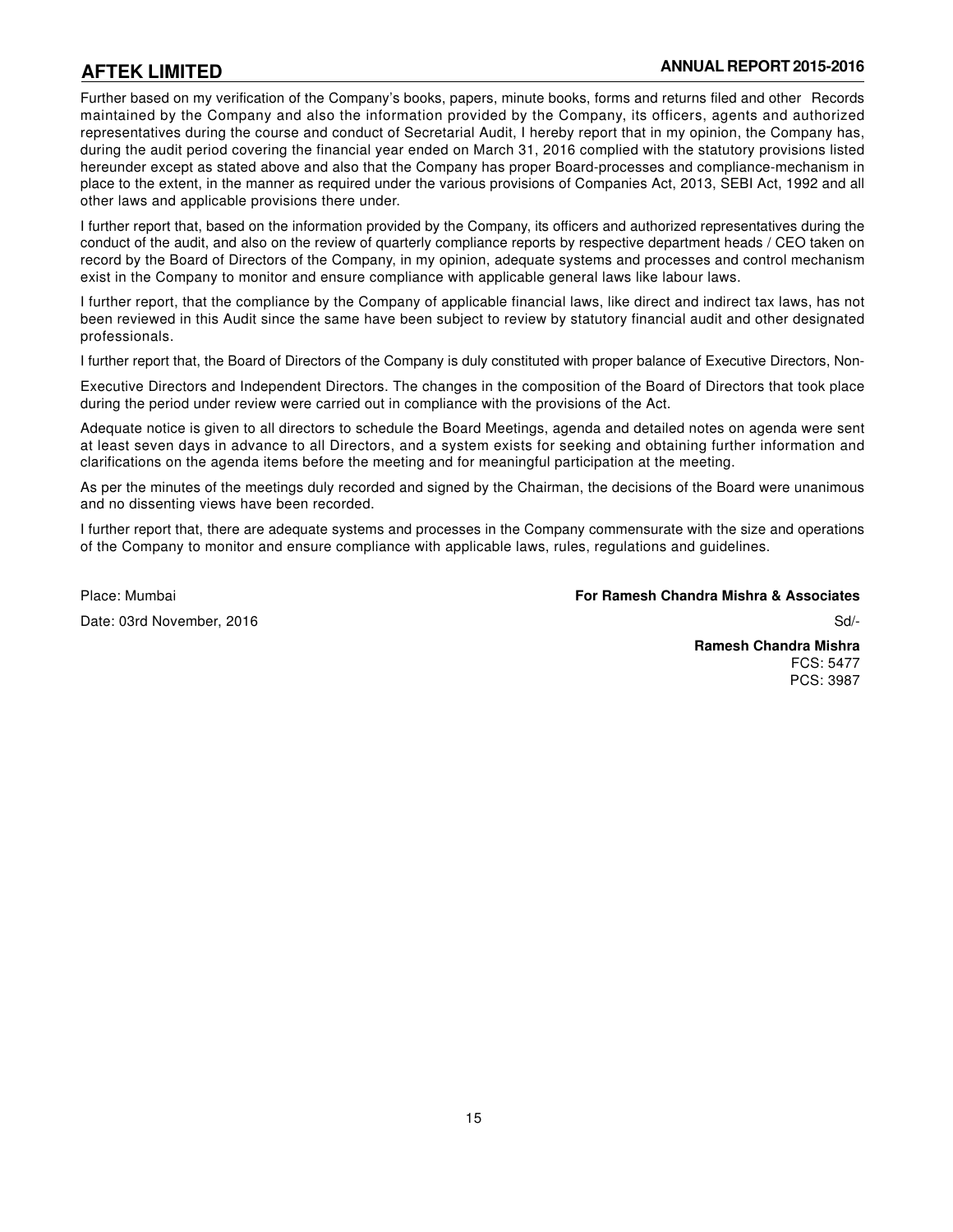# **CORPORATE GOVERNANCE REPORT**

### **COMPANY'S PHILOSOPHY OF CORPORATE GOVERNANCE:**

Aftek management constantly strives towards improving, systems and process that promote the values of transparency, professionalism, accountability and compliance. The Company remains firmly committed to this central theme and endeavors to improve these values on an ongoing basis. We have an obligation towards our stakeholders including shareholders, employees, customers, suppliers and communities to be honest, fair and forthright in our business activities.

Good corporate governance is the basis for decision-making and control processes and comprises responsible, valuebased management and monitoring focused on long-term success, goal-orientation and respect for the interests of our stakeholders.

### **BOARD OF DIRECTORS:**

At present the Board of the Company is adequately equipped and well represented by Women Directors and Independent Directors of high repute. The Chairman of the Board and Audit Committee is headed by Independent Director(s). As per the Listing Regulations, it is mandatory for the company with a non-executive director as a chairperson to have at least one-third of the independent directors. The following composition of board of directors of the company as follows:

| SR.NO          | <b>NAME OF DIRECTOR</b> | <b>CATEGORY</b>                 | <b>DESIGNATION</b>  |
|----------------|-------------------------|---------------------------------|---------------------|
|                | Mr. Mahesh Naik         | Independent Director            | Chairman            |
| $\overline{2}$ | Mr. sandip C.Save       | Independent Director            | Director            |
| 3              | Mr. Ranjit Dhuru        | Promoter and Executive Director | Managing Director   |
| $\overline{4}$ | Mr. Nitin K.Shukla      | <b>Executive Director</b>       | Whole Time Director |
| 5              | Mr. Mukul Dalal         | <b>Executive Director</b>       | Whole Time Director |
| 6              | Aditi Himanshu Bhatt    | Independent Director            | Director            |

#### **COMPOSITION OF BOARD AS ON 31st MARCH, 2016:**

### **MEETINGS AND ATTENDANCE DURING THE YEAR 2015-2016:**

#### **Annual General Meeting was held on 31th December, 2015**

#### **Board Meetings were conducted 4 (Four) times during the year as follows:**

| Sr. No         | Date               | <b>Board Strength</b> | <b>No. Of. Directors Present</b> |
|----------------|--------------------|-----------------------|----------------------------------|
|                | 13th February 2016 |                       |                                  |
| $\overline{c}$ | 14th November 2015 |                       |                                  |
| 3              | 12th October 2015  |                       |                                  |
| 4              | 14th August 2015   | 6                     |                                  |
| 5              | 30th May, 2016     | 6                     |                                  |

#### **NOTES:**

- 1. The Board evaluated each of Independent Directors participation in the Board and their vast experience, expertise and contribution to the Board and Company. Each and every related party transactionis very well scrutinized and checks were made so that the Company is a beneficiary.
- 2. The Independent Directors held a meeting on 13th February, 2016, without the attendance of Non-Independent Directors and members of Management. All Independent Directors were present at the meeting and they have reviewed the performance of non-independent directors and the Board, performance of the Chairman and information flow structure of the Company.
- 3. During the period the Company received notices/declarations from the Independent Directors as per Schedule IV and section 149 (6) of the Companies Act, 2013.
- 4. Ms. Aditi Himanshu Bhatt is women director to the Board.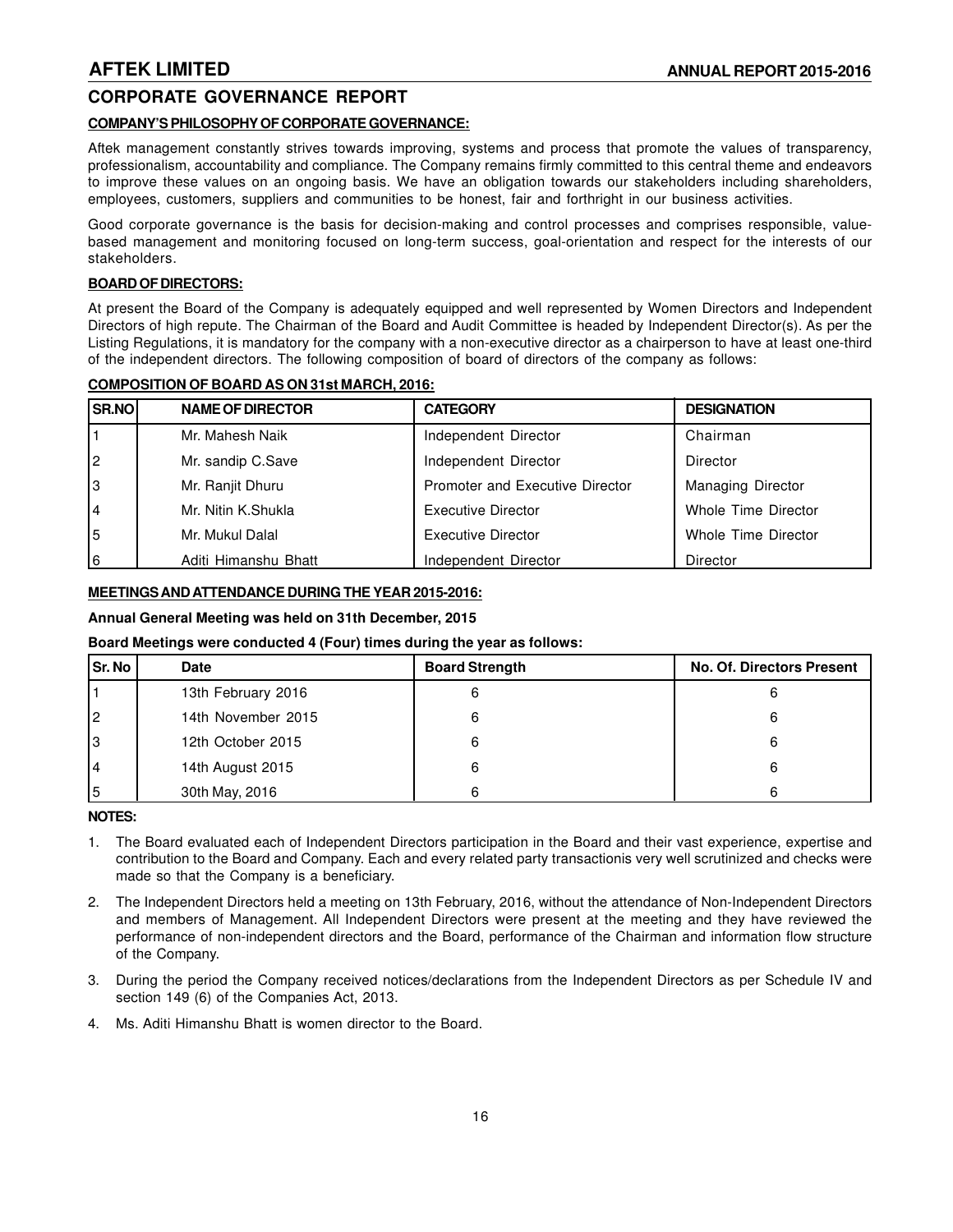### **AUDIT COMMITTEE:**

#### **Brief description and terms of reference:**

To oversee the Company's Financial Report process, internal control systems, reviewing the accounting policies and practices, and financial statements audited by the statutory auditors. The audit committee is duly constituted in accordance with Clause 49 of the Listing Agreement read with Regulation 18 of SEBI (Listing Obligations and Disclosures Requirements) Regulations, 2015 and of Section 177 of the Companies Act, 2013.

#### **Composition of Audit Committee as on 31st March, 2016:**

|            | <b>Sr.No.   Name of Members</b> | Category                 | <b>Designation</b> |
|------------|---------------------------------|--------------------------|--------------------|
|            | Mr. Sandip C.Save               | Independent Director     | Chairman           |
| I2.        | l Mr. Mahesh Naik               | Independent Director     | Member             |
| $\vert 3.$ | l Mr.Raniit Dhuru               | <b>Managing Director</b> | Member             |

Company has conducted 4(Four) Audit Committee Meeting during the year.

| April<br>June     | ptember<br>July -<br>- ہم . | ⊃ecember<br>юe | March<br>$\sim$ $\sim$ $\sim$ $\sim$ $\sim$<br>January |
|-------------------|-----------------------------|----------------|--------------------------------------------------------|
| - הוופ<br>114 O.R | ∍ר<br>4                     | nn.            | ነበ16<br>ハト<br>30                                       |

#### **Meetings and Attendance of the Audit Committee during the year:**

| <b>ISr.No</b> | Name of Member   | No. of Meeting Held During the Year | <b>No. of Meeting Attended</b> |
|---------------|------------------|-------------------------------------|--------------------------------|
|               | IMr. Mahesh Naik |                                     |                                |
| l2            | Mr.sandip C.Save |                                     |                                |
| IЗ            | Mr.Ranjit Dhuru  |                                     |                                |

The Audit Committee meetings are also attended by Internal Auditors and Statutory Auditors as invitees.

#### **Powers of the Audit Committee:**

- 1. To investigate any activity within its terms of reference.
- 2. To seek information from any employee.
- 3. To obtain outside legal or other professional advice.
- 4. To secure attendance of outsiders with relevant expertise, if it considers necessary.

#### **Role of the Audit Committee:**

- 1. Oversight of the company's financial reporting process and the disclosure of its financial information to ensure that the financial statement is correct, sufficient and credible;
- 2. Recommendation for appointment, remuneration and terms of appointment of auditors of the company;
- 3. Approval of payment to statutory auditors for any other services rendered by the statutory auditors;
- 4. Reviewing, with the management, the annual financial statements and auditor's report thereon before submission to the board for approval, with particular reference to:
	- a. Matters required to be included in the Director's Responsibility Statement to be included in the Board's report in terms of clause (c) of sub-section 3 of section 134 of the Companies Act, 2013;
	- b. Changes, if any, in accounting policies and practices and reasons for the same;
	- c. Major accounting entries involving estimates based on the exercise of judgment by management;
	- d. Significant adjustments made in the financial statements arising out of audit findings;
	- e. Compliance with listing and other legal requirements relating to financial statements;
	- f. Disclosure of any related party transactions; and
	- g. Modified opinion(s) in the draft audit report.
- 5. Reviewing, with the management, the quarterly financial statements before submission to the board for approval;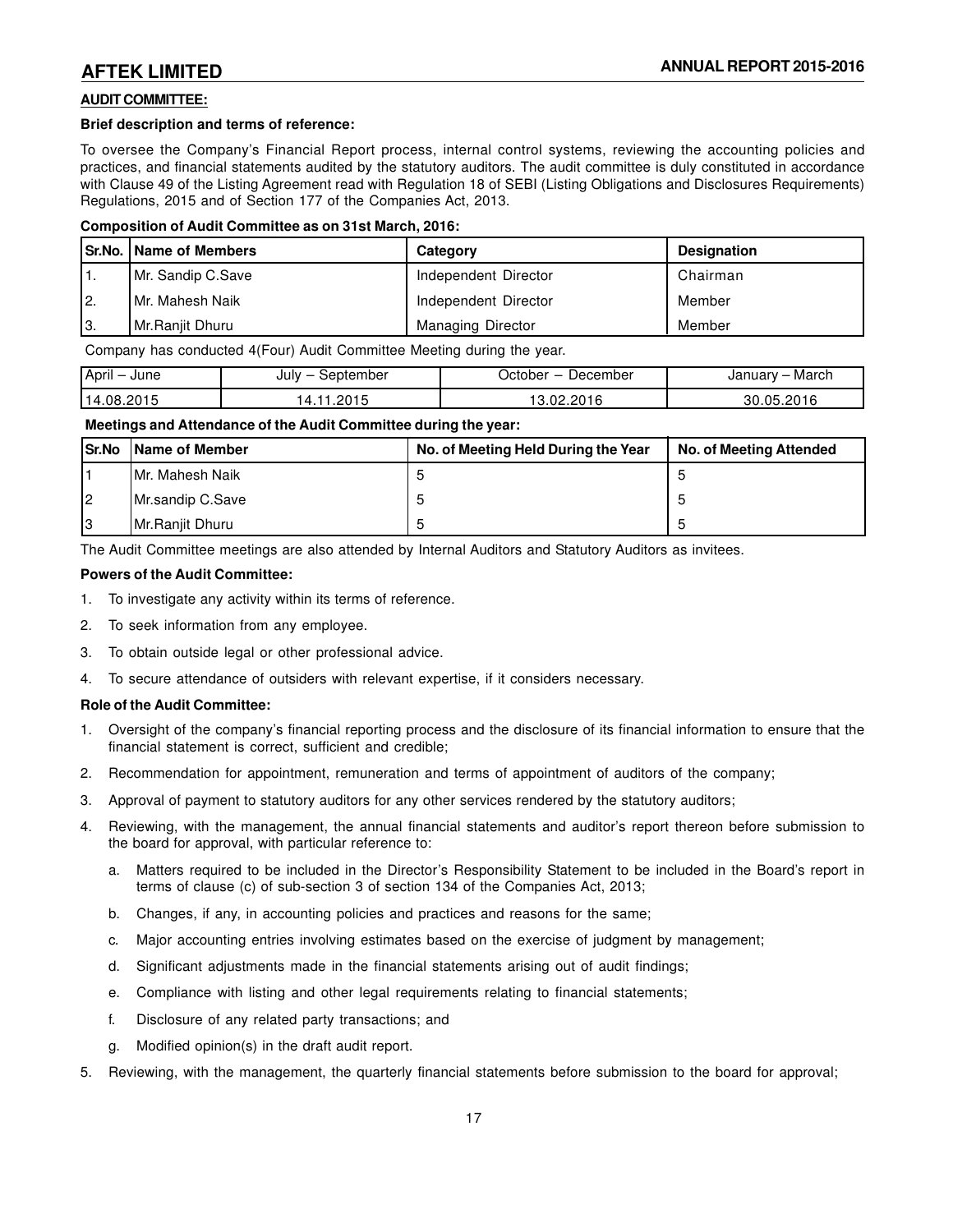- 6. Reviewing, with the management, the statement of uses / application of funds raised through an issue (public issue, rights issue, preferential issue, etc.), the statement of funds utilized for purposes other than those stated in the offer document / prospectus / notice and the report submitted by the monitoring agency monitoring the utilization of proceeds of a public or rights issue, and making appropriate recommendations to the Board to take up steps in this matter;
- 7. Reviewing and monitoring the auditor's independence and performance, and effectiveness of audit process;
- 8. Approval or any subsequent modification of transactions of the company with related parties;
- 9. Scrutiny of inter-corporate loans and investments;
- 10. Valuation of undertakings or assets of the company, wherever it is necessary;
- 11. Evaluation of internal financial controls and risk management systems;
- 12. Reviewing, with the management, performance of statutory and internal auditors, adequacy of the internal control systems;
- 13. Reviewing the adequacy of internal audit function, if any, including the structure of the internal audit department, staffing and seniority of the official heading the department, reporting structure coverage and frequency of internal audit;
- 14. Discussion with internal auditors of any significant findings and follow up there on;
- 15. Reviewing the findings of any internal investigations by the internal auditors into matters where there is suspected fraud or irregularity or a failure of internal control systems of a material nature and reporting the matter to the board;
- 16. Discussion with statutory auditors before the audit commences, about the nature and scope of audit as well as postaudit discussion to ascertain any area of concern;
- 17. To look into the reasons for substantial defaults in the payment to the depositors, debenture holders, shareholders (in case of non-payment of declared dividends) and creditors;
- 18. To review the functioning of the Whistle Blower mechanism;
- 19. Approval of appointment of CFO (i.e., the whole-time Finance Director or any other person heading the finance function or discharging that function) after assessing the qualifications, experience and background, etc. of the candidate;
- 20. Carrying out any other function as is mentioned in the terms of reference of the Audit Committee.

#### **NOMINATION AND REMUNERATION COMMITTEE:**

#### **Brief description and terms of reference:**

The objective of Nomination and Remuneration Committee is to assess the remuneration payable to our Managing Director/ Whole Time Directors; sitting fee payable to our Non-Executive Directors; remuneration policy covering policies on remuneration payable to our senior executives.The Nomination and Remuneration Committee is duly constituted and the matters specified in accordance with under Clause 49 of the Listing Agreement read withRegulation 19 of SEBI (Listing Obligations and Disclosures Requirements) Regulations, 2015 and of Section 178 of the Companies Act, 2013.

**Composition of Nomination and Remuneration Committeeas on 31st March, 2016:**

|    | <b>Sr.No.   Name of Members</b> | Category                 | <b>Designation</b> |
|----|---------------------------------|--------------------------|--------------------|
|    | IMr. Mahesh Naik                | Independent Director     | Chairman           |
| 12 | Mr. Sandip C. Save              | Independent Director     | Member             |
| 13 | Mr. Ranjit Dhuru                | <b>Managing Director</b> | Member             |

#### **ROLE OF THE COMMITTEE:**

The role of Nomination and Remuneration Committee is as follows:

- determining/recommendingthecriteriaforappointmentofExecutive, Non-Executive and Independent Directors to the Board;
- determining/recommendingthecriteriaforqualifications,positive attributes and independence of Directors;
- identifyingcandidateswhoarequalifiedtobecomeDirectorsand who may be appointed in Senior Management and recommending to the Board their appointment and removal;
- reviewinganddeterminingallelements ofremunerationpackage of all the Executive Directors, i.e. salary, benefits, bonus, stock options, pension, etc.;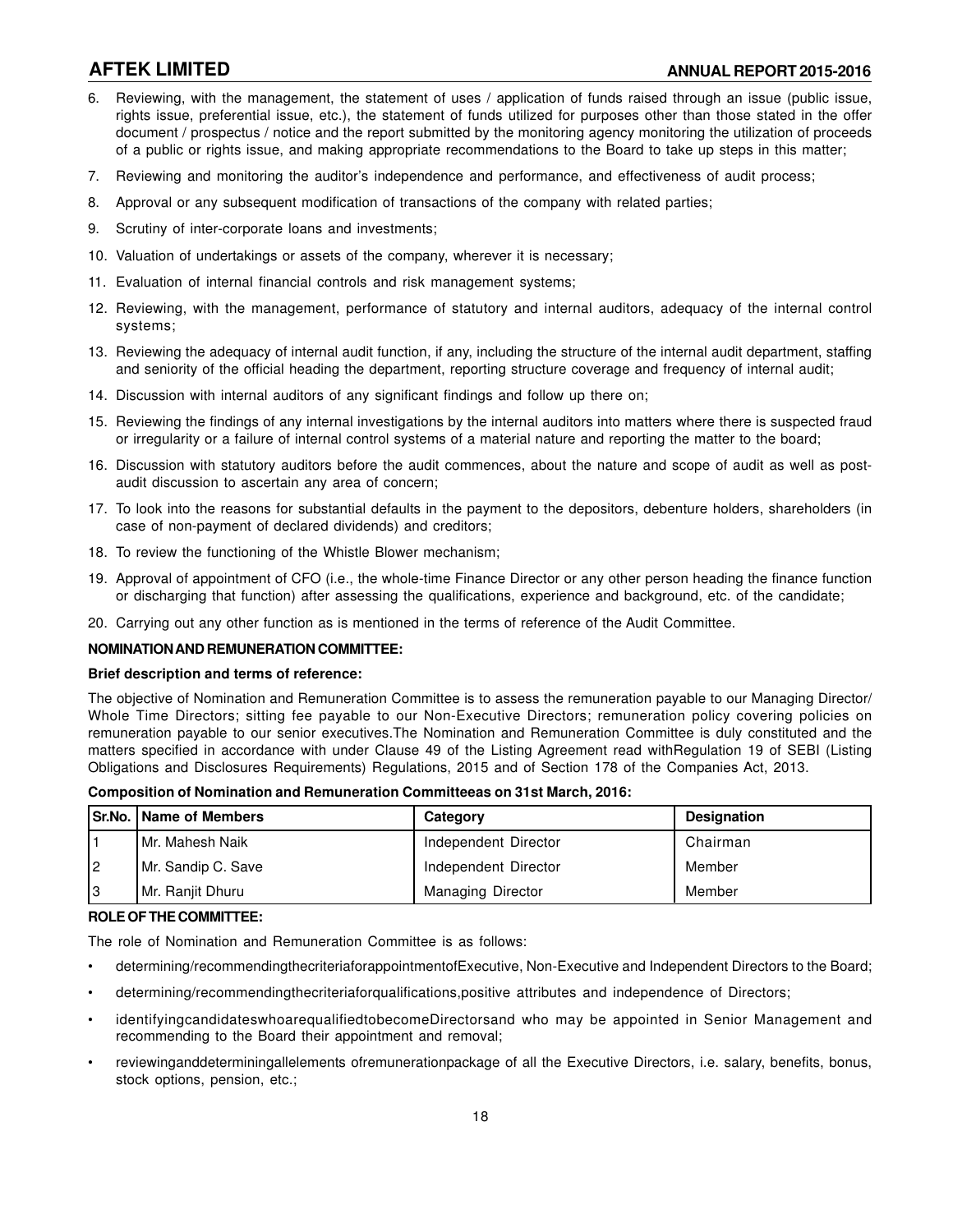- reviewinganddeterminingfixedcomponentandperformancelinked incentives for Directors along with the performance criteria;
- determiningpolicyonservicecontracts,noticeperiod,severance fees for Directors and Senior Management;
- evaluatingperformanceofeachDirectorandperformanceof the Board as a whole;

#### **REMUNERATION OF DIRECTORS:**

The remuneration policy is in consonance with the existing industry practice and also with the provisions of the Companies Act, 2013. The Board of Directors has adopted a Remuneration Policy for Directors, Key Managerial Personnel and other employees. The Company's remuneration policy is driven by the success and performance of the individual employee and the performance of the Company.

(a) Remuneration of Executive Directors:

During the year No salary paid to any Executive Directors.

**Notes:**

- (i) The Company does not have a Scheme for grant of Stock Options to the Directors or Employees.
- (ii) The appointment of Managing Director and Whole time Director is by way of Board/Special Resolution and covering terms and conditions of the services. There is no separate provision for severance fees.
- (b) Remuneration of Non-Executive Directors:

During the year No Remuneration paid to any Non-Executive Directors.

#### **SHARES TRANSFER COMMITTEE:**

#### **Brief description and Terms of Reference:**

The Board has delegated the powers to a committee to approve transfer/transmission of shares and attend to all other matters related thereto. The Share Transfer Committee is duly constitutedas follows:

**Composition of Shares Transfer Committeeas on 31st March, 2016:**

|    | Sr.No.   Name of Members | Category               | <b>Designation</b> |
|----|--------------------------|------------------------|--------------------|
|    | Mr. Sandip Save          | Independent Director   | Chairman           |
| 2  | IMr. Mahesh Naik         | Non-Executive Director | Member             |
| 13 | <b>IMs. Raniit Dhuru</b> | Wholetime Director     | Member             |

### **STAKEHOLDER RELATIONSHIP COMMITTEE:**

#### **Brief description and Terms of Reference:**

To specifically look into redressal of complaints like transfer of shares, non- receipt of dividend, non-receipt of annual report etc. received from shareholders/ investors and improve efficiency. The Committee performs such other functions as may be necessary or appropriate for the performance of its duties. The Stakeholder Relationship Committee is duly constituted and the matters specified in accordance with Clause 49 of the Listing Agreement read with SEBI (Listing Obligations and Disclosures Requirements) Regulations, 2015 and of Section 178 of the Companies Act, 2013.

#### **Composition of Stakeholder Relationship Committeeas on 31st March, 2016:**

|    | <b>Sr.No.   Name of Members</b> | Category               | <b>Designation</b> |
|----|---------------------------------|------------------------|--------------------|
|    | Mr. Sandip Save                 | Non-Executive Director | Chairman           |
| l2 | l Mr. Mahesh Naik               | Independent Director   | Member             |
| 3  | Dr. Ranjit Dhuru                | Wholetime Director     | Member             |

### **MANAGEMENT REVIEW AND RESPONSIBILITY:**

### **FORMAL EVALUATION OF OFFICERS:**

The Remuneration Committee of the Board approves the compensation and benefits for all executive Board members. Another committee, headed by the MD, reviews, evaluates and decides the annual compensation of our officers from the level of executive upwards.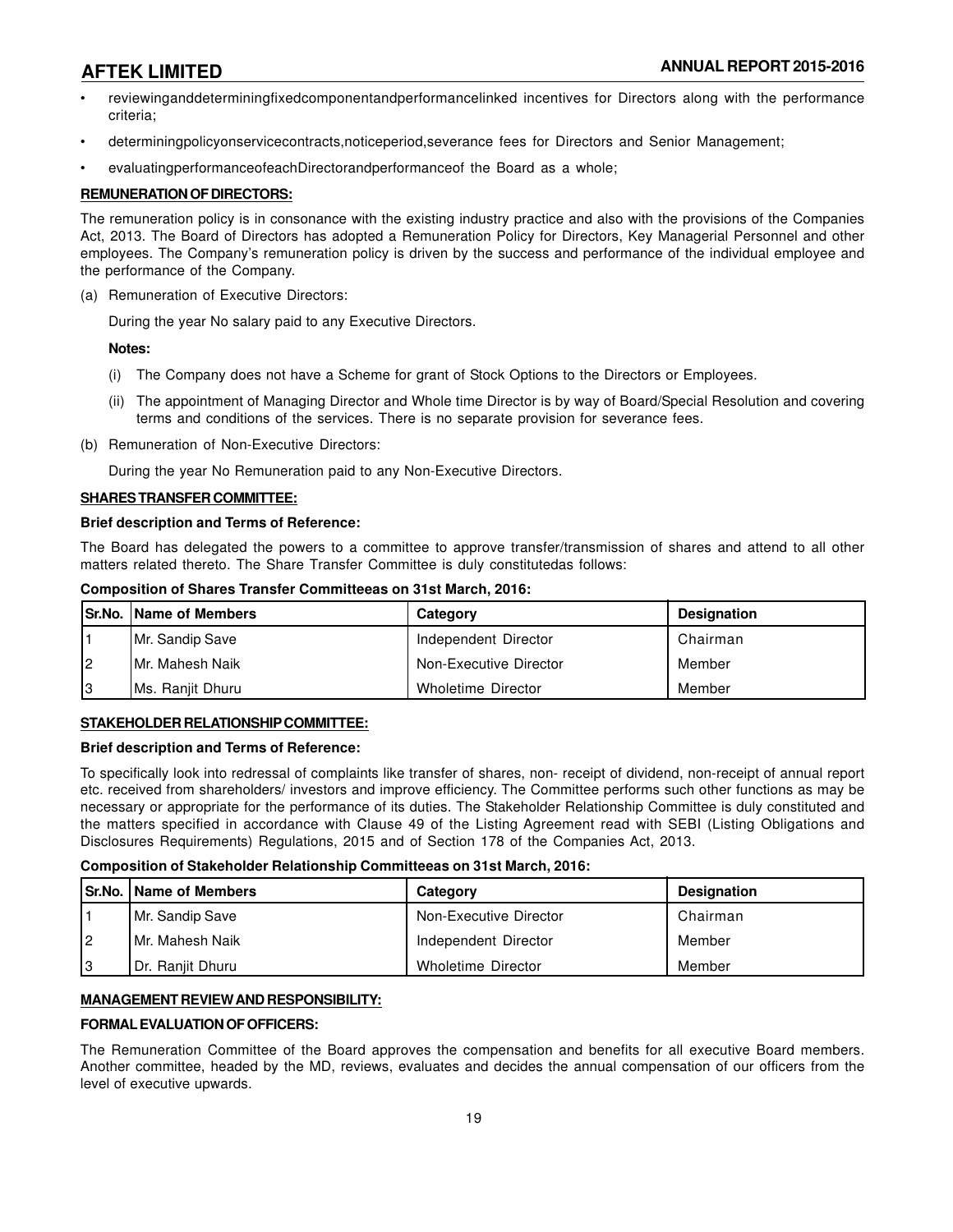### **DISCLOSURES:**

#### **1. RELATED PARTY DISCLOSURES:**

The Company has not entered into any materially significant related party transactions with its Promoters, Directors, or Management. The Company had formulated and adopted a policy with related party transaction and same is displayed on the Company's website 'www.aftek.com'.

The details of such related party transactions are available in the Notes to the Standalone and consolidated financial statements section of the Annual Report.

#### **2. COMPLIANCE BY THE COMPANY:**

The Company has complied with the requirement of regulatory authorities on matters related to capital market and no penalties/ stricture have been imposed against the Company during the last three years.

#### **3. ACCOUNTING TREATMENT:**

The account treatments are in accordance with the applicable accounting standard. The company has not altered or adapted any new standard denied access to the Chairman of the audit committee.

#### **4. CODE OF CONDUCT:**

In accordance with Regulation 26 (3) of the SEBI (Listing Obligations and Disclosure Requirements) Regulations, 2015 and the Companies Act, 2013, the Company has framed and adopted a Code of Conduct for Board of Director and Senior Management. The Code is available on the Company's website 'www.aftek.com'.

All members of the Board of Directors and Senior Management personnel have affirmed compliance to the Code as on 31st March, 2016. A declaration to this effect signed by the Managing Directoris annexed to this Report.

#### **5. MD AND CFO CERTIFICATION:**

As required by SEBI (Listing Obligations and Disclosure Requirements) Regulations, 2015, the CEO and CFO certification is provided in this Annual Report.

#### **ANNUAL GENERAL MEETINGS:**

#### **Details of Annual General Meetings:**

| <b>Particulars</b> | F.Y.2014-2015     | F.Y.2013-2014 | F.Y.2012-2013                                                                                      |
|--------------------|-------------------|---------------|----------------------------------------------------------------------------------------------------|
| l Date             | 31.12.2015        | 30.12.2014    | 31.12.2013                                                                                         |
| Time               | 10.30 $a.m.$      | $10.30$ a.m.  | $10.30$ a.m.                                                                                       |
| Venue              | Mumbai - 400 025. |               | The Queenie Captain Auditorium, The NAB-Workshop for the Blind, Dr. Annie Besant Road, Prabhadevi, |

#### **MEANS OF COMMUNICATION:**

| Half Yearly Financial Report                                                            | The Financial results of the Company are published in leading<br>newspapers and also displayed on the Company's website<br>'www.aftek.com'. Therefore, a separate half yearly report is not<br>sent to each shareholder. |
|-----------------------------------------------------------------------------------------|--------------------------------------------------------------------------------------------------------------------------------------------------------------------------------------------------------------------------|
| <b>Quarterly Financial Results</b>                                                      | The quarterly financial results of the Company are published in<br>accordance with the requirement of the Listing Agreement of the<br>Stock Exchanges where the shares of the company are listed.                        |
| Newspapers in which results are normally published                                      | Free Press Journal                                                                                                                                                                                                       |
|                                                                                         | Nav Shakti                                                                                                                                                                                                               |
| l Website                                                                               | www.aftek.com                                                                                                                                                                                                            |
| Administrative/Registered Office                                                        | 16/A, Prabhadevi Industrial Estate,, 2nd Floor, The Enterprises<br>Co-operative Society Ltd, 408. Veer Savarkar Marg, Prabhadevi,<br>Dadar , Mumbai , Maharashtra , 400025                                               |
| Whether Management Discussions and Analysis<br>report is a part of Annual Report or not | Yes                                                                                                                                                                                                                      |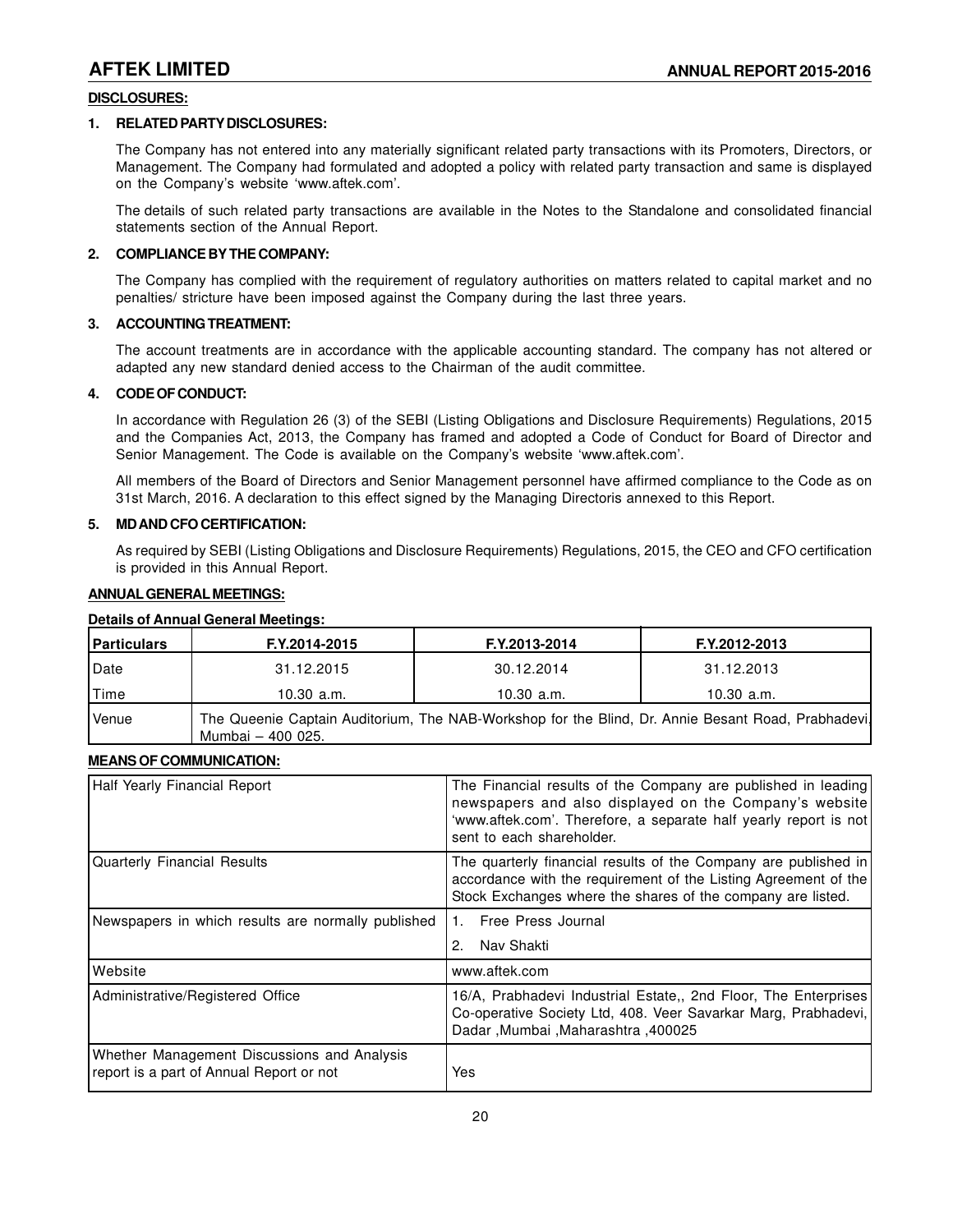### **GENERAL SHAREHOLDERS INFORMATION:**

#### **1. 29th Annual General Meeting:**

Date : 30th November 2016

**Time** : 10.30 a.m.

**Venue** : The Queenie Captain Auditorium, The NAB-Workshop for the Blind, Dr. Annie Besant Road, Prabhadevi, Mumbai – 25.

**2. Date of Book Closure:** 23rd November, 2016 to 30th November, 2016 (both days inclusive)

#### **3. Registered Office:**

16/A, Prabhadevi Industrial Estate, 2nd Floor, the Enterprises Co-operative Society Ltd, 408. Veer Savarkar Marg, Prabhadevi, Dadar , Mumbai , Maharashtra , 400025

#### **4. Listing of Shares on Stock Exchanges:**

The Company shares are listed on BSE Limited (BSE) and National Stock Exchange of India Limited (NSE). The requisite listing fees have been paid in full to all the Stock Exchanges.

#### **5. A) Stock Codes**

BSE : 530707

ISIN : INE796A01023

#### **B) Corporate Identity Number:** L57220MH1986PLC039342

### **6. Market Price Data: BSE. NSE data are not available.**

**A) The Monthly high/low quotation of equity shares traded on the BSE Limited, Mumbai are as follows:**

| Month          | <b>Open Price</b> | <b>High Price</b> | <b>Low Price</b> | <b>Close Price</b> | <b>No.of Shares</b> |
|----------------|-------------------|-------------------|------------------|--------------------|---------------------|
| $\vert$ Jan-15 | 6.77              | 7.29              | 5.99             | 6.59               | 1511551             |
| Feb-15         | 6.35              | 6.79              | 5.4              | 5.86               | 1278915             |
| Mar-15         | 5.95              | 5.95              | 3.18             | 3.47               | 5202654             |
| Apr-15         | 3.57              | 5.1               | 3.5              | 3.63               | 793967              |
| May-15         | 3.8               | 3.81              | 3.31             | 3.45               | 248364              |
| Jun-15         | 3.45              | 3.45              | 2.69             | 2.69               | 122507              |
| Jul-15         | 2.56              | 2.56              | 2.3              | 2.51               | 512867              |
| Aug-15         | 2.39              | 2.91              | 2.39             | 2.52               | 459932              |
| Sep-15         | 2.4               | 2.4               | 2.07             | 2.07               | 55939               |
| $\vert$ Oct-15 | 1.97              | 1.97              | 1.71             | 1.71               | 290180              |
| Nov-15         | 1.63              | 1.79              | 1.55             | 1.63               | 551075              |

(Source –www.bseindia.com)

### **7. Distribution of shareholding as on 31stMarch, 2016:**

|        | Range (In Rs) | No of<br><b>Shareholders</b> | % of Total<br><b>Holders</b> | <b>Total</b><br><b>Holding</b> | $%$ of Total<br>Capital |
|--------|---------------|------------------------------|------------------------------|--------------------------------|-------------------------|
|        | 5000          | 48730                        | 92.1538                      | 21965452                       | 19.9345                 |
| 5001   | 10000         | 2166                         | 4.0961                       | 8118026                        | 7.3674                  |
| 10001  | 20000         | 985                          | 1.8627                       | 7439852                        | 6.752                   |
| 20001  | 30000         | 332                          | 0.6278                       | 4212222                        | 3.8228                  |
| 30001  | 40000         | 174                          | 0.3291                       | 3116198                        | 2.8281                  |
| 40001  | 50000         | 118                          | 0.2232                       | 2763487                        | 2.508                   |
| 50001  | 100000        | 180                          | 0.3404                       | 6475464                        | 5.8767                  |
| 100001 | 999999999     | 194                          | 0.3669                       | 56097390                       | 50.9106                 |
| Total  |               | 52879                        | 100                          | 110188091                      | 100                     |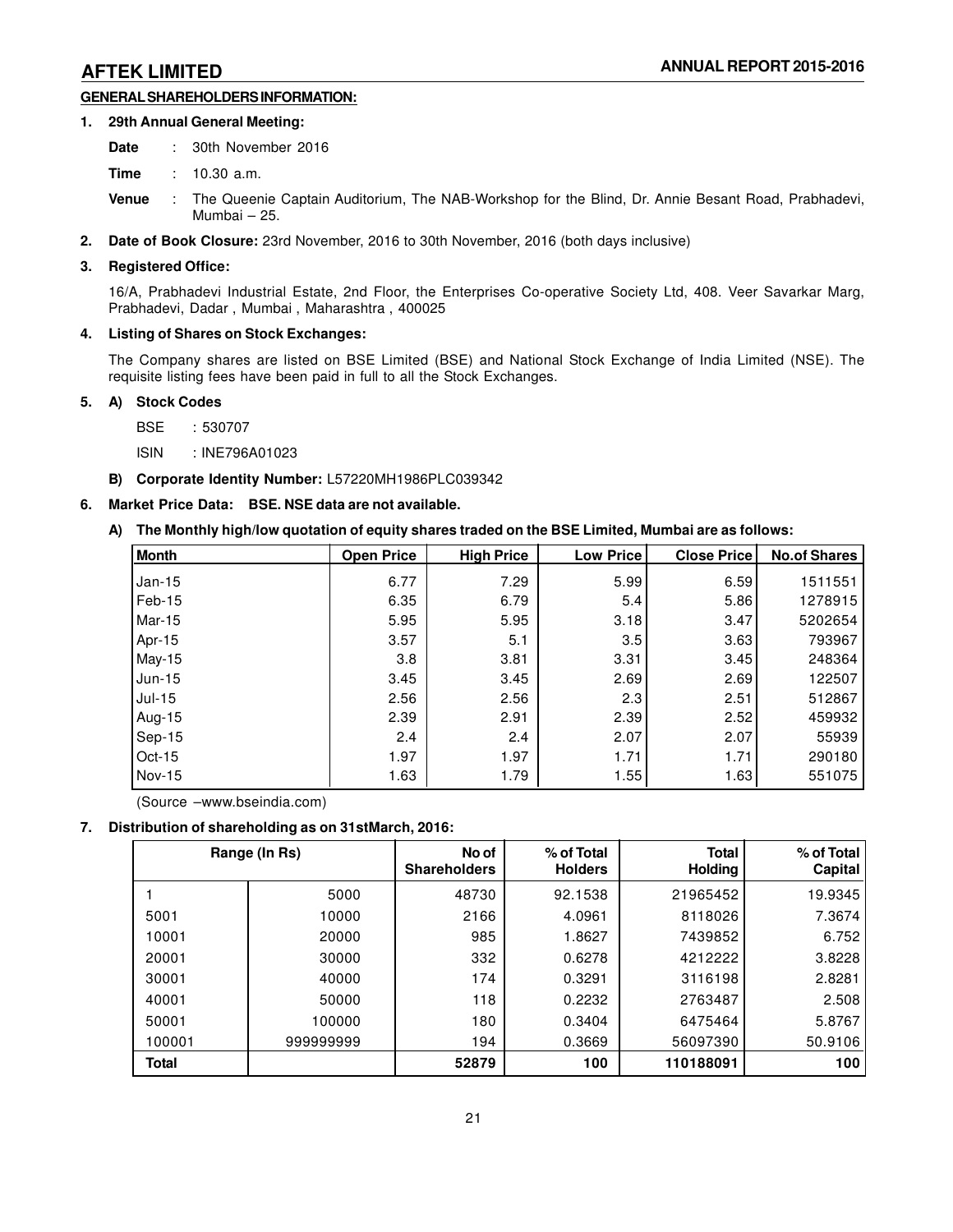### **8. Distribution of Shareholding as on 31st March, 2016**

| Category                       | <b>Total Share</b><br><b>Holders</b> | % of Share<br><b>Holders</b> | <b>Total</b><br><b>Shares</b> | % of Total<br><b>Shares</b> |
|--------------------------------|--------------------------------------|------------------------------|-------------------------------|-----------------------------|
| Clearing member                | 45                                   | 0.0851                       | 909449                        | 0.8254                      |
| Corporate bodies               | 780                                  | 1.4751                       | 14538755                      | 13.1945                     |
| Corporate bodies (promoter co) |                                      | 0.0019                       | 7213                          | 0.0065                      |
| Employee                       | 40                                   | 0.0756                       | 94126                         | 0.0854                      |
| <b>Financial institutions</b>  | 3                                    | 0.0057                       | 1487626                       | 1.3501                      |
| Foreign company                | 2                                    | 0.0038                       | 15543559                      | 14.1064                     |
| Foreign inst. Investor         |                                      | 0.0019                       | 335                           | 0.0003                      |
| Nationalised banks             | 2                                    | 0.0038                       | 2550                          | 0.0023                      |
| Non nationalised banks         |                                      | 0.0019                       | 5000                          | 0.00456                     |
| Non resident indians           | 334                                  | 0.6316                       | 1440375                       | 1.3072                      |
| Overseas corporate bodies      |                                      | 0.0019                       | 750                           | 0.0007                      |
| Promoters                      | 8                                    | 0.0151                       | 1716795                       | 1.5581                      |
| Promoters / directors          | 10                                   | 0.0189                       | 1647088                       | 1.4948                      |
| Public                         | 51636                                | 97.6494                      | 72457536                      | 65.7580                     |
| Relatives of director          | 12                                   | 0.0227                       | 167184                        | 0.1517                      |
| Trusts                         | 3                                    | 0.0057                       | 169750                        | 0.1541                      |
| <b>Total</b>                   | 52879                                | 100.000                      | 110188091                     | 100.000                     |

#### **9. Registrar and Transfer Agent:**

#### **SHARE TRANSFER SYSTEM**

M/s. Big Shares Services Private Limited continues to be the Registrar and Transfer Agent of the Company. All the work related to share Registry in terms of both Physical and Electronic segment has been allotted to M/s. Big Shares Services Private Limited, in view of the directive issued by SEBI in this regard i.e. for handling both Physical as well as Electronic transfer at a single point.

Shareholders are therefore requested to send shares for Physical transfer to M/s. Big Shares Services Private Limited instead of sending to the Company. As the Company's shares are compulsorily to be traded in the dematerialized form. Members holding shares in Physical Form are requested to send the share certificate to their Depository Participants to enable Registrar and Transfer Agent to take steps for dematerialization at the following:

#### **The address of Registrar and Transfer agents is:**

Bigshare Services Pvt Ltd E-2/3,Ansa Industrial Estate Sakivihar Road,Sakinaka Andheri-(East) Mumbai-400072 Phone No:022 40430200 Email:-shubhangi@bigshareonline.com

#### **10. Demat and Physical Shares held as on 31st March, 2016:**

As on 31st March, 2016: 110188091 shares, representing of the total issued capital, were held in dematerialized form 109754961 shares, and representing 433130 of the total issued capital is held in physical form.

#### **11. Outstanding ADRs / GDRs:**

The company has not issued any ADRs / GDRs

#### **12. Factory/ Plant Location (Including Software Development Centre)**

Plot No. A/19/2, M.I.D.C. Chincoli, Solapur-413 255

#### **13. Address for Correspondence:**

AFTEK LIMITED 16/A, Second Flr., Prabhadevi Industrial Estate, The Enterprises Co –Operative Society Ltd 408,Veer Savakar Marg, Prabhadevi, Mumbai-400025,India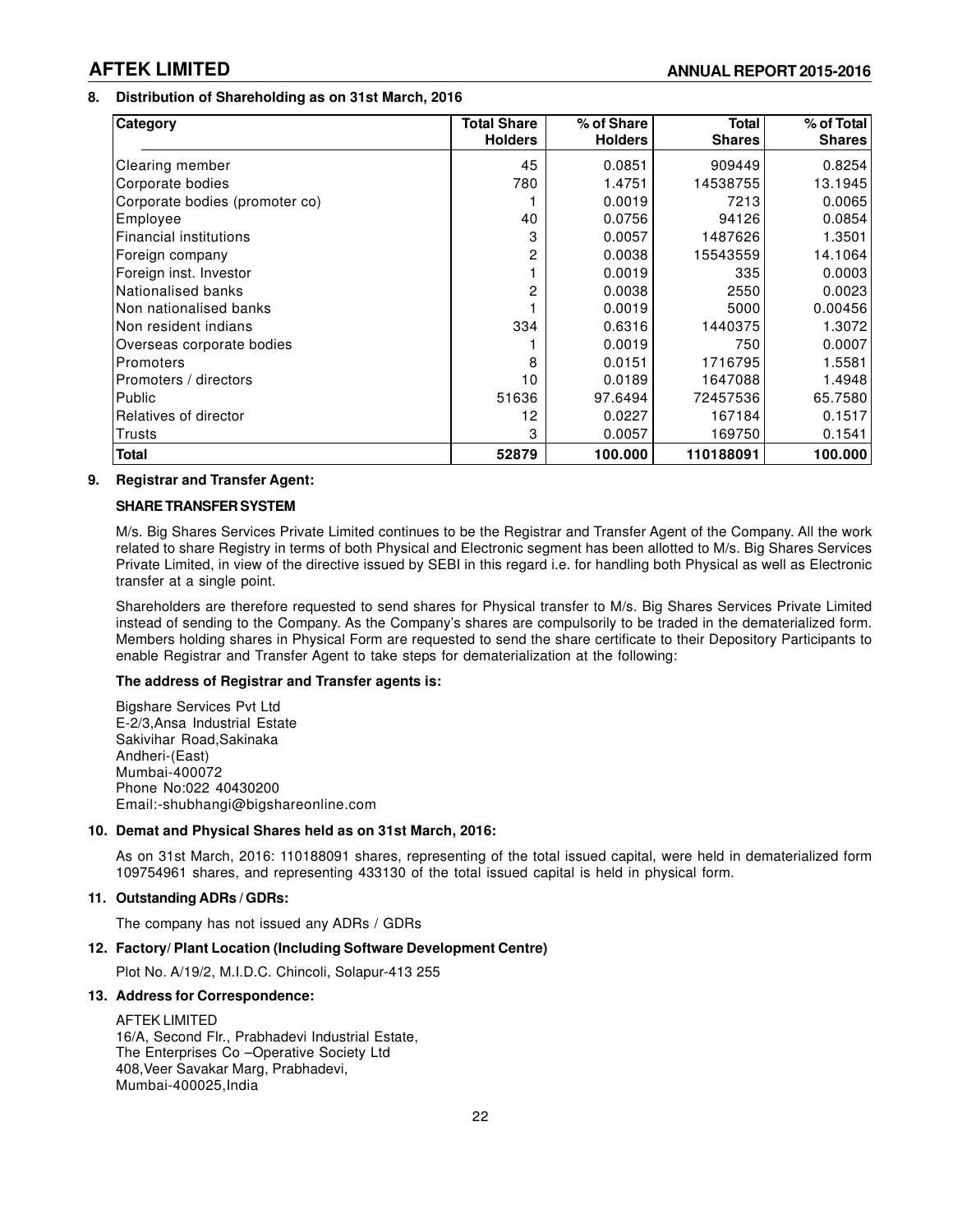### **CERTIFICATE OF COMPLIANCE WITH THE CORPORATE GOVERNANCE**

To, The Members of AFTEK LIMITED

We have examined the compliance of conditions of corporate governance by Aftek Limited ('the Company') for the year ended March 31, 2016 as stipulated in Clause 49 of the Listing Agreement and in regulations 17 to 27, clauses (b) to (i) of subregulation (2) of regulation 46 and paragraph C,D and E of Schedule V of the SEBI (Listing Obligations and Disclosure Requirements) Regulations, 2015 ("Listing Regulations") with Stock Exchanges in India.

The compliance of conditions of Corporate Governance is the responsibility of the Company's management. Our examination was limited to procedures and implementation thereof, adopted by the Company for ensuring the compliance of the conditions of the Corporate Governance. It is neither an audit nor an expression of opinion on the financial statements of the Company.

In our opinion and to the best of our information and according to the explanations given to us, we certify that the Company has complied with the conditions of Corporate Governance as stipulated in the above mentioned Listing regulations.

We further state that such compliance is neither an assurance as to the future viability of the Company nor the efficiency or effectiveness with which the management has conducted the affairs of the Company.

#### Place: Mumbai **For Ramesh Chandra Mishra & Association**

Date: 03rd November, 2016 Sd/-

**Ramesh Mishra** FCS: 5477 PCS: 3987

### **DECLARATION UNDER REGULATION 26 OF THE SEBI (LISTING OBLIGATIONS AND DISCLOSURE REQUIREMENTS) REGULATIONS, 2015**

To,

The Members of Aftek Ltd

As provided under Regulation 26 of the SEBI (Listing Obligations and Disclosure Requirements) Regulations, 2015, all the Board of Directors and Senior Management Personnel of the Company have affirmed compliance with Code of Conduct for the year ended March 31, 2016.

Place: Mumbai **For AftekLimited**

Date: 03rd November, 2016 Sd/-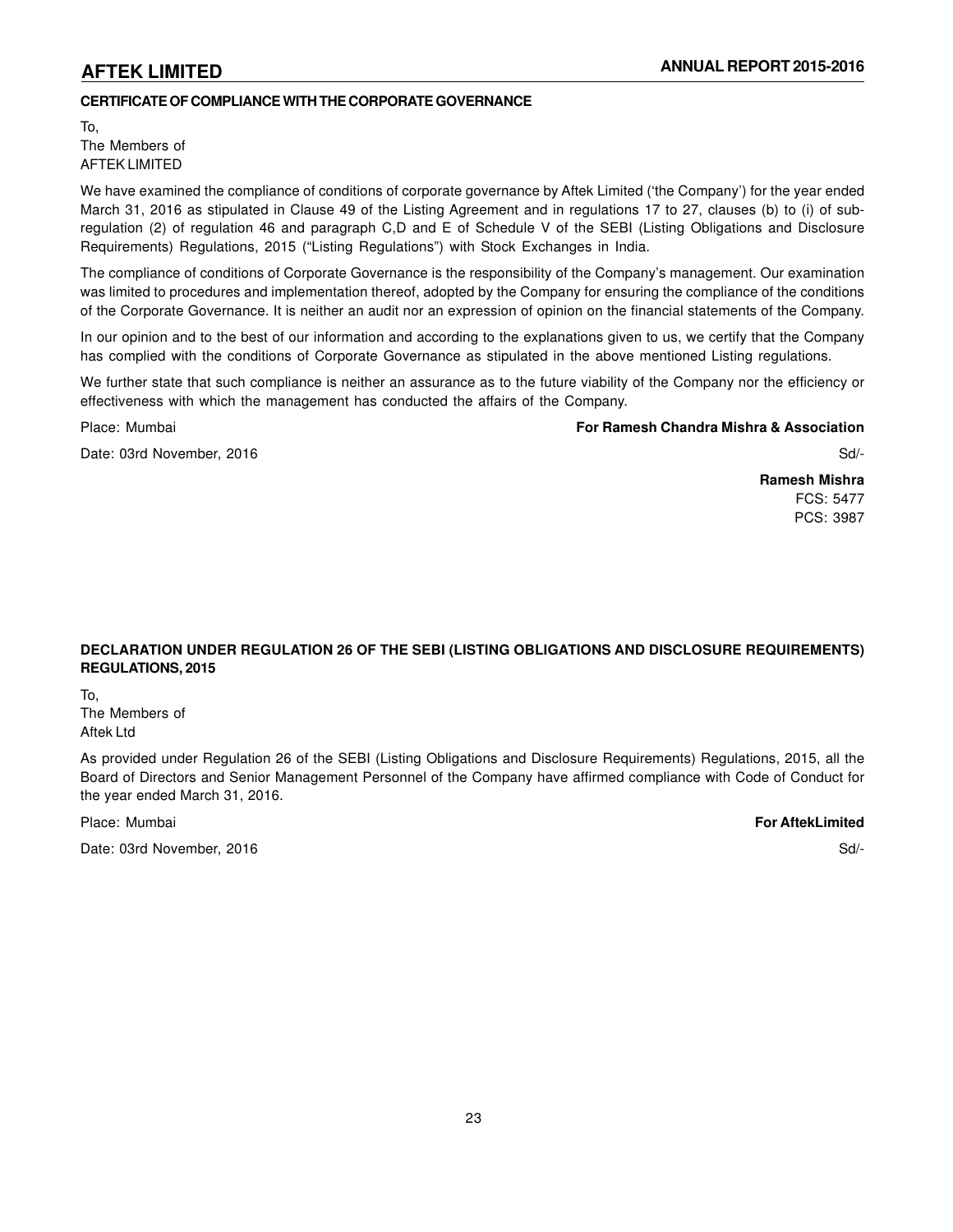# **MANAGING DIRECTOR & CHIEF FINANCIAL OFFICER CERTIFICATION**

To

The Board of Directors Aftek Limited

We, Mr. Ranjit Mohan Dhuru, Managing Director and Mr. Nitin Kashinath Shukla, Chief Financial Officer, do hereby certify as follows:

We have reviewed financial statements and the cash flow statement for the year and that to the best of our knowledge and belief:

- 1 these statements do not contain any materially untrue statement or omit any material fact or contain statements that might be misleading;
- 2. these statements together present a true and fair view of the company's affairs and are in compliance with existing accounting standards, applicable laws and regulations.

To the best of our knowledge and belief, there are no transactions entered into by the company during the year which are fraudulent, illegal or violative of the company's code of conduct.

We accept responsibility for establishing and maintaining internal controls for financial reporting and that we have evaluated the effectiveness of internal control systems of the company pertaining to financial reporting and we have disclosed to the Auditors and the Audit Committee, deficiencies in the design or operation of such internal controls, if any, of which we are aware and the steps we have taken or propose to take to rectify these deficiencies.

We have indicated to the Auditors and the Audit Committee:

- 1. Significant changes in internal control over financial reporting during the year;
- 2. Significant changes in accounting policies during the year and that the same have been disclosed in the notes to the financial statements; and
- 3. Instances of significant fraud of which we have become aware and the involvement therein, if any, of the management or an employee having a significant role in the company's internal control system over financial reporting.

| For Aftek Limited   | For Aftek Limited         |
|---------------------|---------------------------|
| Sd                  |                           |
|                     | Sd                        |
|                     |                           |
| (Managing Director) | (Chief Financial Officer) |
|                     |                           |
|                     |                           |

Place: Mumbai Date: 03rd November, 2016.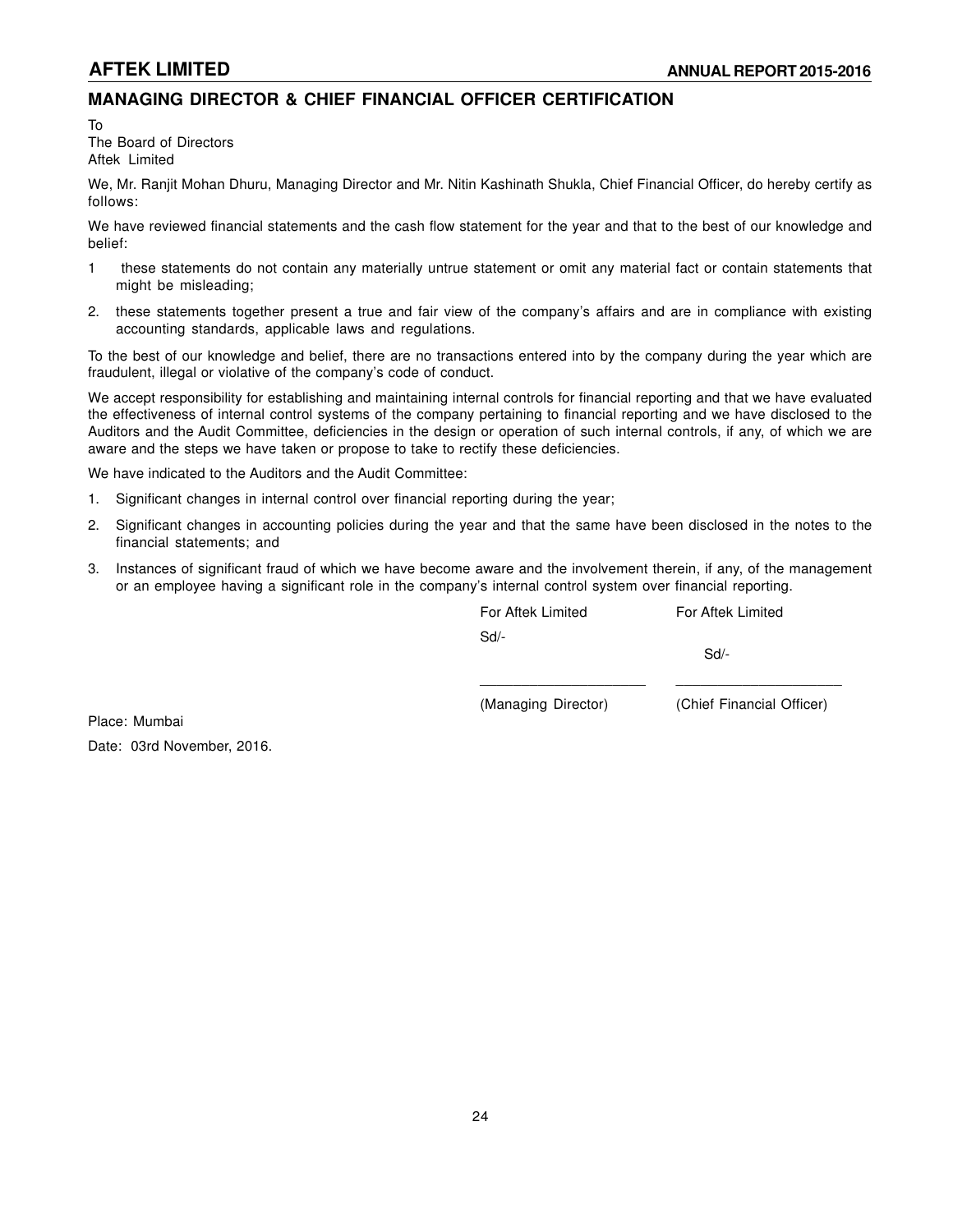# **Independent Auditor's Report**

#### **To the Members of AFTEK Limited**

#### **Report on the Standalone Financial Statements**

We have audited the accompanying standalone financial statements of **AFTEK Limited** ("the Company"), which comprise the Balance Sheet as at March 31, 2016, the Statement of Profit and Loss, and the Cash Flow Statement for the year then ended and a summary of significant accounting policies and other explanatory information.

#### **Management's Responsibility for the Standalone Financial Statements**

The Company's Board of Directors is responsible for the matters stated in Section 134(5) of the Companies Act, 2013 ("the Act") with respect to the preparation of these standalone financial statements that give a true and fair view of the financial position, financial performance and cash flows of the Company in accordance with the accounting principles generally accepted in India, including the Accounting Standards specified under Section 133 of the Companies Act, 2013, read with Rule 7 of the Companies(Accounts) Rules, 2014. This responsibility also includes maintenance of adequate accounting records in accordance with the provisions of the Act for safeguarding the assets of the Company and for preventing and detecting frauds and other irregularities; selection and application of appropriate accounting policies; making judgments and estimates that are reasonable and prudent; and design, implementation and maintenance of adequate internal financial control, that were operating effectively for ensuring the accuracy and completeness of the accounting records, relevant to the preparation and presentation of the financial statements that give a true and fair view and are free from material misstatement, whether due to fraud or error.

#### **Auditor's Responsibility**

Ourresponsibility is to express an opinion on these standalone financial statements based on ouraudit.

We have taken into account the provisions of the Act, the accounting and auditing standards and matters which are required to be included in the audit report under the provision of theAct and the Rules made thereunder.

Weconducted ouraudit in accordance with the Standards on Auditing specified under Section 143(10) of the Act. Those Standards require that wecomply with ethical requirements and plan and perform the audit to obtain reasonable assurance about whether the financial statements are free from material misstatement.

An audit involves performing procedures to obtain audit evidence about the amounts and disclosures in the financial statements. The procedures selected depend on the auditor's judgment, including the assessment of the risks of material misstatement of the financial statements, whether due to fraud or error. In making those risk assessments, the auditor considers internal financial control relevant to theCompany's preparation of the financial statements that give a true and fair view in order to design auditprocedures that are appropriate in the circumstances.An audit also includes evaluating the appropriateness of accounting policies used and the reasonableness of the accounting estimates made by the Company Directors, as well as evaluating the overall presentation of the financial statements.

Webelieve that the audit evidence wehave obtained is sufficient and appropriate to provide a basis for ouraudit opinion on financial statements.

#### **Basis for qualified opinion**

- *1. Note no.39 regarding, Management has not considered any provision in respect of outstanding Debtors for a period more than 12 months amounting to Rs. 29,264.34 Lacs which in our opinion, as evidenced by the poor recovery made during the year, are doubtful of recovery. Consequently, profit before tax is overstated by Rs. 29,264.34 Lacs. Further in our view there is significant uncertainty as to ultimate collection of Debtors due to non-receipt from overseas debtors. Therefore we are further unable to comment on recoverability of balance debtors amounting to Rs.2,295.13 Lacs;*
- *2. Note no.40 regarding, company has given certain capital advances and made some investments totaling to Rs.6975.20 Lacs towards the building under construction at Hinjewadi, Pune, upto the year ended, 31-3-2010, thereafter there are no further developments/construction made. The said Plot of land is mortgaged to Bank of India -Jersey Channel Islands against the term loan. However since the Company has made default in repayment of Principal and Interest thereon, Bank has demanded repayment total loan and taken the possession of the land alongwith the construction in progress. The bank has called for bids at a base price of Rs.1800.00 Lacs. There is no provision made towards the eventual loss on such auction, which is presently not ascertainable till such disposal. The bank has now agreed for an one time settlement (OTS) of outstanding for Rs.2600 lacs;*

#### **Qualified Opinion**

*In ouropinion and to the best of ourinformation and according to the explanations given to us,except for the effects of the matters described in the Basis for qualified opinion paragraph the aforesaid standalone financial statements give the*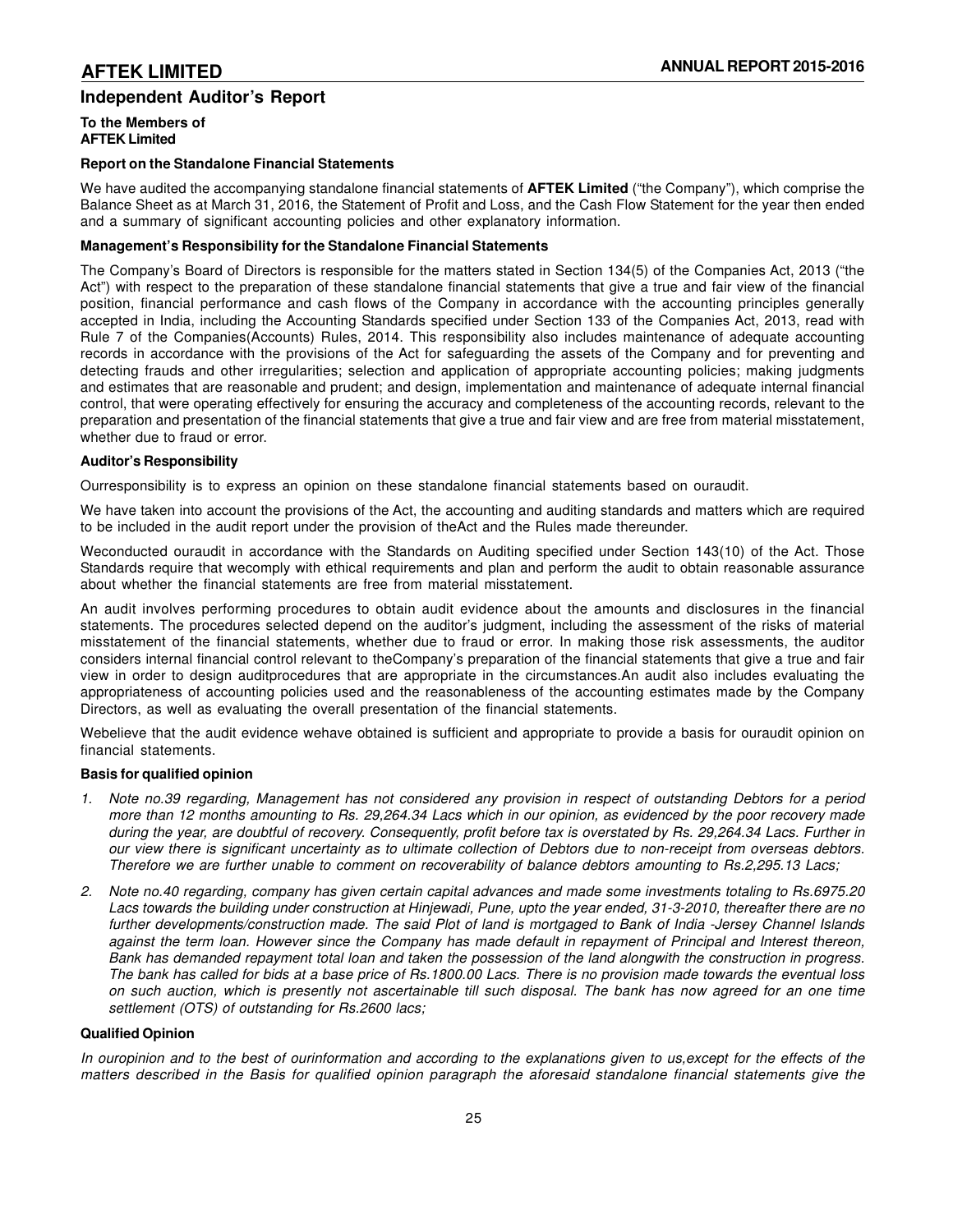*information required by the Act in the manner so required and give a true and fair view in conformity with the accounting principles generally accepted in India:*

- (a) in the case of the Balance Sheet, of the state of affairs of the Company as at March 31, 2016;
- (b) in the case of the Statement of Profit and Loss, of the loss for theyear ended on that date;and
- (c) in the case of the Cash Flow Statement, of the cash flows for the year ended on that date.

#### **Emphasis of matter**

- *1. Note no.34 b (ii) regarding Liability if any of the pending assessment under Sales tax (including interest, if any) which are presently not ascertainable.*
- *2. Without qualifying our opinion, we draw attention to Note No.41 regarding intangible Assets under development for various on-going projects. Due to the delay in the projects, Intangible Assets under development for Rs.10325.97 Lacs are yet to be put to use as on the date of balance sheet. The company is of the opinion that with the improved market conditions all the Assets under development will be profitably used by the company in the future projects.*

#### **Report on Other Legal and Regulatory Requirements.**

- 1. As required by the Companies ( Auditor's Report ) Order, 2016 ("the Order") issued by the Central Government of India in terms of sub-section (11) of section 143 of the Act, we give in the Annexure "A" statement on the matters specified in the paragraph 3 and 4 of the Order, to the extent applicable.
- 2. As required by section 143(3) of the Act, wereport that:
	- a. Wehave sought and obtained all the information and explanations which to the best of ourknowledge and belief were necessary for the purpose of ouraudit;
	- b. In ouropinion, proper books of account as required by law have been kept by the Company so far as appears from ourexamination of those books;
	- c. The Balance Sheet,the Statement of Profit and Loss, and the Cash Flow Statement dealt with by this Report are in agreement with the books of account;
	- d. *Except for the effects of the matter described in the Basis for Qualified Opinion paragraph, in our opinion, and with regard to the non-availability of the Actuarial valuation of the Gratuity Liability,* the aforesaid standalone financial statements comply with the Accounting Standards specified under Section 133 of the Act, read with Rule 7 of the Companies (Accounts) Rules, 2014;
	- e. On the basis of written representations received from the Directors as on March 31, 2016, and taken on record by the Board of Directors, none of the directors is disqualified as on March 31, 2016, from being appointed as a director in terms of Section 164 (2) of theAct.
	- f. With respect to the adequacy of the internal financial controls over financial reporting of the Company and the operating effectiveness of such controls, refer to our separate report in "Annexure B"; and
	- g. With respect to the other matters to be included in the Auditor's Report in accordance with Rule 11 of the Companies (Audit and Auditors) Rules, 2014, in our opinion and to the best of our information and according to the explanation given to us:
		- i. The company has disclosed the impact of pending litigations on its financial positionin its standalone financial statements-refer Note 34 (b)(ii) of financial statements.
		- ii. The Company did not have any long-term contracts including derivative contracts for which there were any material foreseeable losses as at March 31, 2016.
		- iii. There has been significant delay in transferring amounts of ₹ 20.24 Lacs, which were required to be transferred *to the Investor Education and Protection Fund by the Company.*

**For GMJ & Co.** Chartered Accountants Firm Registration Number: 103429W

> **Haridas Bhat** Partner Membership Number: 039070

Mumbai May 30, 2016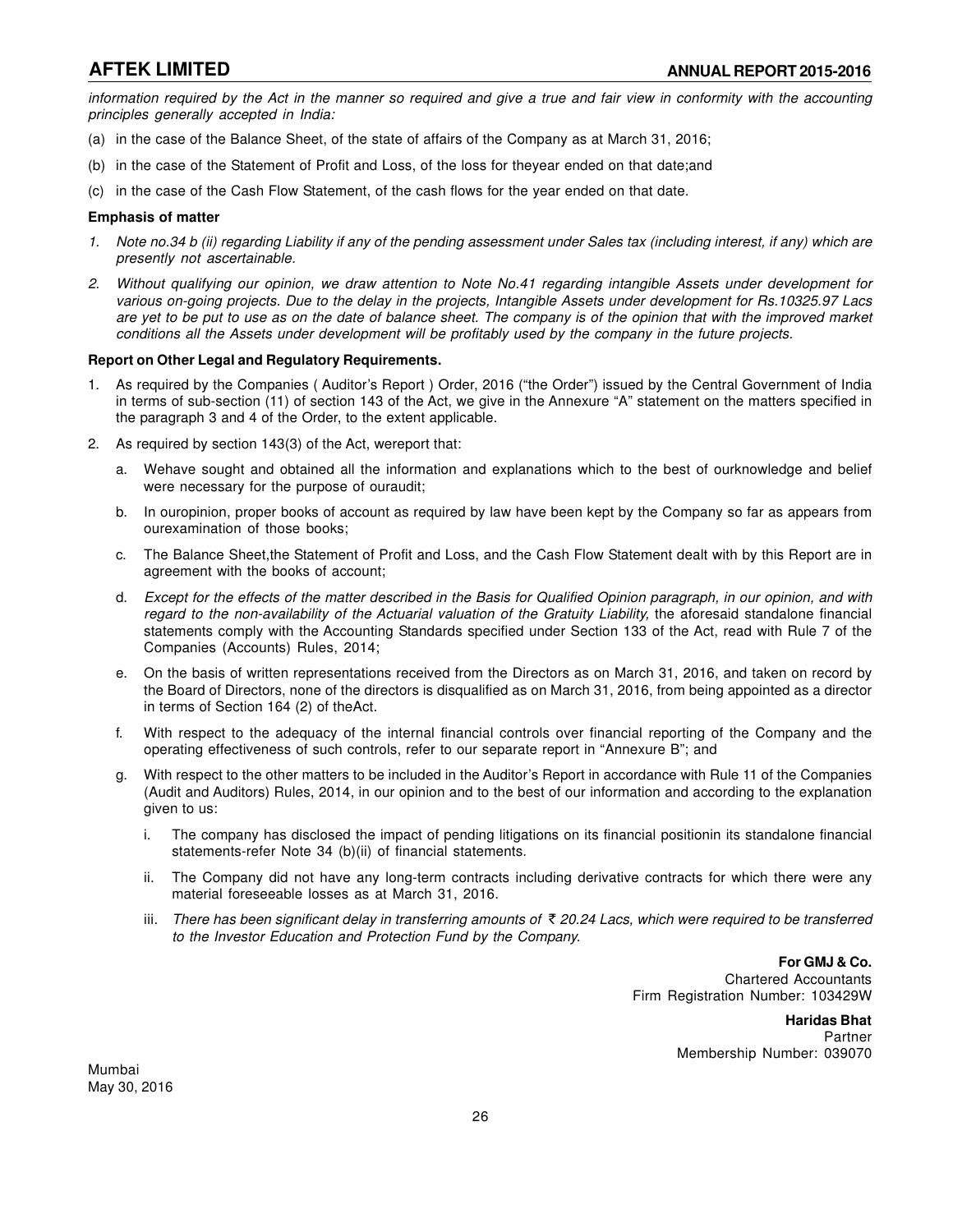### **Annexure A to the Independent Auditor's Report**

#### **(Referred to in Paragraph 1 under the heading of "Report on Other Legal and Regulatory Requirements" of our report of even date)**

- i. a. The Company has maintained proper records showing full particulars, including quantitative details and situation of fixed assets.
	- b. According to the information and explanations given to us, the Fixed Assets have been physically verified by the management during the year,no material discrepancies were noticed on such verification with book records. In our opinion, this periodicity of physical verification is reasonable having regard to the size of the Company and nature of its assets.
	- c. According to the information and explanations given to us and the records examined by us, the company does not owned immovable properties. In respect of immovable properties taken on lease and disclose as fixed asset as leasehold land and building in the financial statements, the lease agreements are in the name of company.
- ii. The management has conducted physical verification of inventory at reasonable intervals during the year. In our opinion and according to the information and explanations given to us, the Company is maintaining proper records of inventory. No material discrepancies have been noticed on physical verification between physical stock and book records.
- iii. In respect of loans, secured or unsecured to companies, firms, Limited Liability Partnerships or other parties covered under register maintained under section 189 of the Companies Act, 2013;
	- a. In our opinion, the terms and conditions on which the loans have been granted are not, prima facie, prejudicial to the interest of the company;
	- b. The terms of arrangements do not stipulate any repayment schedule and the loans are repayable on demand. Accordingly, this paragraph is not applicable to the Company in respect of repayment of the principal amount.
	- c. There are no overdue amountsin respect of loans granted to the parties covered under register maintained under section 189 of the Companies Act, 2013.
- iv. In our opinion and according to the information and explanations given to us and based on our examination of the records, the Company has complied with the provisions of section 185 and 186 of the Companies Act, 2013 in respect of loans, investments, guarantees, and security given, if any.
- The Company has not accepted any deposits from the public and hence the directives issued by the Reserve Bank of India and the provisions of Sections 73 to 76 of the Act and other relevant provisions with regard to the deposits accepted from the public are not applicable.
- vi. Pursuant to Section 148 of the Companies Act, 2013, the Central Government made The Companies (Cost Records and Audit) Rules, 2014, not applicable to the company because the threshold applicable limit mentioned in rule 3 is not fulfilled during the previous year.
- vii. a. According to the information and explanations given to us the company is not regular in depositing undisputed statutory dues, Employees State Insurance, Sales-tax, Wealth Tax, Service Tax Custom Duty, Excise Duty, Cess and any other statutory dues with the appropriate authorities. Undisputed provident fund dues are not regularly deposited with the appropriate authorities. In respect of income tax, the Company is not regular in depositing those dues with the appropriate authorities and there have been significant delays in a large number of cases. Undisputed amounts payable in respect of above mentioned taxes which were outstanding, at the year-end for a period of more than six months from the date they became payable are as follows

| Name Of<br><b>The Statute</b>                                                                    | <b>Nature of Dues</b>              | Amount<br>(₹ in Lacs) | <b>Period to which Amount relates</b> | Date of<br>Payment |
|--------------------------------------------------------------------------------------------------|------------------------------------|-----------------------|---------------------------------------|--------------------|
| Income tax Act, 1961                                                                             | Deduction of Tax At Source         | 178.76                | April, 2010 to September, 2015        | Not Paid           |
| <b>Employees Provident Fund</b><br>and Miscellaneous<br>Provisions Act, 1952                     | <b>Provident Fund Contribution</b> | 84.07                 | April, 2010 to september, 2015        | Not Paid           |
| Maharashtra State Tax on<br>Professions, Trades,<br><b>Callings and Employments</b><br>Act. 1952 | <b>Profession Tax</b>              | 6.30                  | September, 2010 to september, 2015    | Not Paid           |
| Maharashtra Value Added<br>Tax Act, 2002                                                         | Sales Tax                          | 0.80                  | March, 2011 to september, 2015        | <b>Not Paid</b>    |
| Central Sales Tax Act. 1956                                                                      | <b>Central Sales Tax</b>           | 22.66                 | September, 2010 to september, 2015    | Not Paid           |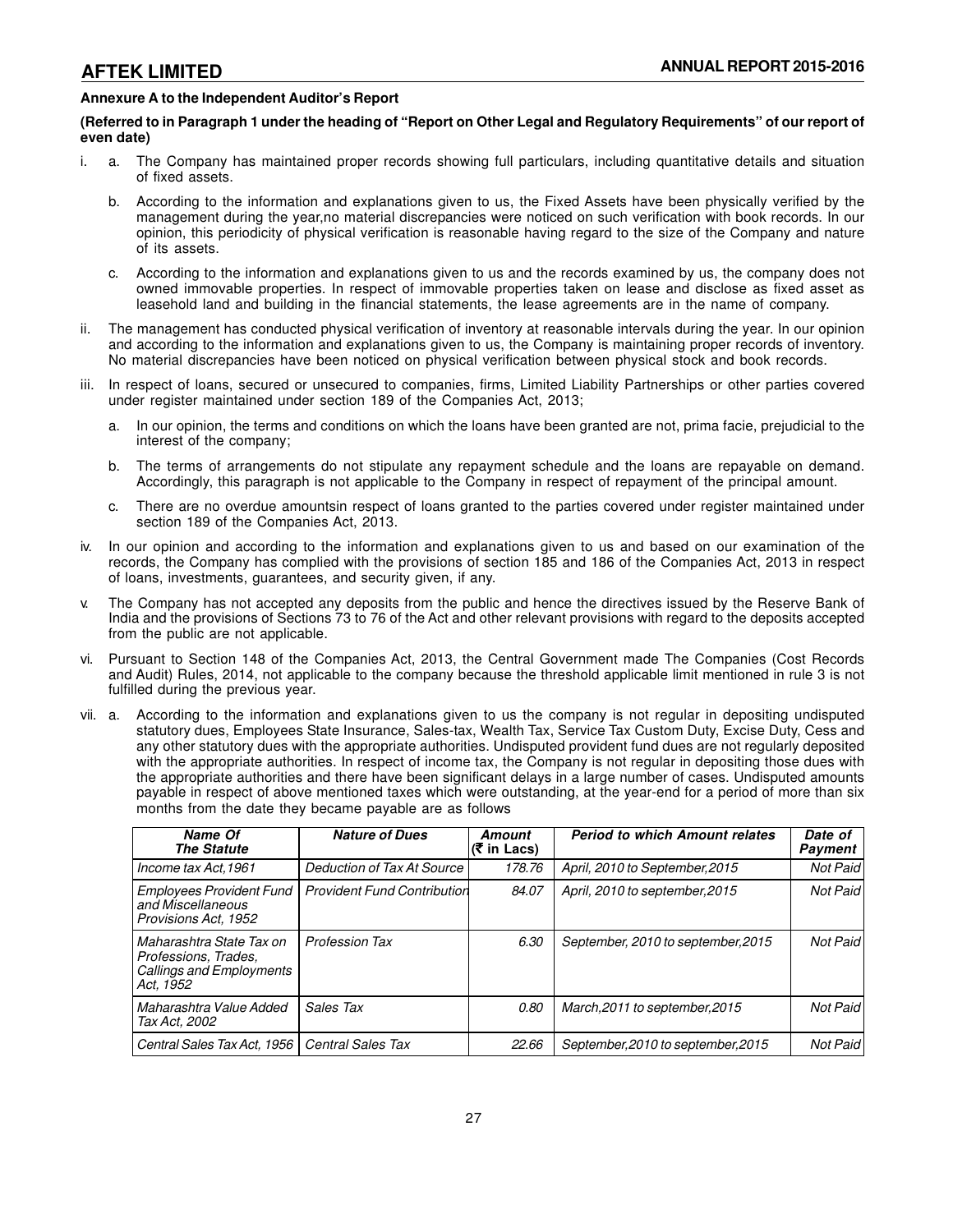b. According to the information and explanations given to us, following dues have not been deposited with the concerned authorities on account of dispute as at 31st March, 2016:

| Name of<br>the Statute | <b>Nature of the Dues</b> | Amount<br>$(5 \in \mathsf{In}$ Lacs) | <b>Period to which Amount relates</b> | Date of<br>Payment |
|------------------------|---------------------------|--------------------------------------|---------------------------------------|--------------------|
| Income Tax Act. 1961   | Tax on Regular            | 30.52                                | 2008-09                               | Not Paid           |
|                        | Assessments U/s143(3)     | 8.78                                 | 2009-10                               | Not Paid I         |
|                        |                           | 128.00                               | 2010-11                               | Not Paid I         |

viii. In According to the information and explanations given to us, the company has defaulted in repayment of dues to banks

| Sr.No         | Name of the Bank                          | Type of Loan    | Period to which<br><b>Amount relates</b> | <b>Defaulted</b><br>Principal<br>$(5$ in Lacs $)$ | <b>Defaulted</b><br><i><b>Interest</b></i><br>$(5$ in Lacs $)$ |
|---------------|-------------------------------------------|-----------------|------------------------------------------|---------------------------------------------------|----------------------------------------------------------------|
|               | Bank of India -<br>Jersey Channel Islands | Term Loan       | April, 2011 to March, 2016               | 3379.35                                           | 491.22                                                         |
| $\mathbf{II}$ | State Bank of<br>Bikaner & Jaipur         | Term Loan       | April, 2011 to March, 2016               | 4000.00                                           | 2672.50                                                        |
| Ш             | State Bank of<br>Bikaner & Jaipur         | Cash Credit A/c | April, 2011 to March, 2016               | 1479.28                                           | 744.41                                                         |

The Company does not have any loans or borrowings from financial institutions or government and has not issued any debentures.

- ix. In our opinion and according to the information and explanations given to us, the monies raised by way of term loans were applied for the purposes for which they were raised. The Company did not raise any money by way of initial public offer or further public offer (including debt instruments) during the year.
- x. According to the information and explanations given to us, no material fraud by the company or on the Company by its officer or employees has been noticed or reported during the course of our audit.
- xi. According to the information and explanation give to us and based on our examination of the records, the Company has not paid/provided for managerial remuneration. Therefore, paragraph 3 (xi) of the Order is not applicable.
- xii. In our opinion and according to the information given to us, the Company is not a Nidhi Company. Therefore, paragraph 3(xii) of the Order is not applicable.
- xiii. According to the information and explanation give to us and based on our examination of the records of the Company, the transactions with related parties are in compliance of section 177 and 188 of the Companies Act, 2013 wherever applicable and the details have been disclosed in the Financial Statements, as required by the applicable accounting standards.
- xiv. Based upon the audit procedures performed and the information and explanations given by the management, the company has not made any preferential allotment or private placement of shares or fully or partly convertible debentures during the year under review. Accordingly, the provisions of clause 3 (xiv) of the Order are not applicable to the company.
- xv. The company has not entered into any non-cash transactions with the directors or persons connected with him. Therefore, paragraph 3(xv) of the Order is not applicable.
- xvi. The Company is not required to be registered under section 45-IA of the Reserve Bank of India Act, 1934.

**ForGMJ& Co.** Chartered Accountants Firm Registration Number: 103429W

> **Haridas Bhat** Partner Membership Number: 039070

Mumbai May 30, 2016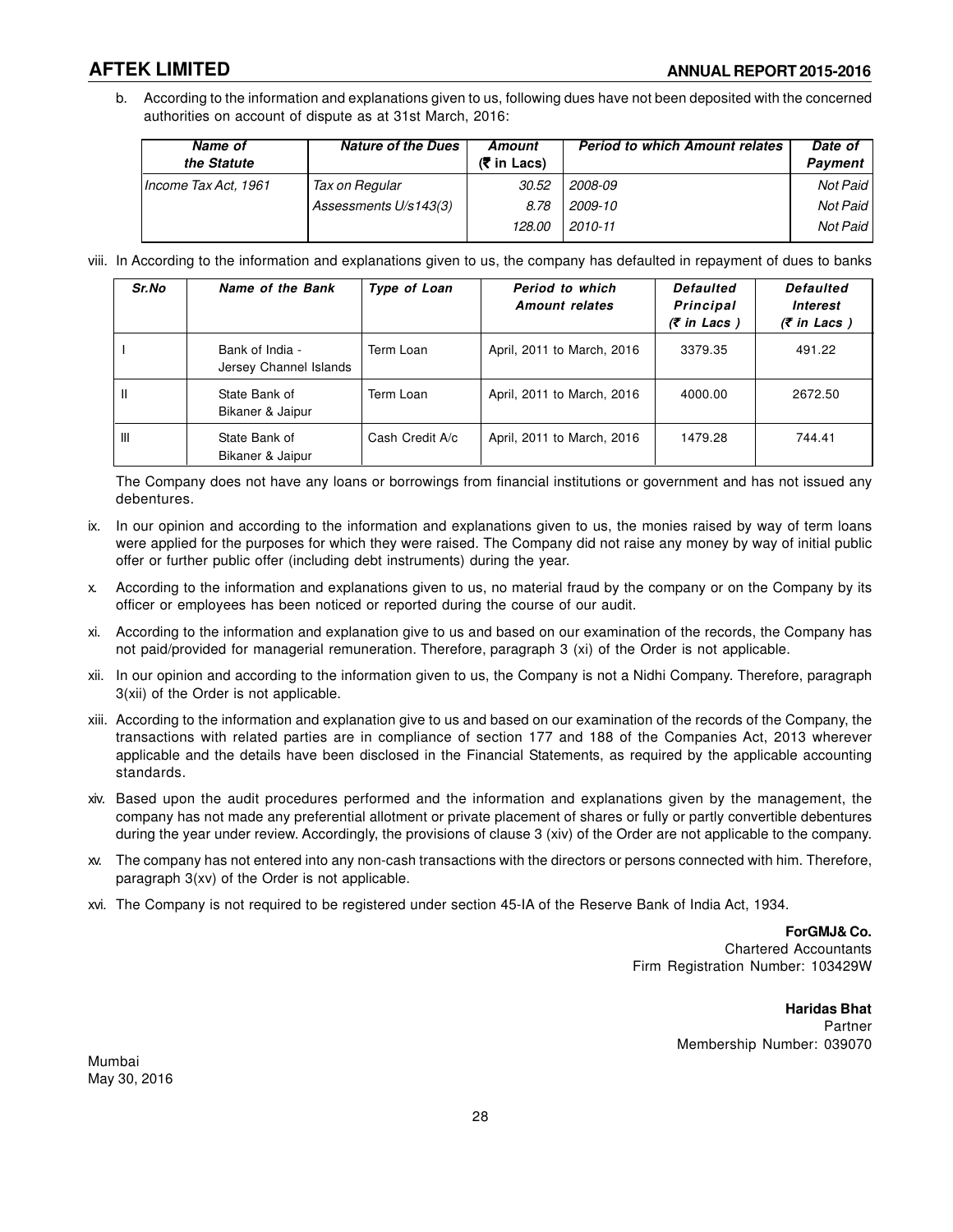### **Annexure – B to the Auditor'sReport**

#### **Report on the Internal Financial Controls under Clause (i) of Sub-section 3 ofSection 143 of the Companies Act, 2013 ("the Act")**

We have audited the internal financial controls over financial reporting of AFTEK Limited ("the Company") as of March 31, 2016 in conjunction with our audit of the standalone financial statements of the Company for the year ended on that date.

#### **Management's Responsibility for Internal Financial Controls**

The Company's management is responsible for establishing and maintaining internal financial controls based on the internal control over financial reporting criteria established by the Company considering the essential components of internal control stated in the Guidance Note on Audit of Internal Financial Controls over Financial Reporting issued by the Institute of Chartered Accountants of India ('ICAI'). These responsibilities include the design, implementation and maintenance of adequate internal financial controls that were operating effectively for ensuring the orderly and efficient conduct of its business, including adherence to company's policies, the safeguarding of its assets, the prevention and detection of frauds and errors, the accuracy and completeness of the accounting records, and the timely preparation of reliable financial information, as required under the Act.

#### **Auditors' Responsibility**

Our responsibility is to express an opinion on the Company's internal financial controls over financial reporting based on our audit. We conducted our audit in accordance with the Guidance Note on Audit of Internal Financial Controls Over Financial Reporting (the "Guidance Note") and the Standards on Auditing, issued by ICAI and deemed to be prescribed under section 143(10) of the Act, to the extent applicable to an audit of internal financial controls, both applicable to an audit of Internal Financial Controls and, both issued by the Institute of Chartered Accountants of India. Those Standards and the Guidance Note require that we comply with ethical requirements and plan and perform the audit toobtain reasonable assurance about whether adequate internal financial controls over financial reporting was established and maintained and if such controls operated effectively in all material respects.

Our audit involves performing procedures to obtain audit evidence about the adequacy of the internal financial controls system over financial reporting and their operating effectiveness.Our audit of internal financial controls over financial reporting included obtaining an understanding of internal financial controls over financial reporting, assessing the risk that a material weakness exists, and testing and evaluating the design and operating effectiveness of internal control based on the assessed risk. The procedures selected depend on the auditor's judgments, including the assessment of the risks of material misstatement of the financial statements, whether due to fraud or error.

We believe that the audit evidence we have obtained is sufficient and appropriate to provide a basis for our audit opinion on the Company's internal financial controls system over financial reporting.

#### **Meaning of Internal Financial Controls over Financial Reporting**

A company's internal financial control over financial reporting is a process designed to provide reasonable assurance regarding the reliability of financial reporting and the preparation of financial statements for external purposes in accordance with generally accepted accounting principles. A company's internal financial control over financial reporting includes those policies and procedures that (1) pertain to the maintenance of records that, in reasonable detail, accurately and fairly reflect the transactions and dispositions of the assets of the company; (2) provide reasonable assurance that transactions are recorded as necessary to permit preparation of financial statements in accordance with generally accepted accounting principles, and that receipts and expenditures of the company are being made only in accordance with authorizations of management and directors of the company; and (3) provide reasonable assurance regarding prevention or timely detection of unauthorized acquisition, use, or disposition of the company's assets that could have a material effect on the financial statements.

#### **Inherent Limitations of Internal Financial Controls over Financial Reporting**

Because of the inherent limitations of internal financial controls over financial reporting, including the possibility of collusion or improper management override of controls, material misstatements due to error or fraud may occur and not be detected. Also, projections of any evaluation of the internal financial controls over financial reporting to future periods are subject to the risk that the internal financial control over financial reporting may become inadequate because of changes in conditions, or that the degree of compliance with the policies or procedures may deteriorate.

#### **Opinion**

In our opinion, the Company has, in all material respects, an adequate internal financial controls system over financial reporting and such internal financial controls over financial reporting were operating effectively as at March 31, 2016, based on the internal control over financial reporting criteria established by the Company considering the essential components of internal control stated in the Guidance Note on Audit of Internal Financial Controls Over Financial Reporting issued by the Institute of Chartered Accountants of India.

> **For GMJ& Co.** Chartered Accountants Firm Registration Number: 103429W

> > **Haridas Bhat** Partner Membership Number: 039070

Mumbai May 30, 2016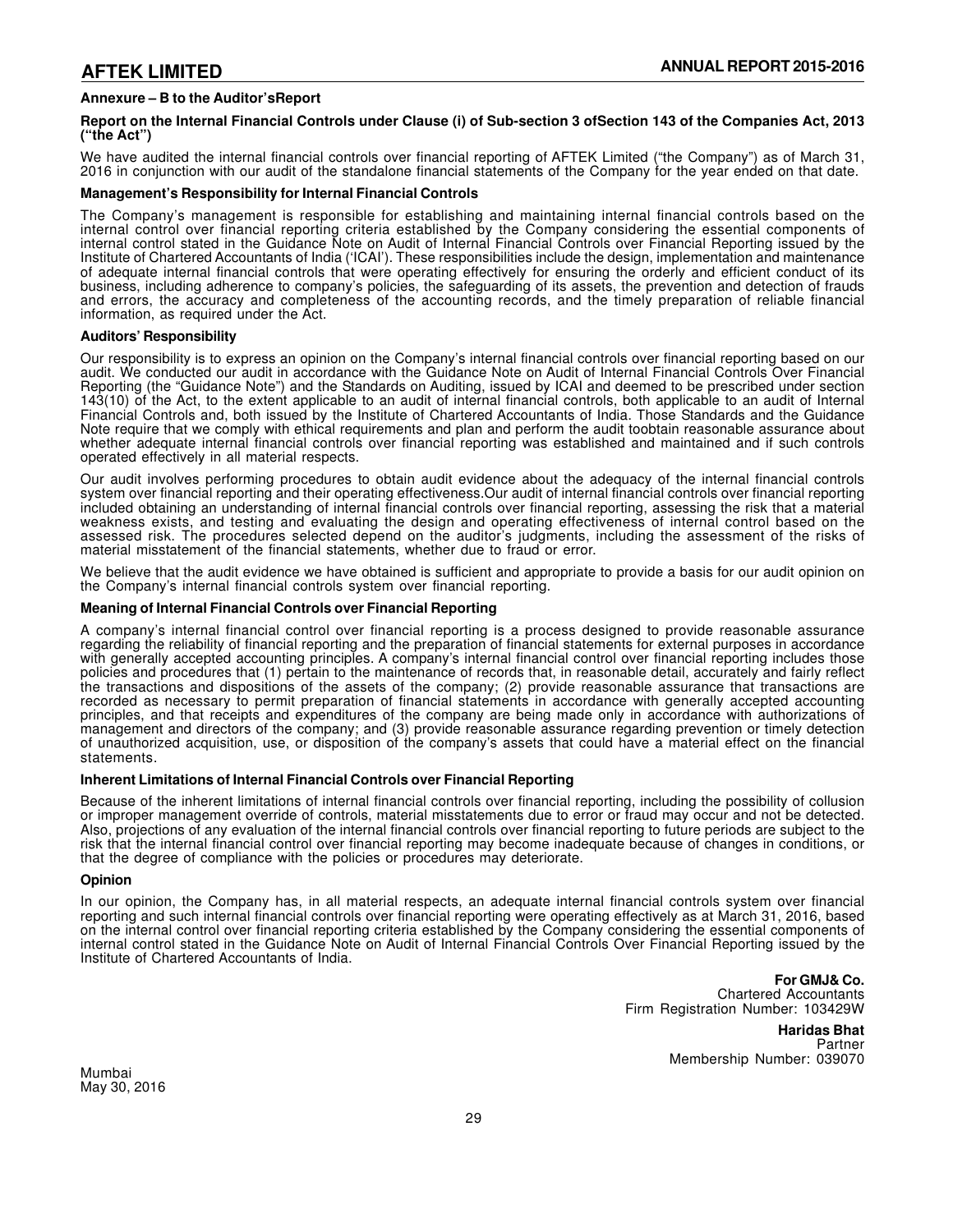| Balance Sheet as at March 31, 2016                           |                         |                         | (₹in Lacs)              |
|--------------------------------------------------------------|-------------------------|-------------------------|-------------------------|
|                                                              | <b>Note</b>             | As at<br>March 31, 2016 | As at<br>March 31, 2015 |
| <b>Equity and Liabilities</b>                                |                         |                         |                         |
| <b>Shareholders' Funds</b>                                   |                         |                         |                         |
| Share Capital                                                | $\overline{\mathbf{c}}$ | 2,203.76                | 2,203.76                |
| Reserves and Surplus                                         | 3                       | 37,029.74               | 38,954.65               |
|                                                              |                         | 39,233.50               | 41,158.41               |
| <b>Non-Current Liabilities</b>                               |                         |                         |                         |
| Long-Term Borrowings                                         | 4                       |                         |                         |
| Deferred Tax Liabilities (Net)                               | $\overline{5}$          |                         |                         |
| Other Long-Term Liabilities                                  | $\frac{6}{7}$           | 114.35                  | 114.35                  |
| Long-Term Provisions                                         |                         | 70.41                   | 68.81                   |
|                                                              |                         | 184.76                  | 183.16                  |
| <b>Current Liabilities</b>                                   |                         |                         |                         |
| Short-Term Borrowings                                        | 8                       | 2,315.29                | 2,318.27                |
| <b>Trade Payables</b>                                        | 9                       | 18.52                   | 17.30                   |
| <b>Other Current Liabilities</b>                             | 10<br>11                | 14,713.65               | 13,590.98               |
| Short-Term Provisions                                        |                         | 1,085.75                | 1,032.03                |
|                                                              |                         | 18,133.21               | 16,958.58               |
| <b>Total</b>                                                 |                         | 57,551.47               | 58,300.15               |
| <b>Assets</b>                                                |                         |                         |                         |
| <b>Non-Current Assets</b>                                    |                         |                         |                         |
| <b>Fixed Assets</b>                                          | 12                      |                         |                         |
| Tangible Assets                                              |                         | 89.93                   | 91.00                   |
| Intangible Assets                                            |                         | 7,307.17                | 2,609.88                |
| Capital Work-in-Progress                                     |                         | 2,831.19                | 2,831.19                |
| Intangible Assets Under Development                          |                         | 10,325.97               | 19,910.32               |
|                                                              |                         | 20,554.26               | 25,442.39               |
| Non-Current Investments                                      | 13                      | 960.72                  | 960.72                  |
| Long-Term Loans and Advances                                 | 14                      | 4,304.18                | 4,304.61                |
| <b>Other Non-Current Assets</b>                              | 15                      | 15.46                   | 45.68                   |
|                                                              |                         | 25,834.62               | 30,753.40               |
| <b>Current Assets</b>                                        |                         |                         |                         |
| Inventories                                                  | 16                      | 88.68                   | 84.95                   |
| <b>Trade Receivables</b>                                     | 17                      | 31,574.10               | 27,413.86               |
| Cash and Bank Balances                                       | 18                      | 38.92                   | 34.69                   |
| Short-Term Loans and Advances<br><b>Other Current Assets</b> | 19<br>20                | 15.15                   | 13.06<br>0.20           |
|                                                              |                         |                         |                         |
|                                                              |                         | 31,716.85               | 27,546.75               |
| <b>Total</b>                                                 |                         | 57,551.47               | 58,300.15               |
|                                                              |                         |                         |                         |

The accompanying Notes ("1" to "44" ) are an integral part of these Financial Statements.

As per our report of even date.<br>For GMJ & Co. Firm Registration Number: 103429W Chartered Accountants

Membership No. 039070

Date: 30th May, 2016

#### **For GMJ & Co. For and on behalf of the Board of Directors**

**Haridas Bhat Ranjit M Dhuru Nitin K Shukla**<br> **Partner Director - Finance Ranjit M Dhuru Chairman & Managing Director · Director - Finance** Chairman & Managing Director

Place: Mumbai <br>
Date: 30th May, 2016 <br>
Date: 30th May, 2016 <br>
Place: Mumbai **Place: Mumbai Place: 20th May, 2016**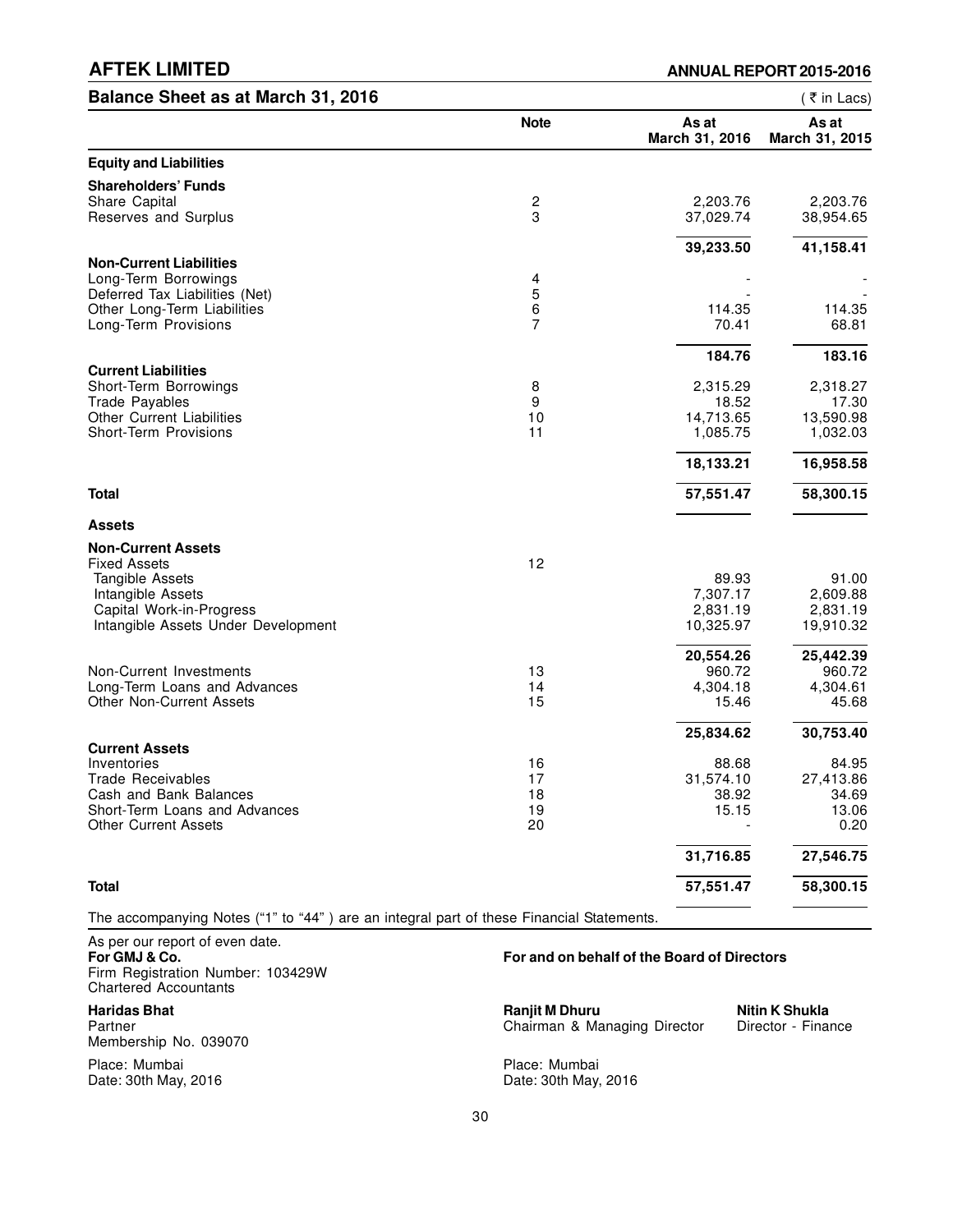| Statement of Profit and Loss for the year ended March 31, 2016                           |             |                                             | (₹ in Lacs except per share data)   |  |
|------------------------------------------------------------------------------------------|-------------|---------------------------------------------|-------------------------------------|--|
|                                                                                          | <b>Note</b> | <b>Year Ended</b><br>March 31, 2016         | <b>Year Ended</b><br>March 31, 2015 |  |
| <b>Revenue from Operations</b>                                                           | 21          | 2,478.63                                    | 5,259.97                            |  |
| Other Income                                                                             | 22          | 1,469.16                                    | 746.46                              |  |
| <b>Total Revenue</b>                                                                     |             | 3,947.79                                    | 6,006.44                            |  |
| <b>Expenses</b>                                                                          |             |                                             |                                     |  |
| Cost of Materials Consumed & Software Development Expenses                               | 23          | 73.12                                       | 76.46                               |  |
| Changes in Inventories of Finished Goods, Work-in-Progress                               | 24          | 0.79                                        | (0.83)                              |  |
| <b>Employee Benefits Expense</b>                                                         | 25          | 42.51                                       | 82.09                               |  |
| <b>Finance Costs</b>                                                                     | 26          | 770.17                                      | 778.22                              |  |
| Depreciation and Amortisation Expense                                                    | 27          | 4,888.13                                    | 5,598.83                            |  |
| Other Expenses                                                                           | 28          | 98.42                                       | 1,417.78                            |  |
| <b>Total Expenses</b>                                                                    |             | 5,873.15                                    | 7,952.56                            |  |
| <b>Profit Before Tax</b>                                                                 |             | (1,925.36)                                  | (1,946.12)                          |  |
| <b>Tax Expense</b>                                                                       |             |                                             |                                     |  |
| Income Tax:                                                                              |             |                                             |                                     |  |
| <b>Current Year</b>                                                                      |             |                                             |                                     |  |
| <b>Earlier Years</b>                                                                     |             |                                             |                                     |  |
| Deferred Tax Credit                                                                      |             |                                             |                                     |  |
| <b>Profit for the Year</b>                                                               |             | (1,925.36)                                  | (1,946.12)                          |  |
| Earnings Per Equity Share [Nominal Value Per                                             |             |                                             |                                     |  |
| Share: Rs. 2 (Previous Year: Rs. 2)]                                                     |             |                                             |                                     |  |
| <b>Basic and Diluted</b>                                                                 | 29          | (1.75)                                      | (1.77)                              |  |
| The accompanying Notes ("1" to "44") are an integral part of these Financial Statements. |             |                                             |                                     |  |
| As per our report of even date.<br>For GMJ & Co.                                         |             | For and on behalf of the Board of Directors |                                     |  |

Firm Registration Number: 103429W Chartered Accountants

Membership No. 039070

Place: Mumbai Place: Mumbai

**Haridas Bhat Nitin K Shukla**<br> **Partner Nitin K Shukla**<br> **Partner Director Director Director Director Chairman & Managing Director Director Pinance** Partner Chairman & Managing Director - Finance Director - Finance Director - Finance Director - Finance Director

Date: 30th May, 2016 **Date: 30th May, 2016**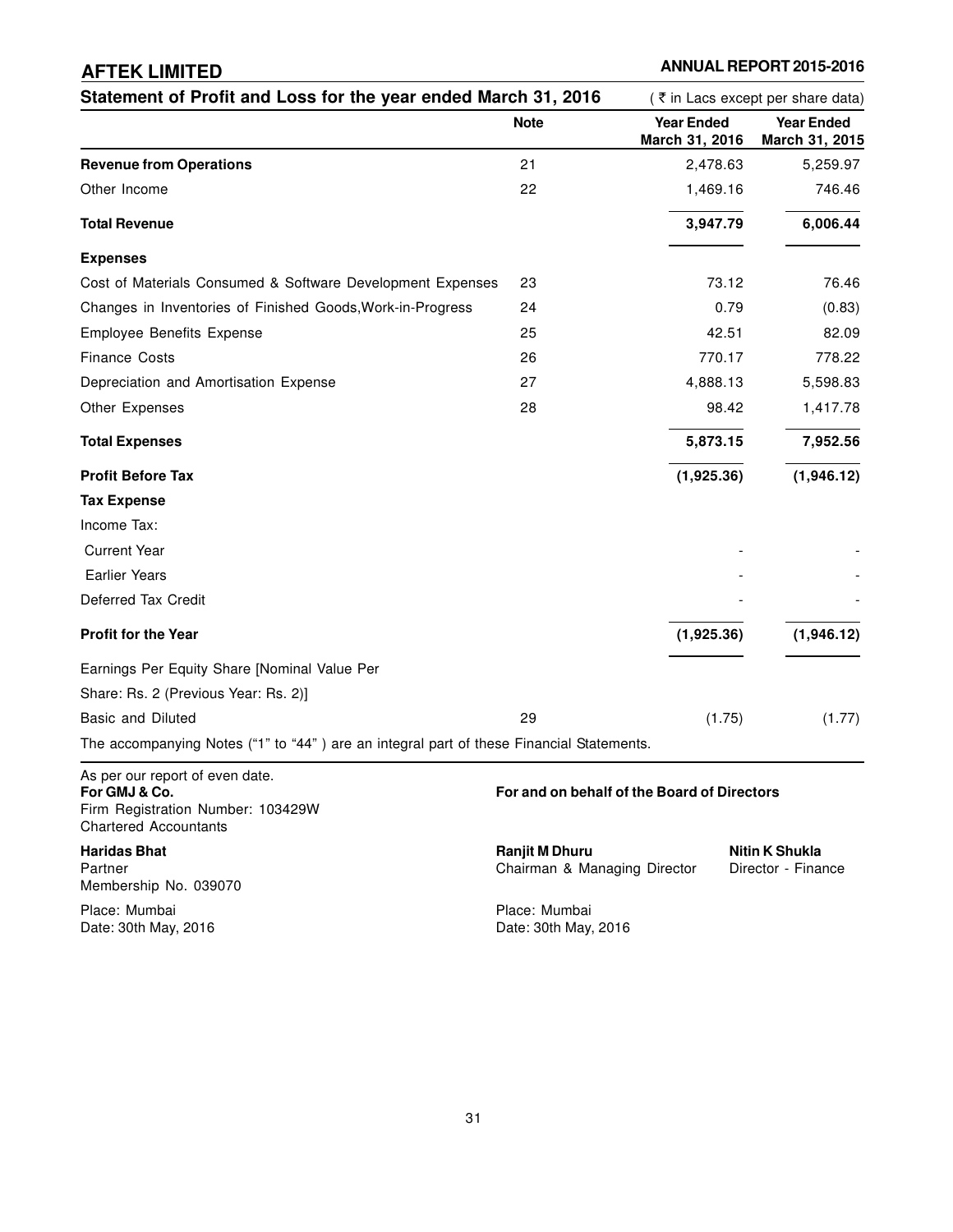# Cash Flow Statement for the year ended March 31, 2016 **and Statement 10 and Statement 10 and Statement** (₹ in Lacs)

|    |                                                               |             | Year ended<br>March 31, 2016 |            | Year ended<br>March 31, 2015 |
|----|---------------------------------------------------------------|-------------|------------------------------|------------|------------------------------|
| А. | <b>Cash flow from operating activities</b>                    |             |                              |            |                              |
|    | Net profit before tax                                         |             | (1,924.91)                   |            | (1,946.12)                   |
|    | <b>Adjustments for:</b>                                       |             |                              |            |                              |
|    | Depreciation                                                  | 4,888.13    |                              | 5,598.83   |                              |
|    | Interest income                                               |             |                              | (0.57)     |                              |
|    | Finance costs                                                 | 770.17      |                              | 778.22     |                              |
|    | Liabilities no Longer Required Written Back                   |             |                              | (157.03)   |                              |
|    | Provision for Diminution in Value                             |             |                              | 1,313.33   |                              |
|    | Provision for Gratuity and Leave Encashment                   | 2.20        |                              | 3.20       |                              |
|    | Unrealised foreign exchange (gain)/ loss                      | (1,469.31)  | 4,191.20                     | (585.17)   | 6,950.83                     |
|    | Operating profit before working capital changes               |             | 2,266.28                     |            | 5,004.71                     |
|    | Changes in working capital:                                   |             |                              |            |                              |
|    | Increase / (Decrease) in trade payables                       | 1.25        |                              | 2.65       |                              |
|    | Increase / (Decrease) in short-term provisions                | 45.73       |                              | 35.15      |                              |
|    | Increase / (Decrease) in long-term provisions                 | (0.60)      |                              |            |                              |
|    | Increase / (Decrease) in other current liabilities            | 1,892.85    |                              | 40.72      |                              |
|    | (Increase) / Decrease in trade receivables                    | (4, 160.24) |                              | (5,090.21) |                              |
|    | (Increase) / Decrease in inventories                          | (3.73)      |                              | (2.65)     |                              |
|    | (Increase) / Decrease in short-term loans and advances        | (2.09)      |                              | (4.68)     |                              |
|    | (Increase) / Decrease in long-term loans and advances         | 0.43        |                              | 0.55       |                              |
|    | (Increase) / Decrease in other current assets                 | 0.20        |                              | (0.08)     |                              |
|    | (Increase) / Decrease in other non-current assets             | 30.22       |                              | (8.49)     |                              |
|    |                                                               |             | (2, 195.99)                  |            | (5,027.03)                   |
|    | Operating profit after working capital changes                |             | 70.29                        |            | (22.32)                      |
|    | Direct taxes paid (net of refund)                             |             | (0.01)                       |            | (0.17)                       |
|    | Net cash from operating activities (A)                        |             | 70.28                        |            | (22.49)                      |
| В. | <b>Cash flow from investing activities</b>                    |             |                              |            |                              |
|    | Sale of Investment in Subsidiary Company                      |             |                              |            |                              |
|    | Interest received                                             |             |                              | 0.57       |                              |
|    | Net cash used in investing activities (B)                     |             |                              |            | 0.57                         |
| C. | Cash flow from financing activities                           |             |                              |            |                              |
|    | Interest and financial charges paid                           |             |                              |            |                              |
|    | Proceeds / (Repayment)short-term borrowings (Net)             |             | (2.98)                       |            | 26.26                        |
|    | Net cash from financing activities (C)                        |             | (2.98)                       |            | 26.26                        |
|    | Net increase/ (decrease) in cash and cash equivalents (A+B+C) |             | 67.30                        |            | 4.33                         |
|    | Cash and cash equivalents at the beginning of the year        |             | 14.45                        |            | 10.12                        |
|    | Cash and cash equivalents at the end of the year              |             | 18.68                        |            | 14.45                        |
|    | Net increase/ (decrease) in cash and cash equivalents         |             | 4.23                         |            | 4.33                         |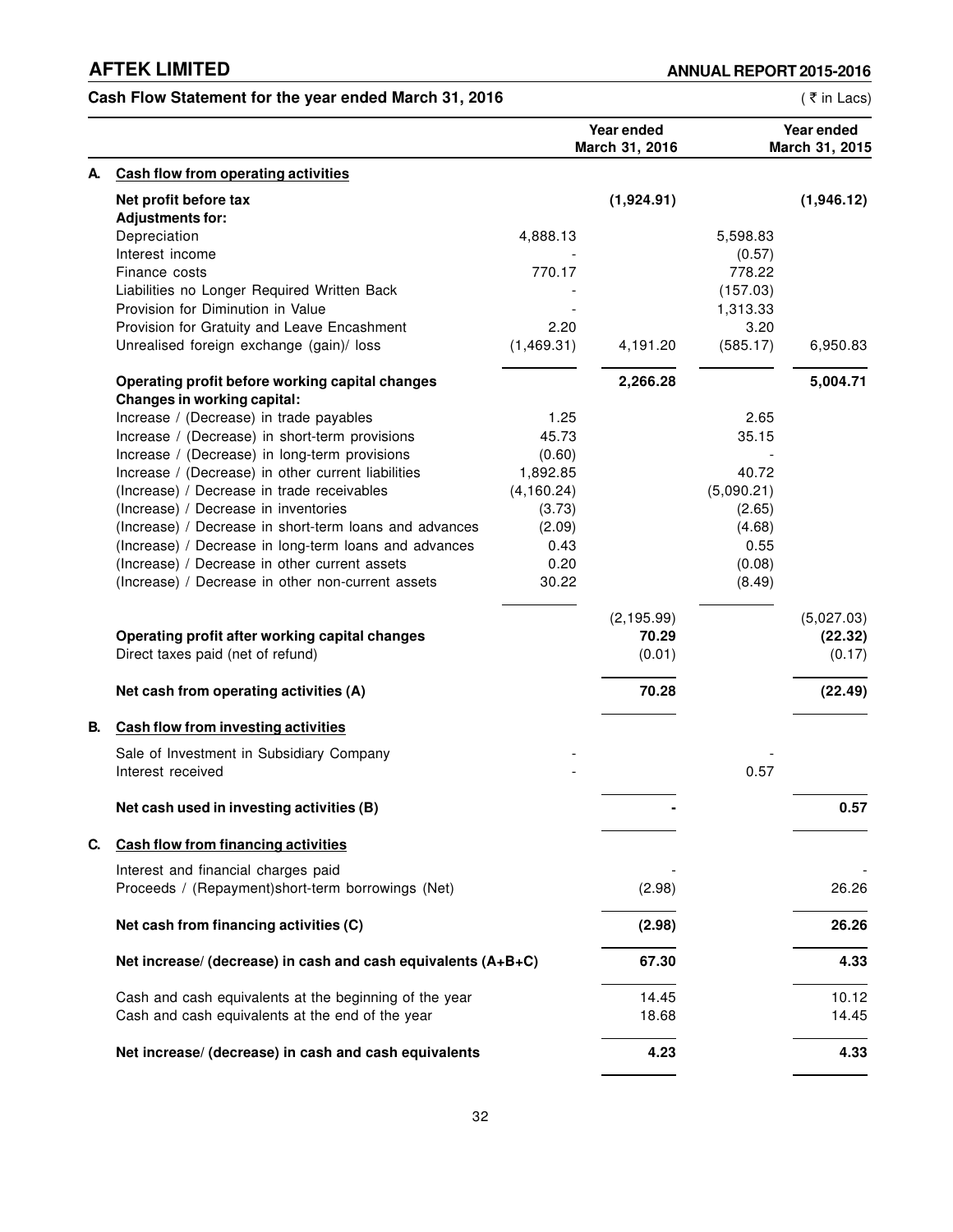### Cash Flow Statement for the year ended March 31, 2016 **and Statement 10 and 10 and 10 and 10 and 10 and 10 and 10** (₹ in Lacs)

|                                                             | Year ended<br>March 31, 2016 | Year ended<br>March 31, 2015 |
|-------------------------------------------------------------|------------------------------|------------------------------|
| Cash and cash equivalents comprise of:                      |                              |                              |
| Cash on Hand                                                | 14.12                        | 12.30                        |
| Bank Balances:                                              |                              |                              |
| In Current Accounts                                         | 4.56                         | 2.15                         |
| In Fixed Deposits with original maturity less than 3 months |                              |                              |
| Cash and cash equivalents at the end of the year            | 18.68                        | 14.45                        |

#### **Notes:**

- 1 The above Cash Flow Statement has been prepared under "Indirect Method" set out in Accounting Standard 3 on "Cash Flow Statements" notified under Section 113 of The Companies Act, 2013, of India.
- 2 Figures in brackets indicate cash outgo.
- 3 Previous year's figures have been regrouped/ rearranged wherever necessary.

As per our report of even date. Firm Registration Number: 103429W Chartered Accountants

Membership No. 039070

Place: Mumbai Place: Mumbai Date: 30th May, 2016 **Date: 30th May, 2016** 

### **For GMJ & Co. For and on behalf of the Board of Directors**

**Haridas Bhat Ranjit M Dhuru Nitin K Shukla** Partner **Chairman & Managing Director - Finance** Director - Finance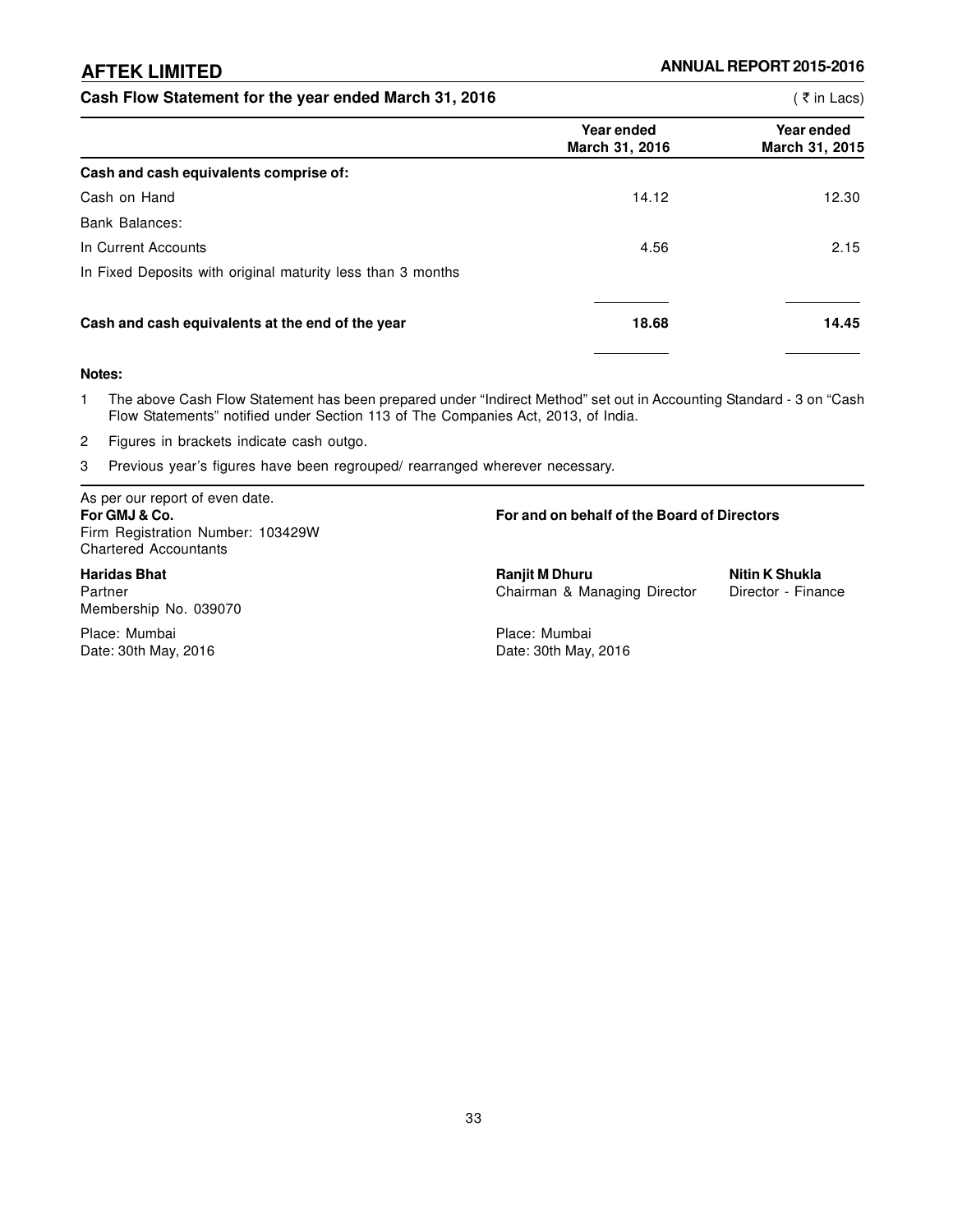# **Notes to Financial Statements for the year ended March 31, 2016**

# **1 Summary of Corporate information & Significant Accounting Policies**

### **1.1 Corporate information**

AFTEK Limited (the "Company") provide a wide range of information technology services including systems, hardware and software, communications and networking, hardware sizing and capacity planning, software management solutions, technology education services and business process outsourcing. The Company's services portfolio consists of Application Development and Maintenance, Business Intelligence, Enterprise Solutions, Assurance, Engineering and Industrial Services, IT Infrastructure Services, Business Process Outsourcing, Consulting and Asset Leveraged Solutions.

### **1.2 Significant Accounting Policies**

# **(a) Basis of Accounting and Preparation of Financial Statements**

The Financial Statements have been prepared in accordance with the Generally Accepted Accounting Principles in India ('Indian GAAP") to comply with the Accounting standards specified under Section 133 of the Companies Act,2013, read with Rule 7 of the Comapnies (Accounts) Rules, 2014 and relevant provisions of the Companies Act,2013 and other accounting pronouncements of the Institute of Chartered Accountants of India.The financial statements have been prepared under historical cost convention and on accrual basis. The accounting policies have been consistently applied by the Company and are consistent with those used in the previous year .

### **(b) Use of Estimates**

The preparation of the financial statements in conformity with generally accepted accounting principles requires management to make estimates and assumptions that affect the reported amounts of assets and liabilities, disclosure of contingent liabilities as at the date of financial statements and the reported amounts of revenues and expenses during the reporting year. Key estimates include estimate of useful lives of fixed assets, income taxes, vesting of employee stock options and future obligations under employee retirement benefit plans. Although these estimates are based upon management's knowledge of current events and actions, actual results could differ from those estimates. Any revisions to accounting estimates are recognized prospectively in the current and future periods.

### **(c) Fixed Assets, Depreciation and Amortisation**

- (i) Fixed assets are stated at cost less accumulated depreciation, amortisation and impairment losses. Cost includes inward freight, taxes and expenses incidental to acquisition and installation, up to the point the asset is ready for its intended use.
- (ii) Capital work in progress represents expenditure incurred in respect of capital projects under development and are carried at cost. Cost includes related acquisition expenses, construction cost, borrowing costs (In accordance with the Accounting Standard 16 on 'Borrowing Costs') capitalized and other direct expenditure.
- (iii) Depreciation is provided on straight-line basis at the rates specified in Schedule II of the Companies Act, 2013 except for the following assets which are depreciated as follows:

Leasehold land is amortised over the period of lease.

## **(d) Intangible Assets**

Intangible assets are stated at cost of acquisition, less accumulated amortisation and impairment losses if any. An intangible asset is recognized, where it is probable that the future economic benefits attributable to the asset will flow to the enterprise and where its cost can be reliably measured. Based on management estimates, the depreciable amount of intangible assets is allocated over the useful life on a straight line basis. Management estimates the useful life of Technical Know-how as 5 years and Intellectual Property Rights as 3 years.

### **(e) Impairment of Assets**

The carrying amounts of the Company's assets are reviewed at each Balance Sheet date if there is any indication of impairment based on internal/external factors. An impairment loss is recognized wherever the carrying amount of an asset exceeds its recoverable amount. The recoverable amount of the assets (or where applicable, that of the cash generating unit to which the asset belongs) is estimated as the higher of its net selling price and its value in use. In assessing value in use, the estimated future cash flows are discounted to their present value at the weighted average cost of capital.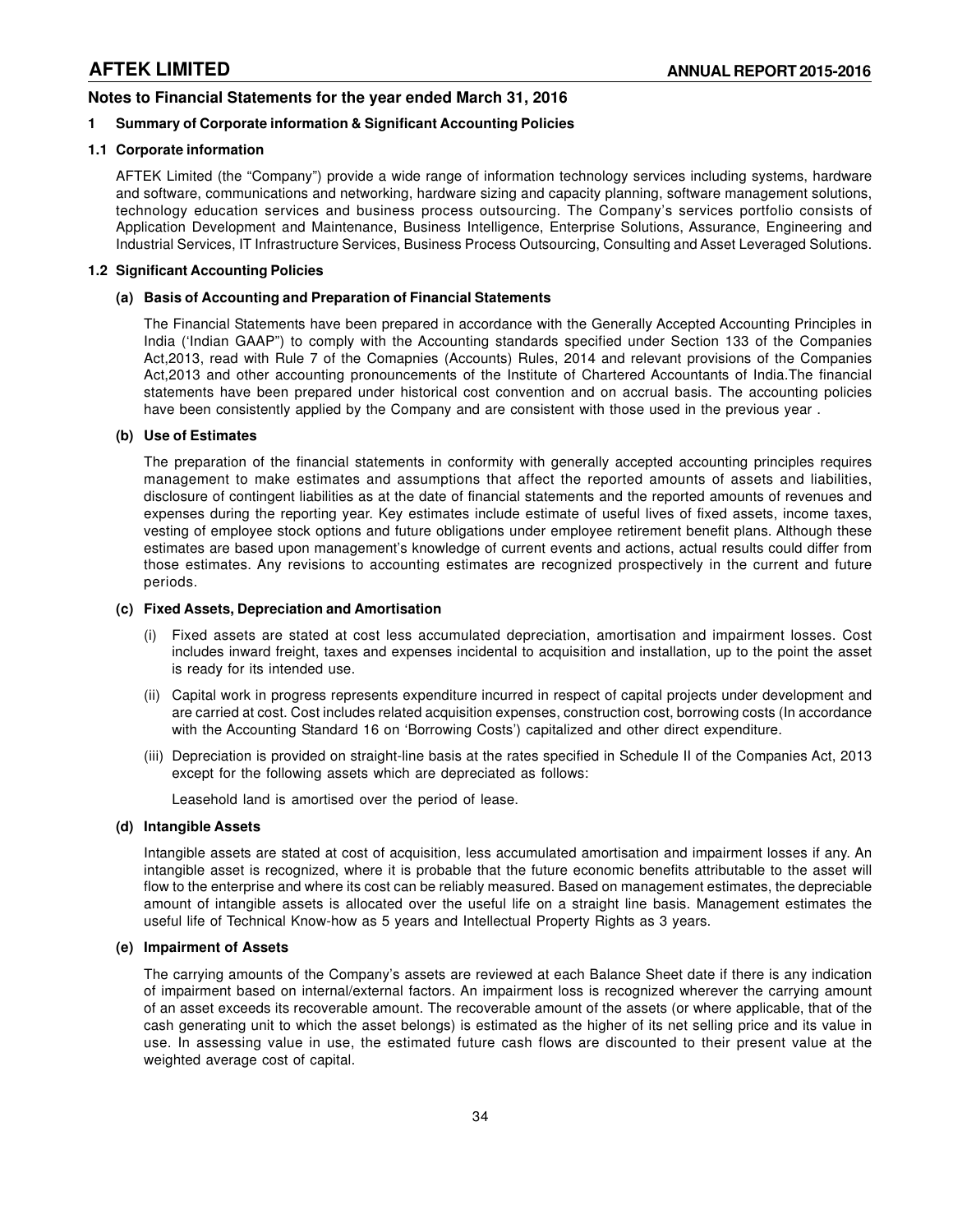After impairment, depreciation is provided on the revised carrying amount of the asset over its remaining useful life.

A previously recognised impairment loss is increased or reversed depending on changes in circumstances. However, the carrying value after reversal is not increased beyond the carrying value that would have prevailed by charging usual depreciation, if there was no impairment.

#### **(f) Borrowing Cost**

Borrowing costs attributable to the acquisition or construction of qualifying assets, as defined in Accounting Standard 16 on 'Borrowing Costs', are capitalized as part of the cost of qualifying assets. Other borrowing costs are expensed as incurred.

#### **(g) Investments**

The Company has presently classified all its investments as "Long Term" in accordance with Accounting Standard 13 on "Accounting for Investments." Long-term investments are stated at cost. However, provision is made to recognize a decline, other than temporary, in the value of investments.

### **(h) Inventories**

Inventories are valued at lower of cost and net realizable value. Cost of inventories comprise cost of purchase and other costs incurred in bringing the inventories to their present condition and location. Cost is determined by the weighted average cost method.

#### **(i) Research and Development**

Research and Development expenditure is recognized in the Profit and Loss Account as and when incurred. Capital expenditure, if any is shown under respective head of fixed assets.

#### **(j) Foreign Currency Transactions**

Initial recognition - Foreign currency transactions are recorded in the reporting currency, by applying to the foreign currency amount the exchange rate between the reporting currency and the foreign currency on the date of the transaction.

Conversion - Monetary assets and liabilities denominated in foreign currency are converted at the rate of exchange prevailing on the date of the Balance Sheet.

Exchange differences - Exchange differences arising on the settlement of monetary items or on reporting the Company's monetary items at rates different from those at which they were initially recorded during the year, or reported in previous financial statements, are recognised as income or as expenses in the year in which they arise.

#### **(k) Employee Benefits**

- (i) All short term employee benefits are accounted on undiscounted basis during the accounting period based on services rendered by employees.
- (ii) The Company makes contribution to statutory provident fund in accordance with Employees Provident Fund and Miscellaneous Provisions Act, 1952 which is a defined contribution plan and contribution paid or payable is recognised as an expense in the year in which services are rendered by the employees.
- (iii) The Company's employees are covered under the group gratuity cum life assurance scheme with the Life Insurance Corporation of India ('LIC'). Gratuity is a post employment benefit and is in the nature of a defined benefit plan. The liability recognised in the Balance Sheet in respect of gratuity is the present value of the defined benefit/ obligation at the Balance Sheet date less the fair value of plan assets, together with adjustments for unrecognised actuarial gains or losses and past service costs. The defined benefit/ obligation are calculated at or near the Balance Sheet date by an independent actuary using the projected unit credit method.

Actuarial gains and losses arising from past experience and changes in actuarial assumptions are charged or credited to the Profit and Loss Account in the year in which such gains or losses are determined.

(iv) Liability for compensated absences is provided for on the basis of actuarial valuation at year-end, made by an independent actuary.

#### **(l) Stock Based Compensation**

The compensation cost of stock options granted to employees is calculated using the fair value method. The compensation expense is amortized uniformly over the vesting period of the option.

### **(m) Revenue Recognition**

Revenue from sale of products is recognized when significant risks and rewards in respect of ownership of products are transferred to the customer and there are either no unfulfilled company obligations or any outstanding obligations are inconsequential or perfunctory and will not affect the customer's final acceptance of the arrangement.

Revenues from services are recognized as services are provided when arrangements are on a time and material basis. Revenue from fixed price contracts is generally recognised in accordance with the "Percentage of Completion" method.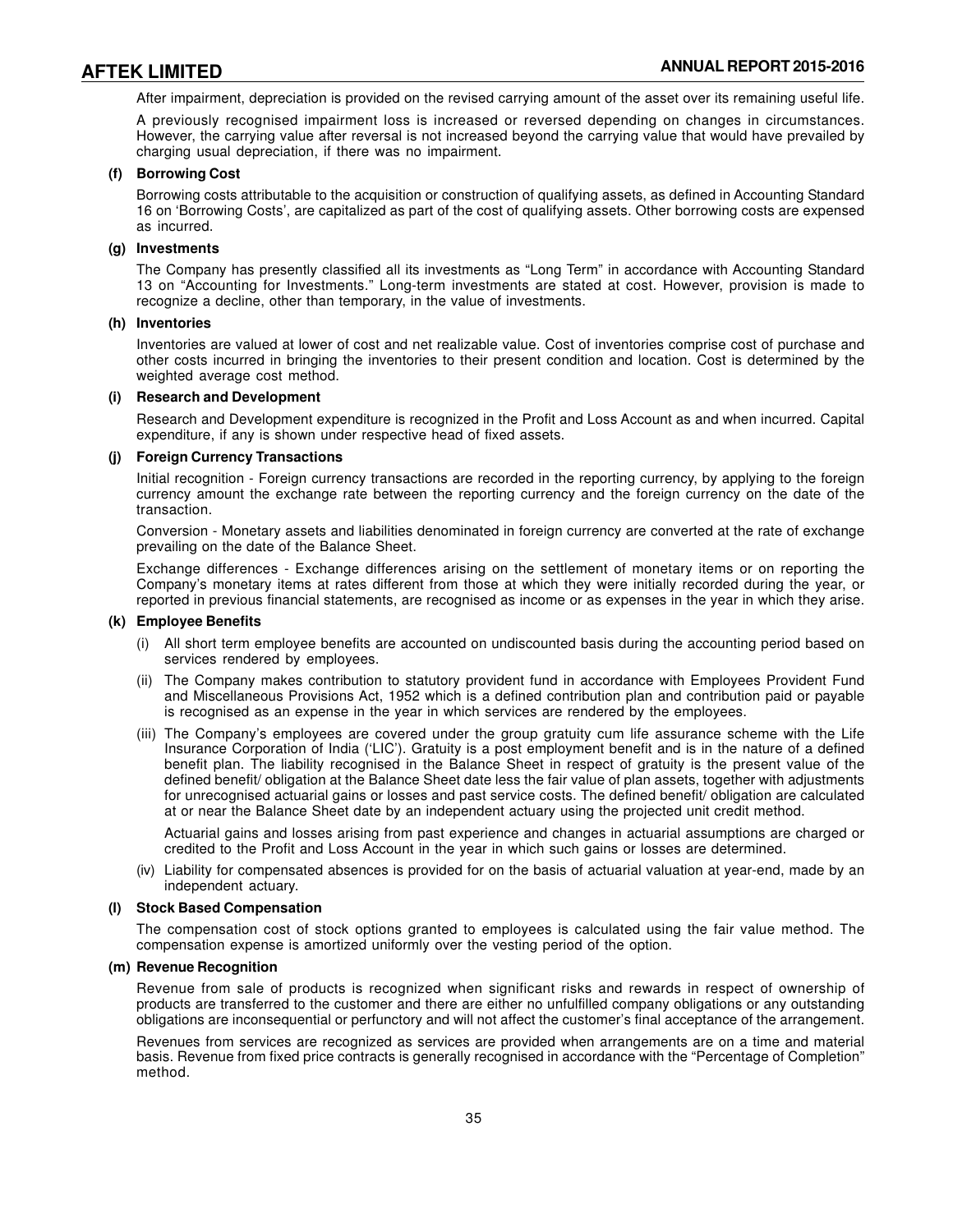Further, the Company reimburses certain software installation and testing charges to channel partners and these installation and testing activities are considered to be distinct components preceding the actual delivery and acceptance of the software. The Company also bears the entire credit risk on the sale of products. Accordingly, the installation and testing activity is considered to be the transaction independent of the sale of the products and the costs relating to these activities are accounted as cost of revenues.

Income and expenses in foreign currencies are converted at exchange rates prevailing on the date of the transaction. Foreign currency monetary assets and liabilities other than net investments in non-integral foreign operations are translated at the exchange rate prevailing on the balance sheet date and exchange gain and loss are recognised in the statement of profit and loss. Exchange difference arising on a monetary item that, in substance, forms part of an enterprise's net investments in a non-integral foreign operation are accumulated in a foreign currency translation reserve Interest income is accounted on a time proportion basis.

### **(n) Operating Lease**

Lease of assets under which all the risks and rewards of ownership are effectively retained by the lessor are classified as operating leases. Operating lease payments are recognized as an expense in the Profit and Loss Account on a straight-line basis over the lease term.

#### **(o) Taxes on Income**

The provision for current taxation is computed in accordance with the relevant tax regulations. Deferred tax is recognised on timing differences between the accounting and taxable income for the year and quantified using the tax rates and laws enacted or substantively enacted as at the Balance Sheet date. Deferred tax assets in respect of unabsorbed depreciation and carry forward losses under tax laws are recognised and carried forward to the extent there is virtual certainty supported by convincing evidence that sufficient future taxable income will be available against which such deferred tax assets can be realised in future. Other deferred tax assets are recognised only to the extent there is a reasonable certainty of realisation in future. Such assets are reviewed at each Balance Sheet date to reassess realisation.

Deferred tax in respect of timing differences which originate and reverse during the tax holiday period is not recognized to the extent to which the Company's gross total income is subject to deduction during the tax holiday period.

Minimum Alternate Tax (MAT) credit is recognized as an asset only when and to the extent there is convincing evidence that the Company will pay normal income tax during the specified period. In the year in which the MAT credit becomes eligible to be recognized as an asset in accordance with the recommendations contained in guidance note issued by the Institute of Chartered Accountants of India, the said asset is created by way of a credit to the Profit and Loss Account and shown as MAT Credit Entitlement. The Company reviews the same at each Balance Sheet date and writes down the carrying amount of MAT Credit Entitlement to the extent there is no longer convincing evidence to the effect that Company will pay normal Income Tax during the specified period.

### **(p) Earnings Per Share**

The earnings considered in ascertaining the Company's earnings per share comprise the net profit after tax. The number of shares used in computing basic earnings per share is the weighted average number of shares outstanding during the year. The number of shares used in computing diluted earnings per share comprises the weighted average number of shares considered for deriving basic earnings per share, and also the weighted average number of shares, if any which would have been issued on the conversion of all dilutive potential equity shares.

### **(q) Provisions and Contingent Liabilities**

A provision is recognized when the Company has a present obligation as a result of past events and it is probable that an outflow of resources will be required to settle the obligation, in respect of which a reliable estimate can be made. Provisions are not discounted to its present value and are determined based on management estimate required to settle the obligation at the Balance Sheet date. These are reviewed at each Balance Sheet date and adjusted to reflect the current management estimates. Provisions are recognised in the financial statements in respect of present probable obligations, for amounts which can be reliably estimated.

Contingent Liabilities are disclosed in respect of possible obligations that arise from past events, whose existence would be confirmed by the occurrence or non occurrence of one or more uncertain future events not wholly within the control of the Company.

### **(r) Share Issue Expenses and Premium Payable on Redemption of Foreign Currency Convertible Bonds (FCCBs)**

Share Issue Expenses and Premium Payable on Redemption of FCCBs are adjusted against the Securities Premium Account.

### **(s) Cash and cash equivalents**

The Company considers all highly liquid fi nancial instruments, which are readily convertible into cash and have original maturities of three months or less from the date of purchase, to be cash equivalents.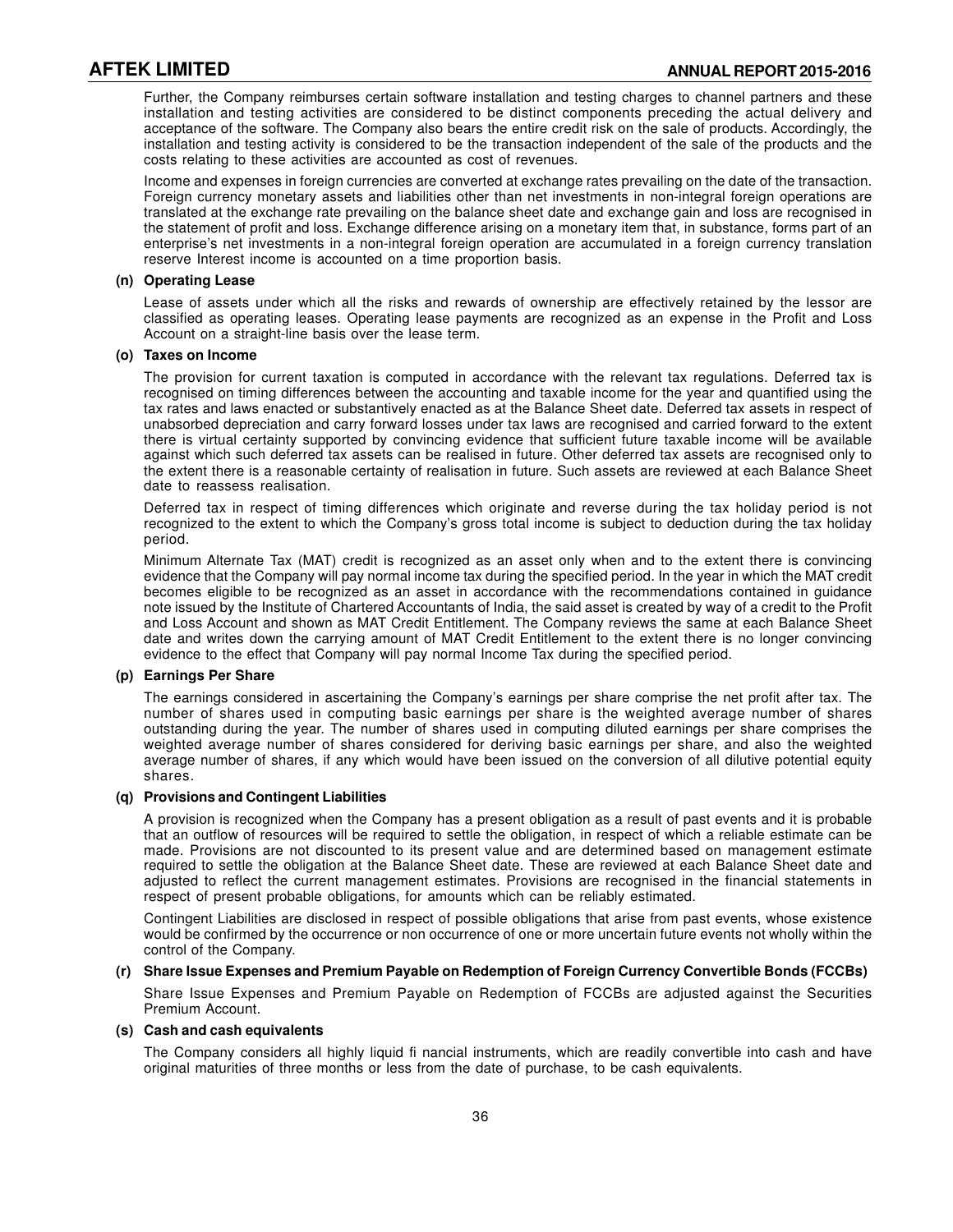|   | Notes to Financial Statements for the year ended March 31, 2016                                                    |                         | ₹ in Lacs)              |
|---|--------------------------------------------------------------------------------------------------------------------|-------------------------|-------------------------|
|   |                                                                                                                    | As at<br>March 31, 2016 | As at<br>March 31, 2015 |
| 2 | <b>Share Capital</b>                                                                                               |                         |                         |
|   | <b>Authorised</b><br>125,000,000 (Previous Year: 125,000,000) Equity Shares of ₹ 2 each                            | 2,500.00                | 2,500.00                |
|   | <b>Issued</b><br>11,01,88,091 (Previous Year: 11,01,88,091) Equity Shares of ₹2 each                               | 2,203.76                | 2,203.76                |
|   | <b>Subscribed and Paid up</b><br>11,01,88,091 (Previous Year: 11,01,88,091) Equity Shares of ₹2 each fully paid-up | 2,203.76                | 2,203.76                |
|   |                                                                                                                    | 2,203.76                | 2,203.76                |

| (a) | Reconciliation of number of shares                                    | As at March 31, 2016     |                            | As at March 31, 2015 |          |
|-----|-----------------------------------------------------------------------|--------------------------|----------------------------|----------------------|----------|
|     |                                                                       | <b>No. of Shares</b>     | $\bar{\mathbf{z}}$ in Lacs | <b>No. of Shares</b> | ₹in Lacs |
|     | <b>Equity Shares:</b>                                                 |                          |                            |                      |          |
|     | Balance as at the beginning of the year and at<br>the end of the year | 110,188,091              | 2,203.76                   | 110,188,091          | 2,203.76 |
|     | Add: Shares issued during the year                                    |                          |                            |                      |          |
|     | Add: Bonus Shares issued during the year                              | $\overline{\phantom{a}}$ |                            | -                    |          |
|     | Balance as at the end of the year                                     | 110,188,091              | 2,203.76                   | 110,188,091          | 2,203.76 |

# **(b) Rights, preferences and restrictions attached to shares**

The Company has one class of equity shares having a par value of  $\bar{\tau}$  2 per share. Each shareholder is eligible for one vote per shareheld. The equity shareholders are entitled for dividend as may be proposed by the Board of Directors and approved by the shareholders in the Annual General Meeting, except in case of interim dividend. In the event of liquidation, the equity shareholders are eligible to receive the remaining assets of the Company after distribution of all preferential amounts, in proportion to their shareholding.

# **(c) Details of shares held by shareholders holding more than 5% of the aggregate shares in the Company :-**

|                   |                      | As at March 31, 2016 |                      | As at March 31, 2015 |
|-------------------|----------------------|----------------------|----------------------|----------------------|
| Equity Shares     | <b>No. of Shares</b> | % holdina            | <b>No. of Shares</b> | $%$ holding          |
| Elara Capital PLC | 15,540,759           | $14.10\%$ .          | 15.540.759           | 14.10%l              |

| (d)  | Shares allotted (during 5 years preceding March 31, 2016)                                                                                                                                                                                                                                  |             |
|------|--------------------------------------------------------------------------------------------------------------------------------------------------------------------------------------------------------------------------------------------------------------------------------------------|-------------|
|      | Opening No.of Share                                                                                                                                                                                                                                                                        | 85,716,731  |
| l i  | The Company had issued 15,06,581 (P.Y 10522890) shares of $\bar{\tau}$ 2 each fully Paid up to issued<br>against conversion of 300 (P.Y 2270) FCCB's Bonds.                                                                                                                                | 1,506,581   |
| ∣ ii | The Company had issued 6,150,000 shares of $\overline{\xi}$ 2 each fully Paid up issued to the erstwhile<br>shareholders of Elven Microcircuit Pvt. Ltd. In pursuance of Scheme of Arrangement as approved<br>by Hon'ble High Court, Mumbai & Karnataka.                                   | 6, 150, 000 |
| iii  | The Company had issued 157,477 equity shares of $\overline{\tau}$ 2 each (during FY 2006-07 to<br>2010-11: 351,318 equity shares) during the period of 5 years immediately preceding<br>March 31, 2012 on exercise of options granted Under Aftek Employees Stock Option<br>Scheme (ESOP). | 157,477     |
| l iv | The Company had issued 1,66,57,302 shares of $\bar{\tau}$ 2 each fully Paid up to issued against                                                                                                                                                                                           |             |
|      | conversion of 526 FCCB's Bonds.                                                                                                                                                                                                                                                            | 1,66,57,302 |
|      | <b>Closing No.of Share</b>                                                                                                                                                                                                                                                                 | 110,188,091 |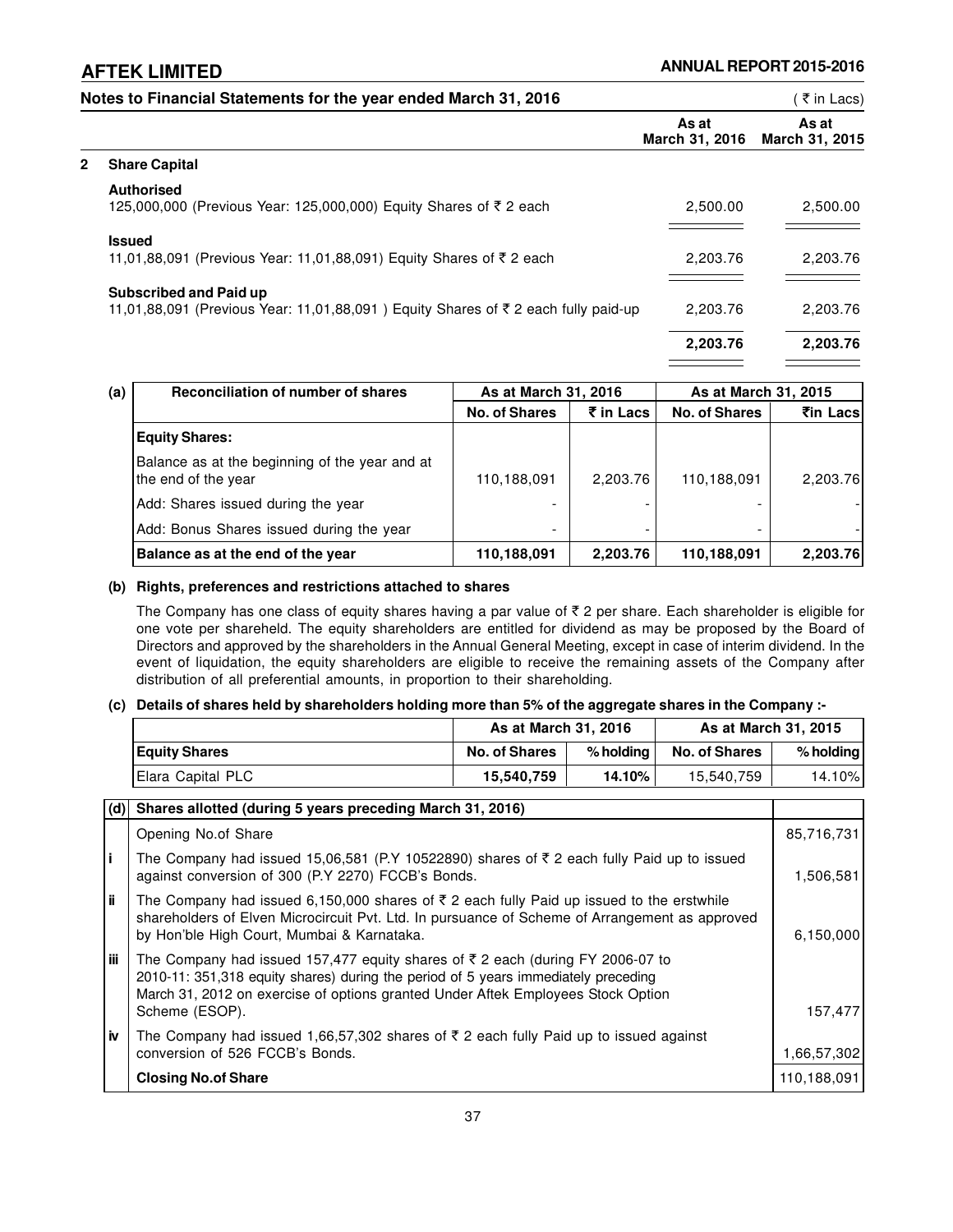|   | Notes to Financial Statements for the year ended March 31, 2016 |                         | ( ₹ in Lacs)            |
|---|-----------------------------------------------------------------|-------------------------|-------------------------|
|   |                                                                 | As at<br>March 31, 2016 | As at<br>March 31, 2015 |
| 3 | <b>Reserves and Surplus</b>                                     |                         |                         |
|   | <b>Capital Reserve</b>                                          |                         |                         |
|   | As per last Balance Sheet                                       | 482.05                  | 482.05                  |
|   | <b>Securities Premium</b>                                       |                         |                         |
|   | Balance as at the end of the year                               | 2,741.12                | 2,741.12                |
|   | <b>General Reserve</b>                                          |                         |                         |
|   | Balance as at the end of the year                               | 6,132.36                | 6,132.36                |
|   | <b>Surplus in Statement of Profit and Loss</b>                  |                         |                         |
|   | Balance as at the beginning of the year                         | 29,599.57               | 31,545.24               |
|   | Loss for the year                                               | (1,925.36)              | (1,946.12)              |
|   | Balance as at the end of the year                               | 27,674.21               | 29,599.12               |
|   | <b>Total</b>                                                    | 37,029.74               | 38,954.65               |
|   |                                                                 |                         |                         |

# **4 Long-Term Borrowings**

|                                                                 |                                      |                                      |                    | ्र in Lacs)                                         |
|-----------------------------------------------------------------|--------------------------------------|--------------------------------------|--------------------|-----------------------------------------------------|
|                                                                 |                                      | <b>Non-Current Portion</b>           |                    | <b>Current Maturities</b>                           |
|                                                                 | As at<br>March 31, 2016<br>₹ in Lacs | As at<br>March 31, 2015<br>₹ in Lacs | As at<br>₹ in Lacs | As at<br>March 31, 2016 March 31, 2015<br>₹ in Lacs |
| Bonds (Unsecured)                                               |                                      |                                      |                    |                                                     |
| Foreign Currency Convertible Bonds (FCCB)<br>(Refer Note No.37) |                                      |                                      | 1,925.38           | 1,925.38                                            |
| Term Loan (Secured)                                             |                                      |                                      |                    |                                                     |
| from Banks:                                                     |                                      |                                      |                    |                                                     |
| i).<br>Bank of India - Jersey Channel Islands                   |                                      |                                      | 3,379.35           | 3,037.97                                            |
| ii).<br>State Bank of Bikaner & Jaipur                          |                                      |                                      | 4,000.00           | 4,000.00                                            |
| <b>Total</b>                                                    |                                      |                                      | 9,304.73           | 8,963.35                                            |

**(a) Nature of Security and terms of repayment for secured borrowings**

# **(i) Bank of India - Jersey Channel Islands**

Foreign Currency Term Loan Aggregating to ₹ 3075.31 Lacs (Euro 45 Lacs) Secured by mortgage of Land at Hinjewadi, Pune.₹ 3075.31 Lacs is repayble in 4 half yearly installment of ₹ 683.4 Lacs for first 3 installment & Last Installment of ₹1025.11 Lacs from July 11 to January 2013. However since the Company has made default in repayment of Principal and Interest thereon, Bank has demanded repayment total loan.

# **The Company has defaulted in repayment of loans and interest in respect of the following:**

| <b>Bank of India - Jersey Channel Islands</b> | As at<br>As at 31 March, 2016 |          |
|-----------------------------------------------|-------------------------------|----------|
|                                               | <b>Principal</b>              | Interest |
| <b>Period of default</b>                      |                               |          |
| April' 2011 to March' 2016                    | 3.379.35                      | 491.22   |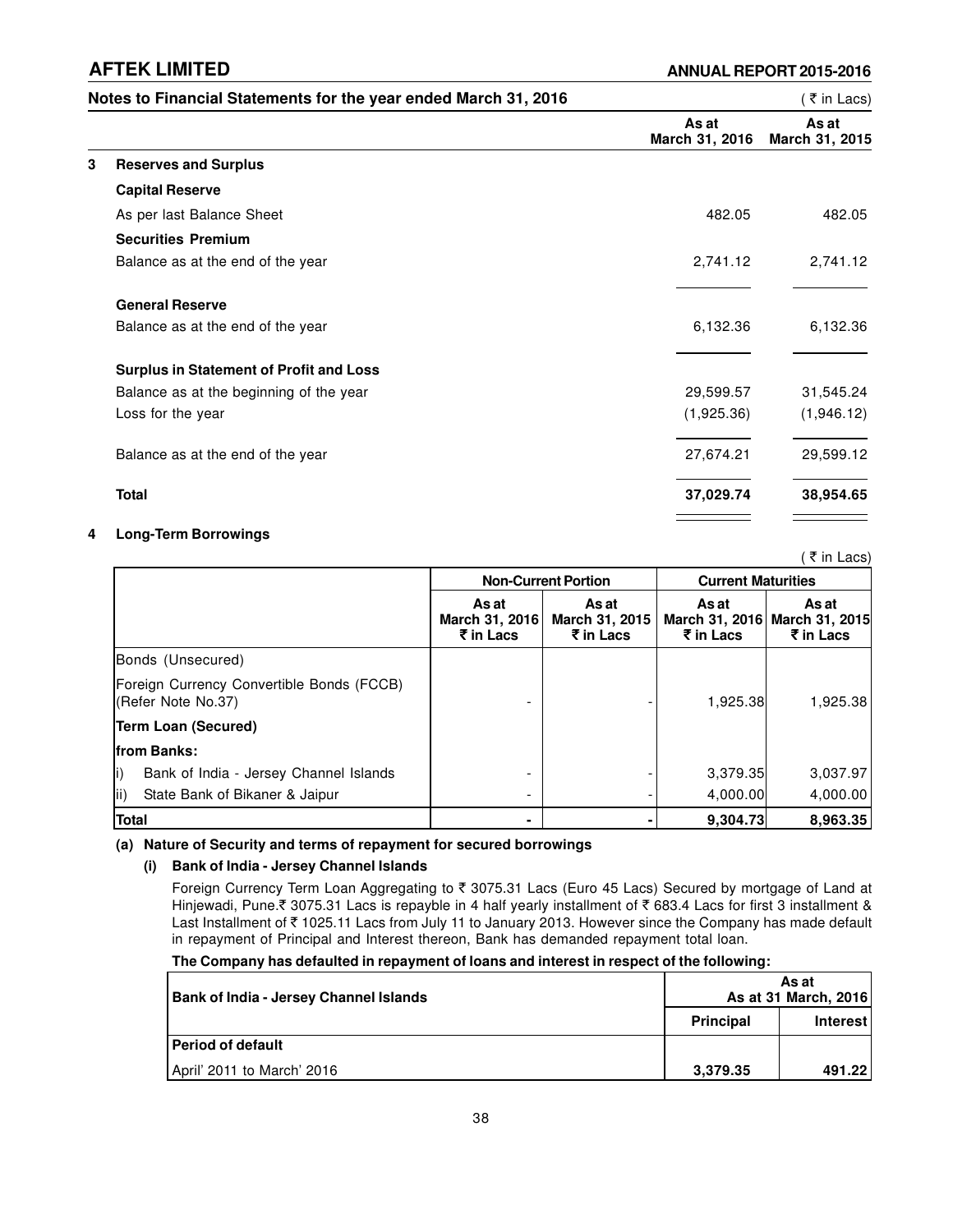# **Notes to Financial Statements for the year ended March 31, 2016** (₹ in Lacs) (₹ in Lacs)

# **(ii) State Bank of Bikaner & Jaipur**

Rupee Term Loan Aggregating to  $\bar{\tau}$  4,000 Lacs Secured by mortgage of building owned by subsidiary Mihir Properties Pvt. Ltd.  $\bar{\xi}$  4,000 Lacs is repayble in 12 Quarterly installment of  $\bar{\xi}$  333.33 Lacs from April, 2012 to January 2015. Company has made default in repayment of Principal and Interest thereon, therefore, Bank has demanded repayment loan.

# **The Company has defaulted in repayment of loans and interest in respect of the following:**

| State Bank of Bikaner & Jaipur | As at<br>As at 31 March, 2016 |          |
|--------------------------------|-------------------------------|----------|
| <b>Period of default</b>       | <b>Principal</b>              | Interest |
| April' 2011 to March' 2015     | 4.000.00                      | 2.672.50 |

|    |                                                                      | As at<br>March 31, 2016 | As at<br><b>March 31, 2015</b> |
|----|----------------------------------------------------------------------|-------------------------|--------------------------------|
| 5. | Deferred Tax Liabilities (Net)                                       |                         |                                |
|    | <b>Deferred Tax Liabilities:</b>                                     |                         |                                |
|    | Depreciation<br>Deferred Tax Assets:<br>Provision for Doubtful Debts | 347.73                  | 152.90                         |
|    | Unabsorbed Depreciation adjusted for timing difference               | 1.848.05                | (31.14)                        |
|    | Disallowances u/s Income tax Act, 1961                               | 1,709.05                | 1,432.16                       |
|    |                                                                      | 3,557.10                | 1.401.02                       |
|    | Deferred Tax Liabilities (Assets)(Net) *                             | (3,209.37)              | (1,248.12)                     |

\* However, in the absence of virtual certainty the recognition of deferred tax asset is restricted to the extent of timing diference of depreciation. Hence, no deferred tax asset is created during the year.

# **6 Other Long- term liablities**

|   | Creditors for Capital Assets                                                                                                    | 114.35   | 114.35   |
|---|---------------------------------------------------------------------------------------------------------------------------------|----------|----------|
|   |                                                                                                                                 | 114.35   | 114.35   |
|   | <b>Long-Term Provisions</b>                                                                                                     |          |          |
|   | <b>Provision for Employee Benefits:</b>                                                                                         |          |          |
|   | Provision for Gratuity                                                                                                          | 66.06    | 65.06    |
|   | Provision for Compensated Absences                                                                                              | 4.35     | 3.75     |
|   |                                                                                                                                 | 70.41    | 68.81    |
| 8 | <b>Short-Term Borrowings</b>                                                                                                    |          |          |
|   | <b>Secured</b><br>Cash Credit from State Bank of Bikaner & Jaipur<br>(Secured by hypothecation of Raw Materials and Book Debts) | 1,479.28 | 1,479.28 |
|   | <b>Unsecured</b>                                                                                                                |          |          |
|   | Loans:<br>From IDBI Bank (Term Loan)<br>From Related Parties:                                                                   | 146.68   | 146.68   |
|   | <b>Directors</b>                                                                                                                | 153.92   | 156.72   |
|   | Subsidiary                                                                                                                      | 1.25     | 1.25     |
|   | Shareholders                                                                                                                    | 534.15   | 534.33   |
|   |                                                                                                                                 | 2,315.29 | 2,318.27 |
|   |                                                                                                                                 |          |          |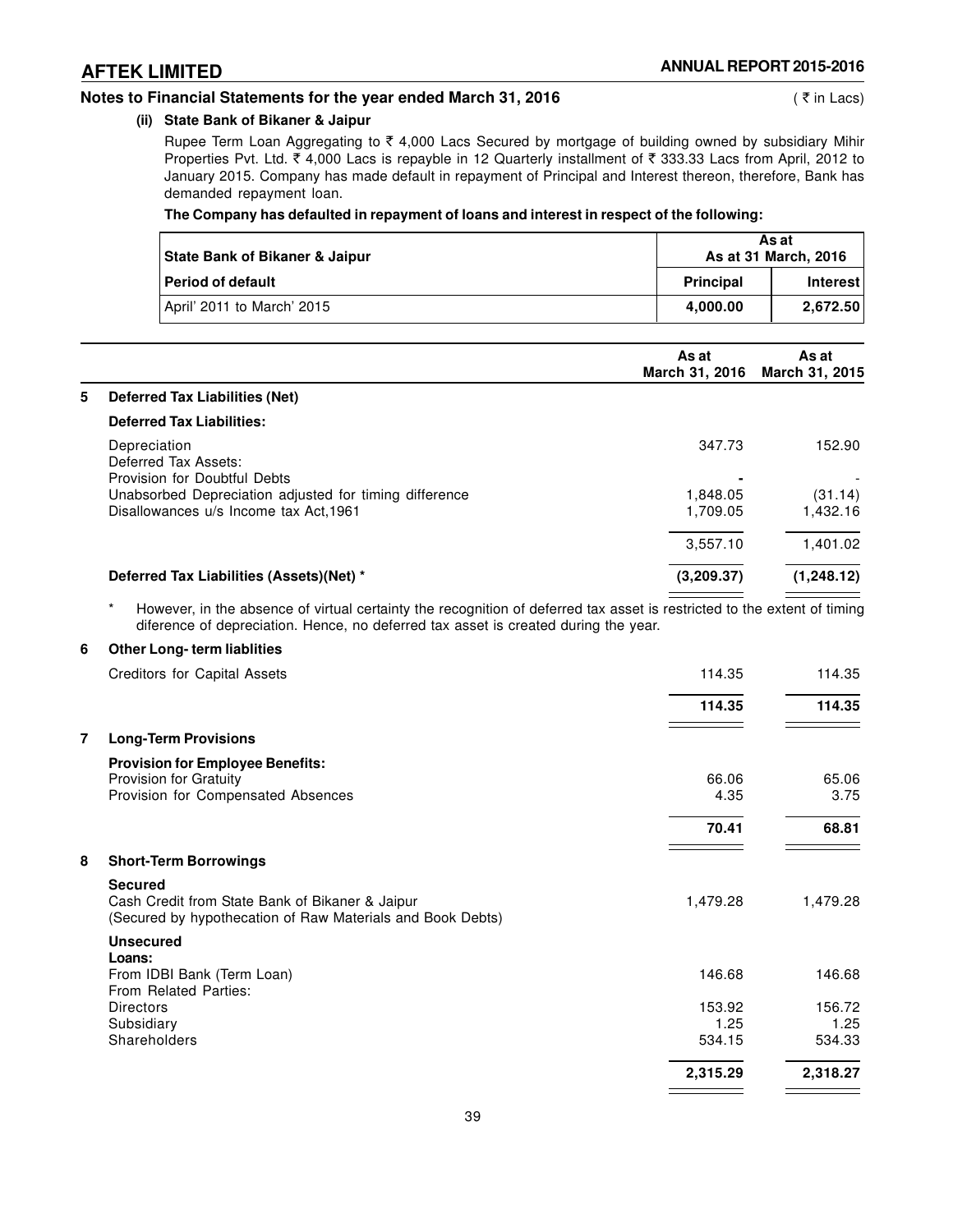# **Notes to Financial Statements for the year ended March 31, 2016** (₹ in Lacs)

# **The Company has defaulted in repayment of interest in respect of the following:**

| (a) Cash Credit from State Bank of Bikaner & Jaipur | As at 31 March, 2016 |                 |
|-----------------------------------------------------|----------------------|-----------------|
| l Period of default                                 | <b>Principal</b>     | <b>Interest</b> |
| April' 2011 to March' 2016                          | 1.479.28             | 744.41          |

# **(b) IDBI Bank Ltd.(Term Loan) :-**

The loan is recalled by the Bank by invoking the pledge of shares. However the bank did not recover the total outstanding amount for the reasons not attributable to the company, accordingly the outstanding balance is not accepted by the Company. Pending clearance of dispute the outstandings is continuted in books as demanded by the Bank.

|     |                                                                                                                                                    | As at<br>March 31, 2016 | As at<br>March 31, 2015 |
|-----|----------------------------------------------------------------------------------------------------------------------------------------------------|-------------------------|-------------------------|
| 9   | <b>Trade Payables</b>                                                                                                                              |                         |                         |
|     | Sundry Creditors (Refer Note 42)                                                                                                                   | 18.52                   | 17.30                   |
|     |                                                                                                                                                    | 18.52                   | 17.30                   |
| 10  | <b>Other Current Liabilities</b>                                                                                                                   |                         |                         |
|     | Current Maturities of Long-Term Borrowings (Refer Note 4)                                                                                          | 9,304.73                | 8,963.35                |
|     | Interest Accrued and due on Borrowings                                                                                                             | 3,969.42                | 3,174.54                |
|     | Unpaid Dividends [Refer Note (a) below]                                                                                                            | 20.24                   | 20.24                   |
|     | Advances from Customers                                                                                                                            | 27.10                   | 48.65                   |
|     | <b>Security Deposits</b>                                                                                                                           | 1.50                    | 1.50                    |
|     | <b>Book Overdraft</b>                                                                                                                              |                         | 2.37                    |
|     | Statutory Dues (including Provident Fund and Tax Deducted at Source)                                                                               | 295.93                  | 288.39                  |
|     | Others (including Employee Benefits)                                                                                                               | 1,094.73                | 1,091.94                |
|     |                                                                                                                                                    | 14,713.65               | 13,590.98               |
|     | (a) ₹20.24 Lacs due for payment to the Investor Education and Protection Fund under Section 205C of the Companies<br>Act, 1956 as at the year end. |                         |                         |
| 11. | <b>Short-Term Provisions</b>                                                                                                                       |                         |                         |
|     | (a) Provision for employee benefits:                                                                                                               |                         |                         |
|     | Provision for Bonus                                                                                                                                | 30.01                   | 29.67                   |
|     | Provision - Others:<br>(b)                                                                                                                         |                         |                         |

| FIUVISIUII - ULIIEIS.                                |        |        |
|------------------------------------------------------|--------|--------|
| Provision for Income Tax                             | 118.27 | 118.28 |
| Provision for Premium Payable on Redemption of FCCBs | 505.49 | 505.49 |
| Provision for Expenses                               | 431.97 | 378.58 |
|                                                      |        |        |

**1,085.75 1,032.03**

 $\frac{1}{\sqrt{2}}$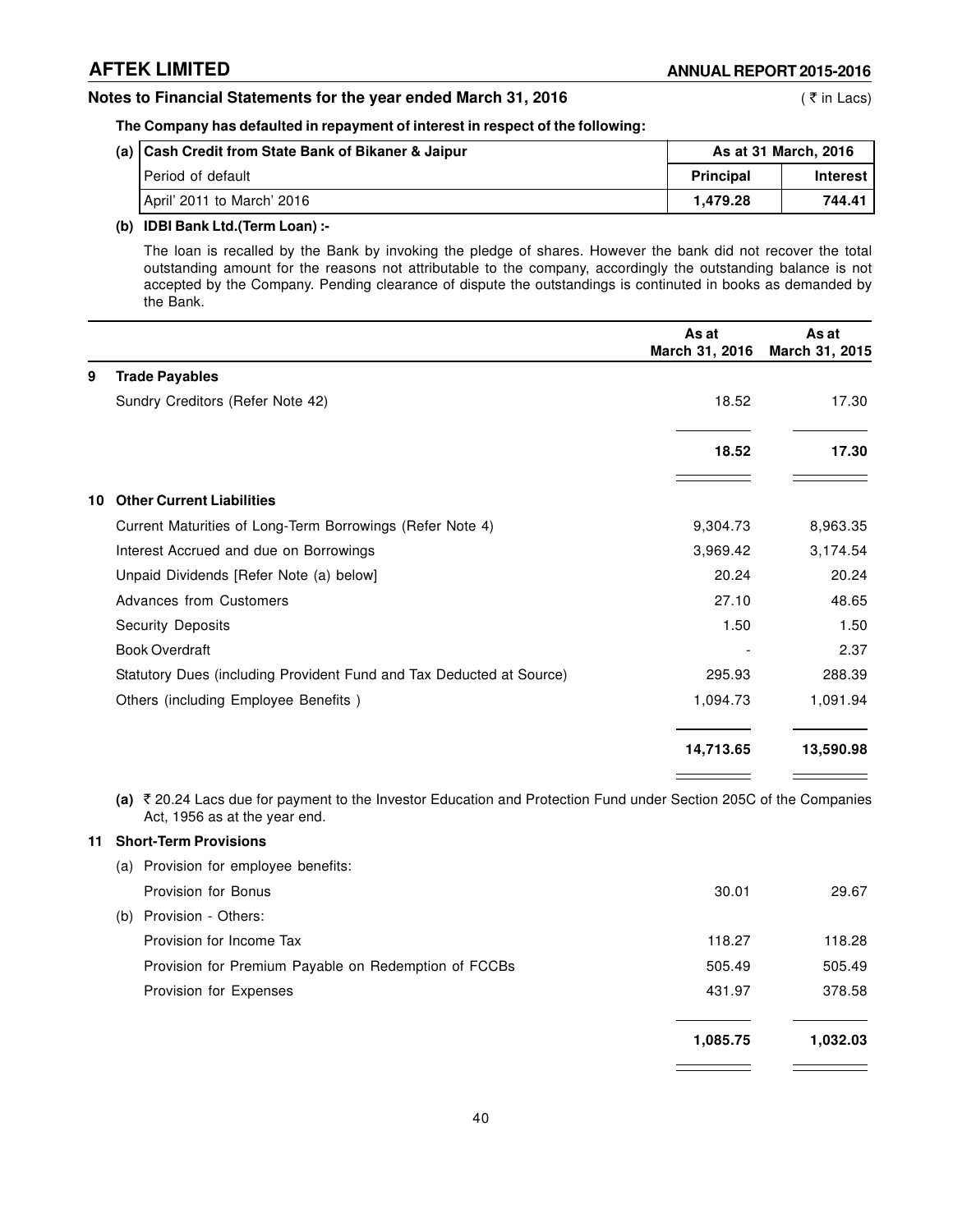|                                                                                                                                 |                        |                       | <b>Gross Block</b>    |                                |                       |                 | <b>Depreciation</b> |                                           | <b>Net Block</b>                                                    |                                 |  |
|---------------------------------------------------------------------------------------------------------------------------------|------------------------|-----------------------|-----------------------|--------------------------------|-----------------------|-----------------|---------------------|-------------------------------------------|---------------------------------------------------------------------|---------------------------------|--|
|                                                                                                                                 | As at<br>April 1, 2015 | Additions             | Disposal/<br>Transfer | <b>As at</b><br>March 31, 2016 | Asat<br>April 1, 2015 | For the<br>Year | Disposal/           | <b>As at</b>                              | Asat<br>Transfer   March 31, 2016   March 31, 2016   March 31, 2015 | Asat                            |  |
| Land:                                                                                                                           |                        |                       |                       |                                |                       |                 |                     |                                           |                                                                     |                                 |  |
| Leasehold                                                                                                                       | 101.13                 |                       |                       | 101.13                         | 10.13                 | 1.07            |                     | 11.20                                     | 89.93                                                               | 91.00                           |  |
| <b>Building</b>                                                                                                                 | 82.91                  |                       |                       | 82.91                          | 82.91                 |                 |                     | 82.91                                     |                                                                     |                                 |  |
| Plant and Machinery                                                                                                             |                        |                       |                       |                                |                       |                 |                     |                                           |                                                                     |                                 |  |
| Computers                                                                                                                       |                        |                       |                       |                                |                       |                 |                     |                                           |                                                                     |                                 |  |
| Office Equipment                                                                                                                |                        |                       |                       |                                |                       |                 |                     |                                           |                                                                     |                                 |  |
| <b>Furniture and Fixtures</b>                                                                                                   |                        |                       |                       |                                |                       |                 |                     |                                           |                                                                     |                                 |  |
|                                                                                                                                 |                        |                       |                       |                                |                       |                 |                     |                                           |                                                                     |                                 |  |
|                                                                                                                                 |                        |                       |                       |                                |                       |                 |                     |                                           |                                                                     |                                 |  |
|                                                                                                                                 | 184.03                 |                       |                       | 184.03                         | 93.04                 | 1.07            |                     | 94.10                                     | 89.93                                                               | 91.00                           |  |
|                                                                                                                                 | 215.80                 |                       | 10.02                 | 205.78                         | 113.77                | 6.35            | 10.02               | 110.10                                    | 95.68                                                               | 102.03                          |  |
|                                                                                                                                 |                        |                       | <b>Gross Block</b>    |                                |                       |                 | <b>Depreciation</b> |                                           |                                                                     | (₹ in Lacs)<br><b>Net Block</b> |  |
|                                                                                                                                 | Asat<br>April 1, 2015  | Additions   Disposal/ | <b>Transfer</b>       | Asat<br>March 31, 2016         | Asat<br>April 1, 2015 | For the<br>Year | Disposal/           | <b>As at</b><br>Transfer   March 31, 2016 | Asat<br>March 31, 2016                                              | <b>As at</b>                    |  |
|                                                                                                                                 | 5,404.91               | 1,525.98              |                       | 6,930.89                       | 4,481.88              | 1,172.48        |                     | 5,654.36                                  | 1,276.53                                                            | March 31, 2015<br>923.03        |  |
| Vehicles<br>Total<br><b>Previous Year</b><br><b>B Inangible Assets</b><br><b>Particulars</b><br>Computer Software<br><b>IPR</b> | 4,914.92               | 8,058.37              |                       | 12,973.29                      | 3,228.06              | 3,714.58        |                     | 6,942.65                                  | 6,030.64                                                            | 1,686.85                        |  |
| Total                                                                                                                           | 10,319.82              | 9,584.36              |                       | 19,904.18                      | 7,709.95              | 4,887.06        |                     | 12,597.01                                 | 7,307.17                                                            | 2,609.88                        |  |

| Particulars          | <b>Gross Block</b>     |          |                                          |                        | <b>Depreciation</b>    |          |                   |                                    | <b>Net Block</b> |                                               |
|----------------------|------------------------|----------|------------------------------------------|------------------------|------------------------|----------|-------------------|------------------------------------|------------------|-----------------------------------------------|
|                      | As at<br>April 1, 2015 |          | Additions   Disposal/<br><b>Transfer</b> | Asat<br>March 31, 2016 | As at<br>April 1, 2015 | Year     | For the Disposal/ | As at<br>Transfer   March 31, 2016 | As at            | <b>As at</b><br>March 31, 2016 March 31, 2015 |
| Computer Software    | 5.404.91               | .525.98  |                                          | 6,930.89               | 4,481.88               | 1.172.48 |                   | 5,654.36                           | .276.53          | 923.03                                        |
| lipr                 | 4.914.92               | 8,058.37 |                                          | 12.973.29              | 3.228.06               | 3.714.58 |                   | 6.942.65                           | 6.030.64         | ا 85.85% ا                                    |
| Total                | 10.319.82              | 9,584.36 |                                          | 19.904.18              | 7.709.95               | 4.887.06 |                   | 12.597.01                          | 7.307.17         | 2,609.88                                      |
| <b>Previous Year</b> | 24,618.52              |          | 4,914.92   12,167.17                     | 17,366.26              | 13,580.10              | 7,749.30 | 12,167.17         | 9,162.23                           | 8,204.03         | 11,038.41                                     |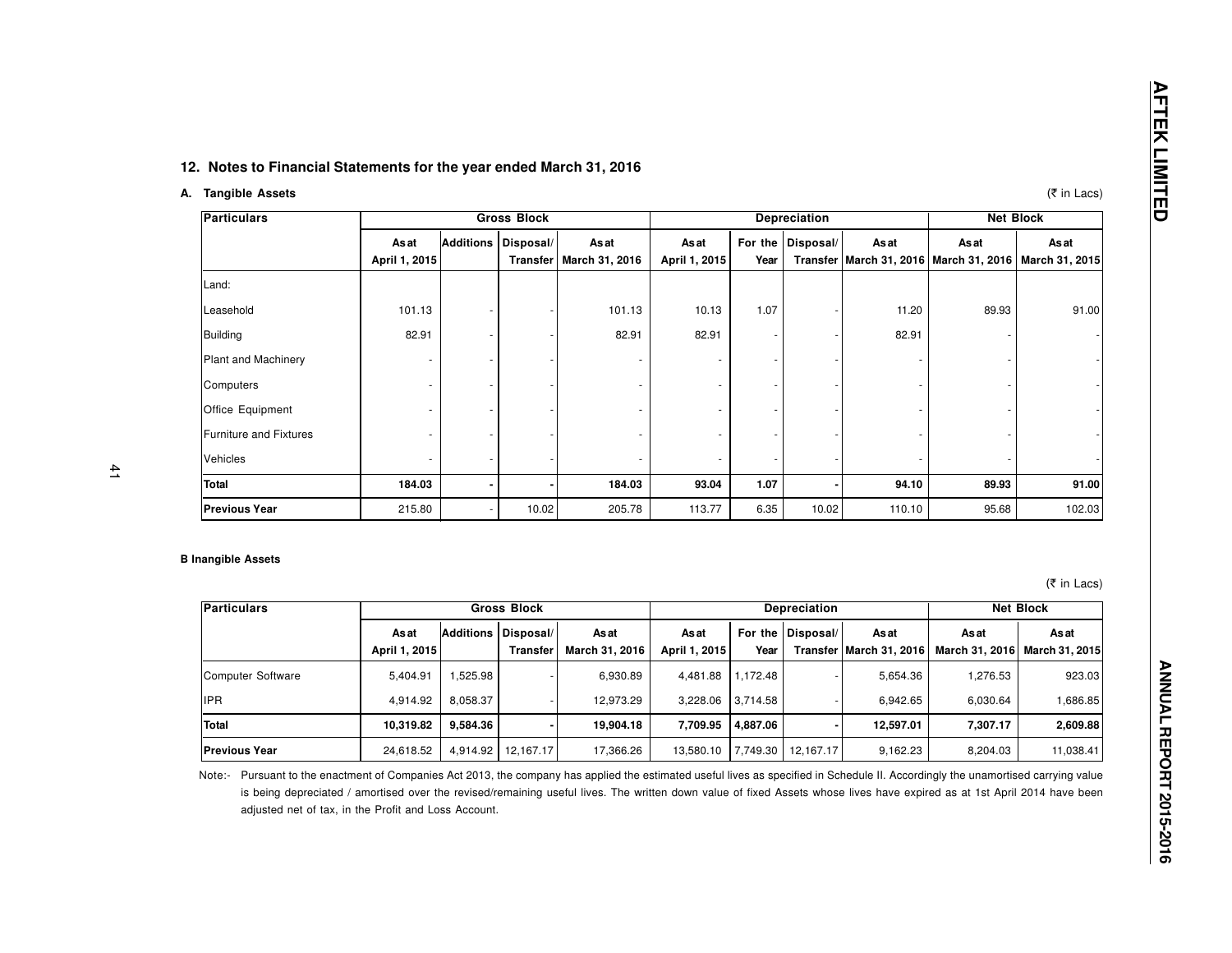|    | Notes to Financial Statements for the year ended March 31, 2016                                                                                                                                                            |                         | ₹ in Lacs)              |
|----|----------------------------------------------------------------------------------------------------------------------------------------------------------------------------------------------------------------------------|-------------------------|-------------------------|
|    |                                                                                                                                                                                                                            | As at<br>March 31, 2016 | As at<br>March 31, 2015 |
|    | 13 Non-Current Investments                                                                                                                                                                                                 |                         |                         |
|    | Trade Investments in Equity Instruments - Unquoted, at Cost                                                                                                                                                                |                         |                         |
|    | (a) Investment in Subsidiary:<br>Mihir Properties Private Limited*<br>145,000 Equity Shares of ₹ 100/- Each Fully Paid Up<br>* wholly owned subsidiary companies                                                           | 552.65                  | 552.65                  |
|    | (b) Investment in Associates:<br>Digihome Solutions Private Limited (DSPL)<br>23,00,000 Equity Shares (Previous Year 23,00,000)<br>Equity Shares of ₹ 10/- Each Fully Paid Up<br>Less :- Provision for Diminution in Value |                         | 1,313.33<br>(1,313.33)  |
|    | (c) Investment in Other Companies:<br>Elven Technologies Private Limited<br>82,500 Equity Shares of ₹10 Each Fully Paid Up<br>V Soft Inc. (USA)<br>164,250 Equity Shares of US\$ 5.48 each fully paid up                   | 8.25<br>399.82          | 8.25<br>399.82          |
|    |                                                                                                                                                                                                                            | 960.72                  | 960.72                  |
|    | 14 Long-Term Loans and Advances                                                                                                                                                                                            |                         |                         |
|    | [Unsecured, Considered Good (unless otherwise stated)]                                                                                                                                                                     |                         |                         |
|    | Capital Advances (Refer Note. No. 40)<br>Other Loans and Advances:<br><b>Balances with Government Authorities</b><br><b>Others Loans and Advances- Considered Good</b>                                                     | 4,144.01<br>29.78       | 4,144.01<br>30.21       |
|    | to Related Parties :-<br>Aftek Employees' Welfare Trust<br>Digihome Solutions Pvt Ltd.                                                                                                                                     | 10.45<br>119.94         | 10.45<br>119.94         |
|    |                                                                                                                                                                                                                            | 4,304.18                | 4,304.61                |
|    | 15 Other Non-Current Assets                                                                                                                                                                                                |                         |                         |
|    | [Unsecured, Considered Good (unless otherwise stated)]                                                                                                                                                                     |                         |                         |
|    | Fixed Deposits with original maturity Morethan One Year                                                                                                                                                                    | 5.23                    | 5.23                    |
|    | Other Deposit                                                                                                                                                                                                              | 10.23                   | 40.45                   |
|    |                                                                                                                                                                                                                            | 15.46                   | 45.68                   |
| 16 | <b>Inventories</b>                                                                                                                                                                                                         |                         |                         |
|    | Raw Materials<br>Spyguard Components & Others                                                                                                                                                                              | 62.21                   | 57.69                   |
|    |                                                                                                                                                                                                                            | 62.21                   | 57.69                   |
|    | Work-in-Progress<br>Spyguard Components & Others                                                                                                                                                                           | 26.47                   | 27.26                   |
|    |                                                                                                                                                                                                                            | 26.47                   | 27.26                   |
|    |                                                                                                                                                                                                                            | 88.68                   | 84.95                   |
|    |                                                                                                                                                                                                                            |                         |                         |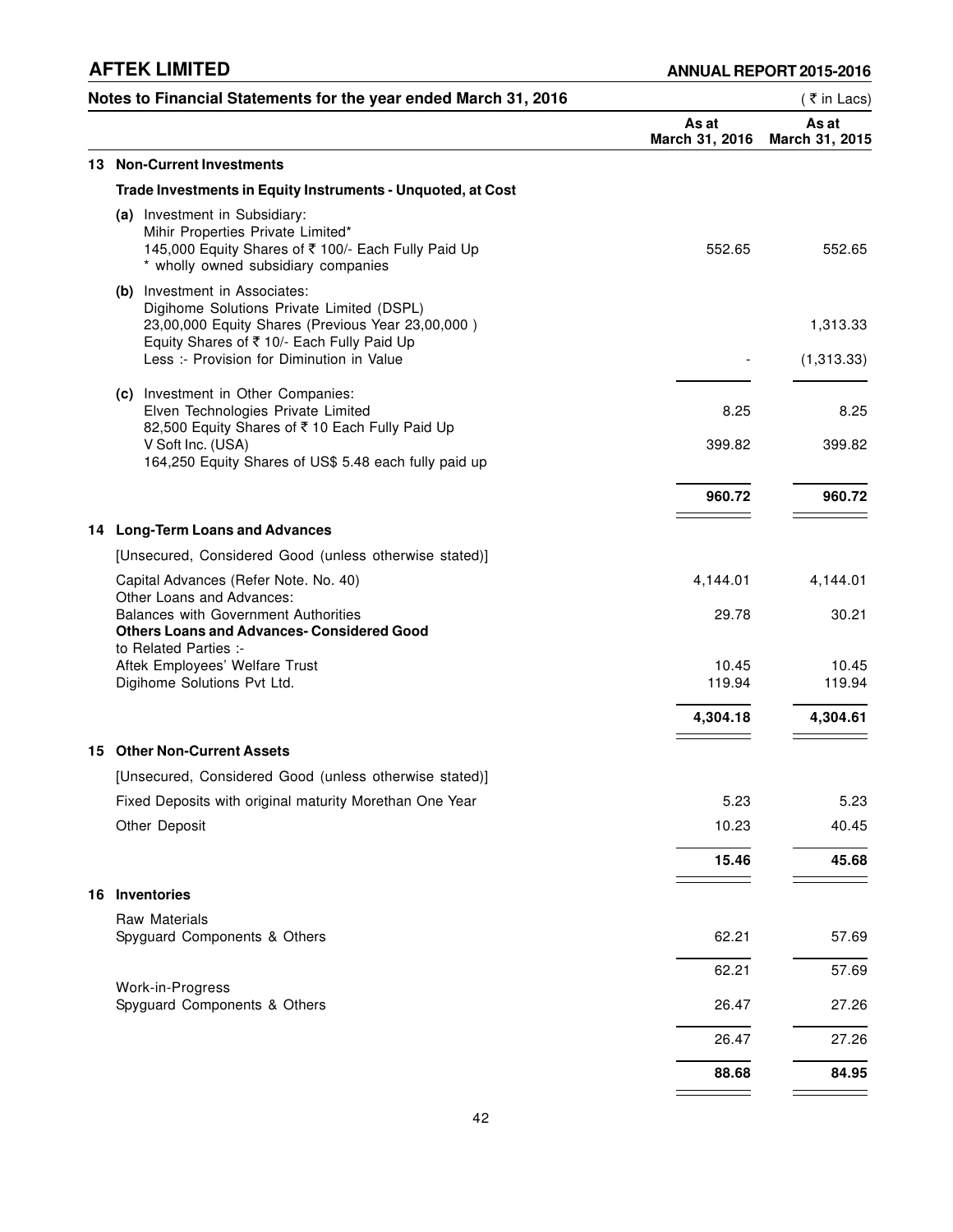|     | Notes to Financial Statements for the year ended March 31, 2016                                          |                         | (₹in Lacs)              |
|-----|----------------------------------------------------------------------------------------------------------|-------------------------|-------------------------|
|     |                                                                                                          | As at<br>March 31, 2016 | As at<br>March 31, 2015 |
|     | 17 Trade Receivables                                                                                     |                         |                         |
|     | Unsecured, considered good:                                                                              |                         |                         |
|     | Outstanding for a period exceeding six months from the date they are due for payment<br>(Refer Note. 39) | 30,639.05               | 25,048.09               |
|     | Others - Outstanding for a period of less six months                                                     | 935.05                  | 2,365.77                |
|     |                                                                                                          | 31,574.10               | 27,413.86               |
|     | 18 Cash and Bank Balances                                                                                |                         |                         |
|     | <b>Cash and Cash Equivalents</b>                                                                         |                         |                         |
|     | Cash on Hand                                                                                             | 14.12                   | 12.30                   |
|     | Bank Balances in :                                                                                       |                         |                         |
|     | <b>Current Accounts</b>                                                                                  | 3.44                    | 1.10                    |
|     | <b>EEFC Accounts</b><br>Fixed Deposits with original maturity Lessthan 3 Month                           | 1.12                    | 1.06                    |
|     |                                                                                                          | 18.68                   | 14.45                   |
|     | <b>Other Bank Balances</b>                                                                               |                         |                         |
|     | <b>Unpaid Dividend Accounts</b>                                                                          | 20.24                   | 20.24                   |
|     |                                                                                                          | 20.24                   | 20.24                   |
|     |                                                                                                          | 38.92                   | 34.69                   |
| 19. | <b>Short-Term Loans and Advances</b>                                                                     |                         |                         |
|     | [Unsecured, Considered Good (unless otherwise stated)]                                                   |                         |                         |
|     | Advance to Suppliers<br>Other Loans and Advances:                                                        | 15.00                   | 12.78                   |
|     | Loan to Employees<br>Prepaid Expenses                                                                    | 0.15                    | 0.15<br>0.13            |
|     |                                                                                                          | 15.15                   | 13.06                   |
|     | 20 Other Current Assets                                                                                  |                         |                         |
|     | [Unsecured, Considered Good (unless otherwise stated)]                                                   |                         |                         |
|     | Interest accrued on Deposits                                                                             |                         | 0.20                    |
|     |                                                                                                          |                         | 0.20                    |
|     |                                                                                                          |                         |                         |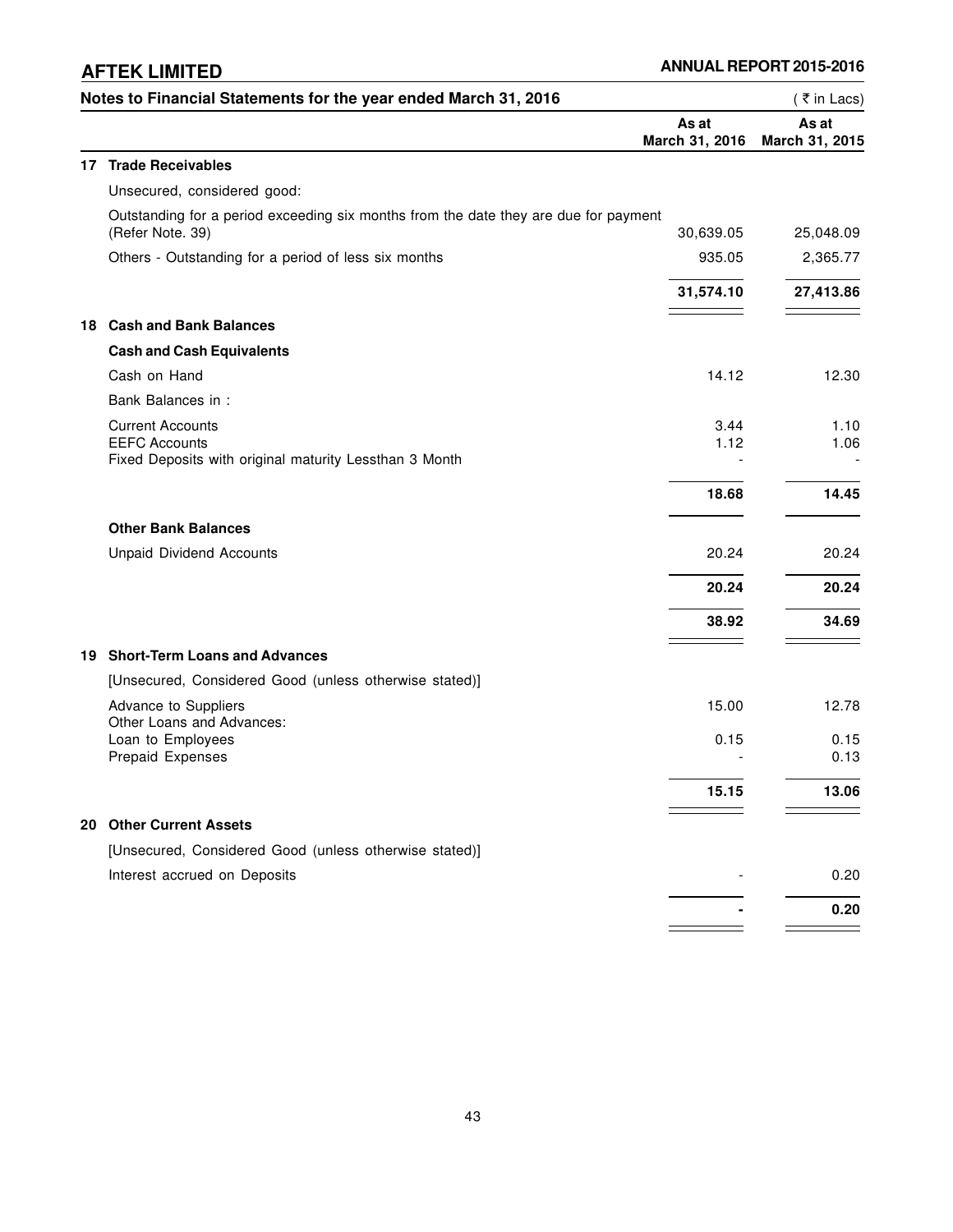| Notes to Financial Statements for the year ended March 31, 2016                   |                                     | (₹ in Lacs)                         |
|-----------------------------------------------------------------------------------|-------------------------------------|-------------------------------------|
|                                                                                   | <b>Year Ended</b><br>March 31, 2016 | <b>Year Ended</b><br>March 31, 2015 |
| 21 Revenue from Operations                                                        |                                     |                                     |
| Sale software Products & Services:                                                |                                     |                                     |
| Information technology Services                                                   | 2,316.82                            | 5,086.42                            |
| Products Development                                                              |                                     |                                     |
| a) Software Products - Powersafe<br>b) Software Products - PDA<br>c) Others Sales | 4.35<br>161.81                      | 44.91<br>128.64                     |
|                                                                                   | 2,478.63                            | 5,259.97                            |
| 22 Other Income                                                                   |                                     |                                     |
| Interest Income From                                                              |                                     |                                     |
| Banks FD                                                                          |                                     | 0.08                                |
| Others                                                                            |                                     | 0.49                                |
| Gain on Foreign Exchange (Net)<br>Profit on Sale of Fixed Assets                  | 1,469.16                            | 584.02<br>4.82                      |
| Liabilities no Longer Required Written Back<br>Miscellaneous Income               |                                     | 157.03<br>0.02                      |
|                                                                                   | 1,469.16                            | 746.46                              |
| 23 Cost of Materials Consumed & Software Development Expenses                     |                                     |                                     |
| Raw Material Consumed                                                             |                                     |                                     |
| Opening Inventory                                                                 | 57.69                               | 55.87                               |
| Add: Purchases<br>Less: Closing Inventory                                         | 77.65<br>62.21                      | 78.28<br>57.69                      |
|                                                                                   |                                     |                                     |
| Cost of Raw Materials Consumed during the year<br>Software Development Expenses   | 73.12                               | 76.46                               |
|                                                                                   | 73.12                               | 76.46                               |
| 24 Changes in Inventories of Finished Goods and Work-in-Progress                  |                                     |                                     |
| (Increase)/ Decrease in Stocks                                                    |                                     |                                     |
| Stock at the end of the year:                                                     |                                     |                                     |
| <b>Finished Goods</b><br>Work-in-progress<br><b>Traded Goods</b>                  | 26.47                               | 27.26                               |
|                                                                                   | 26.47                               | 27.26                               |
| Stock at the beginning of the year:<br><b>Finished Goods</b>                      |                                     |                                     |
| Work-in-progress<br><b>Traded Goods</b>                                           | 27.26                               | 26.43                               |
|                                                                                   | 27.26                               | 26.43                               |
| (Increase)/ Decrease in Stocks                                                    | 0.79                                | (0.83)                              |
|                                                                                   |                                     |                                     |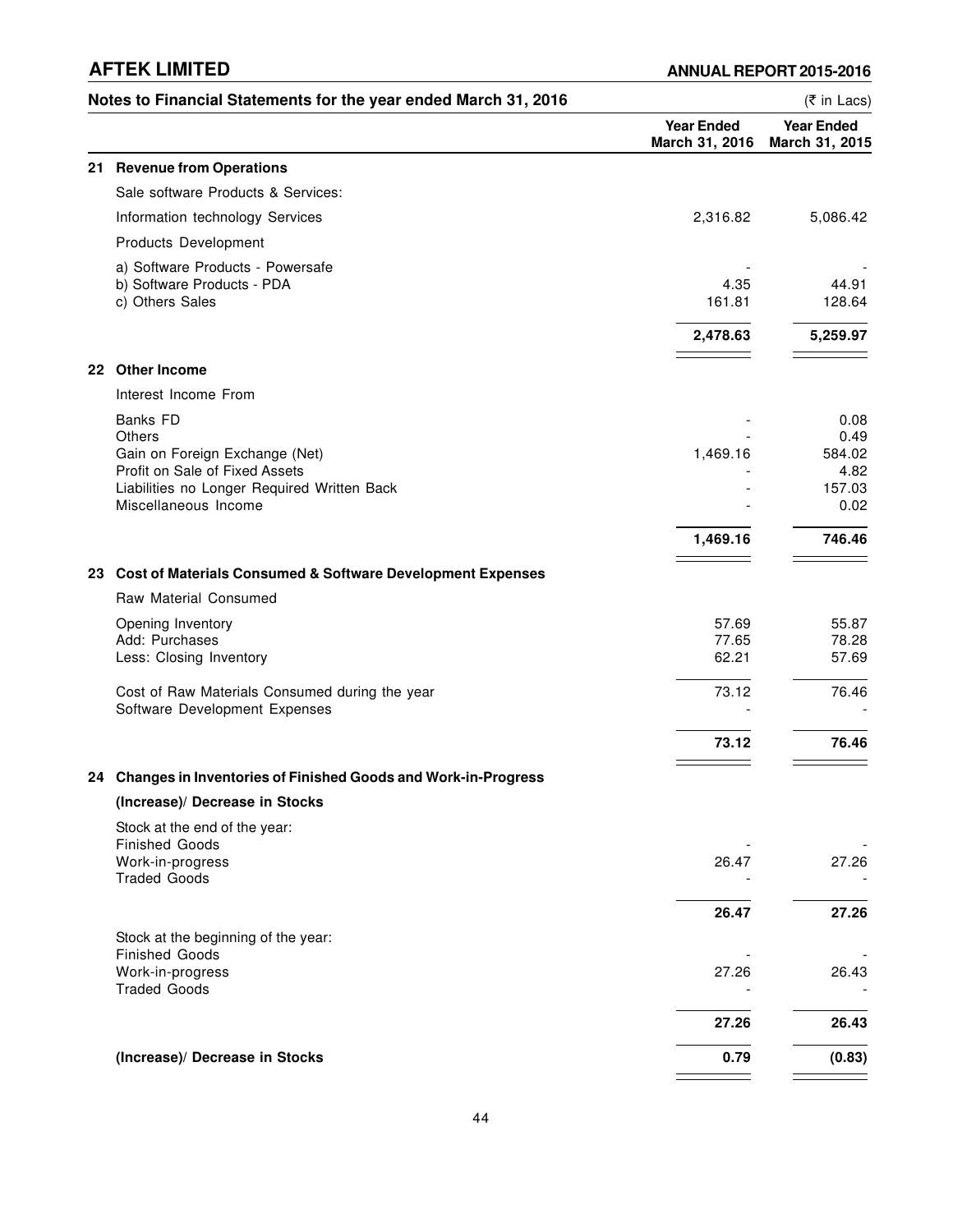|     | Notes to Financial Statements for the year ended March 31, 2016     |                                     | (₹ in Lacs)                         |
|-----|---------------------------------------------------------------------|-------------------------------------|-------------------------------------|
|     |                                                                     | <b>Year Ended</b><br>March 31, 2016 | <b>Year Ended</b><br>March 31, 2015 |
|     | 25 Employee Benefits Expense                                        |                                     |                                     |
|     | Salaries, Wages and Bonus                                           | 36.72                               | 73.24                               |
|     | Directors Remuneration<br>Contribution to Provident and Other Funds | 1.55                                | 3.44                                |
|     | Gratuity                                                            | 1.00                                | 2.00                                |
|     | <b>Compensated Absences</b>                                         | 0.60                                | 1.31                                |
|     | <b>Staff Welfare Expenses</b>                                       | 2.64                                | 2.10                                |
|     |                                                                     | 42.51                               | 82.09                               |
| 26  | <b>Finance Costs</b>                                                |                                     |                                     |
|     | To Banks                                                            |                                     |                                     |
|     | Interest on Term Loan                                               | 642.17                              | 646.22                              |
|     | Interest on Cash Credit                                             | 120.00                              | 120.00                              |
|     | To Others                                                           |                                     |                                     |
|     | Interest on FCCB                                                    |                                     |                                     |
|     | Interest on Statutory Dues<br>Others                                | 8.00                                | 12.00                               |
|     |                                                                     | 770.17                              | 778.22                              |
|     |                                                                     |                                     |                                     |
| 27. | <b>Depreciation and Amortisation Expense</b>                        |                                     |                                     |
|     | Depreciation on Tangible Assets                                     | 1.07                                | 4.68                                |
|     | Amortisation on Intangible Assets                                   | 4,887.06                            | 5,594.15                            |
|     |                                                                     | 4,888.13                            | 5,598.83                            |
|     | 28 Other Expenses                                                   |                                     |                                     |
|     | <b>Electricity Expenses</b>                                         | 1.80                                | 2.42                                |
|     | Repairs and Maintenance:                                            |                                     |                                     |
|     | Computers                                                           | 0.04                                | 0.34                                |
|     | <b>Building</b>                                                     |                                     | 0.08                                |
|     | Others<br>Rent (Refer Note 36)                                      | 0.06<br>16.20                       | 0.67<br>20.22                       |
|     | Rates and Taxes                                                     | 0.61                                | 7.57                                |
|     | Insurance                                                           | 0.16                                | 0.20                                |
|     | <b>Communication Charges</b>                                        | 1.99                                | 2.76                                |
|     | Printing and Stationery                                             | 0.43                                | 0.79                                |
|     | Travelling, Conveyance and Car Expenses                             | 19.71                               | 19.76                               |
|     | Postage & Telegram                                                  | 0.00                                | 0.01                                |
|     | Provision for Diminution in Value                                   |                                     | 1,313.33                            |
|     | Legal, Professional and Secretarial Expenses                        | 16.64                               | 1.81                                |
|     | Auditors' Remuneration                                              | 32.00                               | 32.00                               |
|     | Commission on Sales                                                 |                                     | 0.03                                |
|     | Doubtful Debts written off                                          | 0.56                                | 4.76                                |
|     | Miscellaneous Expenses                                              | 8.21                                | 11.03                               |
|     |                                                                     | 98.42                               | 1,417.78                            |
|     |                                                                     |                                     |                                     |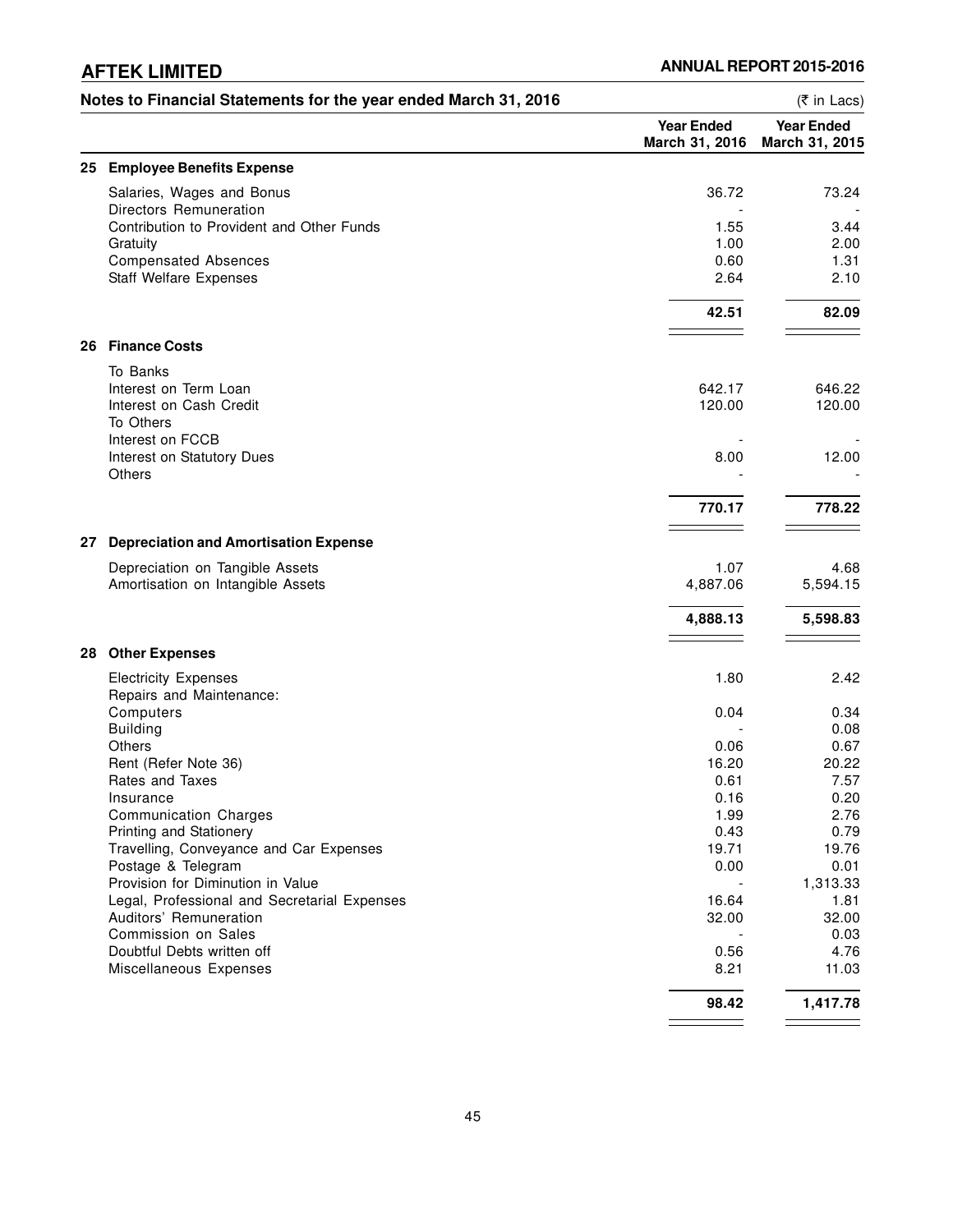# **Notes to Financial Statements for the year ended March 31, 2016** (₹ in Lacs)

## **29 Computation of Earnings per Share (Basic and Diluted):**

The number of shares used in computing Basic and Diluted Earnings Per Share is the weighted average number of shares outstanding during the year.

|       | <b>Particulars</b>                                                                                                                                                                         | <b>Year Ended</b> | <b>Year Ended</b><br>March 31, 2016 March 31, 2015 |
|-------|--------------------------------------------------------------------------------------------------------------------------------------------------------------------------------------------|-------------------|----------------------------------------------------|
|       | Profit Computation for both Basic and Diluted Earnings Per Share of $\bar{z}$ 2 each:<br>Net Profit as per the Statement of Profit and Loss available for<br>Equity Shareholders (in Lacs) | (1,925.36)        | (1,946.12)                                         |
| I II. | Weighted average number of Equity Shares for Earnings Per Share computation:<br>Number of shares for Basic and Diluted Earnings Per Share                                                  | 110,188,091       | 110,188,091                                        |
| HI.   | Earnings Per Share:<br>Basic (in ₹)<br>Diluted (in ₹)                                                                                                                                      | (1.75)<br>(1.75)  | (1.77)<br>(1.77)                                   |

### **30 Additional Information**

# **a Value of imported and indigenous materials consumed**

|                                            |             | <b>Year Ended</b><br>March 31, 2016 |            | <b>Year Ended</b><br>March 31, 2015 |
|--------------------------------------------|-------------|-------------------------------------|------------|-------------------------------------|
|                                            | (₹ in Lacs) | %                                   | (₹in Lacs) | %                                   |
| <b>Raw Materials and Packing Materials</b> |             |                                     |            |                                     |
| Imported                                   | 29.10       | 37.48                               | 35.00      | 44.71                               |
| Indigenous                                 | 48.55       | 62.52                               | 43.28      | 55.29                               |
| <b>Total</b>                               | 77.65       | 100.00                              | 78.28      | 100.00                              |

## **b CIF Value of Imports**

|                      | <b>Year Ended</b> | <b>Year Ended</b><br>March 31, 2016 March 31, 2015 |
|----------------------|-------------------|----------------------------------------------------|
| <b>Raw Materials</b> | 29.03             | 34.87                                              |
| <b>Total</b>         | 29.03             | 34.87                                              |

# **c Expenditure in Foreign Currency**(On accrual Basis)

|                   | Year Ended<br>March 31, 2016 March 31, 2015 | Year Ended |
|-------------------|---------------------------------------------|------------|
| Travelling        | 6.29                                        | 9.13       |
| Interest Expenses | 48.40                                       | 101.72     |
| <b>Total</b>      | 54.69                                       | 110.85     |

# **d Earnings in Foreign Currency** (On accrual Basis)

|                      | <b>Year Endedl</b><br>March 31, 2016 March 31, 2015 | Year Ended |
|----------------------|-----------------------------------------------------|------------|
| Revenue from Exports | 2.368.33                                            | 5.161.24   |
| <b>Total</b>         | 2,368.33                                            | 5.161.24   |

# **e Auditors' Remuneration**

|                                            | <b>Year Ended</b> | <b>Year Ended</b><br>March 31, 2016 March 31, 2015 |
|--------------------------------------------|-------------------|----------------------------------------------------|
| Audit Fees (Including Limited Review Fees) | 32.00             | 32.00                                              |
| <b>Total</b>                               | 32.00             | 32.00                                              |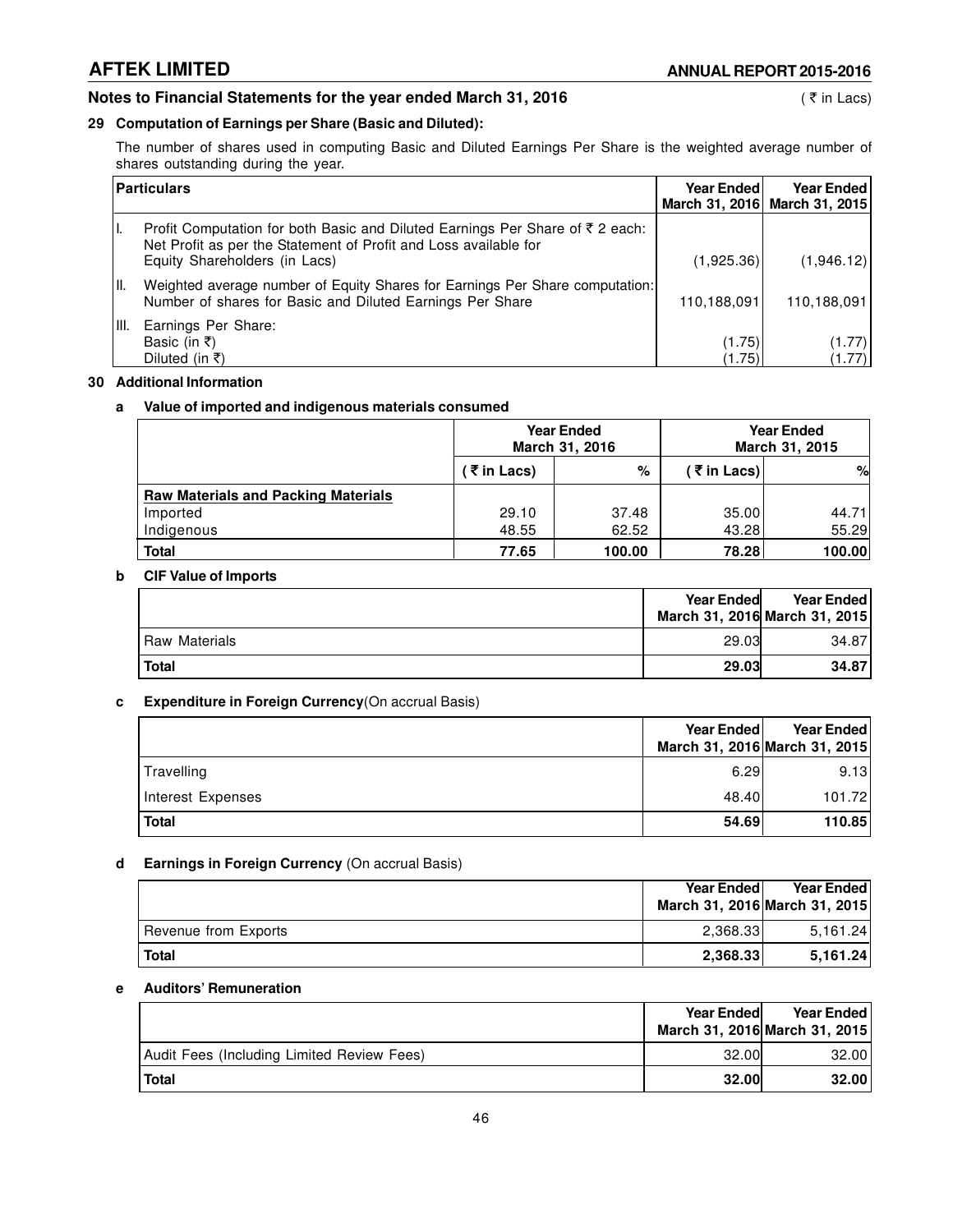# **31 Disclosure as per Accounting Standard 15 (Revised) - Employee Benefits:**

The Company has classified various benefits provided to employees as under:

# **I Defined Contribution Plans**

- a Provident Fund
- b State Defined Contribution Plans
	- i. Employers' Contribution to Labour Welfare Fund
	- ii. Employers' Contribution to Employee's Pension Scheme 1995

During the year, the Company has recognised the following amounts in the Profit and Loss Account:

|                                                                      | <b>Year Endedl</b><br>March 31, 2016 March 31, 2015 | <b>Year Ended</b> |
|----------------------------------------------------------------------|-----------------------------------------------------|-------------------|
| Employers' Contribution to Provident Fund *                          |                                                     |                   |
| [Includes Employers' Contribution to Employee's Pension Scheme 1995] | .551                                                | 3.44              |

\* Included in Contribution to Provident and Other Funds (Refer Note 25)

# **II Defined Benefit Plan**

# **A Gratuity**

**i** During the year, company has not made Acturial Valuation, therefore figures are provided in below table are provisional.

|                                         | <b>Year Endedl</b> | <b>Year Ended</b><br>March 31, 2016 March 31, 2015 |
|-----------------------------------------|--------------------|----------------------------------------------------|
| Discount Rate                           |                    | 8.25%                                              |
| Rate of increase in Compensation Levels |                    | $5.00\%$                                           |
| <b>Rate of Return on Plan Assets</b>    |                    | $8.00\%$                                           |

# **ii Changes in the Fair value of Plan Assets**

|                                                           | <b>Year Ended</b> | <b>Year Ended</b><br>March 31, 2016 March 31, 2015 |
|-----------------------------------------------------------|-------------------|----------------------------------------------------|
| Present Value of Plan Assets at the beginning of the year |                   | 1.29                                               |
| <b>Expected Return on Plan Assets</b>                     |                   |                                                    |
| Actuarial Gain/ (Loss) on Plan Assets                     |                   | (1.29)                                             |
| <b>Contributions</b>                                      |                   |                                                    |
| Benefits Paid                                             |                   |                                                    |
| Fair Value of Plan Assets at the end of the year          |                   |                                                    |

# **iii Changes in the Present Value of Obligation**

|                                                                                                                    | <b>Year Ended</b> | <b>Year Ended</b><br>March 31, 2016 March 31, 2015 |
|--------------------------------------------------------------------------------------------------------------------|-------------------|----------------------------------------------------|
| Present Value of Obligation at the beginning of the year<br><b>Interest Cost</b>                                   | 63.05             | 60.06                                              |
| Current Service Cost<br>Benefits Paid                                                                              |                   | 3.00                                               |
| Actuarial (Gain)/ Loss                                                                                             | 63.05             | 63.05                                              |
| <b>Present Value of Obligation at the end of the year</b><br><b>Non-Current Liabilities</b><br>Current Liabilities | 66.06             | 65.06                                              |

# **iv Amount recognised in the Balance Sheet**

|                                                                                 | <b>Year Ended</b> | <b>Year Ended</b><br>March 31, 2016 March 31, 2015 |
|---------------------------------------------------------------------------------|-------------------|----------------------------------------------------|
| Present Value of Obligation at the end of the year<br>Fair Value of Plan Assets | 63.05             | 63.05                                              |
| Net Liability recognised at the end of the year                                 | 63.05             | 63.05                                              |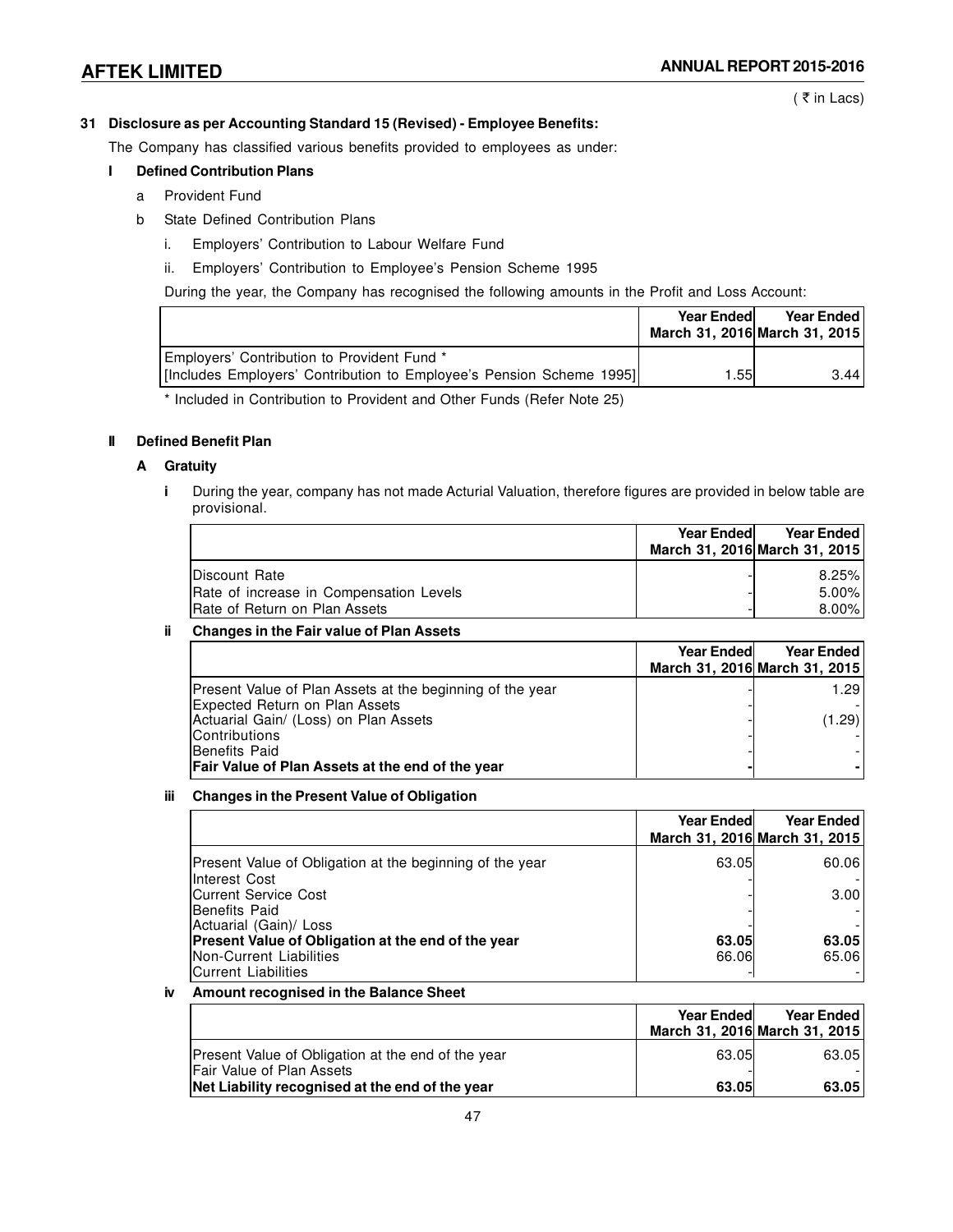# **v Percentage of each category of plan assets to total fair value of plan assets as at March 31, 2015:**

|                                                     | <b>Year Endedl</b> | <b>Year Ended</b>             |  |
|-----------------------------------------------------|--------------------|-------------------------------|--|
|                                                     |                    | March 31, 2016 March 31, 2015 |  |
| Administered by Life Insurance Corporation of India | 100%I              | 100%                          |  |

# **vi Expenses recognised in the Profit and Loss Account**

|                                                          | <b>Year Ended</b> | <b>Year Ended</b>             |
|----------------------------------------------------------|-------------------|-------------------------------|
|                                                          |                   | March 31, 2016 March 31, 2015 |
| Current Service Cost                                     |                   | 2.001                         |
| Interest Cost                                            |                   |                               |
| <b>Expected Return on Plan Assets</b>                    |                   |                               |
| Actuarial (Gain)/ Loss                                   |                   |                               |
| Total Expenses recognised in the Profit and Loss Account |                   | 2.00                          |

vii Expected Contribution to Gratuity Fund for the next year ₹ Nil lacs (Previous Year: ₹ 5.03 lacs).

**viii** Details of Present Value of Obligation, Plan Assets and Experience Adjustment are not applicable for the current year.

# **III Other Employee Benefit Plan**

Liability for compensated absences as at year end is  $\bar{\tau}$  4.35 Lacs (Previous Year:  $\bar{\tau}$  3.75 Lacs).

# **32 Related Party Disclosures**

# **(a) Names of related parties and nature of relationship**

|       |                                                                                                        |                         | <b>Year Ended</b><br>March 31, 2016 March 31, 2015 | <b>Year Ended</b> |
|-------|--------------------------------------------------------------------------------------------------------|-------------------------|----------------------------------------------------|-------------------|
| (i)   | <b>Subsidiary &amp; Associates of the Company</b>                                                      | % of Holding            |                                                    |                   |
|       | Mihir Properties Private Limited                                                                       | Wholly owned subsidiary | $100\%$                                            | 100%              |
|       | Digihome Solutions Private Limited                                                                     | Associates              | 46%                                                | 46%               |
| (ii)  | Other Significantly influenced Related Parties with whom transactions have taken place during the year |                         |                                                    |                   |
|       | Aftek Employees Welfare Trust #                                                                        |                         | Significantly influenced by                        |                   |
|       | Aftek employees Gratuity Assurance Scheme                                                              |                         | Key Management Personnel                           |                   |
|       | Elven Technologies Pvt Ltd                                                                             |                         | (Controlled entities)                              |                   |
| (iii) | <b>Key Management Personnel</b>                                                                        |                         |                                                    |                   |
|       | Mr. Ranjit M Dhuru                                                                                     |                         |                                                    |                   |
|       | Mr. Nitin K Shukla                                                                                     |                         |                                                    |                   |

Mr. Mukul Dalal

# **Note:-**

# Aftek Employees' Welfare Trust (Unregistered) was created for the benefit of employees including Executive Directors. The purpose of the trust inter alia is to purchase/invest in the shares or other securities of Aftek Limited for the benefit of employees. As per the conditions of the trust deed, an interest free loan has been provided by the Company which is to be used for the purchase of equity shares of Aftek Limited. These shares may be allocated to the employees or the amount of profit earned on the sale of these shares may be distributed amongst the employees. During the year the trust has not sold any shares and made payment against loan.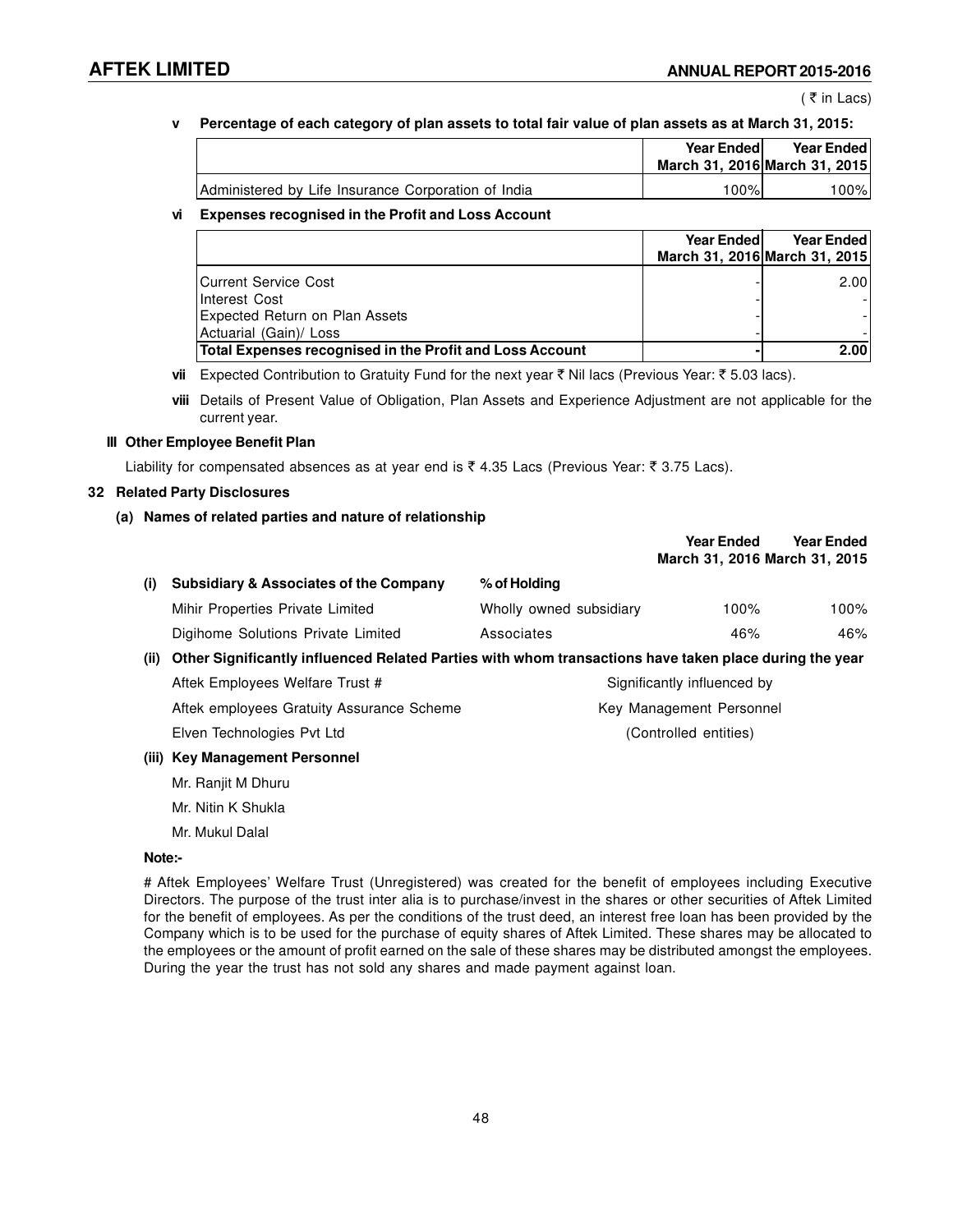# **(b) Related Party Disclosures**

# **The following transactions were carried out during the year with the related parties in the ordinary course of business:**

| <b>Nature of Transaction</b>      |           | <b>Parties referred</b><br>to in (i) above |           | <b>Parties referred</b><br><b>Parties referred</b><br>to in (ii) above<br>to in (iii) above |           |           |           | Total     |
|-----------------------------------|-----------|--------------------------------------------|-----------|---------------------------------------------------------------------------------------------|-----------|-----------|-----------|-----------|
|                                   | 2015-2016 | 2014-2015                                  | 2015-2016 | 2014-2015                                                                                   | 2015-2016 | 2014-2015 | 2015-2016 | 2014-2015 |
| <b>Loan &amp; Advance Given</b>   |           |                                            |           |                                                                                             |           |           |           |           |
| Digihome Solutins Private Limited |           | 0.41                                       |           |                                                                                             |           |           |           | 0.41      |
| <b>Total</b>                      |           | 0.41                                       |           | $\blacksquare$                                                                              | ۰         |           |           | 0.41      |
| Loan Taken                        |           |                                            |           |                                                                                             |           |           |           |           |
| Key management persons            |           | 17.35                                      |           |                                                                                             |           |           |           | 17.35     |
| others                            |           | 19.98                                      |           |                                                                                             | ٠         |           |           | 19.98     |
| <b>Total</b>                      |           | 37.33                                      |           |                                                                                             |           |           |           | 37.33     |
| Loan Returned                     |           |                                            |           |                                                                                             |           |           |           |           |
| Key management persons            |           |                                            | 2.80      |                                                                                             |           |           | 2.80      |           |

# **(ii) Year End Balance:**

( $\overline{\tau}$  in Lacs) **Outstanding Amount Maximum Balance Outstanding at any Name of the Party time during the year As At As At As At As At March 31, 2016 March 31, 2015 March 31, 2016 March 31, 2015 Year end Balance** Mihir Properties Private Limited  $1.25$  1.25 1.25 1.25 1.25 Digihome Solutions Private Limited 119.94 119.94 119.94 119.94 Aftek Employees' Welfare Trust  $\begin{array}{ccc} | & 10.45 & 10.45 \\ \end{array}$  10.45 10.45 10.45 Key management persons  $\vert$  153.92 | 156.72 | 153.92 | 156.72 **Total 285.56 288.36 285.56 288.36**

# **33 Disclosure of Derivatives:**

**i** The foreign currency outstanding balances that have not been hedged by any derivative instrument or otherwise as at March 31, 2016 are as follows:

| Particulars           | Foreign<br>Currency<br><b>Denomination</b> | Foreign<br><b>Currencyl</b><br>Amountl | Amount                        | Foreign<br><b>Currencyl</b><br>Amountl | Amount                        |
|-----------------------|--------------------------------------------|----------------------------------------|-------------------------------|----------------------------------------|-------------------------------|
|                       |                                            |                                        | March 31, 2016 March 31, 2015 |                                        | March 31, 2016 March 31, 2015 |
| Sundry Debtors        | <b>USD</b>                                 | 376.92                                 | 23.774.17                     | 348.97                                 | 22,011.23                     |
|                       | <b>EURO</b>                                | 74.68l                                 | 5.045.76                      | 68.01                                  | 4,595.10                      |
| Secured Loan - Ecb    | Euro                                       | 45.00l                                 | 3.379.35                      | 45.00l                                 | 3,037.97                      |
| UnSecured Loan - Fccb | <b>USD</b>                                 | 35.40                                  | 1,925.38                      | 35.40                                  | 1,925.38                      |

The foreign currency outstanding has been translated at the rates of exchange prevailing on the Balance Sheet date in accordance with Accounting standards specified under Section 133 of the Companies Act, 2013, read with Rule 7 of the Comapnies (Accounts) Rules, 2014.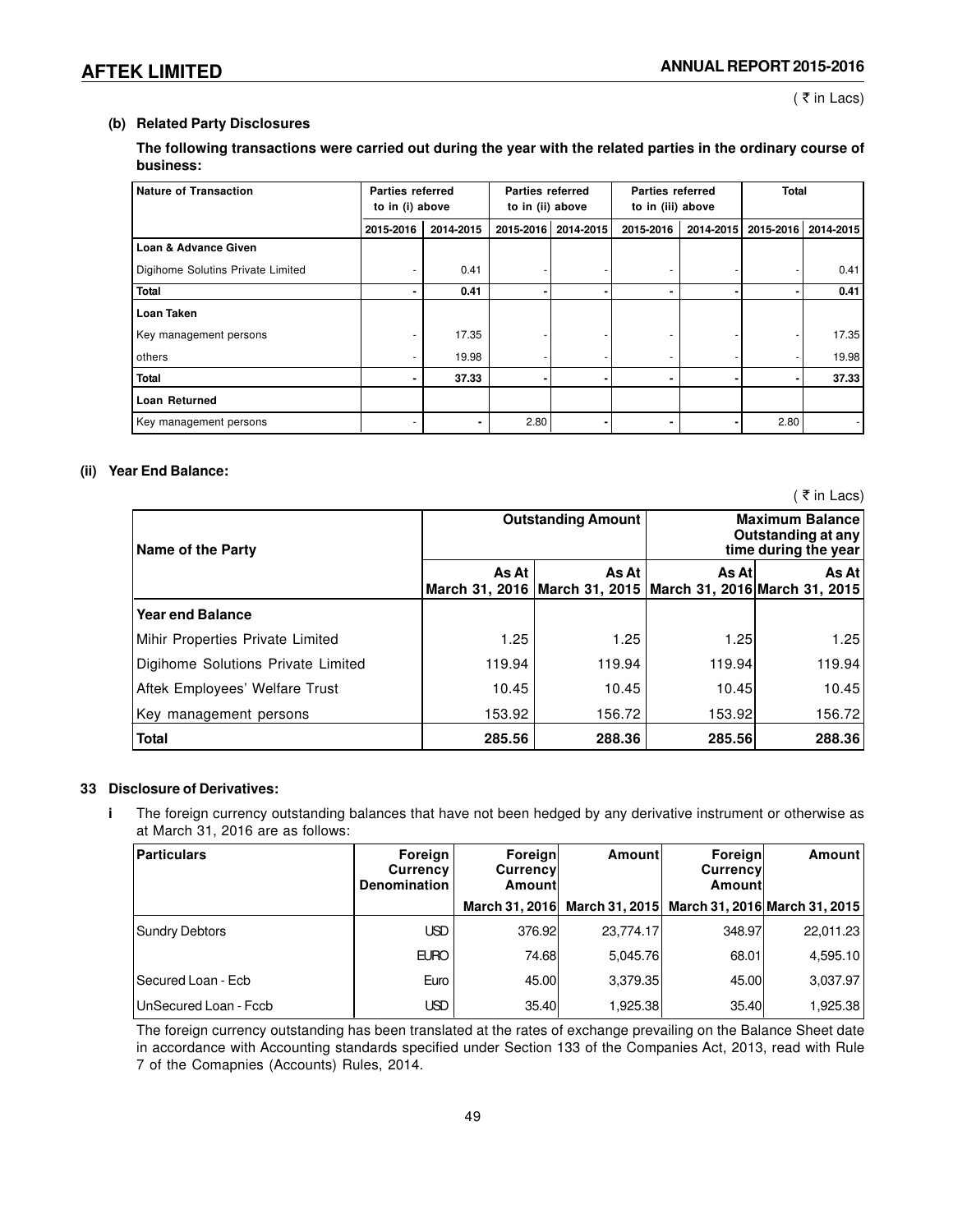| 34 |     |     | Capital Commitments & Contingent liabilities not provided for:                                                                                                                                           | Year Endedl            | Year Ended I<br>March 31, 2016 March 31, 2015 |
|----|-----|-----|----------------------------------------------------------------------------------------------------------------------------------------------------------------------------------------------------------|------------------------|-----------------------------------------------|
|    | (a) |     | <b>Capital Commitments:</b><br>Estimated amounts of contracts remaining to be executed on capital account<br>(net of advances) and not provided for (Refer Note no. 40)                                  | Nil                    | Nill                                          |
|    | (b) |     | Contingent liabilities not provided for:                                                                                                                                                                 |                        |                                               |
|    |     |     | Corporate guarantee given to Bank for finance provided to Digihome<br>Solutions Private Limited against which loan outstanding is (₹ in Lacs)<br>149.99 previous year ( $\overline{\xi}$ in Lacs) 79.00} | 779.00                 | 779.00                                        |
|    |     | ii. | Pending assessement of Income tax and Sales tax(Including Interest, if any)                                                                                                                              |                        |                                               |
|    |     |     | Income Tax matters                                                                                                                                                                                       | 167.30                 | 167.30                                        |
|    |     |     | Sales Tax matters                                                                                                                                                                                        | Amount unascertainable |                                               |

### **35 Segment Reporting:**

### **Primary Segment Information**

The Company is in the business of sale of software services which is viewed by the management as a single primary segment, i.e. business segment.

### **Secondary Segment Information - Geographical**

### **The secondary segment information in relation to the geographies is as follows:**

| Regions              | Year ended March 31, 2016 |         | Year ended March 31, 2015 |           |
|----------------------|---------------------------|---------|---------------------------|-----------|
|                      | (₹in Lacs)                | %       | (₹in Lacs)                | %         |
| America              | 1.748.09                  | 70.53%  | 3.458.87                  | 65.76%    |
| Europe               | 483.62                    | 19.51%  | 1,450.02                  | 27.57%    |
| Japan                | 85.10                     | 3.43%   | 177.53                    | 3.38%     |
| India                | 157.46                    | 6.35%   | 98.73                     | $1.88\%$  |
| <b>Others</b>        | 4.36                      | 0.18%   | 74.82                     | $ .42\% $ |
| <b>Total Revenue</b> | 2,478.63                  | 100.00% | 5,259.97                  | 100.00%   |

# **36 Operating Lease**

The Company has significant operating leases for premises. These lease arrangements range for a period between 11 months and 10 years, which include both cancellable and noncancellable leases. Most of the leases are renewable for further period on mutually agreeable terms and also include escalation clauses.

|     |                                                                                                        | <b>Year Ended</b> | Year Ended<br>March 31, 2016 March 31, 2015 |
|-----|--------------------------------------------------------------------------------------------------------|-------------------|---------------------------------------------|
| la) | Lease payments recognised in the Statement of Profit and Loss during the year                          | 16.20             | 20.22                                       |
| lb) | With respect to non-cancellable operating leases, the future minimum lease<br>payments are as follows: |                   |                                             |
|     | - Not later than one year                                                                              | 9.12              | 9.12                                        |
|     | - Later than one year and not later than five years                                                    | 45.60             | 36.48                                       |

# **37 Foreign Currency Convertible Bonds**

The Company had raised in aggregate USD 34.5 million through an issue of 3000 numbers of 1% Foreign Currency Convertible Bonds Due 2010 of USD 10,000 each ("FCCB") in June 2005 followed by 450 numbers of additional FCCB in July 2005 on account of exercise of green shoe option of 15%. The FCCBs bear interest @ 1% per annum with redemption at 128.25% of their principal amount. At the option of the Bondholders, FCCBs were convertible into Equity Shares/Global Depository Receipts ("GDRs") within a period of 5 years from the date of the original issue i.e. June 24, 2005 at the revised conversion price of ₹ 75.20 per share effective from June 25, 2006 (initial conversion price being ` 94/- per share) pursuant to the provisions of the Trust Deed executed in respect of the FCCBs.

At the behest of the majority bondholders, the Company had initiated the process of re-setting the conversion price of the FCCBs in line with the applicable pricing guidelines. Approval of Reserve Bank of India for the same was received vide their letter No. FED/CO/ECBD/10308/03.02.775/11-12 dated October 31, 2011. The holders of the FCCBs vide their Written Resolution of 25th July, 2012 have consented, inter alia, to the revision of Conversion Price of FCCBs from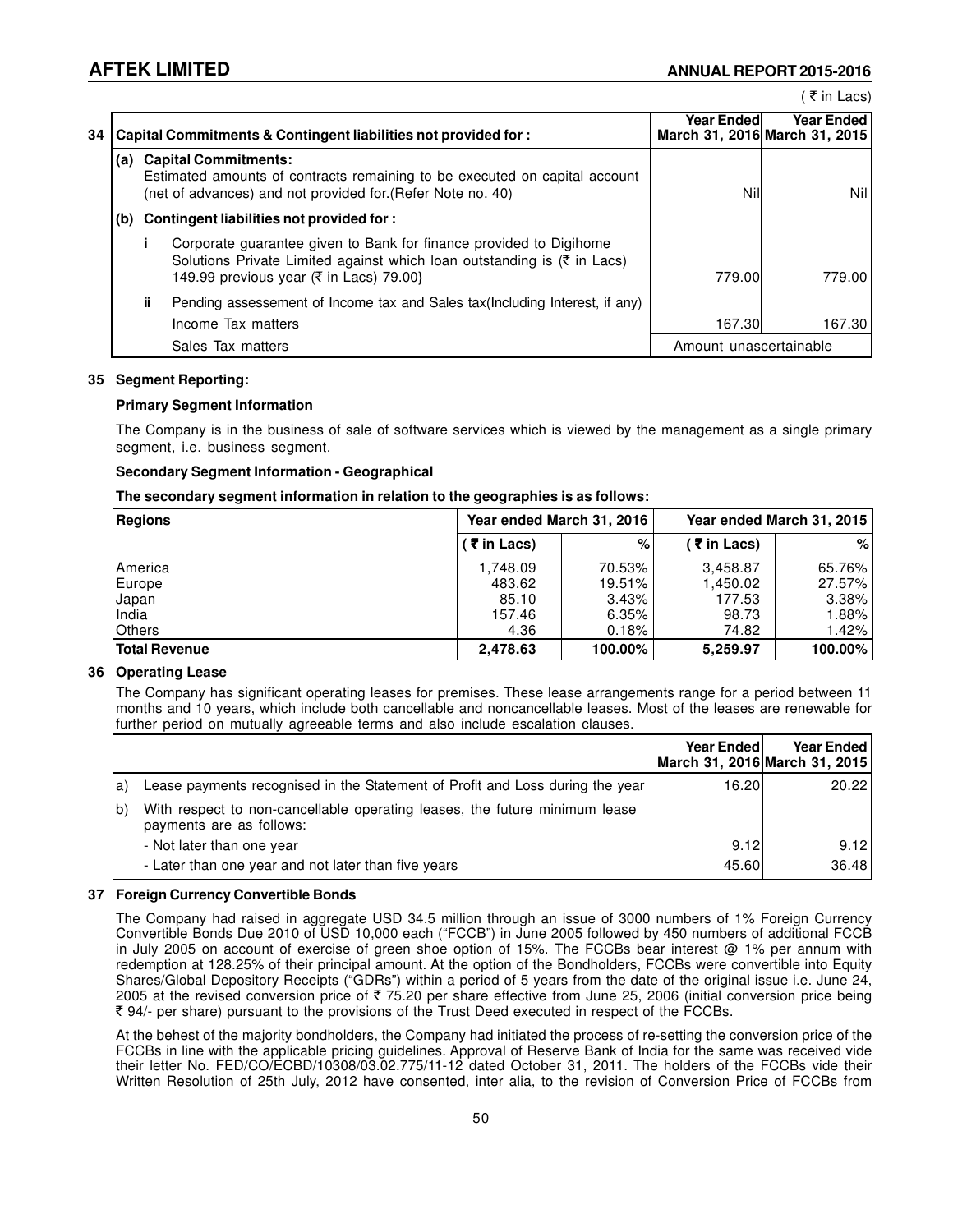₹ 75.20 to ₹ 13.76 and elongation of maturity period from 25th June, 2010 to 21st December, 2012 as well as waiver of events of defaults and interest payments. Accordingly, the Company has executed a Supplemental Trust Deed on 25th July, 2012 with Bank of New York Mellon, the Trustees for giving effect to the aforesaid amendments.

No FCCBs were converted during the year. 354 FCCBS were outstanding which, if converted into GDRs/Equity Shares at the reset conversion price of  $\bar{\xi}$  13.76 would result into issuance of additional 1,12,10,428 numbers of equity shares of  $\overline{\tau}$  2/- each.

### **38 Global Depository Receipts (GDRs)**

The Company had issued 1,333,100 Global Depository Receipts (GDRs) on February 07, 2003 at a price of USD 11.25, per GDR with each GDR representing 3 equity shares of ₹ 10 each. Pursuant to Special Resolution passed at the Annual General Meeting held on December 29, 2003, equity shares of ₹ 10 each were sub-divided into smaller denomination of ₹ 2 each for which the Company had fixed January 29, 2004 as the Record Date. Corresponding increase was made to the number of GDRs from one to five in order to maintain the GDR to Equity proportion of 1:3.

Further, pursuant to the Special Resolution passed at the Annual General Meeting held on December 28, 2004, bonus shares in the proportion of one equity share for every two equity shares held on the record date of January 28, 2005 were allotted on January 31, 2005 resulting in increase in the number of GDRs.

Nil GDRs (PY Nil GDRs) were outstanding as at March, 2015.

As stated at Note No. 37, above, 354 numbers of 1% Foreign Currency Convertible Bonds Due 2010 were outstanding as at March, 31, 2015. If these FCCBs are converted into GDRs, it would resulted into issuance of 37,36,809 numbers of GDRs representing 1,12,10,428 numbers of equity shares of  $\bar{\tau}$  2/- each at the reset conversion price of  $\bar{\tau}$  13.76.

- **39** In view of the on-going slowdown in the European and US markets, there have been delayis in receivables. Considering the size and standing of its debtors, the Company has not made any provision at this stage towards amount of ₹ 29264.34 Lacs outstanding for a period of more than 12 months.
- **40** The company has given certain capital advances and made some investments totaling to Rs.6975.20 Lacs against the building under constructions at Hinjewadi, Pune. The said Plot of land is mortgaged to Bank of India -Jersey Channel Islands against the term loan. However since the Company has made default in repayment of Principal and Interest thereon, Bank has demanded repayment total loan and taken the possession of the land alongwith the construction in progress. Pending the settlement of the vendors to whom advances are paid, the same is continued to be considered as capital advances. No Contingent liability is considered for the unexecuted Capital Contract.
- **41** The company has invested on purchases of IPRs for various ongoing projects.Due to the delay in the projects, IPRs are yet to be put to use as on the date of balance sheet amouting to Rs.10,325.97 Lacs which includes the software services sold which is called back. The company is of the opinion that with the improved market conditions all the IPRs will be profitably used by the company in the future projects.
- 42 Dues to Micro, Small and Medium Enterprises (MSME)

The Company has not received any intimation from the suppliers regarding status under the Micro, Small and Medium Enterprises Development Act, 2006 (the 'Act') and hence disclosure regarding following has not been provided.

a) Amount due and outstanding to MSME suppliers as at the end of the accounting year.

- b) Interest paid during the year to MSME.
- c) Interest payable at the end of the accounting year.
- d) Interest accrued and unpaid at the end of the accounting year to MSME.

The Company is making efforts to get the confirmations from the suppliers as regards their status under the Act. Management believes that the figures for disclosure will not be significant.

- **43** Confirmation letters have been sent to the debtors, creditors and to parties to whom advances have been given, and their balances are subject to reconciliation and consequent adjustments, if any.
- **44** Previous year's figures have been regrouped or reclassified to conform with the current years' presentation wherever considered necessary.

Signatures to Notes "1" to "44" forming part of these Financial Statements.

As per our report of even date.<br>For GMJ & Co. Firm Registration Number: 103429W Chartered Accountants

Membership No. 039070

Place: Mumbai Place: Mumbai

# **For GMJ & Co. For and on behalf of the Board of Directors**

**Haridas Bhat Ranjit M Dhuru Nitin K Shukla** Chairman & Managing Director

Date: 30th May, 2016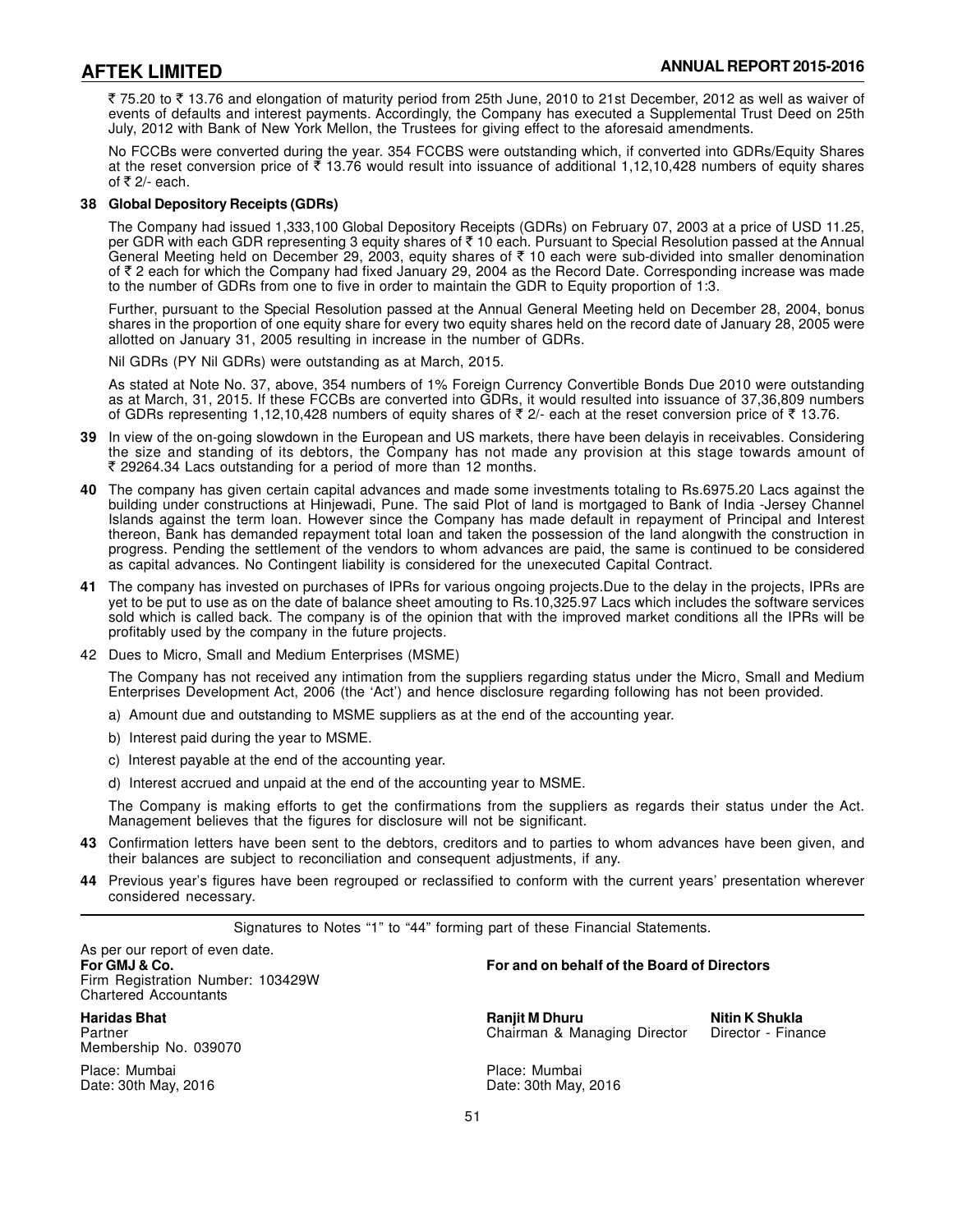# **INDEPENDENT AUDITORS' REPORT**

**To The Members of AFTEK Limited**

## **Report on the Consolidated Financial Statements**

We have audited the accompanying consolidated financial statements of **AFTEK Limited** ('the Holding Company') and its' Subsidiary (collectively referred as 'the Company' or 'the Group'), comprising the consolidated balance sheet as at 31 March 2016, the consolidated statement of Profit and loss, the consolidated cash flow statement for the year then ended and the summery of the significant accounting policies and other explanatory information (hereinafter referred to as 'the consolidated financial statements').

# **Management's Responsibility for the Consolidated Financial Statements**

The Holding Company's Board of Directors is responsible for the preparation of these consolidated financial statements in terms of the requirements of the Companies Act, 2013 (hereinafter referred to as "the Act") that give a true and fair view of the consolidated financial position, consolidated financial performance and consolidated cash flows of the Group including its Subsidiary company in accordance with the accounting principles generally accepted in India, including the Accounting Standards specified under Section 133 of the Act, read with Rule 7 of the Companies (Accounts) Rules, 2014. The respective Board of Directors of the companies included in the Group and of its Subsidiary company are responsible for maintenance of adequate accounting records in accordance with the provisions of the Act for safeguarding the assets of the Group and for preventing and detecting frauds and other irregularities; the selection and application of appropriate accounting policies; making judgments and estimates that are reasonable and prudent; and the design, implementation and maintenance of adequate internal financial controls, that were operating effectively for ensuring the accuracy and completeness of the accounting records, relevant to the preparation and presentation of the financial statements that give a true and fair view and are free from material misstatement, whether due to fraud or error, which have been used for the purpose of preparation of the consolidated financial statements by the Directors of the Holding Company, as aforesaid.

### **Auditor's Responsibility**

Our responsibility is to express an opinion on these consolidated financial statements based on our audit. While conducting the audit, we have taken into account the provisions of the Act, the accounting and auditing standards and matters which are required to be included in the audit report under the provisions of the Act and the Rules made thereunder.

We conducted our audit in accordance with the Standards on Auditing specified under Section 143(10) of the Act. Those Standards require that we comply with ethical requirements and plan and perform the audit to obtain reasonable assurance about whether the consolidated financial statements are free from material misstatement. An audit involves performing procedures to obtain audit evidence about the amounts and the disclosures in the consolidated financial statements. The procedures selected depend on the auditor's judgment, including the assessment of the risks of material misstatement of the consolidated financial statements, whether due to fraud or error. In making those risk assessments, the auditor considers internal financial control relevant to the Holding Company's preparation of the consolidated financial statements that give a true and fair view in order to design audit procedures that are appropriate in the circumstances. An audit also includes evaluating the appropriateness of the accounting policies used and the reasonableness of the accounting estimates made by the Holding Company's Board of Directors, as well as evaluating the overall presentation of the consolidated financial statements.

We believe that the audit evidence obtained by us is sufficient and appropriate to provide a basis for our audit opinion on the consolidated financial statements.

### **Basis for qualified opinion**

- *1. Note no.39 regarding, Management has not considered any provision in respect of outstanding Debtors for a period more than 12 months amounting to Rs. 29,264.34 Lacs which in our opinion, as evidenced by the poor recovery made during the year, are doubtful of recovery. Consequently, profit before tax is overstated by Rs. 29,264.34 Lacs. Further in our view there is significant uncertainty as to ultimate collection of Debtors due to non-receipt from overseas debtors. Therefore we are further unable to comment on recoverability of balance debtors amounting to Rs.2,295.13 Lacs;*
- *2. Note no.40 regarding, company has given certain capital advances and made some investments totaling to Rs.6975.20 Lacs towards the building under construction at Hinjewadi, Pune, upto the year ended, 31-3-2010, thereafter there are no further developments/construction made. The said Plot of land is mortgaged to Bank of India -Jersey Channel Islands against the term loan. However since the Company has made default in repayment of Principal and Interest thereon, Bank has demanded repayment total loan and taken the possession of the land alongwith the construction in progress. The bank has called for bids at a base price of Rs.1800.00 Lacs. There is no provision made towards the eventual loss on such auction, which is presently not ascertainable till such disposal. The bank has now agreed for an one time settlement (OTS) of outstanding for Rs.2600 lacs;*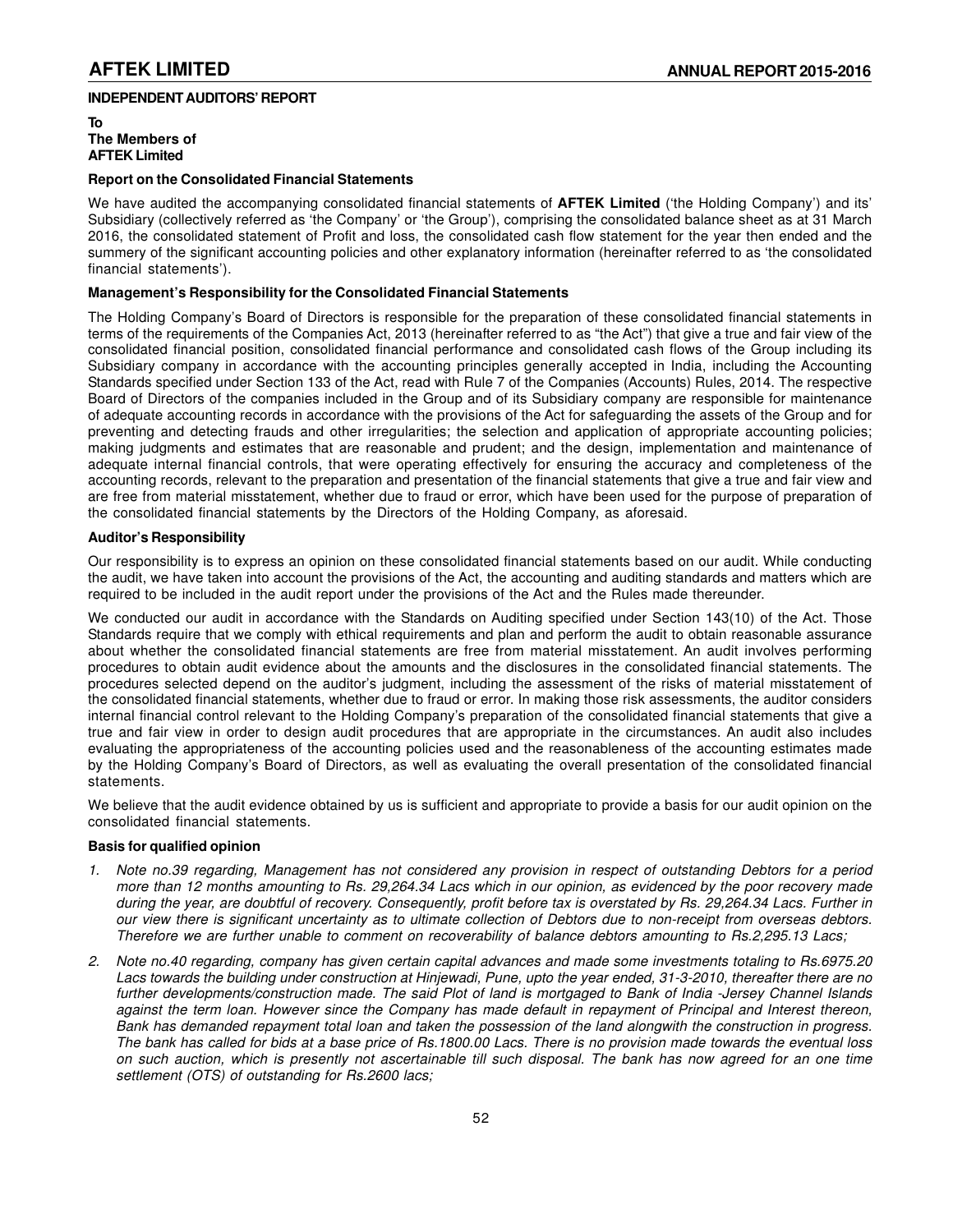## **Qualified Opinion**

*In our opinion and to the best of our information and according to the explanations given to us, except for the effects of the matters described in the Basis for qualified opinion paragraph the aforesaid standalone financial statements give the information required by the Act in the manner so required and give a true and fair view in conformity with the accounting principles generally accepted in India:*

- (i) in the case of the consolidated balance sheet, of the state of affairs of the Group as at 31 March 2016;
- (ii) in the case of the consolidated statement of profit and loss, of the Loss of the Group for the year ended on that date; and
- (iii) in the case of the consolidated cash flow statement, of the cash flows of the Group for the year ended on that date.

### **Emphasis of matter**

- *1. Note no.34 b (ii) regarding Liability if any of the pending assessment under Sales tax (including interest, if any) which are presently not ascertainable.*
- *2. Without qualifying our opinion, we draw attention to Note No.41 regarding intangible Assets under development for various on-going projects. Due to the delay in the projects, Intangible Assets under development for Rs.10325.97 Lacs are yet to be put to use as on the date of balance sheet. The company is of the opinion that with the improved market conditions all the Assets under development will be profitably used by the company in the future projects.*

### **Report on Other Legal and Regulatory Requirements**

As required by Section 143(3) of the Act, we report, to the extent applicable, that:

- a) We have sought and obtained all the information and explanations which to the best of our knowledge and belief were necessary for the purposes of our audit of the aforesaid consolidated financial statements.
- b) In our opinion, proper books of account as required by law relating to preparation of the aforesaid consolidated financial statements have been kept so far as it appears from our examination of those books.
- c) The Consolidated Balance Sheet, the Consolidated Statement of Profit and Loss, and the Consolidated Cash Flow Statement dealt with by this Report are in agreement with the relevant books of account maintained for the purpose of preparation of the consolidated financial statements.
- d) *Except for the effects of the matter described in the Basis for Qualified Opinion paragraph, in our opinion, and with regard* to the non-availability of the Actuarial valuation of the Gratuity Liability, the aforesaid consolidated financial statements comply with the Accounting Standards specified under Section 133 of the Act, read with Rule 7 of the Companies (Accounts) Rules, 2014.
- e) On the basis of the written representations received from the directors of the Holding Company as on 31st March, 2016 taken on record by the Board of Directors of the Holding Company and its Subsidiary company incorporated in India, none of the directors of the Group companies, its Subsidiary company incorporated in India is disqualified as on 31st March, 2016 from being appointed as a director in terms of Section 164 (2) of the Act.
- f) With respect to the adequacy of the internal financial controls over financial reporting and the operating effectiveness of such controls; refer to our report in "Annexure A", which is based on the Auditors' Reports of the Company and its Subsidiary incorporated in India. Our report expresses an unmodified opinion on the adequacy and operating effectiveness of the internal financial controls over financial reporting of the Company and its subsidiary company incorporated in India.
- g) With respect to the other matters to be included in the Auditor's Report in accordance with Rule 11 of the Companies (Audit and Auditor's) Rules, 2014, in our opinion and to the best of our information and according to the explanations given to us:
	- i. The company has disclosed the impact of pending litigations on its financial position in its standalone financial statements-refer Note 34 (b)(ii) of financial statements.
	- ii. The Company did not have any long-term contracts including derivative contracts for which there were any material foreseeable losses as at March 31, 2016.
	- iii. There has been significant delay in transferring amounts of ₹ 20.24 Lacs, which were required to be transferred to *the Investor Education and Protection Fund by the Company*

**For GMJ & Co.** Chartered Accountants Firm's Regn. No. 103429W

**Haridas Bhat**

Mumbai, Partner May 30th , 2016 M. No. 039070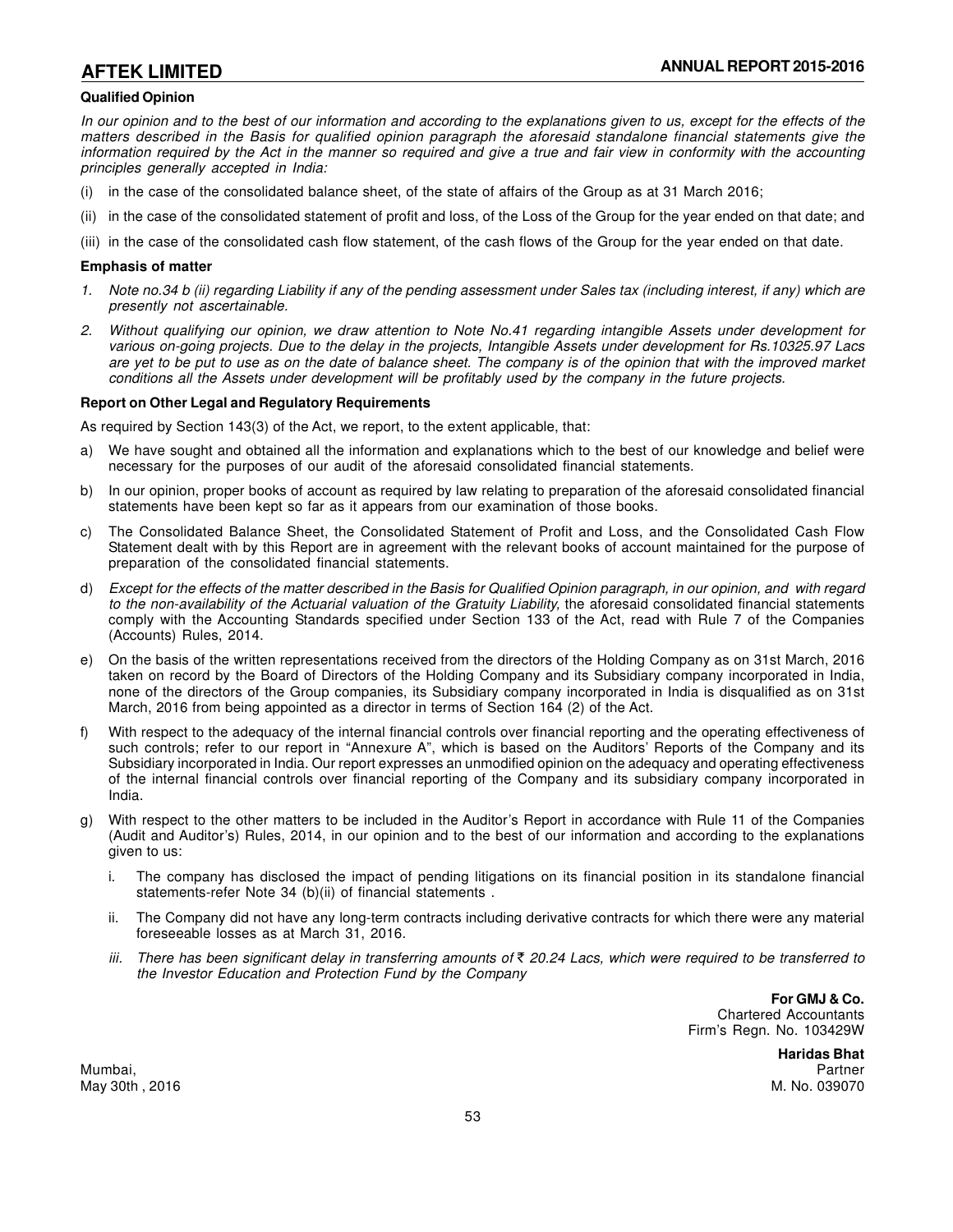# **Annexure – A to the Auditor's Report**

# **Report on the Internal Financial Controls under Clause (i) of Sub-section 3 of Section 143 of the Companies Act, 2013 ("the Act")**

We have audited the internal financial controls over financial reporting of AFTEK Limited ("the Holding Company") and its Subsidiary company which are incorporated in India as of March 31, 2016 in conjunction with our audit of the consolidated financial statements of the Company for the year ended on that date.

# **Management's Responsibility for Internal Financial Controls**

The respective management of the Holding Company and its Subsidiary company, which are incorporated in India, are responsible for establishing and maintaining internal financial controls based on the internal control over financial reporting criteria established by the company and its Subsidiary company incorporated in India considering the essential components of internal control stated in the Guidance Note on Audit of Internal Financial Controls over Financial Reporting issued by the Institute of Chartered Accountants of India. These responsibilities include the design, implementation and maintenance of adequate internal financial controls that were operating effectively for ensuring the orderly and efficient conduct of its business, including adherence to company's policies, the safeguarding of its assets, the prevention and detection of frauds and errors, the accuracy and completeness of the accounting records, and the timely preparation of reliable financial information, as required under the Act.

# **Auditors' Responsibility**

Our responsibility is to express an opinion on the Company's internal financial controls over financial reporting based on our audit. We conducted our audit in accordance with the Guidance Note on Audit of Internal Financial Controls Over Financial Reporting (the "Guidance Note") and the Standards on Auditing, issued by ICAI and deemed to be prescribed under section 143(10) of the Act, to the extent applicable to an audit of internal financial controls, both applicable to an audit of Internal Financial Controls and, both issued by the Institute of Chartered Accountants of India. Those Standards and the Guidance Note require that we comply with ethical requirements and plan and perform the audit to obtain reasonable assurance about whether adequate internal financial controls over financial reporting was established and maintained and if such controls operated effectively in all material respects.

Our audit involves performing procedures to obtain audit evidence about the adequacy of the internal financial controls system over financial reporting and their operating effectiveness. Our audit of internal financial controls over financial reporting included obtaining an understanding of internal financial controls over financial reporting, assessing the risk that a material weakness exists, and testing and evaluating the design and operating effectiveness of internal control based on the assessed risk. The procedures selected depend on the auditor's judgments, including the assessment of the risks of material misstatement of the financial statements, whether due to fraud or error.

We believe that the audit evidence is sufficient and appropriate to provide a basis for our audit opinion on the Company's internal financial controls system over financial reporting.

# **Meaning of Internal Financial Controls over Financial Reporting**

A company's internal financial control over financial reporting is a process designed to provide reasonable assurance regarding the reliability of financial reporting and the preparation of financial statements for external purposes in accordance with generally accepted accounting principles. A company's internal financial control over financial reporting includes those policies and procedures that (1) pertain to the maintenance of records that, in reasonable detail, accurately and fairly reflect the transactions and dispositions of the assets of the company; (2) provide reasonable assurance that transactions are recorded as necessary to permit preparation of financial statements in accordance with generally accepted accounting principles, and that receipts and expenditures of the company are being made only in accordance with authorizations of management and directors of the company; and (3) provide reasonable assurance regarding prevention or timely detection of unauthorized acquisition, use, or disposition of the company's assets that could have a material effect on the financial statements.

# **Inherent Limitations of Internal Financial Controls over Financial Reporting**

Because of the inherent limitations of internal financial controls over financial reporting, including the possibility of collusion or improper management override of controls, material misstatements due to error or fraud may occur and not be detected. Also, projections of any evaluation of the internal financial controls over financial reporting to future periods are subject to the risk that the internal financial control over financial reporting may become inadequate because of changes in conditions, or that the degree of compliance with the policies or procedures may deteriorate.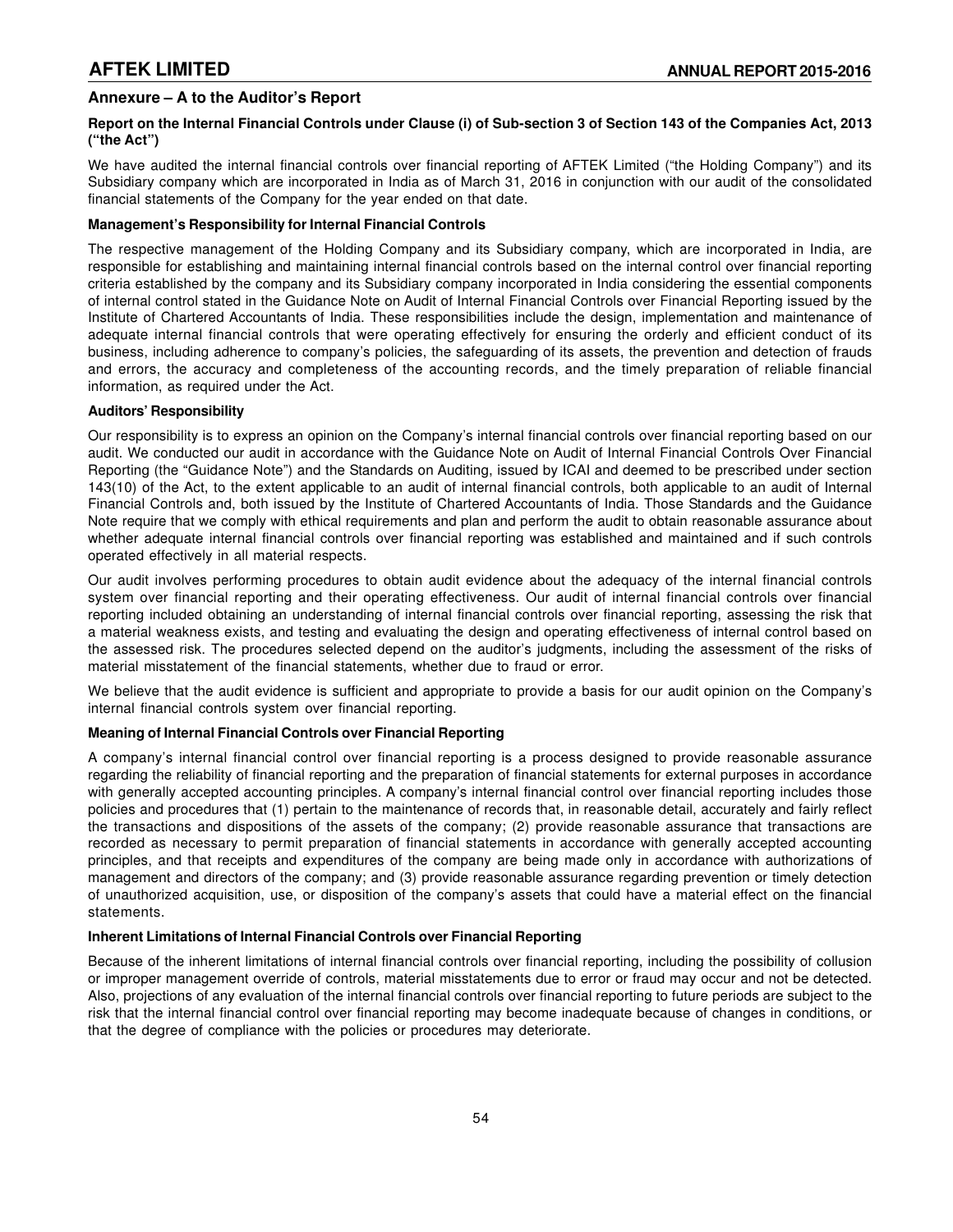# **Opinion**

In our opinion to the best of our information and according to the explanations given to us, the Company and its Subsidiary company incorporated in India, have, in all material respects, an adequate internal financial controls system over financial reporting and such internal financial controls over financial reporting were operating effectively as at March 31, 2016, based on the internal control over financial reporting criteria established by the Company and its Subsidiary company incorporated in India considering the essential components of internal control stated in the Guidance Note.

# **For GMJ & Co.**

Chartered Accountants Firm Registration Number: 103429W

> **Haridas Bhat** Partner Membership Number: 039070

Mumbai 30th May, 2016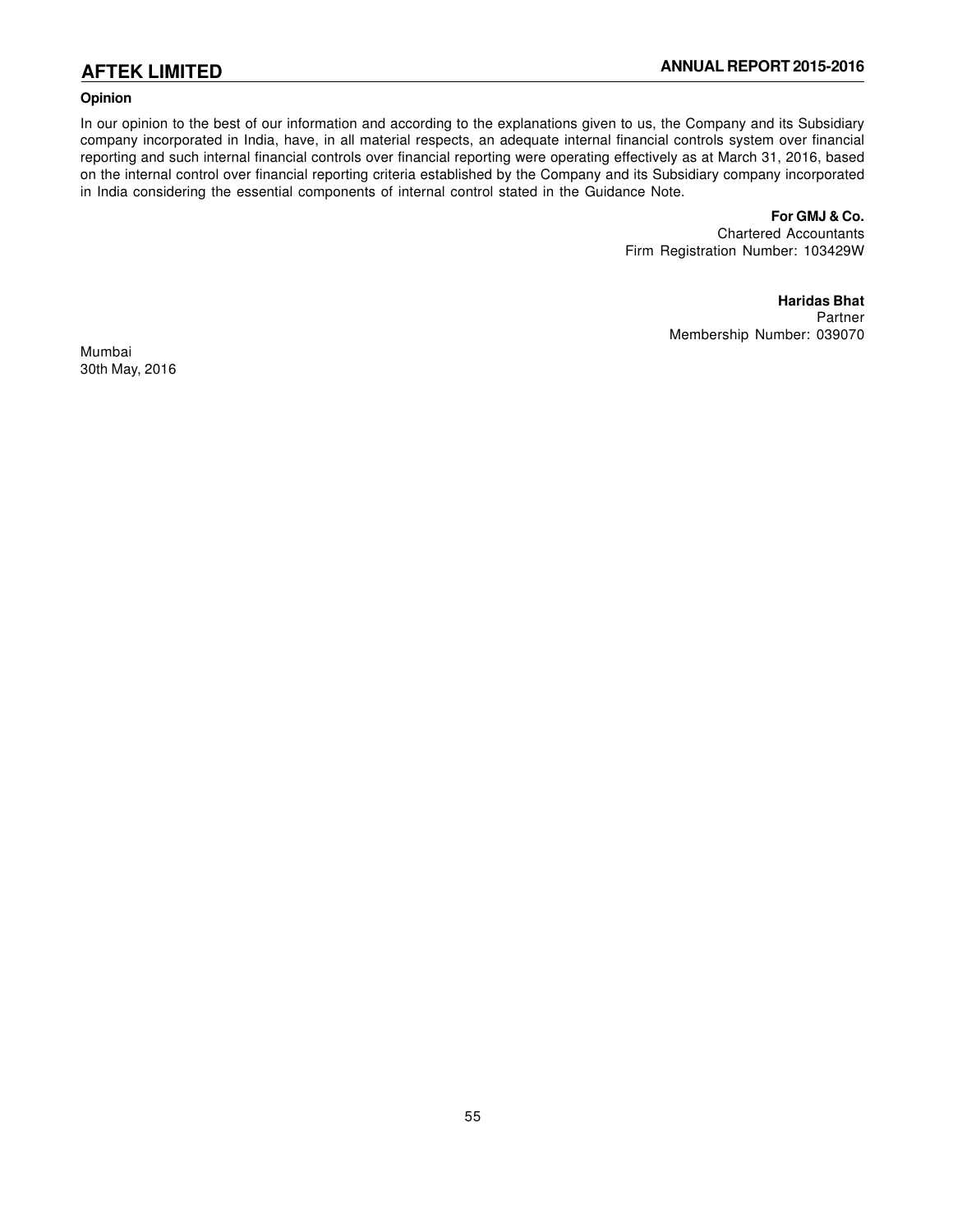| <b>Consolidated Balance Sheet as at March 31, 2016</b>                                   |                              |                         | (₹in Lacs)              |
|------------------------------------------------------------------------------------------|------------------------------|-------------------------|-------------------------|
|                                                                                          | <b>Note</b>                  | As at<br>March 31, 2016 | As at<br>March 31, 2015 |
| <b>Equity and Liabilities</b>                                                            |                              |                         |                         |
| <b>Shareholders' Funds</b>                                                               |                              |                         |                         |
| Share Capital<br>Reserves and Surplus                                                    | $\overline{\mathbf{c}}$<br>3 | 2,203.76<br>36,964.30   | 2,203.76<br>38,890.27   |
|                                                                                          |                              |                         |                         |
| <b>Non-Current Liabilities</b>                                                           |                              | 39,168.06               | 41,094.03               |
| Long-Term Borrowings                                                                     |                              |                         |                         |
| Deferred Tax Liabilities (Net)                                                           | $\frac{4}{5}$                | 4.95                    | 8.08                    |
| Other Long-Term Liabilities                                                              | $\,6$                        | 114.35                  | 114.35                  |
| Long-Term Provisions                                                                     | 7                            | 70.41                   | 68.81                   |
|                                                                                          |                              | 189.71                  | 191.24                  |
| <b>Current Liabilities</b><br>Short-Term Borrowings                                      | 8                            | 2,314.04                | 2,317.02                |
| <b>Trade Payables</b>                                                                    | 9                            |                         |                         |
| Total Outstanding dues to SME                                                            |                              |                         |                         |
| Total Outstanding dues other than SME                                                    |                              | 18.52                   | 17.30                   |
| <b>Other Current Liabilities</b>                                                         | 10                           | 14,714.32               | 13,591.65               |
| <b>Short-Term Provisions</b>                                                             | 11                           | 1,085.16                | 1,031.27                |
|                                                                                          |                              | 18,132.04               | 16,957.24               |
| <b>Total</b>                                                                             |                              | 57,489.81               | 58,242.51               |
| <b>Assets</b>                                                                            |                              |                         |                         |
| <b>Non-Current Assets</b>                                                                |                              |                         |                         |
| <b>Fixed Assets</b>                                                                      | 12                           |                         |                         |
| Tangible Assets                                                                          |                              | 339.24                  | 344.33                  |
| Intangible Assets<br>Capital Work-in-Progress                                            |                              | 7,307.17<br>2,831.19    | 2,609.88<br>2,831.19    |
| Intangible Assets Under Development                                                      |                              | 10,325.97               | 19,910.32               |
| Goodwill on consolidation                                                                |                              | 241.45                  | 241.45                  |
|                                                                                          |                              | 21,045.02               | 25,937.17               |
| Non-Current Investments                                                                  | 13                           | 408.07                  | 408.07                  |
| Long-Term Loans and Advances                                                             | 14                           | 4,304.18                | 4,304.61                |
| <b>Other Non-Current Assets</b>                                                          | 15                           | 15.62                   | 45.84                   |
|                                                                                          |                              | 25,772.89               | 30,695.69               |
| <b>Current Assets</b>                                                                    |                              |                         |                         |
| Inventories<br><b>Trade Receivables</b>                                                  | 16<br>17                     | 88.68<br>31,574.10      | 84.95<br>27,413.86      |
| Cash and Bank Balances                                                                   | 18                           | 38.99                   | 34.76                   |
| Short-Term Loans and Advances                                                            | 19                           | 15.15                   | 13.06                   |
| <b>Other Current Assets</b>                                                              | 20                           |                         | 0.20                    |
|                                                                                          |                              | 31,716.92               | 27,546.82               |
| <b>Total</b>                                                                             |                              | 57,489.81               | 58,242.51               |
| The accompanying Notes ("1" to "46") are an integral part of these Financial Statements. |                              |                         |                         |

As per our report of even date. Firm Registration Number: 103429W Chartered Accountants

Membership No. 039070

Place: Mumbai **Place: Mumbai Place: Mumbai Place: Mumbai** Place: Mumbai Place: Mumbai Place: 20th May,

# **For GMJ & Co. For and on behalf of the Board of Directors**

**Haridas Bhat Ranjit M Dhuru Nitin K Shukla**<br> **Partner Director - Finance Chairman & Managing Director Children Director - Finance** Partner Chairman & Managing Director

Date: 30th May, 2016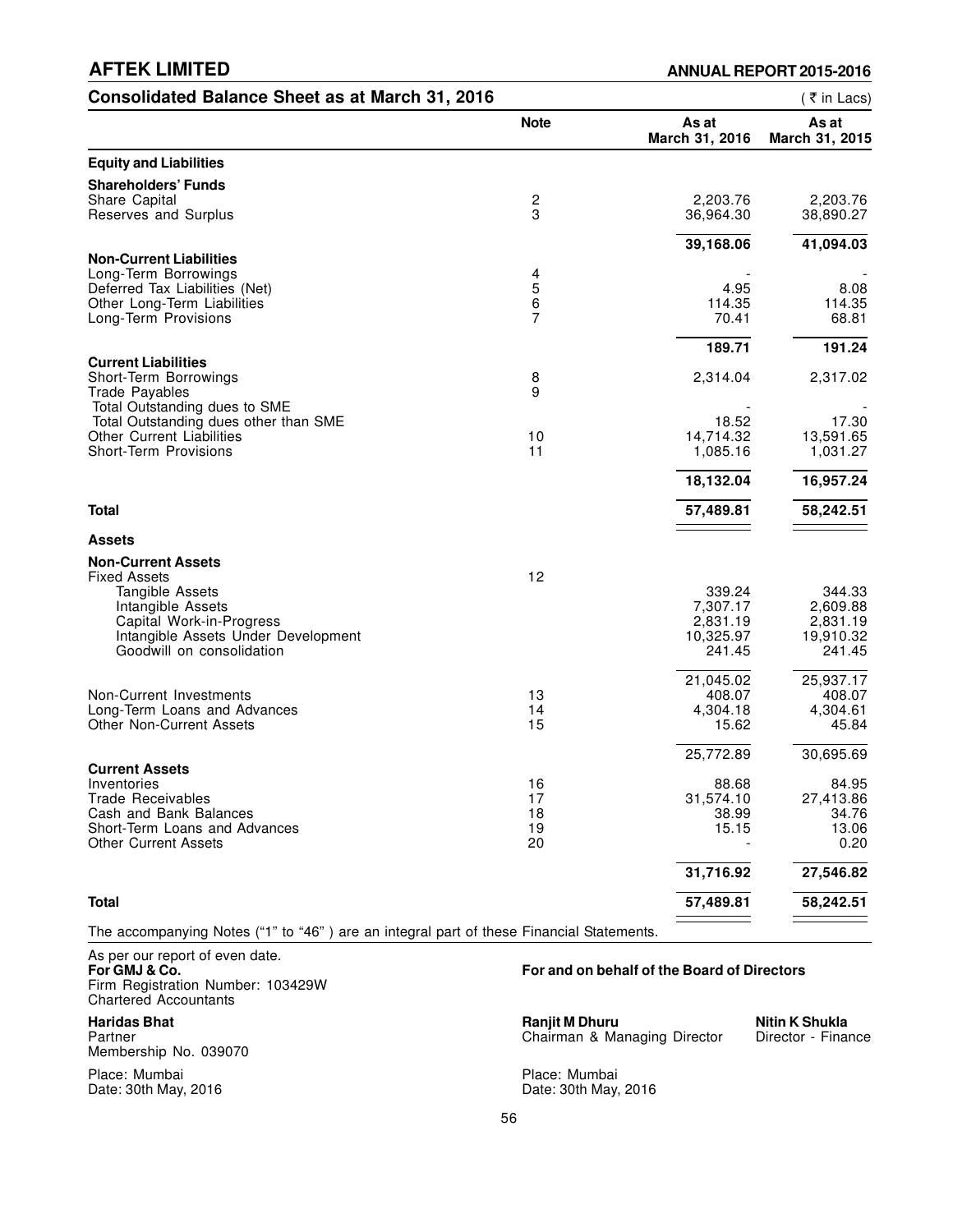Consolidated Statement of Profit and Loss for the year ended March 31, 2016 (₹ in Lacs except per share data)

|                                                                                          | <b>Note</b> | <b>Year Ended</b><br>March 31, 2016 | <b>Year Ended</b><br>March 31, 2015 |
|------------------------------------------------------------------------------------------|-------------|-------------------------------------|-------------------------------------|
| Revenue from Operations                                                                  | 21          | 2,478.63                            | 5,259.97                            |
| Other Income                                                                             | 22          | 1,469.16                            | 746.46                              |
| <b>Total Revenue</b>                                                                     |             | 3,947.79                            | 6,006.44                            |
| <b>Expenses</b>                                                                          |             |                                     |                                     |
| Cost of Materials Consumed & Software Development Expenses                               | 23          | 73.12                               | 76.46                               |
| Changes in Inventories of Finished Goods, Work-in-Progress                               | 24          | 0.79                                | (0.83)                              |
| <b>Employee Benefits Expense</b>                                                         | 25          | 42.51                               | 82.09                               |
| <b>Finance Costs</b>                                                                     | 26          | 770.17                              | 778.22                              |
| Depreciation and Amortisation Expense                                                    | 27          | 4,892.15                            | 5,602.85                            |
| Other Expenses                                                                           | 28          | 98.13                               | 104.61                              |
| <b>Total Expenses</b>                                                                    |             | 5,876.88                            | 6,643.41                            |
| <b>Loss Before Tax</b>                                                                   |             | (1,929.09)                          | (636.97)                            |
| <b>Tax Expense</b>                                                                       |             |                                     |                                     |
| Income Tax:                                                                              |             |                                     |                                     |
| <b>Current Year</b>                                                                      |             |                                     |                                     |
| Earlier Years                                                                            |             |                                     |                                     |
| Deferred Tax Credit                                                                      |             | (3.13)                              | (1.29)                              |
| Loss for the Year                                                                        |             | (1,925.96)                          | (635.68)                            |
| Earnings Per Equity Share [Nominal Value Per                                             |             |                                     |                                     |
| Share: ₹2 (Previous Year: ₹2)]                                                           |             |                                     |                                     |
| <b>Basic and Diluted</b>                                                                 | 29          | (1.75)                              | (0.58)                              |
| The accompanying Notes ("1" to "46") are an integral part of these Financial Statements. |             |                                     |                                     |
| As ner our renort of even date                                                           |             |                                     |                                     |

As per our report of even date. **For GMJ & Co. For and on behalf of the Board of Directors** Firm Registration Number: 103429W Chartered Accountants

Membership No. 039070

Place: Mumbai Place: Mumbai

**Haridas Bhat Nitin K Shukla**<br> **Partner Nitin K Shukla**<br> **Partner Director - Finance Ranjit M Dhuru Chairman & Managing Director • Director - Finance** Chairman & Managing Director

Date: 30th May, 2016 **Date: 30th May, 2016**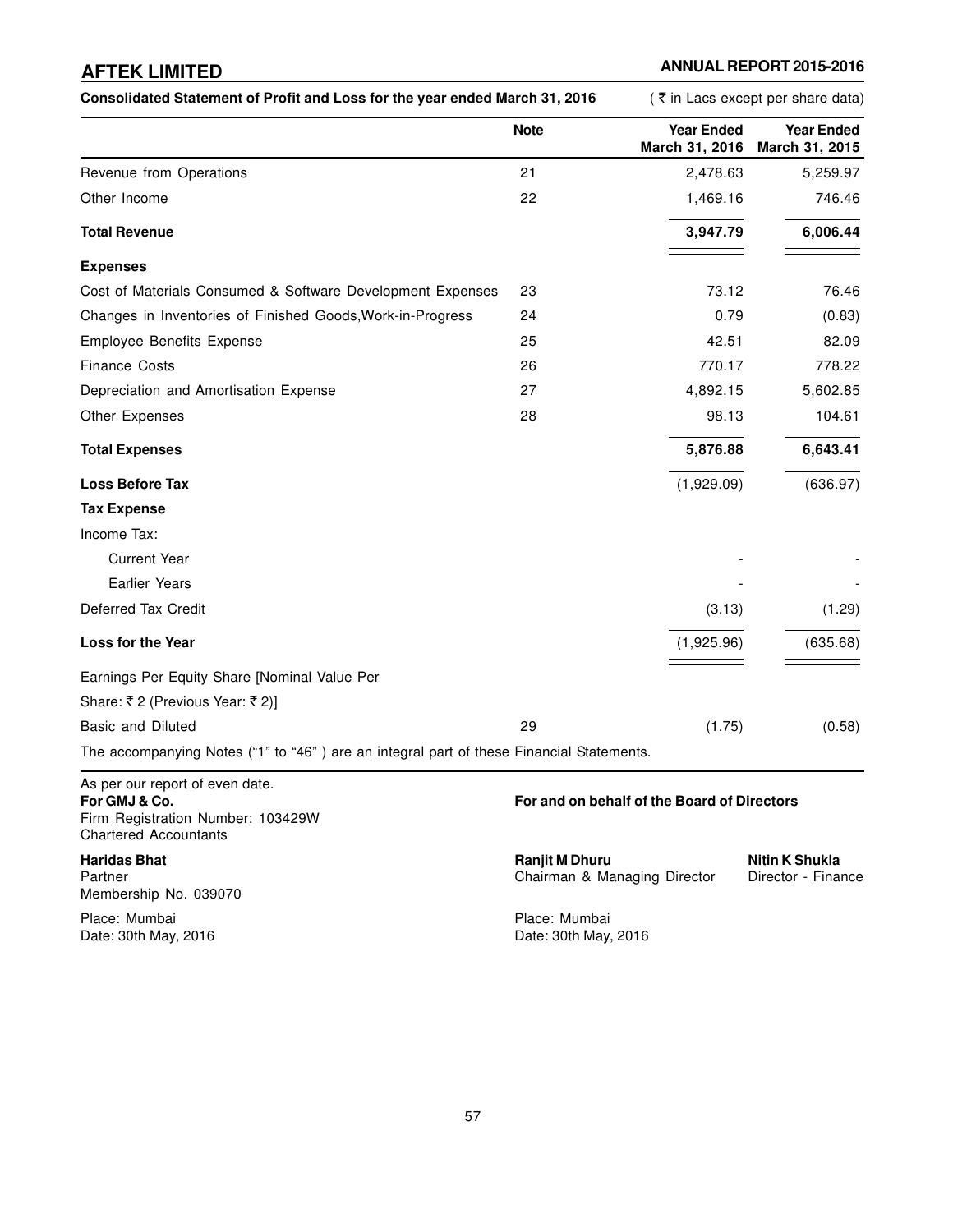|    | Consolidated Cash Flow Statement for the year ended March 31, 2016 |            |                              |            | (₹in Lacs)                   |
|----|--------------------------------------------------------------------|------------|------------------------------|------------|------------------------------|
|    |                                                                    |            | Year ended<br>March 31, 2016 |            | Year ended<br>March 31, 2015 |
| А. | Cash flow from operating activities                                |            |                              |            |                              |
|    | Net profit before tax                                              |            | (1,929.09)                   |            | (636.97)                     |
|    | <b>Adjustments for:</b>                                            |            |                              |            |                              |
|    | Depreciation                                                       | 4,892.15   |                              | 5,602.85   |                              |
|    | Interest income                                                    |            |                              | (0.57)     |                              |
|    | Finance costs                                                      | 770.17     |                              | 778.22     |                              |
|    | Liabilities no Longer Required Written Back                        |            |                              | (157.03)   |                              |
|    | Provision for Gratuity and Leave Encashment                        | 2.20       |                              | 3.20       |                              |
|    | Unrealised foreign exchange (gain)/ loss                           | (1,469.11) | 4,195.40                     | (585.17)   | 5,641.51                     |
|    | Operating profit before working capital changes                    |            | 2,266.31                     |            | 5,004.54                     |
|    | Changes in working capital:                                        |            |                              |            |                              |
|    | Increase / (Decrease) in trade payables                            | 1.22       |                              | 2.65       |                              |
|    | Increase / (Decrease) in short-term provisions                     | 53.88      |                              | 35.31      |                              |
|    | Increase / (Decrease) in long-term provisions                      | (0.60)     |                              | (0.00)     |                              |
|    | Increase / (Decrease) in other current liabilities                 | (21.53)    |                              | 40.74      |                              |
|    | (Increase) / Decrease in trade receivables                         | (2,317.03) |                              | (5,090.21) |                              |
|    | (Increase) / Decrease in inventories                               | (3.73)     |                              | (2.65)     |                              |
|    | (Increase) / Decrease in short-term loans and advances             | (2.09)     |                              | (4.68)     |                              |
|    | (Increase) / Decrease in long-term loans and advances              | 0.43       |                              | 0.55       |                              |
|    | (Increase) / Decrease in other current assets                      | 0.20       |                              | (0.08)     |                              |
|    | (Increase) / Decrease in other non-current assets                  | 30.22      |                              | (8.49)     |                              |
|    |                                                                    |            | (2,259.04)                   |            | (5,026.87)                   |
|    | Operating profit after working capital changes                     |            | 7.28                         |            | (22.33)                      |
|    | Direct taxes paid (net of refund)                                  |            |                              |            | (0.17)                       |
|    | Net cash from operating activities (A)                             |            | 7.28                         |            | (22.50)                      |
| В. | Cash flow from investing activities                                |            |                              |            |                              |
|    | Purchase of tangible/ intangible assets (including capital         |            |                              |            |                              |
|    | work-in-progress & Capital Advance)                                |            |                              |            |                              |
|    | Sale of Investment in Subsidiary Company                           |            |                              |            |                              |
|    | Interest received                                                  |            |                              |            | 0.57                         |
|    | Net cash used in investing activities (B)                          |            |                              |            | 0.57                         |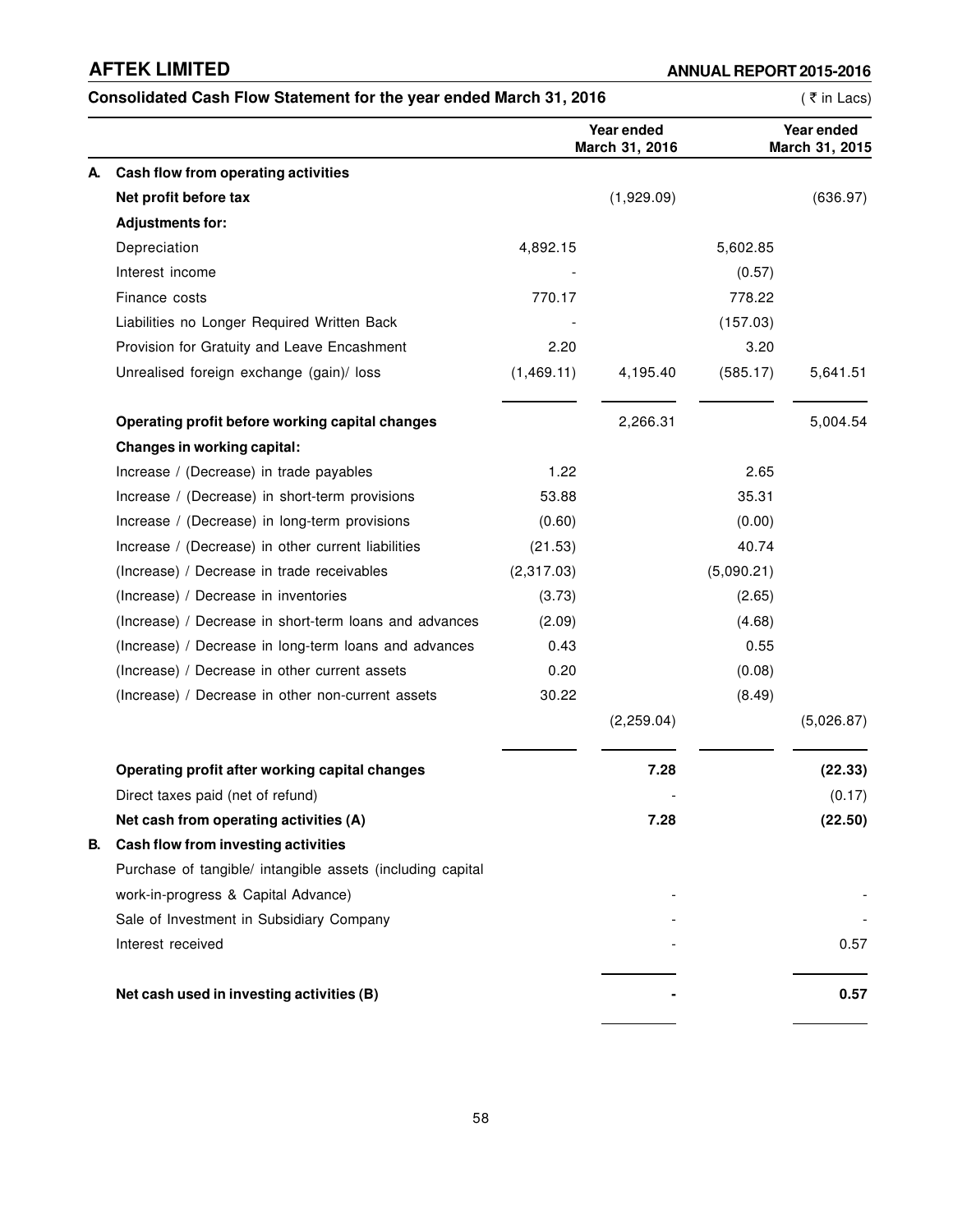| Year ended<br>March 31, 2015 | Year ended     |
|------------------------------|----------------|
|                              | March 31, 2014 |
|                              |                |
|                              |                |
|                              |                |
|                              |                |
| (2.98)                       | 26.26          |
| (2.98)                       | 26.26          |
| 4.30                         | 4.33           |
| 14.45                        | 10.12          |
| 18.75                        | 14.45          |
| 4.30                         | 4.33           |
|                              |                |
| 14.12                        | 12.30          |
|                              |                |
| 4.63                         | 2.22           |
|                              |                |
| 18.75                        | 14.52          |
|                              |                |

As per our report of even date.<br>For GMJ & Co. Firm Registration Number: 103429W Chartered Accountants

Membership No. 039070

Date: 30th May, 2016

**For GMJ & Co. For and on behalf of the Board of Directors**

**Haridas Bhat Nitin K Shukla**<br> **Partner Nitin K Shukla**<br> **Partner Director - Finance Chairman & Managing Director <b>Director** - Finance Partner Chairman & Managing Director - Finance Director - Finance Director - Finance Director - Finance Director

Place: Mumbai Place: Mumbai Place: Mumbai Place: Mumbai Place: Mumbai Place: Mumbai Place: 30th May, 2016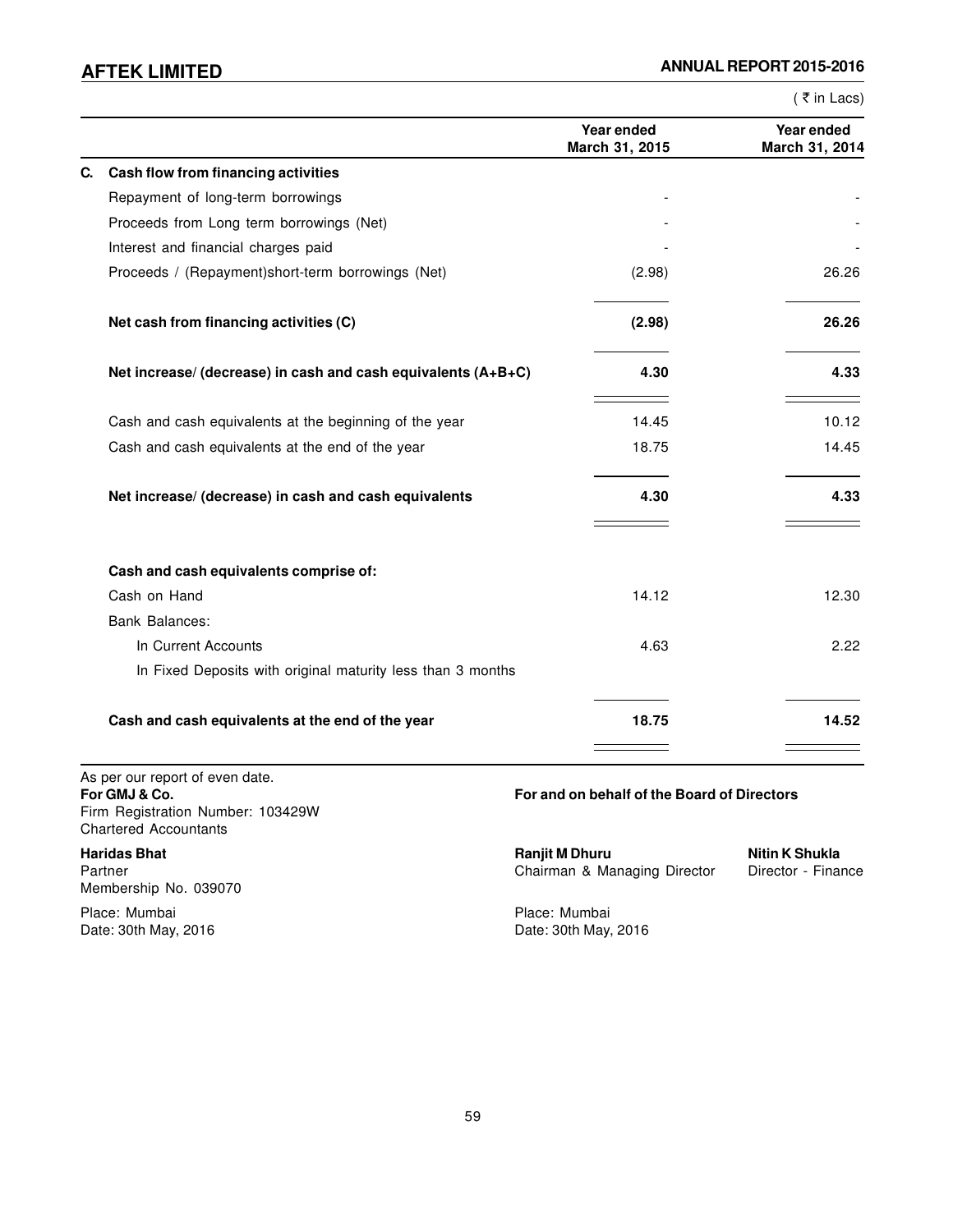# **Notes to Consolidated Financial Statements for the year ended March 31, 2016**

# **1 Summary of Corporate information & Significant Accounting Policies**

# **1.1 Corporate information**

AFTEK Limited (the "Company") provide a wide range of information technology services including systems, hardware and software, communications and networking, hardware sizing and capacity planning, software management solutions, technology education services and business process outsourcing. The Company's services portfolio consists of Application Development and Maintenance, Business Intelligence, Enterprise Solutions, Assurance, Engineering and Industrial Services, IT Infrastructure Services, Business Process Outsourcing, Consulting and Asset Leveraged Solutions.

# **1.2 Principles of consolidation**

The consolidated financial statements relate to the Company and all of its subsidiary companies and companies controlled, that is, companies over which the Company exercises control / joint control over ownership and voting power and the associates and joint venture (herein after collectively referred to as the "Group"). The consolidated financial statements have been prepared on the following basis:

The financial statements of the Company and its subsidiaries are combined on a line-by-line basis by adding together the book values of like items of assets, liabilities, income and expenses after fully eliminating intra-group balances and intra-group transactions and resultant unrealized profits or losses in accordance with the Accounting Standard - 21 "Consolidated Financial Statements" prescribed u/s 133 of Companies Act, 2013 (the Act) read with rule 7 of the Companies (Accounts) Rules, 2014 issued by the Central Government.

Investments in subsidiaries are eliminated and differences between the costs of investment over the net assets on the date of the investment in subsidiaries are recognised as goodwill or capital reserve, as the case may be.

The difference between the proceeds from disposal of investment in a subsidiary or in a company, controlled by the Company, and the proportionate carrying amount of its assets less liabilities as of the date of disposal is recognised in the consolidated statement of profit and loss as the profit or loss on disposal of investment in subsidiaries.

As far as possible, the consolidated financial statements are prepared using uniform accounting policies for like transactions and other events in similar circumstances and are presented in the same manner as the Company's stand alone financial statements.

# **1.3 Significant Accounting Policies**

# **(a) Basis of Accounting and Preparation of Consolidated Financial Statements**

The consolidated financial statements have been prepared and presented on the historical cost convention on accrual basis and comprises mandatory accounting standards as precribed u/s 133 of Companies Act, 2013 (the Act) read with rule 7 of the Companies (Accounts) Rules, 2014, the provision of the Act (to the extent notified). Accounting policies have been consistently applied except where a newly issued accounting standard is initially adopted or a revision to an existing accounting standard requires a change in the accounting policies hitherto in use.

# **(b) Use of Estimates**

.

The preparation of the consolidated financial statements in conformity with generally accepted accounting principles requires management to make estimates and assumptions that affect the reported amounts of assets and liabilities, disclosure of contingent liabilities as at the date of financial statements and the reported amounts of revenues and expenses during the reporting year. Key estimates include estimate of useful lives of fixed assets, income taxes, vesting of employee stock options and future obligations under employee retirement benefit plans. Although these estimates are based upon management's knowledge of current events and actions, actual results could differ from those estimates. Any revisions to accounting estimates are recognized prospectively in the current and future periods.

# **(c) Fixed Assets, Depreciation and Amortisation**

(i) Fixed assets are stated at cost less accumulated depreciation, amortisation and impairment losses. Cost includes inward freight, taxes and expenses incidental to acquisition and installation, up to the point the asset is ready for its intended use.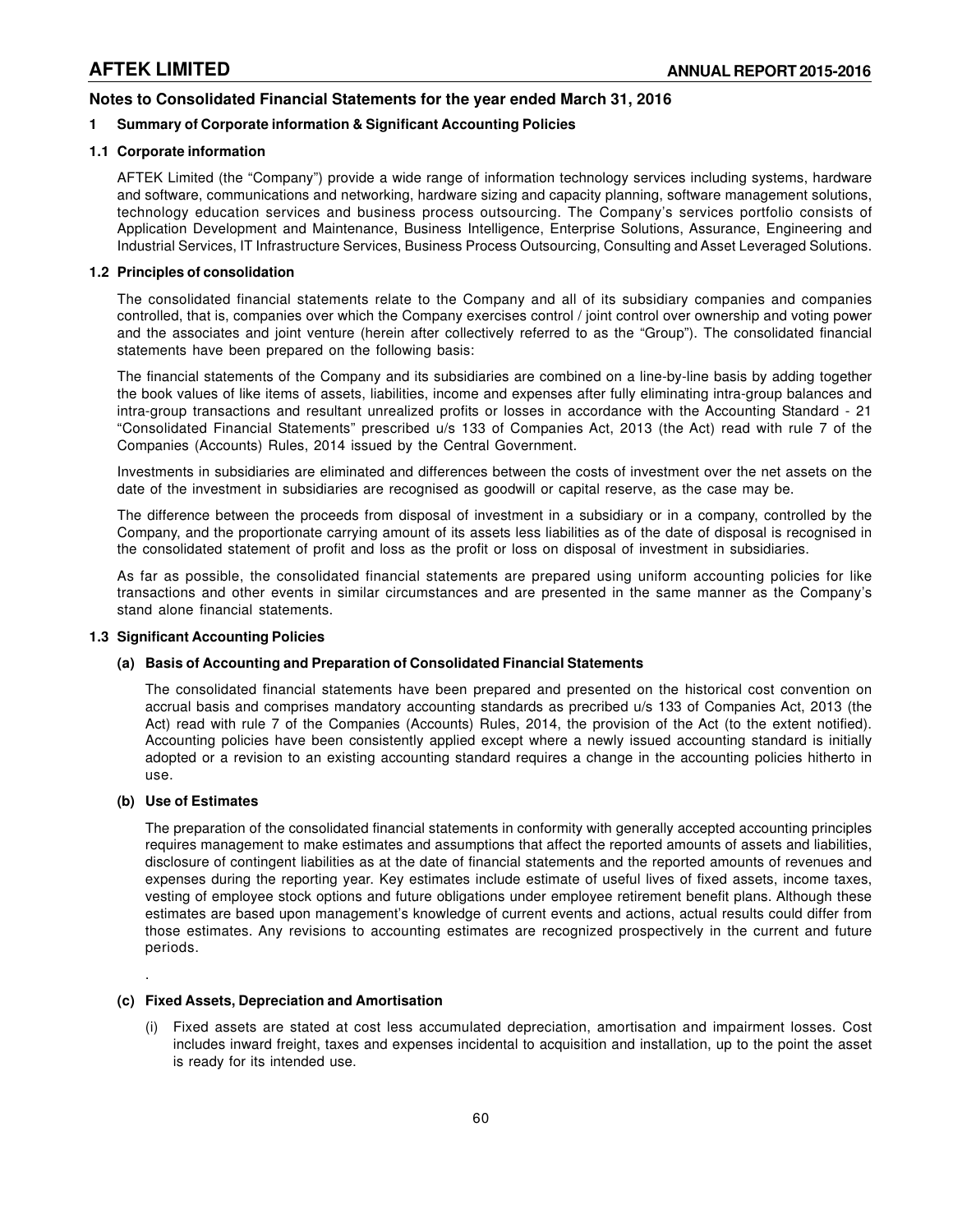- (ii) Capital work in progress represents expenditure incurred in respect of capital projects under development and are carried at cost. Cost includes related acquisition expenses, construction cost, borrowing costs (In accordance with the Accounting Standard 16 on 'Borrowing Costs') capitalized and other direct expenditure.
- (iii) Depreciation is provided on straight-line basis at the rates specified in Schedule II of the Companies Act, 2013 except for the following assets which are depreciated as follows:

Leasehold land is amortised over the period of lease.

## **(d) Intangible Assets**

Intangible assets are stated at cost of acquisition, less accumulated amortisation and impairment losses if any. An intangible asset is recognized, where it is probable that the future economic benefits attributable to the asset will flow to the enterprise and where its cost can be reliably measured. Based on management estimates, the depreciable amount of intangible assets is allocated over the useful life on a straight line basis. Management estimates the useful life of Technical Know-how as 5 years and Intellectual Property Rights as 3 years.

### **(e) Impairment of Assets**

The carrying amounts of the group's assets are reviewed at each Balance Sheet date if there is any indication of impairment based on internal/external factors. An impairment loss is recognized wherever the carrying amount of an asset exceeds its recoverable amount. The recoverable amount of the assets (or where applicable, that of the cash generating unit to which the asset belongs) is estimated as the higher of its net selling price and its value in use. In assessing value in use, the estimated future cash flows are discounted to their present value at the weighted average cost of capital.

After impairment, depreciation is provided on the revised carrying amount of the asset over its remaining useful life.

A previously recognised impairment loss is increased or reversed depending on changes in circumstances. However, the carrying value after reversal is not increased beyond the carrying value that would have prevailed by charging usual depreciation, if there was no impairment.

### **(f) Borrowing Cost**

Borrowing costs attributable to the acquisition or construction of qualifying assets, as defined in Accounting Standard 16 on 'Borrowing Costs', are capitalized as part of the cost of qualifying assets. Other borrowing costs are expensed as incurred.

### **(g) Investments**

The group has presently classified all its investments as "Long Term" in accordance with Accounting Standard 13 on "Accounting for Investments." Long-term investments are stated at cost. However, provision is made to recognize a decline, other than temporary, in the value of investments.

### **(h) Inventories**

Inventories are valued at lower of cost and net realizable value. Cost of inventories comprise cost of purchase and other costs incurred in bringing the inventories to their present condition and location. Cost is determined by the weighted average cost method.

### **(i) Research and Development**

Research and Development expenditure is recognized in the Profit and Loss Account as and when incurred. Capital expenditure, if any is shown under respective head of fixed assets.

# **(j) Foreign Currency Transactions**

**Initial recognition** - Foreign currency transactions are recorded in the reporting currency, by applying to the foreign currency amount the exchange rate between the reporting currency and the foreign currency on the date of the transaction.

**Conversion** - Monetary assets and liabilities denominated in foreign currency are converted at the rate of exchange prevailing on the date of the Balance Sheet.

**Exchange differences** - Exchange differences arising on the settlement of monetary items or on reporting the group's monetary items at rates different from those at which they were initially recorded during the year, or reported in previous consolidated financial statements, are recognised as income or as expenses in the year in which they arise.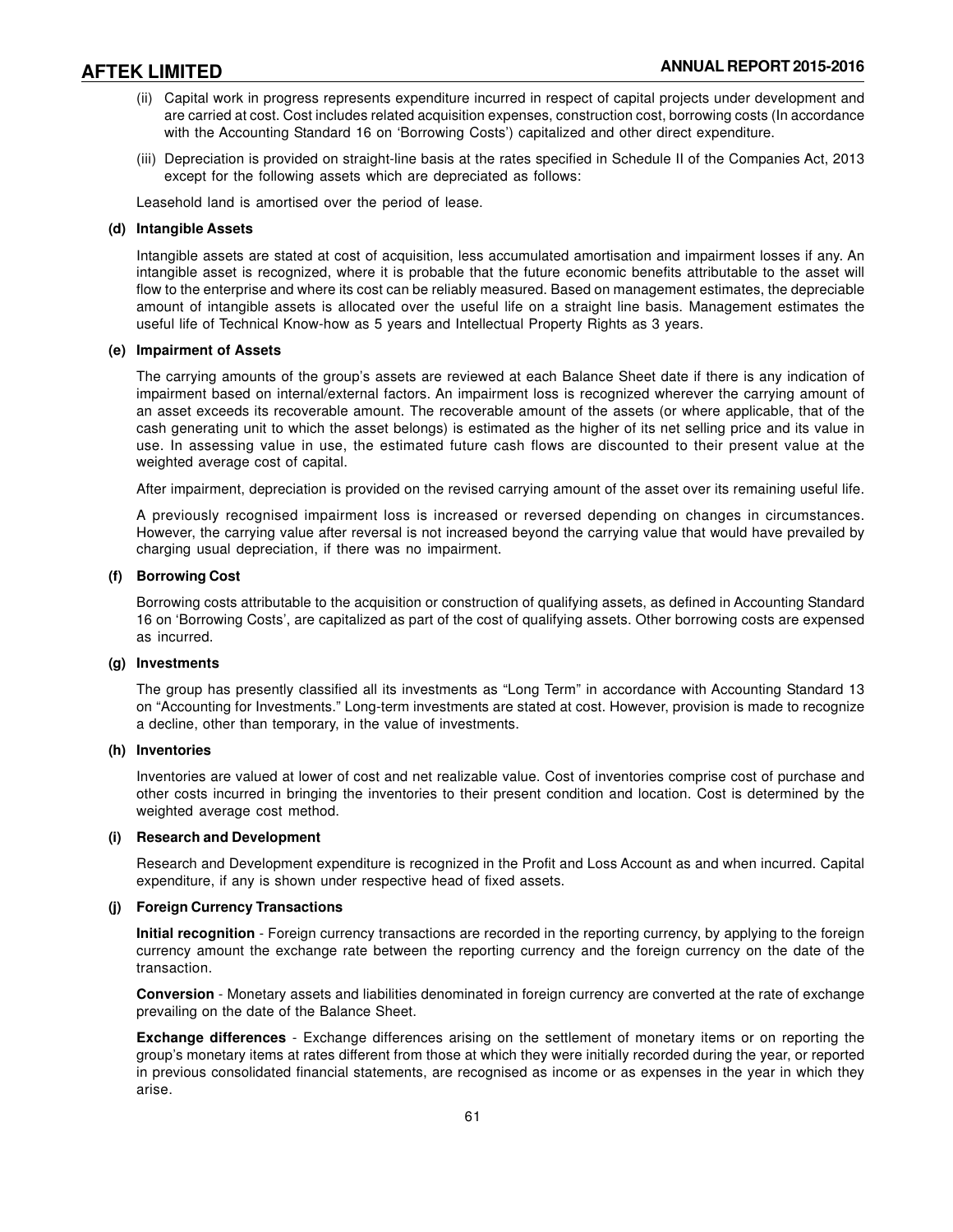# **(k) Employee Benefits**

- (i) All short term employee benefits are accounted on undiscounted basis during the accounting period based on services rendered by employees.
- (ii) The group makes contribution to statutory provident fund in accordance with Employees Provident Fund and Miscellaneous Provisions Act, 1952 which is a defined contribution plan and contribution paid or payable is recognised as an expense in the year in which services are rendered by the employees.
- (iii) The group's employees are covered under the group gratuity cum life assurance scheme with the Life Insurance Corporation of India ('LIC'). Gratuity is a post employment benefit and is in the nature of a defined benefit plan. The liability recognised in the Balance Sheet in respect of gratuity is the present value of the defined benefit/ obligation at the Balance Sheet date less the fair value of plan assets, together with adjustments for unrecognised actuarial gains or losses and past service costs. The defined benefit/ obligation are calculated at or near the Balance Sheet date by an independent actuary using the projected unit credit method.

Actuarial gains and losses arising from past experience and changes in actuarial assumptions are charged or credited to the Profit and Loss Account in the year in which such gains or losses are determined.

(iv) Liability for compensated absences is provided for on the basis of actuarial valuation at year-end, made by an independent actuary.

### **(l) Stock Based Compensation**

The compensation cost of stock options granted to employees is calculated using the fair value method. The compensation expense is amortized uniformly over the vesting period of the option.

### **(m) Revenue Recognition**

Revenue from sale of products is recognized when significant risks and rewards in respect of ownership of products are transferred to the customer and there are either no unfulfilled group obligations or any outstanding obligations are inconsequential or perfunctory and will not affect the customer's final acceptance of the arrangement.

Revenues from services are recognized as services are provided when arrangements are on a time and material basis. Revenue from fixed price contracts is generally recognised in accordance with the "Percentage of Completion" method.

Further, the group reimburses certain software installation and testing charges to channel partners and these installation and testing activities are considered to be distinct components preceding the actual delivery and acceptance of the software. The group also bears the entire credit risk on the sale of products. Accordingly, the installation and testing activity is considered to be the transaction independent of the sale of the products and the costs relating to these activities are accounted as cost of revenues.

Income and expenses in foreign currencies are converted at exchange rates prevailing on the date of the transaction. Foreign currency monetary assets and liabilities other than net investments in non-integral foreign operations are translated at the exchange rate prevailing on the balance sheet date and exchange gain and loss are recognised in the statement of profit and loss. Exchange difference arising on a monetary item that, in substance, forms part of an enterprise's net investments in a non-integral foreign operation are accumulated in a foreign currency translation reserve

Interest income is accounted on a time proportion basis.

## **(n) Operating Lease**

Lease of assets under which all the risks and rewards of ownership are effectively retained by the lessor are classified as operating leases. Operating lease payments are recognized as an expense in the Profit and Loss Account on a straight-line basis over the lease term.

# **(o) Taxes on Income**

The provision for current taxation is computed in accordance with the relevant tax regulations. Deferred tax is recognised on timing differences between the accounting and taxable income for the year and quantified using the tax rates and laws enacted or substantively enacted as at the Balance Sheet date. Deferred tax assets in respect of unabsorbed depreciation and carry forward losses under tax laws are recognised and carried forward to the extent there is virtual certainty supported by convincing evidence that sufficient future taxable income will be available against which such deferred tax assets can be realised in future. Other deferred tax assets are recognised only to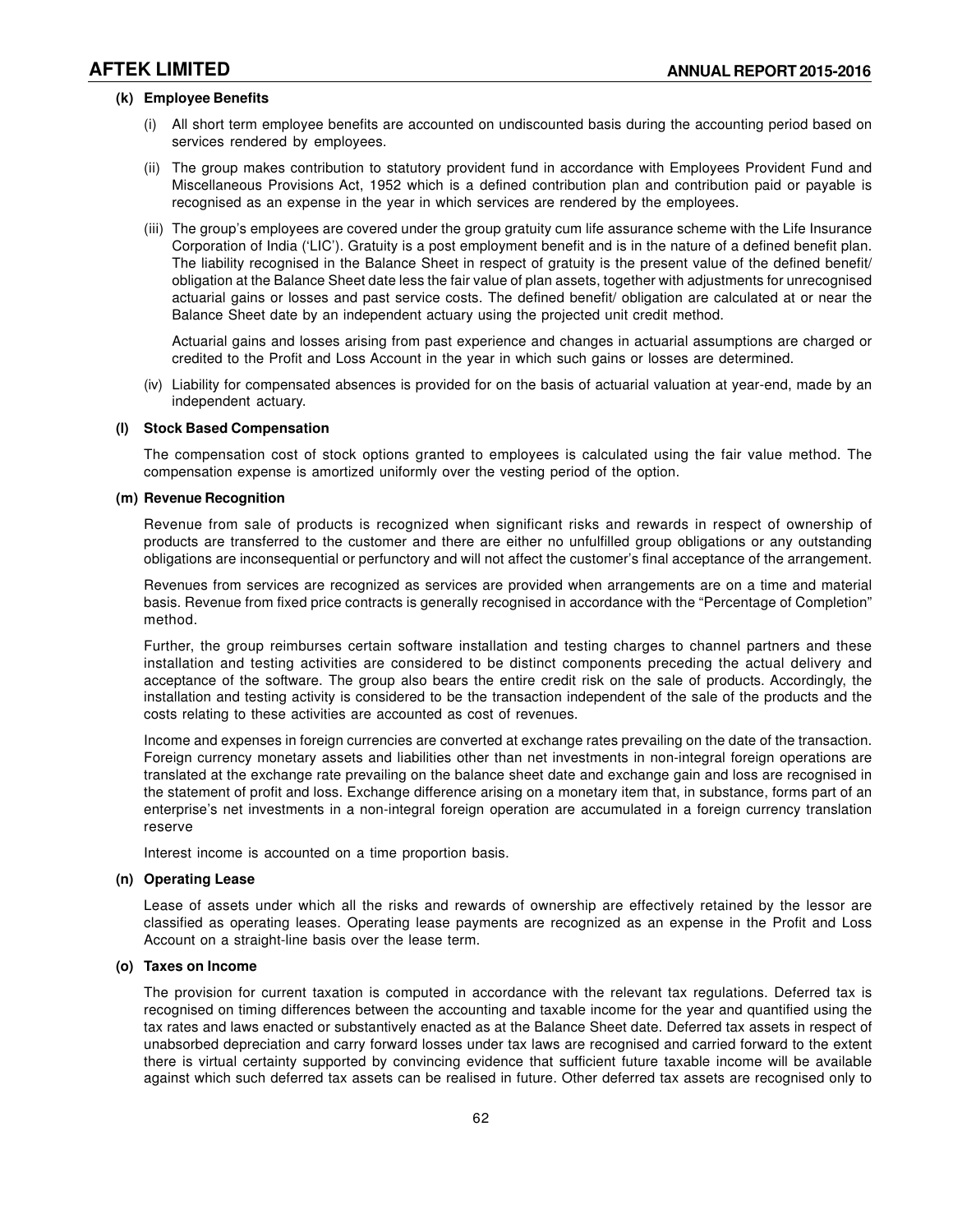the extent there is a reasonable certainty of realisation in future. Such assets are reviewed at each Balance Sheet date to reassess realisation.

Deferred tax in respect of timing differences which originate and reverse during the tax holiday period is not recognized to the extent to which the group's gross total income is subject to deduction during the tax holiday period.

Minimum Alternate Tax (MAT) credit is recognized as an asset only when and to the extent there is convincing evidence that the group will pay normal income tax during the specified period. In the year in which the MAT credit becomes eligible to be recognized as an asset in accordance with the recommendations contained in guidance note issued by the Institute of Chartered Accountants of India, the said asset is created by way of a credit to the Profit and Loss Account and shown as MAT Credit Entitlement. The group reviews the same at each Balance Sheet date and writes down the carrying amount of MAT Credit Entitlement to the extent there is no longer convincing evidence to the effect that group will pay normal Income Tax during the specified period.

# **(p) Earnings Per Share**

The earnings considered in ascertaining the group's earnings per share comprise the net profit after tax. The number of shares used in computing basic earnings per share is the weighted average number of shares outstanding during the year. The number of shares used in computing diluted earnings per share comprises the weighted average number of shares considered for deriving basic earnings per share, and also the weighted average number of shares, if any which would have been issued on the conversion of all dilutive potential equity shares.

# **(q) Provisions and Contingent Liabilities**

A provision is recognized when the group has a present obligation as a result of past events and it is probable that an outflow of resources will be required to settle the obligation, in respect of which a reliable estimate can be made. Provisions are not discounted to its present value and are determined based on management estimate required to settle the obligation at the Balance Sheet date. These are reviewed at each Balance Sheet date and adjusted to reflect the current management estimates. Provisions are recognised in the consolidated financial statements in respect of present probable obligations, for amounts which can be reliably estimated.

Contingent Liabilities are disclosed in respect of possible obligations that arise from past events, whose existence would be confirmed by the occurrence or non occurrence of one or more uncertain future events not wholly within the control of the group.

# **(r) Share Issue Expenses and Premium Payable on Redemption of Foreign Currency Convertible Bonds (FCCBs)**

Share Issue Expenses and Premium Payable on Redemption of FCCBs are adjusted against the Securities Premium Account.

### **(s) Cash and cash equivalents**

The group considers all highly liquid fi nancial instruments, which are readily convertible into cash and have original maturities of three months or less from the date of purchase, to be cash equivalents.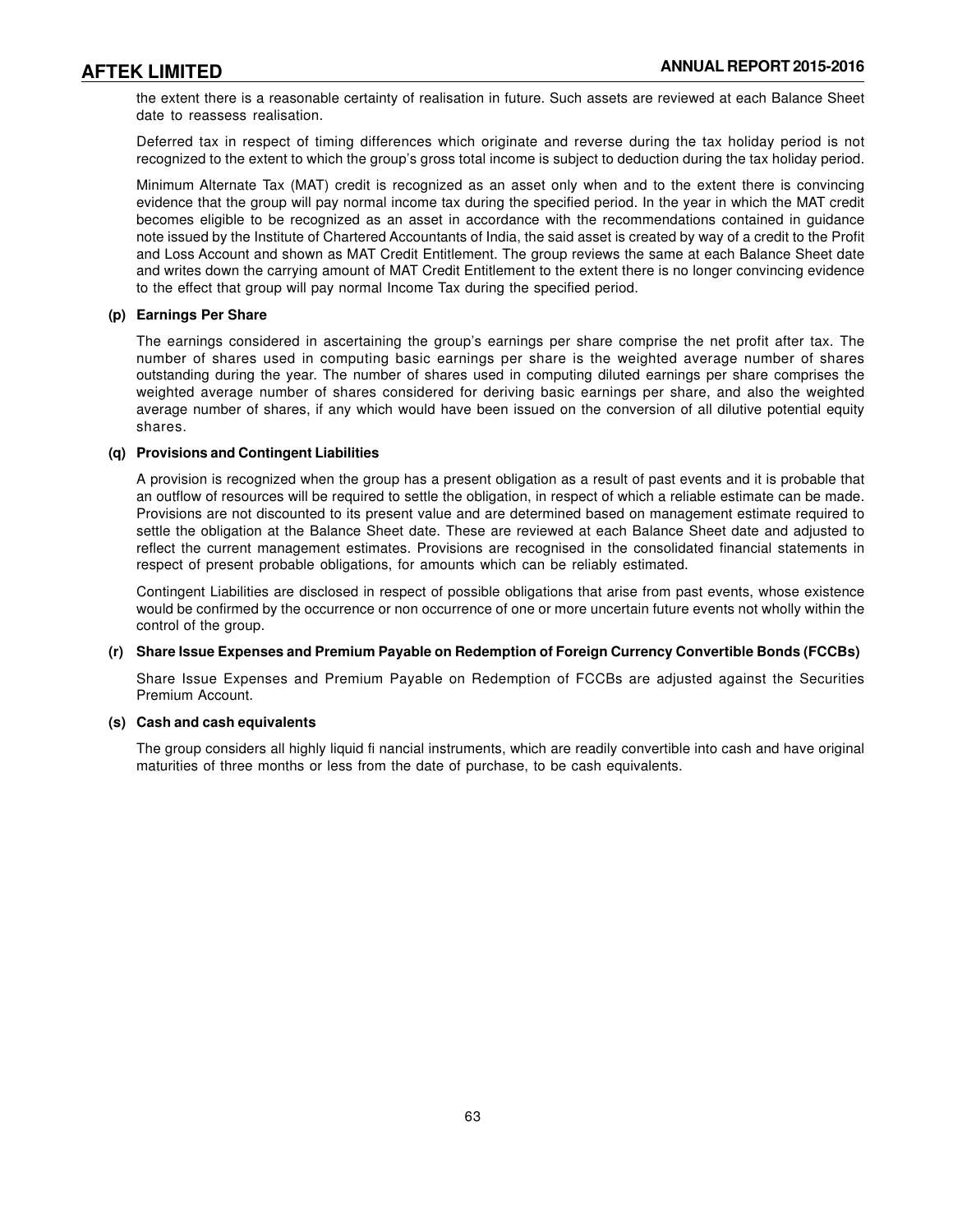|              | Notes to Consolidated Financial Statements for the year ended March 31, 2016                                        |          | ्₹ in Lacs)                            |
|--------------|---------------------------------------------------------------------------------------------------------------------|----------|----------------------------------------|
|              |                                                                                                                     | As at    | As at<br>March 31, 2016 March 31, 2015 |
| $\mathbf{2}$ | <b>Share Capital</b>                                                                                                |          |                                        |
|              | <b>Authorised</b><br>125,000,000 (Previous Year: 125,000,000) Equity Shares of ₹2 each                              | 2.500.00 | 2,500.00                               |
|              | <b>Issued</b><br>11,01,88,091 (Previous Year: 11,01,88,091) Equity Shares of ₹2 each                                | 2.203.76 | 2,203.76                               |
|              | <b>Subscribed and Paid up</b><br>11,01,88,091 (Previous Year: 11,01,88,091) Equity Shares of ₹ 2 each fully paid-up | 2,203.76 | 2,203.76                               |
|              |                                                                                                                     | 2,203.76 | 2.203.76                               |

# **(a) Reconciliation of number of shares**

|                                                                                                | As at March 31, 2016     |           | As at March 31, 2015 |           |
|------------------------------------------------------------------------------------------------|--------------------------|-----------|----------------------|-----------|
|                                                                                                | <b>No. of Shares</b>     | ₹ in Lacs | <b>No. of Shares</b> | ₹ in Lacs |
| <b>Equity Shares:</b><br>Balance as at the beginning of the year<br>and at the end of the year | 110,188,091              | 2,203.76  | 110,188,091          | 2.203.76  |
| Add: Shares issued during the year                                                             | $\overline{\phantom{0}}$ |           |                      |           |
| Add: Bonus Shares issued during the year                                                       | $\overline{\phantom{0}}$ |           |                      |           |
| Balance as at the end of the year                                                              | 110,188,091              | 2,203.76  | 110,188,091          | 2,203.76  |

# **(b) Rights, preferences and restrictions attached to shares**

The Company has one class of equity shares having a par value of  $\bar{\tau}$  2 per share. Each shareholder is eligible for one vote per shareheld. The equity shareholders are entitled for dividend as may be proposed by the Board of Directors and approved by the shareholders in the Annual General Meeting, except in case of interim dividend. In the event of liquidation, the equity shareholders are eligible to receive the remaining assets of the Company after distribution of all preferential amounts, in proportion to their shareholding.

# **(c) Details of shares held by shareholders holding more than 5% of the aggregate shares in the Company :-**

|                      | As at March 31, 2016 |           | As at March 31, 2015 |                 |
|----------------------|----------------------|-----------|----------------------|-----------------|
| <b>Equity Shares</b> | No. of Shares        | % holdina | <b>No. of Shares</b> | $%$ holding $ $ |
| Elara Capital PLC    | 15.540.759           | 14.10%    | 15,540,759           | 14.10%          |

### **(d) Shares allotted (during 5 years preceding March 31, 2016)**

|      | Opening No.of Share                                                                                                                                                                                                                                                     | 85,716,731  |
|------|-------------------------------------------------------------------------------------------------------------------------------------------------------------------------------------------------------------------------------------------------------------------------|-------------|
| li.  | The Company had issued 15,06,581 (P.Y 10522890) shares of ₹ 2 each fully Paid up to issued<br>against conversion of 300 (P.Y 2270) FCCB's Bonds.                                                                                                                        | 1,506,581   |
| lii. | The Company had issued 6,150,000 shares of $\overline{\zeta}$ 2 each fully Paid up issued to the erstwhile<br>shareholders of Elven Microcircuit Pvt. Ltd. In pursuance of Scheme of Arrangement as<br>approved by Hon'ble High Court, Mumbai & Karnataka.              | 6,150,000   |
| liii | The Company had issued 157,477 equity shares of ₹2 each (during FY 2006-07 to 2010-11: 351,318)<br>equity shares) during the period of 5 years immediately preceding March 31, 2012 on exercise of<br>options granted Under Aftek Employees Stock Option Scheme (ESOP). | 157,477     |
| liv  | The Company had issued 1,66,57,302 shares of $\bar{\tau}$ 2 each fully Paid up to issued against<br>conversion of 526 FCCB's Bonds.                                                                                                                                     | 1,66,57,302 |
|      | <b>Closing No.of Share</b>                                                                                                                                                                                                                                              | 110,188,091 |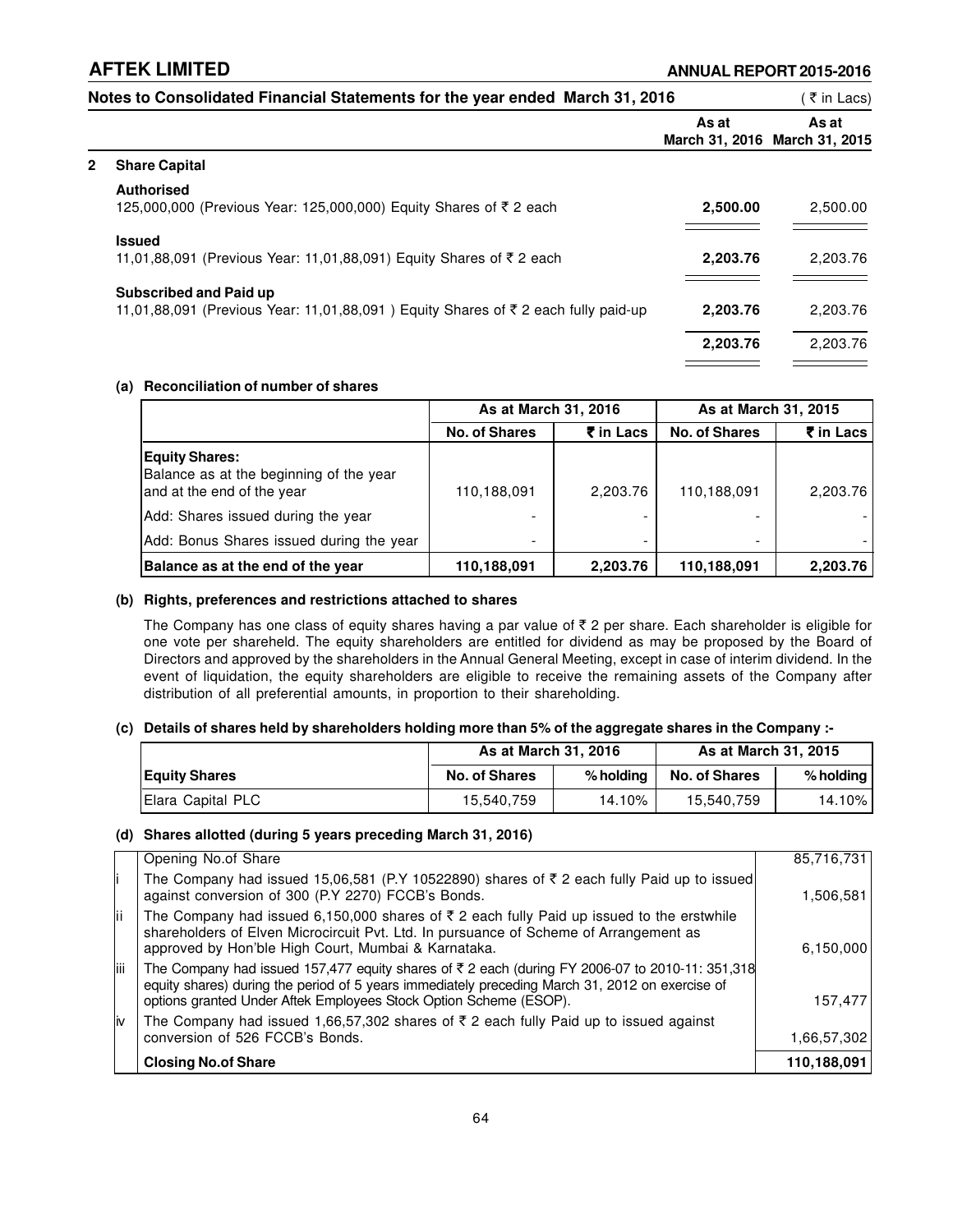|   | Notes to Consolidated Financial Statements for the year ended March 31, 2016 |                                        | ∶ ₹ in Lacs) |
|---|------------------------------------------------------------------------------|----------------------------------------|--------------|
|   |                                                                              | As at<br>March 31, 2016 March 31, 2015 | As at        |
| 3 | <b>Reserves and Surplus</b>                                                  |                                        |              |
|   | <b>Capital Reserve</b><br>As per last Balance Sheet                          | 482.05                                 | 482.05       |
|   | <b>Securities Premium</b>                                                    |                                        |              |
|   | Balance as at the end of the year                                            | 2,741.12                               | 2,741.12     |
|   | <b>General Reserve</b>                                                       |                                        |              |
|   | Balance as at the end of the year                                            | 6,132.36                               | 6,132.36     |
|   | <b>Surplus in Statement of Profit and Loss</b>                               |                                        |              |
|   | Balance as at the beginning of the year                                      | 29,534.73                              | 30,170.41    |
|   | Loss for the year                                                            | (1,925.96)                             | (635.68)     |
|   | Balance as at the end of the year                                            | 27,608.78                              | 29,534.73    |
|   | <b>Total</b>                                                                 | 36,964.30                              | 38,890.27    |

### **4 Long-Term Borrowings**

|                                                                                             | <b>Non-Current Portion</b> |                                                             | <b>Current Maturities</b> |                                                                |
|---------------------------------------------------------------------------------------------|----------------------------|-------------------------------------------------------------|---------------------------|----------------------------------------------------------------|
|                                                                                             | As at<br>$\bar{z}$ in Lacs | As at<br>March 31, 2016 March 31, 2015<br>$\bar{z}$ in Lacs | As at<br>₹ in Lacs        | As at<br>March 31, 2016 March 31, 2015<br>$\bar{\tau}$ in Lacs |
| <b>Bonds (Unsecured)</b><br>Foreign Currency Convertible Bonds (FCCB)<br>(Refer Note No.37) |                            |                                                             | 1.925.38                  | 1,925.38                                                       |
| Term Loan (Secured)                                                                         |                            |                                                             |                           |                                                                |
| from Banks:                                                                                 |                            |                                                             |                           |                                                                |
| Bank of India - Jersey Channel Islands<br>i)                                                |                            |                                                             | 3,379.35                  | 3,037.97                                                       |
| ii)<br>State Bank of Bikaner & Jaipur                                                       | $\overline{\phantom{0}}$   |                                                             | 4,000.00                  | 4,000.00                                                       |
| <b>Total</b>                                                                                |                            |                                                             | 9,304.73                  | 8,963.35                                                       |

### **(a) Nature of Security and terms of repayment for secured borrowings**

# **(i) Bank of India - Jersey Channel Islands**

Foreign Currency Term Loan Aggregating to ₹ 3075.31 Lacs (Euro 45 Lacs) Secured by mortgage of Land at Hinjewadi, Pune.  $\bar{\tau}$  3075.31 Lacs is repayble in 4 half yearly installment of  $\bar{\tau}$  683.4 Lacs for first 3 installment & Last Installment of ₹1025.11 Lacs from July 11 to January 2013. However since the Company has made default in repayment of Principal and Interest thereon, Bank has demanded repayment total loan.

# **The Company has defaulted in repayment of loans and interest in respect of the following:**

| <b>Bank of India - Jersey Channel Islands</b> | As at 31 March, 2016 |          |  |  |
|-----------------------------------------------|----------------------|----------|--|--|
|                                               | <b>Principal</b>     | Interest |  |  |
| <b>Period of default</b>                      |                      |          |  |  |
| April' 2011 to March' 2016                    | 3.379.35             | 491.22   |  |  |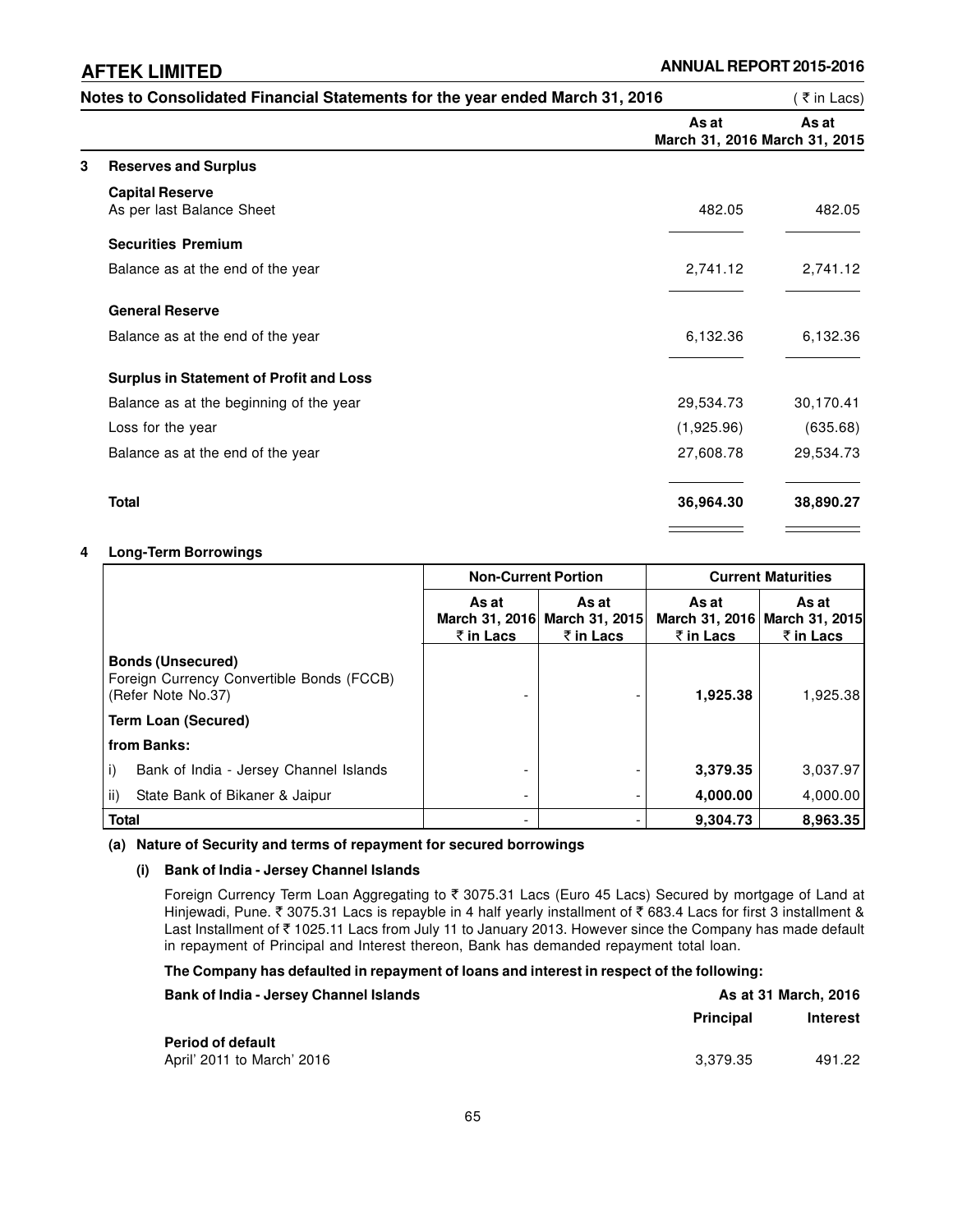| Notes to Consolidated Financial Statements for the year ended March 31, 2016 |       | ( ₹ in Lacs)                  |  |  |
|------------------------------------------------------------------------------|-------|-------------------------------|--|--|
|                                                                              | As at | As at                         |  |  |
|                                                                              |       | March 31, 2016 March 31, 2015 |  |  |

# **(ii) State Bank of Bikaner & Jaipur**

Rupee Term Loan Aggregating to  $\bar{\tau}$  4,000 Lacs Secured by mortgage of building owned by subsidiary Mihir Properties Pvt. Ltd. ₹ 4,000 Lacs is repayble in 12 Quarterly installment of ₹ 333.33 Lacs from April, 2012 to January 2015. Company has made default in repayment of Principal and Interest thereon, therefore, Bank has demanded repayment loan.

## **The Company has defaulted in repayment of loans and interest in respect of the following:**

|   | <b>State Bank of Bikaner &amp; Jaipur</b>                                                                                       | As at 31 March, 2016 |                  |  |
|---|---------------------------------------------------------------------------------------------------------------------------------|----------------------|------------------|--|
|   |                                                                                                                                 | Principal            | <b>Interest</b>  |  |
|   | <b>Period of default</b><br>April' 2011 to March' 2015                                                                          | 4,000.00             | 2,672.50         |  |
| 5 | <b>Deferred Tax Liabilities (Net)</b>                                                                                           |                      |                  |  |
|   | <b>Deferred Tax Liabilities:</b>                                                                                                |                      |                  |  |
|   | Depreciation                                                                                                                    | 389.85               | 1,178.76         |  |
|   | Deferred Tax Assets:<br>Provision for Doubtful Debts                                                                            |                      |                  |  |
|   | Unabsorbed Depreciation adjusted for timing difference<br>Disallowances u/s Income tax Act, 1961                                | 384.90               | 209.44<br>959.94 |  |
|   |                                                                                                                                 | 384.90               | 1,401.02         |  |
|   | <b>Deferred Tax Liabilities (Assets)(Net)</b>                                                                                   | 4.95                 | 9.37             |  |
| 6 | <b>Other Long-term liablities</b>                                                                                               |                      |                  |  |
|   | Creditors for Capital Assets                                                                                                    | 114.35               | 114.35           |  |
|   |                                                                                                                                 | 114.35               | 114.35           |  |
| 7 | <b>Long-Term Provisions</b>                                                                                                     |                      |                  |  |
|   | <b>Provision for Employee Benefits:</b>                                                                                         |                      |                  |  |
|   | Provision for Gratuity                                                                                                          | 66.06                | 65.06            |  |
|   | Provision for Compensated Absences                                                                                              | 4.35                 | 3.75             |  |
|   |                                                                                                                                 | 70.41                | 68.81            |  |
| 8 | <b>Short-Term Borrowings</b>                                                                                                    |                      |                  |  |
|   | <b>Secured</b><br>Cash Credit from State Bank of Bikaner & Jaipur<br>(Secured by hypothecation of Raw Materials and Book Debts) | 1,479.28             | 1,479.28         |  |
|   | <b>Unsecured</b>                                                                                                                |                      |                  |  |
|   | Loans:<br>From IDBI Bank (Term Loan)<br>From Related Parties:                                                                   | 146.68               | 146.68           |  |
|   | <b>Directors</b>                                                                                                                | 153.92               | 156.72           |  |
|   | Shareholders                                                                                                                    | 534.15               | 534.33           |  |
|   |                                                                                                                                 | 2,314.04             | 2,317.02         |  |
|   |                                                                                                                                 |                      |                  |  |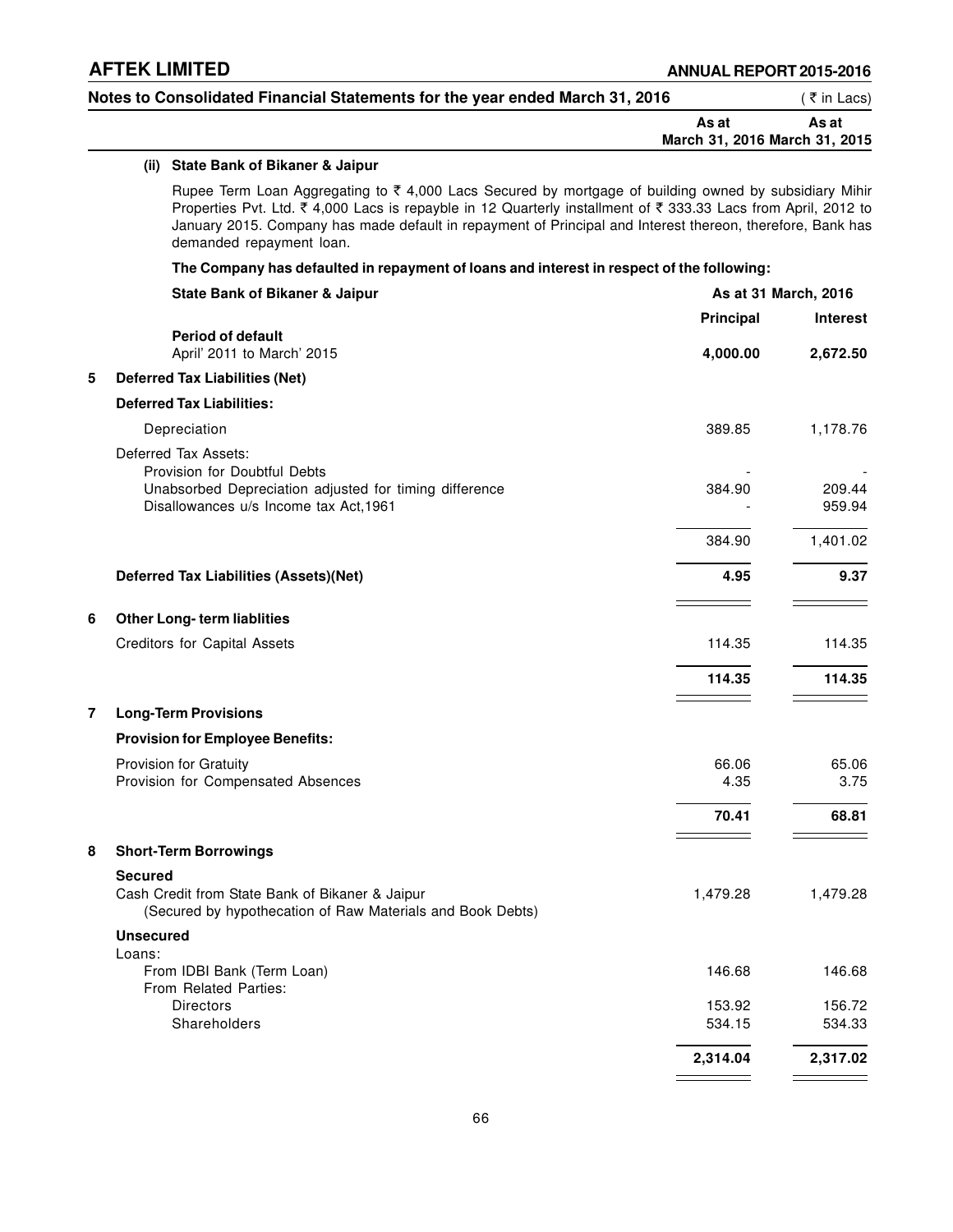| Notes to Consolidated Financial Statements for the year ended March 31, 2016                                                                                                                                                                                                                                                                                 |                                        |                      |  |
|--------------------------------------------------------------------------------------------------------------------------------------------------------------------------------------------------------------------------------------------------------------------------------------------------------------------------------------------------------------|----------------------------------------|----------------------|--|
|                                                                                                                                                                                                                                                                                                                                                              | As at<br>March 31, 2016 March 31, 2015 | As at                |  |
| The Company has defaulted in repayment of interest in respect of the following:                                                                                                                                                                                                                                                                              |                                        |                      |  |
| (a) Cash Credit from State Bank of Bikaner & Jaipur                                                                                                                                                                                                                                                                                                          |                                        | As at 31 March, 2015 |  |
| <b>Period of default</b>                                                                                                                                                                                                                                                                                                                                     | <b>Principal</b>                       | Interest             |  |
| April' 2011 to March' 2016                                                                                                                                                                                                                                                                                                                                   | 1,479.28                               | 744.41               |  |
| (b) IDBI Bank Ltd.(Term Loan) :-                                                                                                                                                                                                                                                                                                                             |                                        |                      |  |
| The loan is recalled by the Bank by invoking the pledge of shares. However the bank did not recover the total<br>outstanding amount for the reasons not attributable to the company, accordingly the outstanding balance is not<br>accepted by the Company. Pending clearance of dispute the outstandings is continuted in books as demanded by<br>the Bank. |                                        |                      |  |
| 9<br><b>Trade Payables</b>                                                                                                                                                                                                                                                                                                                                   |                                        |                      |  |
| Sundry Creditors (Refer Note 42)                                                                                                                                                                                                                                                                                                                             | 18.52                                  | 17.30                |  |
|                                                                                                                                                                                                                                                                                                                                                              | 18.52                                  | 17.30                |  |
| 10 Other Current Liabilities                                                                                                                                                                                                                                                                                                                                 |                                        |                      |  |
| Current Maturities of Long-Term Borrowings (Refer Note 4)                                                                                                                                                                                                                                                                                                    | 9,304.73                               | 8,963.35             |  |
| Interest Accrued and due on Borrowings                                                                                                                                                                                                                                                                                                                       | 3,969.42                               | 3,174.54             |  |
| Unpaid Dividends [Refer Note (a) below]                                                                                                                                                                                                                                                                                                                      | 20.24                                  | 20.24                |  |
| <b>Advances from Customers</b>                                                                                                                                                                                                                                                                                                                               | 27.10                                  | 48.65                |  |
| <b>Security Deposits</b>                                                                                                                                                                                                                                                                                                                                     | 1.50                                   | 1.50                 |  |
| <b>Book Overdraft</b>                                                                                                                                                                                                                                                                                                                                        |                                        | 2.37                 |  |
| Statutory Dues (including Provident Fund and Tax Deducted at Source)                                                                                                                                                                                                                                                                                         | 295.94                                 | 288.40               |  |
| Others (including Employee Benefits)                                                                                                                                                                                                                                                                                                                         | 1,095.39                               | 1,092.60             |  |
|                                                                                                                                                                                                                                                                                                                                                              | 14,714.32                              | 13,591.65            |  |
| (a) ₹ 20.24 Lacs due for payment to the Investor Education and Protection Fund under Section 205C of the Companies<br>Act, 1956 as at the year end.                                                                                                                                                                                                          |                                        |                      |  |
| <b>Short-Term Provisions</b>                                                                                                                                                                                                                                                                                                                                 |                                        |                      |  |
| (a) Provision for employee benefits:                                                                                                                                                                                                                                                                                                                         |                                        |                      |  |
| Provision for Bonus                                                                                                                                                                                                                                                                                                                                          | 30.01                                  | 29.67                |  |
| (b) Provision - Others:                                                                                                                                                                                                                                                                                                                                      |                                        |                      |  |
| Provision for Income Tax                                                                                                                                                                                                                                                                                                                                     | 116.86                                 | 116.87               |  |
| Provision for Premium Payable on Redemption of FCCBs                                                                                                                                                                                                                                                                                                         | 505.49                                 | 505.49               |  |
| Provision for Expenses                                                                                                                                                                                                                                                                                                                                       | 432.80                                 | 379.24               |  |
|                                                                                                                                                                                                                                                                                                                                                              | 1,085.16                               | 1,031.27             |  |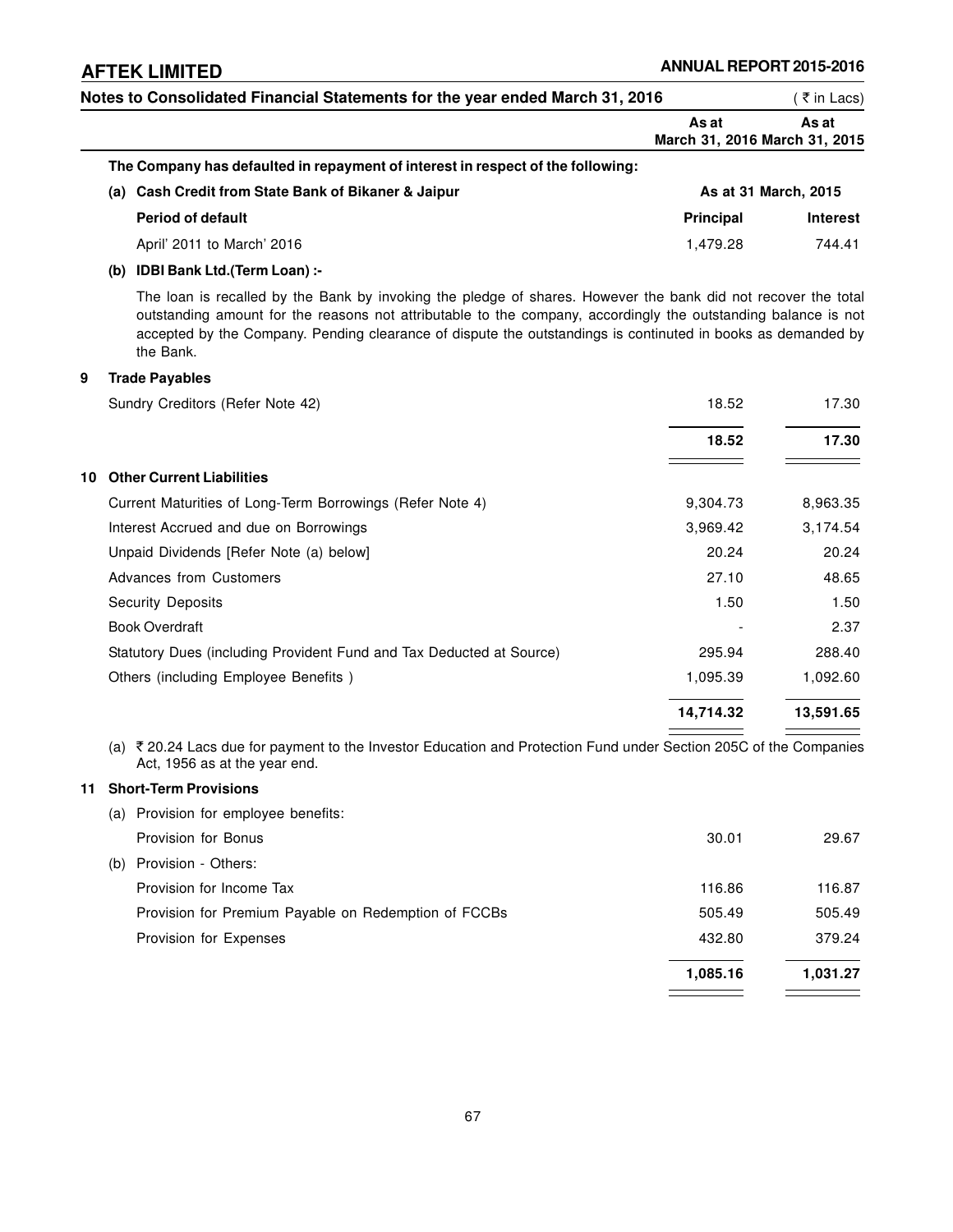# **12. Notes to Consolidated Financial Statements for the year ended March 31, 2016**

# A. Tangible Assets

| Particulars     |                        |                  | <b>Gross Block</b>     |                         |                       | <b>Depreciation</b> |                   | <b>Net Block</b>                        |                         |                        |
|-----------------|------------------------|------------------|------------------------|-------------------------|-----------------------|---------------------|-------------------|-----------------------------------------|-------------------------|------------------------|
|                 | As at<br>April 1, 2015 | <b>Additions</b> | Disposal/<br>Transferl | As at<br>March 31, 2016 | Asat<br>April 1, 2015 | Yearl               | For the Disposal/ | <b>As at</b><br>Transfer March 31, 2016 | As at<br>March 31, 2016 | Asat<br>March 31, 2015 |
| Land:           |                        |                  |                        |                         |                       |                     |                   |                                         |                         |                        |
| Leasehold       | 101.13                 |                  |                        | 101.13                  | 10.13                 | 1.07                |                   | 11.20                                   | 89.93                   | 91.00                  |
| Building        | 82.91                  |                  |                        | 82.91                   | 82.91                 |                     |                   | 82.91                                   |                         |                        |
| Office Building | 309.64                 |                  |                        | 309.64                  | 56.31                 | 4.02                |                   | 60.33                                   | 249.31                  | 253.33                 |
| <b>Total</b>    | 493.67                 |                  |                        | 493.67                  | 149.35                | 5.08                |                   | 154.43                                  | 339.24                  | 344.33                 |
| Previous Year   | 515.42                 |                  | 21.75                  | 493.67                  | 162.40                | 8.70                | 21.75             | 149.35                                  | 344.33                  | 353.02                 |

# B Inangible Assets

 $\zeta$  in Lacs ) the contract of  $\zeta$  in Lacs ) the contract of  $\zeta$  in Lacs )

( $\bar{\tau}$  in Lacs)

| <b>Particulars</b>   | <b>Gross Block</b> |          |                       |                | <b>Depreciation</b> |                     |                   |                         | <b>Net Block</b> |                               |
|----------------------|--------------------|----------|-----------------------|----------------|---------------------|---------------------|-------------------|-------------------------|------------------|-------------------------------|
|                      | As at              |          | Additions   Disposal/ | As at          | As at               |                     | For the Disposal/ | <b>As at</b>            | Asat             | <b>As at</b>                  |
|                      | April 1, 2015      |          | Transferl             | March 31, 2016 | April 1, 2015       | Year                |                   | Transfer March 31, 2016 |                  | March 31, 2016 March 31, 2015 |
| Computer Software    | 5,404.91           | 525.98.  |                       | 6.930.89       |                     | 4,481.88   1,172.48 |                   | 5.654.36                | 1,276.53         | 923.03                        |
| <b>IPR</b>           | 4.914.92           | 8.058.37 |                       | 12.973.29      | 3.228.06            | 3.714.58            |                   | 6.942.65                | 6,030.64         | 1,686.85                      |
| Total                | 10.319.82          | 9.584.36 |                       | 19.904.18      | 7.709.95            | 4.887.06            |                   | 12.597.01               | 7.307.17         | 2,609.88                      |
| <b>Previous Year</b> | 17.366.26          |          | 7.046.44              | 10.319.82      | 9.162.23            | 5.594.15            | 7.046.44          | 7.709.95                | 2,609.88         | 8,204.03                      |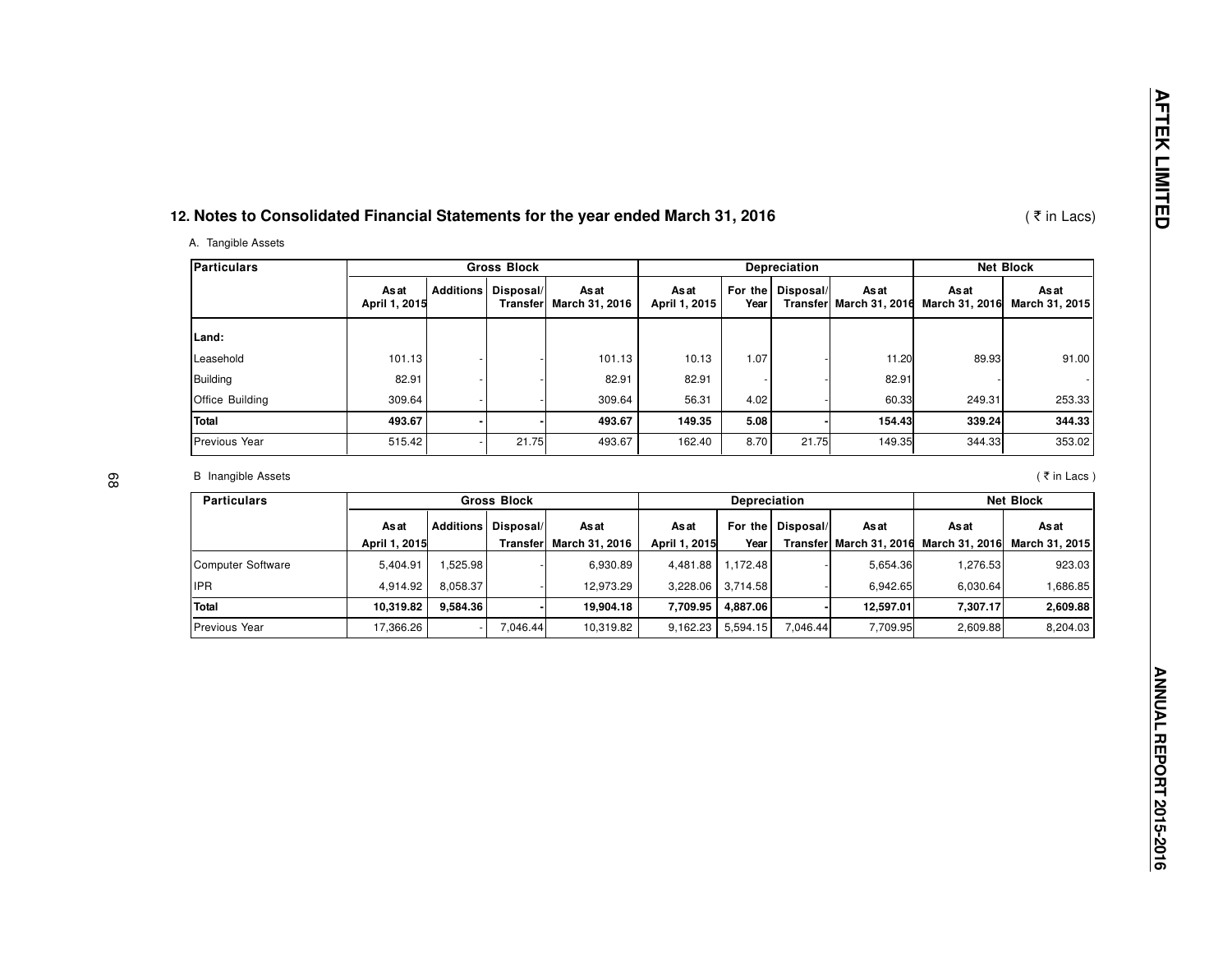÷,

 $\overline{\phantom{a}}$ 

| Notes to Consolidated Financial Statements for the year ended March 31, 2016                                                                |                                        | (₹in Lacs)    |
|---------------------------------------------------------------------------------------------------------------------------------------------|----------------------------------------|---------------|
|                                                                                                                                             | As at<br>March 31, 2016 March 31, 2015 | As at         |
| <b>Non-Current Investments</b><br>13.                                                                                                       |                                        |               |
| Trade Investments in Equity Instruments - Unquoted, at Cost                                                                                 |                                        |               |
| (a) Investment in Associates:<br>Digihome Solutions Private Limited (DSPL)<br>23,00,000 Equity Shares (Previous Year 23,00,000)<br>1,313.33 |                                        | 1,313.33      |
| Equity Shares of ₹ 10/- Each Fully Paid Up<br>Less :- Provision for Diminution in Value<br>(1,313.33)                                       |                                        | (1,313.33)    |
| (b) Investment in Other Companies:<br>Elven Technologies Private Limited<br>82,500 Equity Shares of ₹10 Each Fully Paid Up                  | 8.25                                   | 8.25          |
| V Soft Inc. (USA)<br>164,250 Equity Shares of US\$ 5.48 each fully paid up                                                                  | 399.82                                 | 399.82        |
|                                                                                                                                             | 408.07                                 | 408.07        |
| 14 Long-Term Loans and Advances                                                                                                             |                                        |               |
| [Unsecured, Considered Good (unless otherwise stated)]<br>Capital Advances (Refer Note. No. 40)<br>Other Loans and Advances:                | 4,144.01                               | 4,144.01      |
| <b>Balances with Government Authorities</b>                                                                                                 | 29.78                                  | 30.21         |
| Others Loans and Advances- Considered Good<br>to Related Parties :-                                                                         |                                        | 10.45         |
| Aftek Employees' Welfare Trust<br>Digihome Solutions Pvt Ltd.                                                                               | 10.45<br>119.94                        | 119.94        |
|                                                                                                                                             | 4,304.18                               | 4,304.61      |
| 15 Other Non-Current Assets                                                                                                                 |                                        |               |
| [Unsecured, Considered Good (unless otherwise stated)]                                                                                      |                                        |               |
| Fixed Deposits with original maturity Morethan One Year<br>Other Deposit                                                                    | 5.23<br>10.39                          | 5.23<br>40.60 |
|                                                                                                                                             | 15.62                                  | 45.84         |
| 16 Inventories                                                                                                                              |                                        |               |
| Raw Materials<br>Spyguard Components & Others                                                                                               | 62.21                                  | 57.69         |
|                                                                                                                                             | 62.21                                  | 57.69         |
| Work-in-Progress<br>Spyguard Components & Others                                                                                            | 26.47                                  | 27.26         |
|                                                                                                                                             | 26.47                                  | 27.26         |
|                                                                                                                                             | 88.68                                  | 84.95         |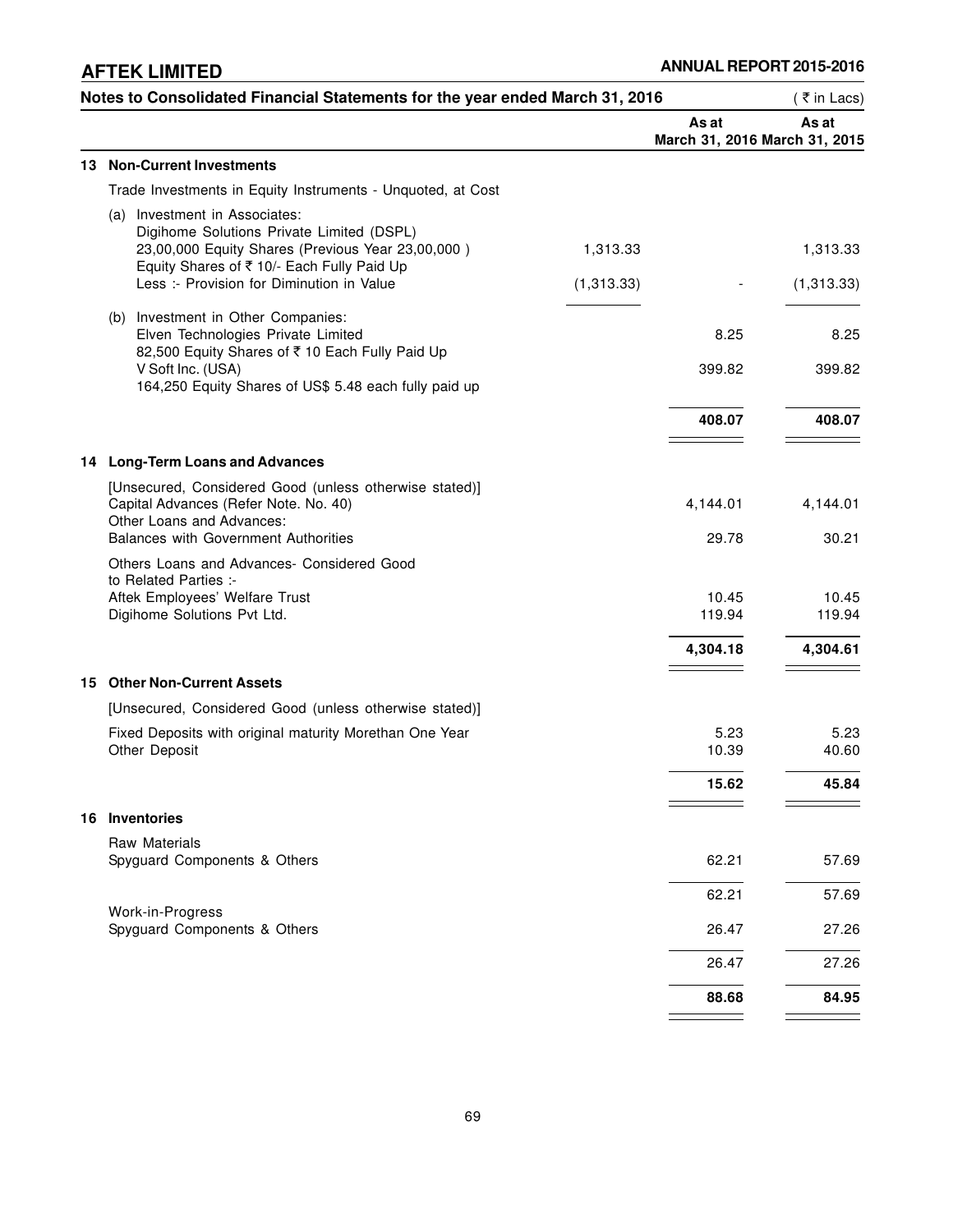## **AFTEK LIMITED**

|     | Notes to Consolidated Financial Statements for the year ended March 31, 2016                                                                                     |                                        | (₹in Lacs)            |
|-----|------------------------------------------------------------------------------------------------------------------------------------------------------------------|----------------------------------------|-----------------------|
|     |                                                                                                                                                                  | As at<br>March 31, 2016 March 31, 2015 | As at                 |
|     | 17 Trade Receivables                                                                                                                                             |                                        |                       |
|     | Unsecured, considered good:                                                                                                                                      |                                        |                       |
|     | Outstanding for a period exceeding six months from the date they are due for payment<br>(Refer Note. 39)<br>Others - Outstanding for a period of less six months | 30,639.05<br>935.05                    | 25,048.09<br>2,365.77 |
|     |                                                                                                                                                                  |                                        |                       |
|     |                                                                                                                                                                  | 31,574.10                              | 27,413.86             |
| 18. | <b>Cash and Bank Balances</b>                                                                                                                                    |                                        |                       |
|     | Cash and Cash Equivalents                                                                                                                                        |                                        |                       |
|     | Cash on Hand                                                                                                                                                     | 14.12                                  | 12.30                 |
|     | Bank Balances in :<br><b>Current Accounts</b>                                                                                                                    | 3.51                                   | 1.17                  |
|     | <b>EEFC Accounts</b>                                                                                                                                             | 1.12                                   | 1.06                  |
|     | Fixed Deposits with original maturity Lessthan 3 Month                                                                                                           |                                        |                       |
|     |                                                                                                                                                                  | 18.75                                  | 14.52                 |
|     | <b>Other Bank Balances</b><br><b>Unpaid Dividend Accounts</b>                                                                                                    | 20.24                                  | 20.24                 |
|     |                                                                                                                                                                  |                                        |                       |
|     |                                                                                                                                                                  | 20.24                                  | 20.24                 |
|     |                                                                                                                                                                  | 38.99                                  | 34.76                 |
|     | 19 Short-Term Loans and Advances                                                                                                                                 |                                        |                       |
|     | [Unsecured, Considered Good (unless otherwise stated)]                                                                                                           |                                        |                       |
|     | Advance to Suppliers<br>Other Loans and Advances:                                                                                                                | 15.00                                  | 12.78                 |
|     | Loan to Employees<br><b>Prepaid Expenses</b>                                                                                                                     | 0.15                                   | 0.15<br>0.13          |
|     |                                                                                                                                                                  |                                        |                       |
|     |                                                                                                                                                                  | 15.15                                  | 13.06                 |
|     | 20 Other Current Assets                                                                                                                                          |                                        |                       |
|     | [Unsecured, Considered Good (unless otherwise stated)]                                                                                                           |                                        |                       |
|     | Interest accrued on Deposits                                                                                                                                     |                                        | 0.20                  |
|     |                                                                                                                                                                  |                                        | 0.20                  |
|     |                                                                                                                                                                  |                                        |                       |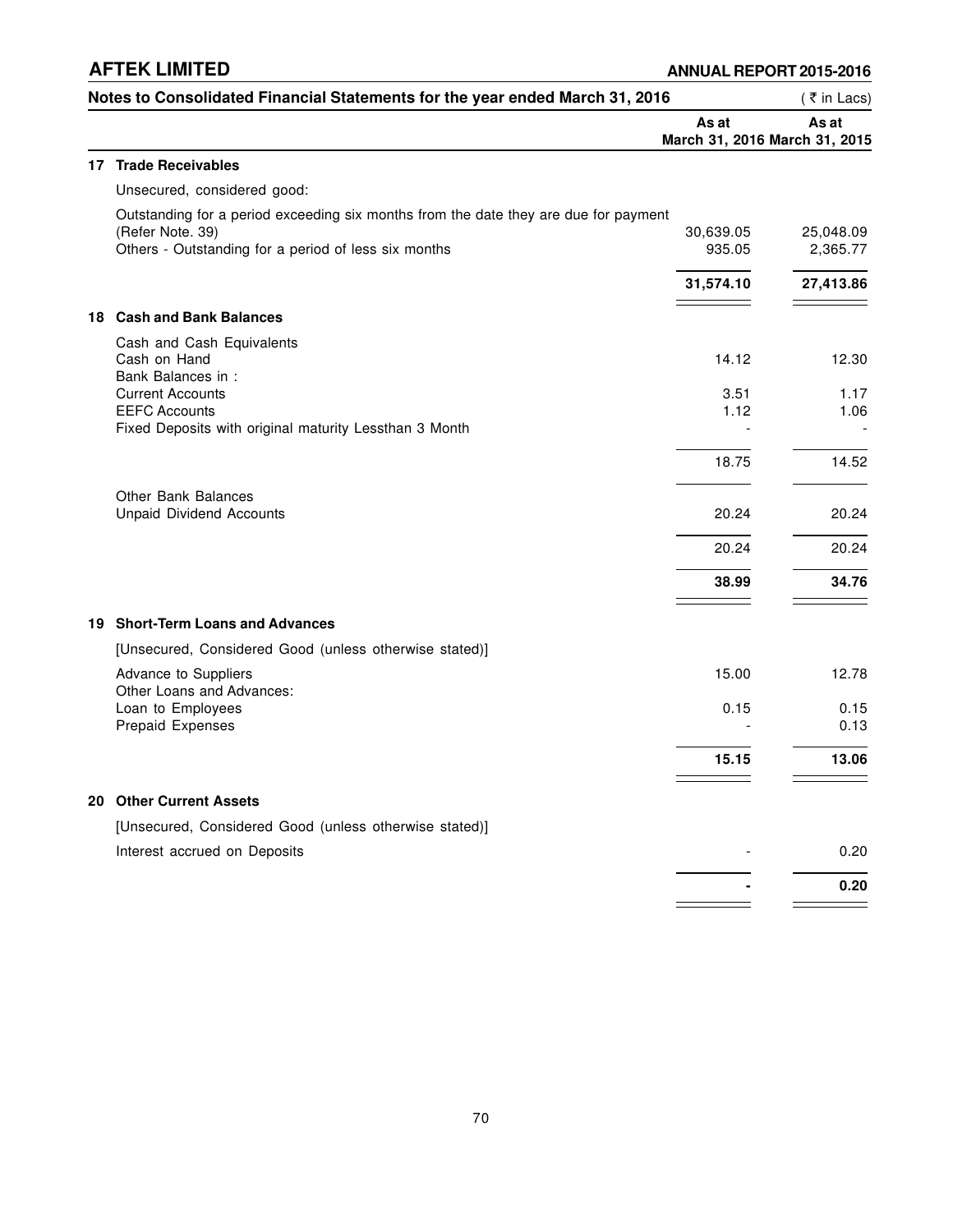|     | Notes to Consolidated Financial Statements for the year ended March 31, 2016                                        |                                                    | (₹in Lacs)        |
|-----|---------------------------------------------------------------------------------------------------------------------|----------------------------------------------------|-------------------|
|     |                                                                                                                     | <b>Year Ended</b><br>March 31, 2016 March 31, 2015 | <b>Year Ended</b> |
| 21. | <b>Revenue from Operations</b>                                                                                      |                                                    |                   |
|     | Sale software Products & Services:<br>Information technology Services<br>Products Development                       | 2,316.82                                           | 5,086.42          |
|     | Software Products - Powersafe<br>a)<br>Software Products - PDA<br>4.35<br>b)<br><b>Others Sales</b><br>157.46<br>C) | 161.81                                             | 44.91<br>128.64   |
|     |                                                                                                                     | 2,478.63                                           | 5,259.97          |
|     | 22 Other Income                                                                                                     |                                                    |                   |
|     | Interest Income From<br>Banks FD<br>Others                                                                          |                                                    | 0.08<br>0.49      |
|     | Gain on Foreign Exchange (Net)<br>Profit on Sale of Fixed Assets                                                    | 1,469.16                                           | 584.02<br>4.82    |
|     | Liabilities no Longer Required Written Back<br>Miscellaneous Income                                                 |                                                    | 157.03<br>0.02    |
|     |                                                                                                                     | 1,469.16                                           | 746.46            |
|     | 23 Cost of Materials Consumed & Software Development Expenses                                                       |                                                    |                   |
|     | Raw Material Consumed                                                                                               |                                                    |                   |
|     | Opening Inventory<br>Add: Purchases                                                                                 | 57.69<br>77.65                                     | 55.87<br>78.28    |
|     | Less: Closing Inventory                                                                                             | 62.21                                              | 57.69             |
|     | Cost of Raw Materials Consumed during the year<br>Software Development Expenses                                     | 73.12                                              | 76.46             |
|     |                                                                                                                     | 73.12                                              | 76.46             |
|     | 24 Changes in Inventories of Finished Goods and Work-in-Progress                                                    |                                                    |                   |
|     | (Increase)/ Decrease in Stocks                                                                                      |                                                    |                   |
|     | Stock at the end of the year:<br><b>Finished Goods</b>                                                              |                                                    |                   |
|     | Work-in-progress<br><b>Traded Goods</b>                                                                             | 26.47                                              | 27.26             |
|     |                                                                                                                     | 26.47                                              | 27.26             |
|     | Stock at the beginning of the year:<br><b>Finished Goods</b>                                                        |                                                    |                   |
|     | Work-in-progress<br><b>Traded Goods</b>                                                                             | 27.26                                              | 26.43             |
|     |                                                                                                                     | 27.26                                              | 26.43             |
|     | (Increase)/ Decrease in Stocks                                                                                      | 0.79                                               | (0.83)            |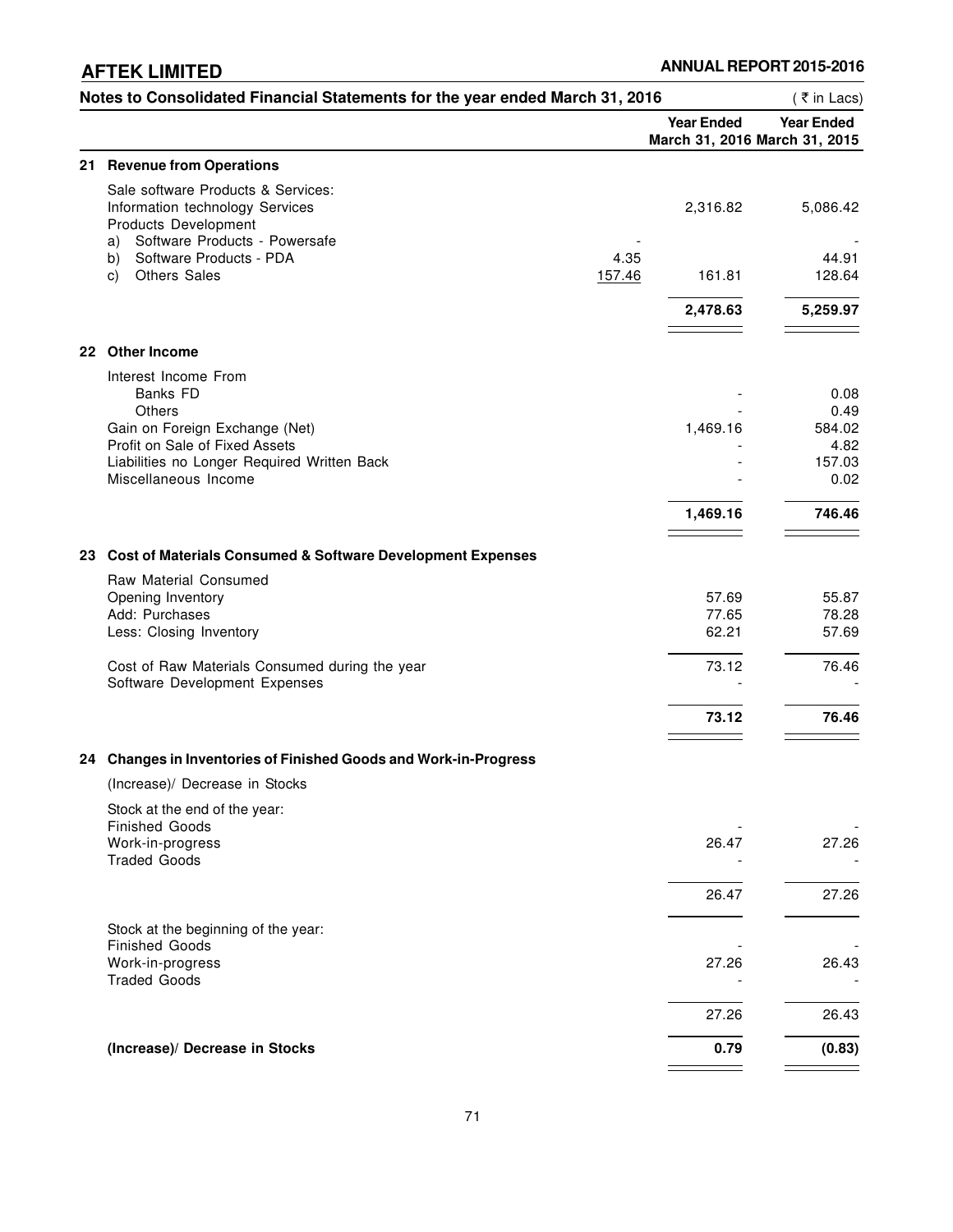**AFTEK LIMITED ANNUAL REPORT 2015-2016**

|    | Notes to Consolidated Financial Statements for the year ended March 31, 2016 |                                                    | (₹in Lacs)        |
|----|------------------------------------------------------------------------------|----------------------------------------------------|-------------------|
|    |                                                                              | <b>Year Ended</b><br>March 31, 2016 March 31, 2015 | <b>Year Ended</b> |
|    | 25 Employee Benefits Expense                                                 |                                                    |                   |
|    | Salaries, Wages and Bonus<br>Directors Remuneration                          | 36.72                                              | 73.24             |
|    | Contribution to Provident and Other Funds                                    | 1.55                                               | 3.44              |
|    | Gratuity                                                                     | 1.00                                               | 2.00              |
|    | <b>Compensated Absences</b>                                                  | 0.60                                               | 1.31              |
|    | <b>Staff Welfare Expenses</b>                                                | 2.64                                               | 2.10              |
|    |                                                                              | 42.51                                              | 82.09             |
|    | 26 Finance Costs                                                             |                                                    |                   |
|    | To Banks                                                                     |                                                    |                   |
|    | Interest on Term Loan                                                        | 642.17                                             | 646.22            |
|    | Interest on Cash Credit                                                      | 120.00                                             | 120.00            |
|    | To Others                                                                    |                                                    |                   |
|    | Interest on FCCB                                                             |                                                    |                   |
|    | Interest on Statutory Dues<br>Others                                         | 8.00                                               | 12.00             |
|    |                                                                              | 770.17                                             | 778.22            |
| 27 | <b>Depreciation and Amortisation Expense</b>                                 |                                                    |                   |
|    | Depreciation on Tangible Assets                                              | 5.08                                               | 8.70              |
|    | Amortisation on Intangible Assets                                            | 4,887.06                                           | 5,594.15          |
|    |                                                                              | 4,892.15                                           | 5,602.85          |
|    | 28 Other Expenses                                                            |                                                    |                   |
|    |                                                                              |                                                    |                   |
|    | <b>Electricity Expenses</b><br>Repairs and Maintenance:                      | 1.80                                               | 2.42              |
|    | Computers                                                                    | 0.04                                               | 0.34              |
|    | <b>Building</b>                                                              |                                                    | 0.08              |
|    | <b>Others</b>                                                                | 0.06                                               | 0.67              |
|    | Rent (Refer Note 36)                                                         | 16.20                                              | 20.22             |
|    | Rates and Taxes                                                              | 0.61                                               | 7.57              |
|    | Insurance                                                                    | 0.16                                               | 0.20              |
|    | <b>Communication Charges</b>                                                 | 1.99                                               | 2.76              |
|    | Printing and Stationery                                                      | 0.43                                               | 0.79              |
|    | Travelling, Conveyance and Car Expenses                                      | 19.71                                              | 19.76             |
|    | Postage & Telegram<br>Legal, Professional and Secretarial Expenses           | 0.00                                               | 0.01              |
|    | Auditors' Remuneration                                                       | 16.81<br>32.00                                     | 1.97<br>32.00     |
|    | Commission on Sales                                                          |                                                    | 0.03              |
|    | Doubtful Debts written off                                                   | 0.56                                               | 4.76              |
|    | Miscellaneous Expenses                                                       | 7.76                                               | 11.03             |
|    |                                                                              | 98.13                                              | 104.61            |
|    |                                                                              |                                                    |                   |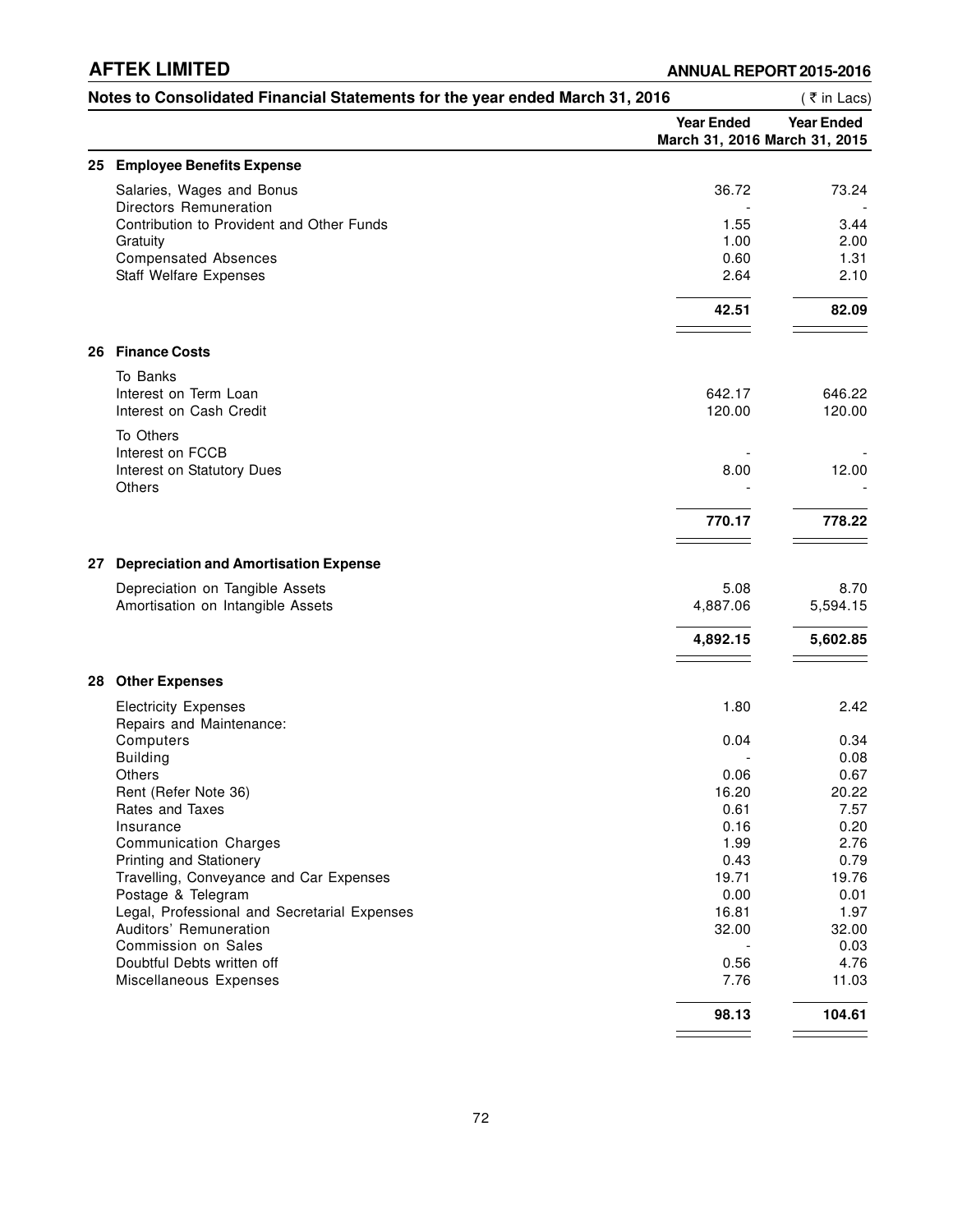### **Notes to Consolidated Financial Statements for the year ended March 31, 2016** (₹ in Lacs)

## **29 Computation of Earnings per Share (Basic and Diluted):**

The number of shares used in computing Basic and Diluted Earnings Per Share is the weighted average number of shares outstanding during the year.

| <b>Particulars</b>                                                                                                                                                                             | <b>Year Ended</b> | Year Ended<br>March 31, 2016 March 31, 2015 |
|------------------------------------------------------------------------------------------------------------------------------------------------------------------------------------------------|-------------------|---------------------------------------------|
| Profit Computation for both Basic and Diluted Earnings Per Share of ₹2 each:<br>Net Profit as per the Consolidated Statement of Profit and Loss available for<br>Equity Shareholders (in Lacs) | (1925.96)         | (635.68)                                    |
| Weighted average number of Equity Shares for Earnings Per Share computation:<br>11.<br>Number of shares for Basic and Diluted Earnings Per Share                                               | 110,188,091       | 110,188,091                                 |
| Earnings Per Share:<br>III.                                                                                                                                                                    |                   |                                             |
| Basic (in ₹)                                                                                                                                                                                   | (1.75)            | (0.58)                                      |
| Diluted (in ₹)                                                                                                                                                                                 | (1.75)            | (0.58)                                      |

#### **30 Additional Information**

### **a Value of imported and indigenous materials consumed**

|                                     | <b>Year Ended</b><br>March 31, 2016 |        | <b>Year Ended</b><br>March 31, 2015 |        |
|-------------------------------------|-------------------------------------|--------|-------------------------------------|--------|
|                                     | ( ₹ in Lacs)                        | $\%$   | ( ₹ in Lacs)                        | %      |
| Raw Materials and Packing Materials |                                     |        |                                     |        |
| Imported                            | 29.10                               | 37.48  | 35.00                               | 44.71  |
| Indigenous                          | 48.55                               | 62.52  | 43.28                               | 55.29  |
| <b>Total</b>                        | 77.65                               | 100.00 | 78.28                               | 100.00 |

#### **b CIF Value of Imports**

|                      | Year Ended | <b>Year Ended</b><br>March 31, 2016 March 31, 2015 |
|----------------------|------------|----------------------------------------------------|
| <b>Raw Materials</b> | 29.03      | 34.87                                              |
| <b>Total</b>         | 29.03      | 34.87                                              |

#### **c Expenditure in Foreign Currency(On accrual Basis)**

|                   | <b>Year Ended</b>             | <b>Year Ended</b> |
|-------------------|-------------------------------|-------------------|
|                   | March 31, 2016 March 31, 2015 |                   |
| Travelling        | 6.29                          | 9.13              |
| Interest Expenses | 48.40                         | 101.72            |
| Total             | 54.69                         | 110.85            |

### **d Earnings in Foreign Currency (On accrual Basis)**

|                      | <b>Year Endedl</b><br>March 31, 2016 March 31, 2015 | <b>Year Ended</b> |
|----------------------|-----------------------------------------------------|-------------------|
| Revenue from Exports | 2.368.33                                            | 5.161.24          |
| <b>Total</b>         | 2.368.33                                            | 5.161.24          |

#### **e Auditors' Remuneration**

|                                            | <b>Year Endedl</b><br>March 31, 2016 March 31, 2015 | <b>Year Ended</b> |
|--------------------------------------------|-----------------------------------------------------|-------------------|
| Audit Fees (Including Limited Review Fees) | 32.00                                               | 32.00             |
| <b>Total</b>                               | 32.00                                               | 32.00             |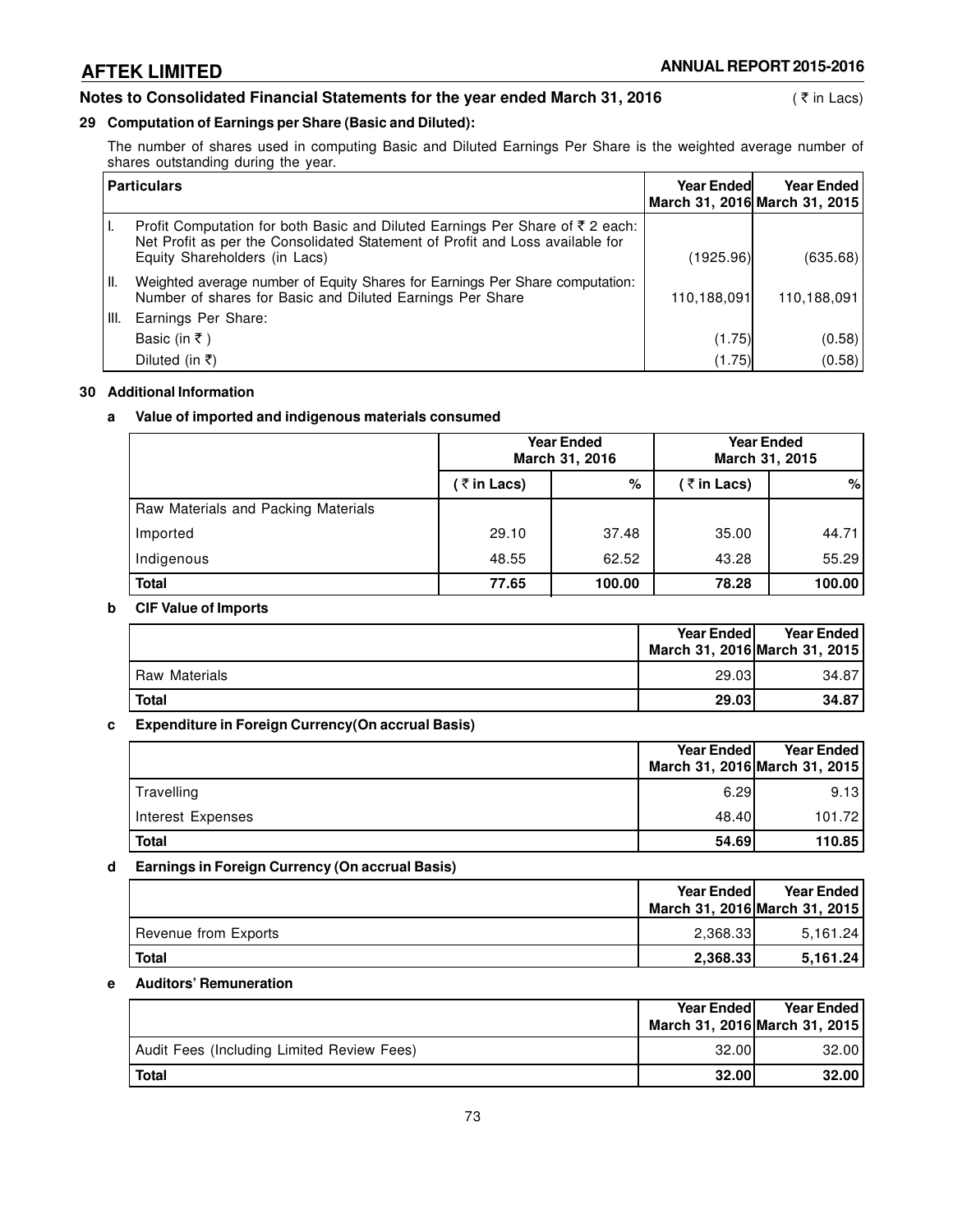|    |   | Notes to Consolidated Financial Statements for the year ended March 31, 2016                      | ′ ₹ in Lacs) |
|----|---|---------------------------------------------------------------------------------------------------|--------------|
| 31 |   | Disclosure as per Accounting Standard 15 (Revised) - Employee Benefits:                           |              |
|    |   | The Company has classified various benefits provided to employees as under:                       |              |
|    |   | <b>Defined Contribution Plans</b>                                                                 |              |
|    | a | <b>Provident Fund</b>                                                                             |              |
|    | b | State Defined Contribution Plans                                                                  |              |
|    |   | Employers' Contribution to Labour Welfare Fund                                                    |              |
|    |   | Employers' Contribution to Employee's Pension Scheme 1995<br>н.                                   |              |
|    |   | During the year, the Company has recognised the following amounts in the Profit and Loss Account: |              |

**Year Ended Year Ended March 31, 2016 March 31, 2015** Employers' Contribution to Provident Fund \* [Includes Employers' Contribution to Employee's Pension Scheme 1995] 1.55 3.44 \* Included in Contribution to Provident and Other Funds (Refer Note 25)

#### **II Defined Benefit Plan**

| Α     | <b>Gratuity</b>                                                                                                                                                                                                                          |                            |                                                             |
|-------|------------------------------------------------------------------------------------------------------------------------------------------------------------------------------------------------------------------------------------------|----------------------------|-------------------------------------------------------------|
| li.   | During the year, company has not made Acturial Valuation, therefore figures are provided in below table are<br>provisional.                                                                                                              |                            |                                                             |
|       |                                                                                                                                                                                                                                          | <b>Year Ended</b>          | <b>Year Ended</b><br>March 31, 2016 March 31, 2015          |
|       | Discount Rate<br>Rate of increase in Compensation Levels<br>Rate of Return on Plan Assets                                                                                                                                                |                            |                                                             |
| ii.   | <b>Changes in the Fair value of Plan Assets</b>                                                                                                                                                                                          | <b>Year Ended</b>          | <b>Year Ended</b><br>March 31, 2016 March 31, 2015          |
|       | Present Value of Plan Assets at the beginning of the year<br><b>Expected Return on Plan Assets</b><br>Actuarial Gain/ (Loss) on Plan Assets<br>Contributions<br><b>Benefits Paid</b><br>Fair Value of Plan Assets at the end of the year |                            |                                                             |
| iΪi   | <b>Changes in the Present Value of Obligation</b>                                                                                                                                                                                        | <b>Year Ended</b>          | <b>Year Ended</b><br>March 31, 2016 March 31, 2015          |
|       | Present Value of Obligation at the beginning of the year<br>Interest Cost                                                                                                                                                                | 65.06                      | 63.06                                                       |
|       | <b>Current Service Cost</b><br><b>Benefits Paid</b><br>Actuarial (Gain)/ Loss                                                                                                                                                            | 1.00                       | 2.00                                                        |
|       | Present Value of Obligation at the end of the year<br><b>Non-Current Liabilities</b><br><b>Current Liabilities</b>                                                                                                                       | 66.06<br>66.06             | 65.06<br>65.06                                              |
| iv.   | Amount recognised in the Balance Sheet                                                                                                                                                                                                   | <b>Year Ended</b>          | <b>Year Ended</b><br>March 31, 2016 March 31, 2015          |
|       | Present Value of Obligation at the end of the year<br>Fair Value of Plan Assets                                                                                                                                                          | 66.06                      | 65.06                                                       |
| V     | Net Liability recognised at the end of the year<br>Percentage of each category of plan assets to total fair<br>value of plan assets as at March 31, 2016:                                                                                | 66.06<br><b>Year Ended</b> | 65.06<br><b>Year Ended</b><br>March 31, 2016 March 31, 2015 |
|       | Administered by Life Insurance Corporation of India                                                                                                                                                                                      | 100%                       | 100%                                                        |
| ٧i    | <b>Expenses recognised in the Profit and Loss Account</b>                                                                                                                                                                                | <b>Year Ended</b>          | <b>Year Ended</b><br>March 31, 2016 March 31, 2015          |
|       | <b>Current Service Cost</b><br>Interest Cost                                                                                                                                                                                             | 1.00                       | 2.00                                                        |
|       | <b>Expected Return on Plan Assets</b><br>Actuarial (Gain)/ Loss                                                                                                                                                                          |                            |                                                             |
|       | Total Expenses recognised in the Profit and Loss Account                                                                                                                                                                                 | 1.00                       | 2.00                                                        |
| vii I | Expected Contribution to Gratuity Fund for the next year ₹ Nil lacs (Previous Year: ₹ 5.03 lacs).                                                                                                                                        |                            |                                                             |
| viii  | Details of Present Value of Obligation, Plan Assets and Experience Adjustmentare not applicable for the<br>current year.                                                                                                                 |                            |                                                             |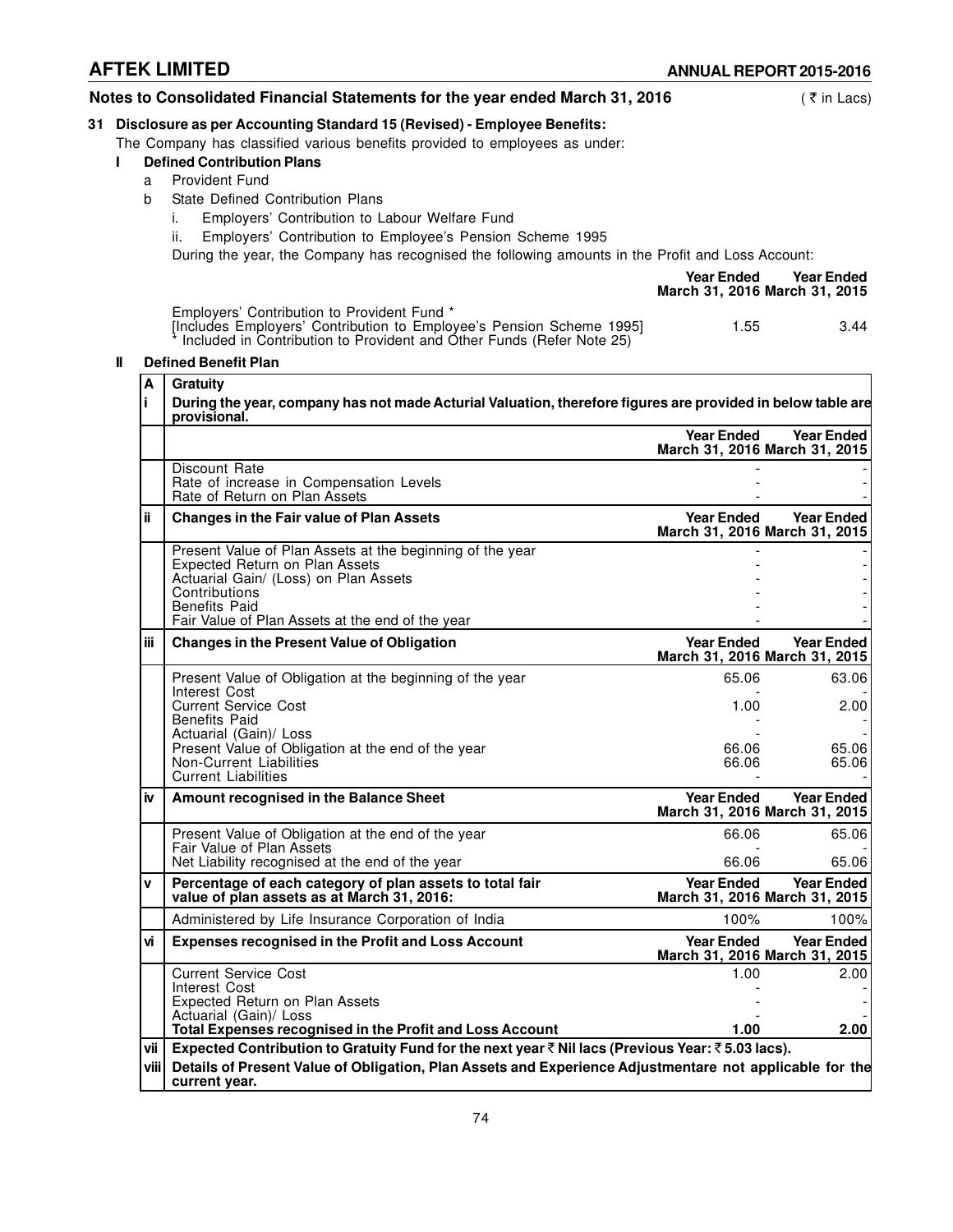## **Notes to Consolidated Financial Statements for the year ended March 31, 2016** (₹ in Lacs)

#### **32 Related Party Disclosures**

#### **(a) Names of related parties and nature of relationship**

|      |                                                                                                        |            | <b>Year Ended</b><br>March 31, 2016 March 31, 2015      | <b>Year Ended</b> |
|------|--------------------------------------------------------------------------------------------------------|------------|---------------------------------------------------------|-------------------|
| (i)  | <b>Associates of the Company</b>                                                                       |            | % of Holding                                            |                   |
|      | Digihome Solutions Private Limited                                                                     | Associates | 46%                                                     | 46%               |
| (ii) | Other Significantly influenced Related Parties with whom transactions have taken place during the year |            |                                                         |                   |
|      | Aftek Employees Welfare Trust #<br>Aftek employees Gratuity Assurance Scheme                           |            | Significantly influenced by<br>Key Management Personnel |                   |

Elven Technologies Pvt Ltd (Controlled entities)

#### **(iii) Key Management Personnel**

Mr. Ranjit M Dhuru

- Mr. Nitin K Shukla
- Mr. Mukul Dalal

#### **Note:-**

# Aftek Employees' Welfare Trust (Unregistered) was created for the benefit of employees including Executive Directors. The purpose of the trust inter alia is to purchase/invest in the shares or other securities of Aftek Limited for the benefit of employees. As per the conditions of the trust deed, an interest free loan has been provided by the Company which is to be used for the purchase of equity shares of Aftek Limited. These shares may be allocated to the employees or the amount of profit earned on the sale of these shares may be distributed amongst the employees. During the year the trust has not sold any shares and made payment against loan.

 $($   $\overline{z}$  in Lacs)

#### **(b) Related Party Disclosures**

The following transactions were carried out during the year with the related parties in the ordinary course of business:

| Nature of Transaction             | <b>Parties referred</b><br>to in (i) above |           | <b>Parties referred</b><br>to in (ii) above |                     | <b>Parties referred</b><br>to in (iii) above |           | <b>Total</b>        |       |
|-----------------------------------|--------------------------------------------|-----------|---------------------------------------------|---------------------|----------------------------------------------|-----------|---------------------|-------|
|                                   | 2015-2016                                  | 2014-2015 |                                             | 2015-2016 2014-2015 | 2015-2016                                    | 2014-2015 | 2015-2016 2014-2015 |       |
| Loan & Advance Given              |                                            |           |                                             |                     |                                              |           |                     |       |
| Digihome Solutins Private Limited |                                            | 0.41      |                                             |                     |                                              |           |                     | 0.41  |
| Total                             |                                            | 0.41      |                                             | -                   |                                              |           |                     | 0.41  |
| Loan Taken                        |                                            |           |                                             |                     |                                              |           |                     |       |
| Key management persons            |                                            | 17.35     |                                             |                     |                                              |           |                     | 17.35 |
| lothers                           |                                            | 19.98     |                                             |                     |                                              |           |                     | 19.98 |
| Total                             |                                            | 37.33     |                                             |                     |                                              |           |                     | 37.33 |
| Loan Returned                     |                                            |           |                                             |                     |                                              |           |                     |       |
| Key management persons            |                                            |           | 2.80                                        |                     |                                              |           | 2.80                |       |

#### **(ii) Year End Balance:**

| Name of the Party                  | Outstanding Amount   Maximum Balance Outstanding<br>at any time during the year |                                                                       |        |         |
|------------------------------------|---------------------------------------------------------------------------------|-----------------------------------------------------------------------|--------|---------|
|                                    | As At I                                                                         | As Atl<br>March 31, 2016 March 31, 2015 March 31, 2016 March 31, 2015 | As Atl | As At I |
| <b>Year end Balance</b>            |                                                                                 |                                                                       |        |         |
| Digihome Solutions Private Limited | 119.94                                                                          | 119.94                                                                | 119.94 | 119.94  |
| Aftek Employees' Welfare Trust     | 10.45                                                                           | 10.45                                                                 | 10.45  | 10.45   |
| Key management persons             | 153.92                                                                          | 156.72                                                                | 153.92 | 156.72  |
| Total                              | 284.31                                                                          | 287.11                                                                | 284.31 | 287.11  |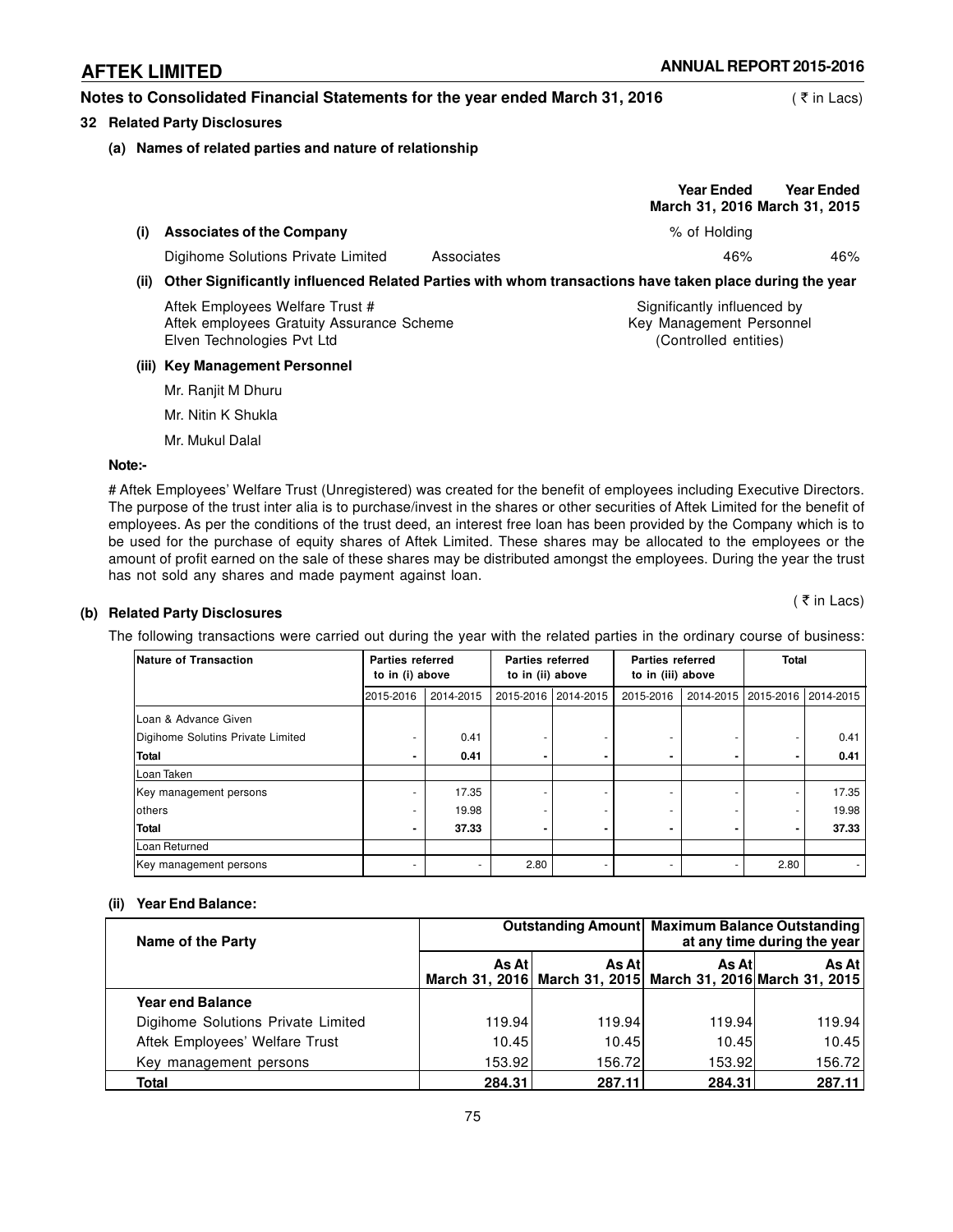### **Notes to Consolidated Financial Statements for the year ended March 31, 2016** (₹ in Lacs)

#### **33 Disclosure of Derivatives:**

i The foreign currency outstanding balances that have not been hedged by any derivative instrument or otherwise as at March 31, 2015 are as follows:

| <b>Particulars</b>    | Foreign<br>Currency<br><b>Denomination</b> | Foreign<br>Currency<br>Amount | Amount         | Foreign<br>Currency<br>Amount | Amount         |
|-----------------------|--------------------------------------------|-------------------------------|----------------|-------------------------------|----------------|
|                       |                                            | March 31, 2016                | March 31, 2016 | March 31, 2015                | March 31, 2015 |
| Sundry Debtors        | USD.                                       | 376.92                        | 23,774.17      | 348.97                        | 22,011.23      |
|                       | <b>EURO</b>                                | 74.68                         | 5.045.76       | 68.01                         | 4,595.10       |
| Secured Loan - Ecb    | Euro                                       | 45.00                         | 3,379.35       | 45.00                         | 3,037.97       |
| UnSecured Loan - Fccb | USD                                        | 35.40                         | 1,925.38       | 35.40                         | 1,925.38       |

The foreign currency outstanding has been translated at the rates of exchange prevailing on the Balance Sheet date in accordance with Accounting standards specified under Section 133 of the Companies Act,2013, read with Rule 7 of the Comapnies (Accounts) Rules, 2014.

| 34 |     |     | Capital Commitments & Contingent liabilities not provided for:                                                                                                                                            | <b>Year Ended</b> | <b>Year Ended</b><br> March 31, 2016   March 31, 2015 |
|----|-----|-----|-----------------------------------------------------------------------------------------------------------------------------------------------------------------------------------------------------------|-------------------|-------------------------------------------------------|
|    | (a) |     | <b>Capital Commitments:</b><br>Estimated amounts of contracts remaining to be executed on capital account<br>(net of advances) and not provided for. (Refer Note no. 40)                                  | Nil               | Nil l                                                 |
|    |     |     | (b) Contingent liabilities not provided for :                                                                                                                                                             |                   |                                                       |
|    |     |     | Corporate guarantee given to Bank for finance provided to Digihome<br>Solutions Private Limited against which loan outstanding is $(\bar{\bar{\xi}})$ in Lacs)<br>149.99 previous year (₹ in Lacs) 79.00} | 779.00            | 779.00                                                |
|    |     | ii. | Pending assessement of Income tax and Sales tax(Including Interest, if any)                                                                                                                               |                   |                                                       |
|    |     |     | Income Tax matters                                                                                                                                                                                        | 167.30            | 167.30                                                |
|    |     |     | Sales Tax matters                                                                                                                                                                                         |                   | Amount unascertainable                                |

#### **35 Segment Reporting:**

#### **Primary Segment Information**

The Company is in the business of sale of software services which is viewed by the management as a single primary segment,

i.e. business segment.

#### **Secondary Segment Information - Geographical**

The secondary segment information in relation to the geographies is as follows:

| <b>Regions</b>       |            | Year ended March 31, 2016 |              | Year ended March 31, 2015 |
|----------------------|------------|---------------------------|--------------|---------------------------|
|                      | (₹in Lacs) | %                         | ( ₹ in Lacs) | %                         |
| America              | 1.748.09   | 70.53%                    | 3,458.87     | 65.76%                    |
| Europe               | 483.62     | 19.51%                    | 1.450.02     | 27.57%                    |
| Japan                | 85.10      | 3.43%                     | 177.53       | 3.38%                     |
| India                | 157.46     | 6.35%                     | 98.73        | 1.88%                     |
| Others               | 4.36       | 0.18%                     | 74.82        | 1.42%                     |
| <b>Total Revenue</b> | 2,478.63   | 100.00%                   | 5,259.97     | 100.00%                   |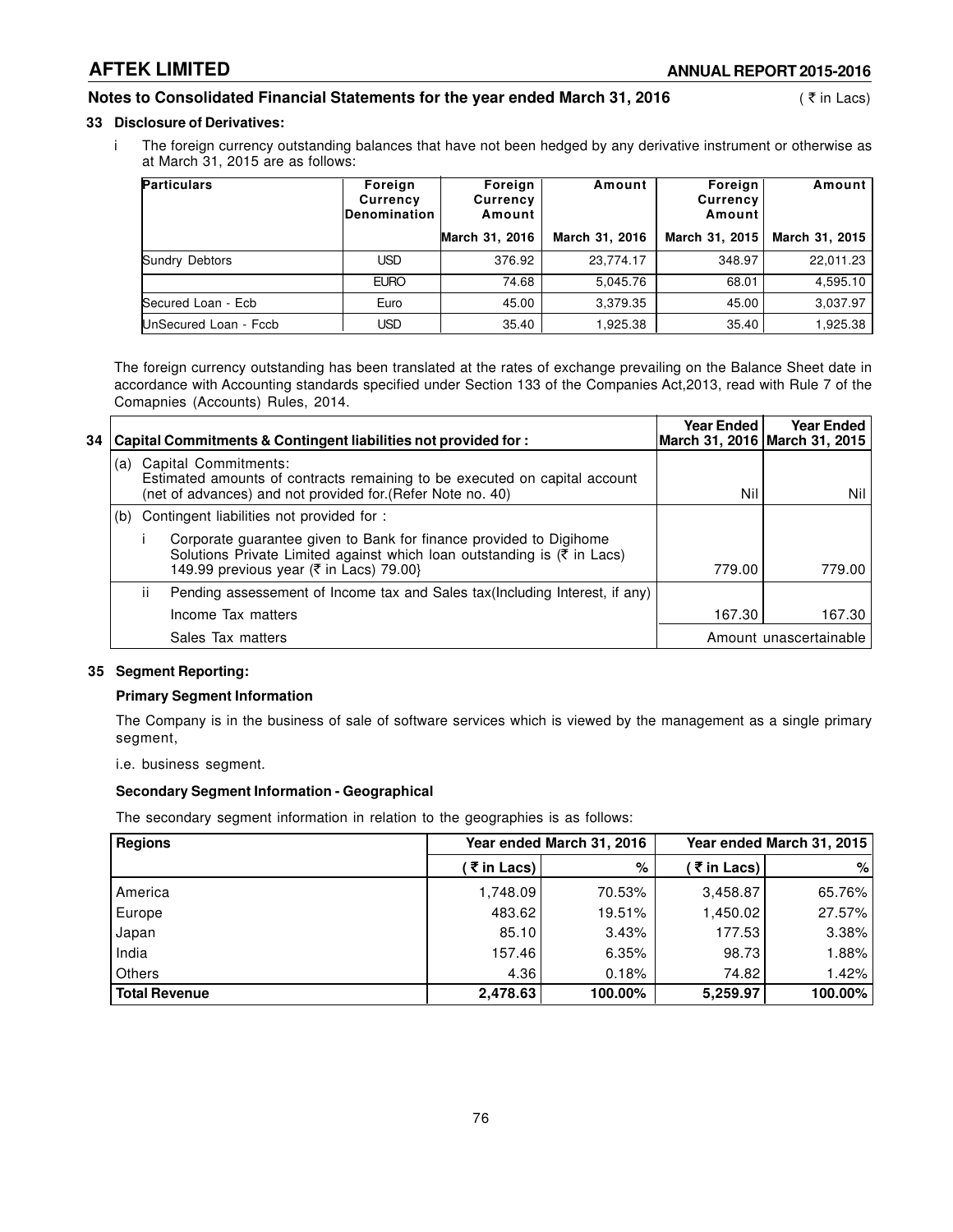#### **Notes to Consolidated Financial Statements for the year ended March 31, 2016** ( ` in Lacs)

#### **36 Operating Lease**

The Company has significant operating leases for premises. These lease arrangements range for a period between 11 months and 10 years, which include both cancellable and noncancellable leases. Most of the leases are renewable for further period on mutually agreeable terms and also include escalation clauses.

|             |                                                                                                        | <b>Year Endedl</b> | Year Ended<br>March 31, 2016 March 31, 2015 |
|-------------|--------------------------------------------------------------------------------------------------------|--------------------|---------------------------------------------|
| la)         | Lease payments recognised in the Statement of Profit and Loss during the year                          | 16.20I             | 20.22                                       |
| $ b\rangle$ | With respect to non-cancellable operating leases, the future minimum lease<br>payments are as follows: |                    |                                             |
|             | - Not later than one year                                                                              | 9.12               | 9.12                                        |
|             | - Later than one year and not later than five years                                                    | 45.60              | 36.48                                       |

#### **37 Foreign Currency Convertible Bonds**

The Company had raised in aggregate USD 34.5 million through an issue of 3000 numbers of 1% Foreign Currency Convertible Bonds Due 2010 of USD 10,000 each ("FCCB") in June 2005 followed by 450 numbers of additional FCCB in July 2005 on account of exercise of green shoe option of 15%. The FCCBs bear interest  $@$  1% per annum with redemption at 128.25% of their principal amount. At the option of the Bondholders, FCCBs were convertible into Equity Shares/Global Depository Receipts ("GDRs") within a period of 5 years from the date of the original issue i.e. June 24, 2005 at the revised conversion price of ? 75.20 per share effective from June 25, 2006 (initial conversion price being ? 94/- per share) pursuant to the provisions of the Trust Deed executed in respect of the FCCBs.

At the behest of the majority bondholders, the Company had initiated the process of re-setting the conversion price of the FCCBs in line with the applicable pricing guidelines. Approval of Reserve Bank of India for the same was received vide their letter No. FED/CO/ECBD/10308/03.02.775/11-12 dated October 31, 2011. The holders of the FCCBs vide their Written Resolution of 25th July, 2012 have consented, inter alia, to the revision of Conversion Price of FCCBs from ? 75.20 to ? 13.76 and elongation of maturity period from 25th June, 2010 to 21st December, 2012 as well as waiver of events of defaults and interest payments. Accordingly, the Company has executed a Supplemental Trust Deed on 25th July, 2012 with Bank of New York Mellon, the Trustees for giving effect to the aforesaid amendments.

No FCCBs were converted during the year. 354 FCCBS were outstanding which, if converted into GDRs/Equity Shares at the reset conversion price of ? 13.76 would result into issuance of additional 1,12,10,428 numbers of equity shares of ? 2/- each.

#### **38 Global Depository Receipts (GDRs)**

The Company had issued 1,333,100 Global Depository Receipts (GDRs) on February 07, 2003 at a price of USD 11.25, per GDR with each GDR representing 3 equity shares of ? 10 each. Pursuant to Special Resolution passed at the Annual General Meeting held on December 29, 2003, equity shares of ? 10 each were sub-divided into smaller denomination of ? 2 each for which the Company had fixed January 29, 2004 as the Record Date. Corresponding increase was made to the number of GDRs from one to five in order to maintain the GDR to Equity proportion of 1:3.

Further, pursuant to the Special Resolution passed at the Annual General Meeting held on December 28, 2004, bonus shares in the proportion of one equity share for every two equity shares held on the record date of January 28, 2005 were allotted on January 31, 2005 resulting in increase in the number of GDRs.

Nil GDRs (PY Nil GDRs) were outstanding as at March, 2015.

As stated at Note No. 37, above, 354 numbers of 1% Foreign Currency Convertible Bonds Due 2010 were outstanding as at March, 31, 2015. If these FCCBs are converted into GDRs, it would resulted into issuance of 37,36,809 numbers of GDRs representing 1,12,10,428 numbers of equity shares of ? 2/- each at the reset conversion price of ? 13.76.

- **39** In view of the on-going slowdown in the European and US markets, there have been delayis in receivables. Considering the size and standing of its debtors, the Company has not made any provision at this stage towards amount of ? 29264.34 Lacs outstanding for a period of more than 12 months.
- **40** The company has given certain capital advances and made some investments totaling to Rs.6975.20 Lacs against the building under constructions at Hinjewadi, Pune. The said Plot of land is mortgaged to Bank of India -Jersey Channel Islands against the term loan. However since the Company has made default in repayment of Principal and Interest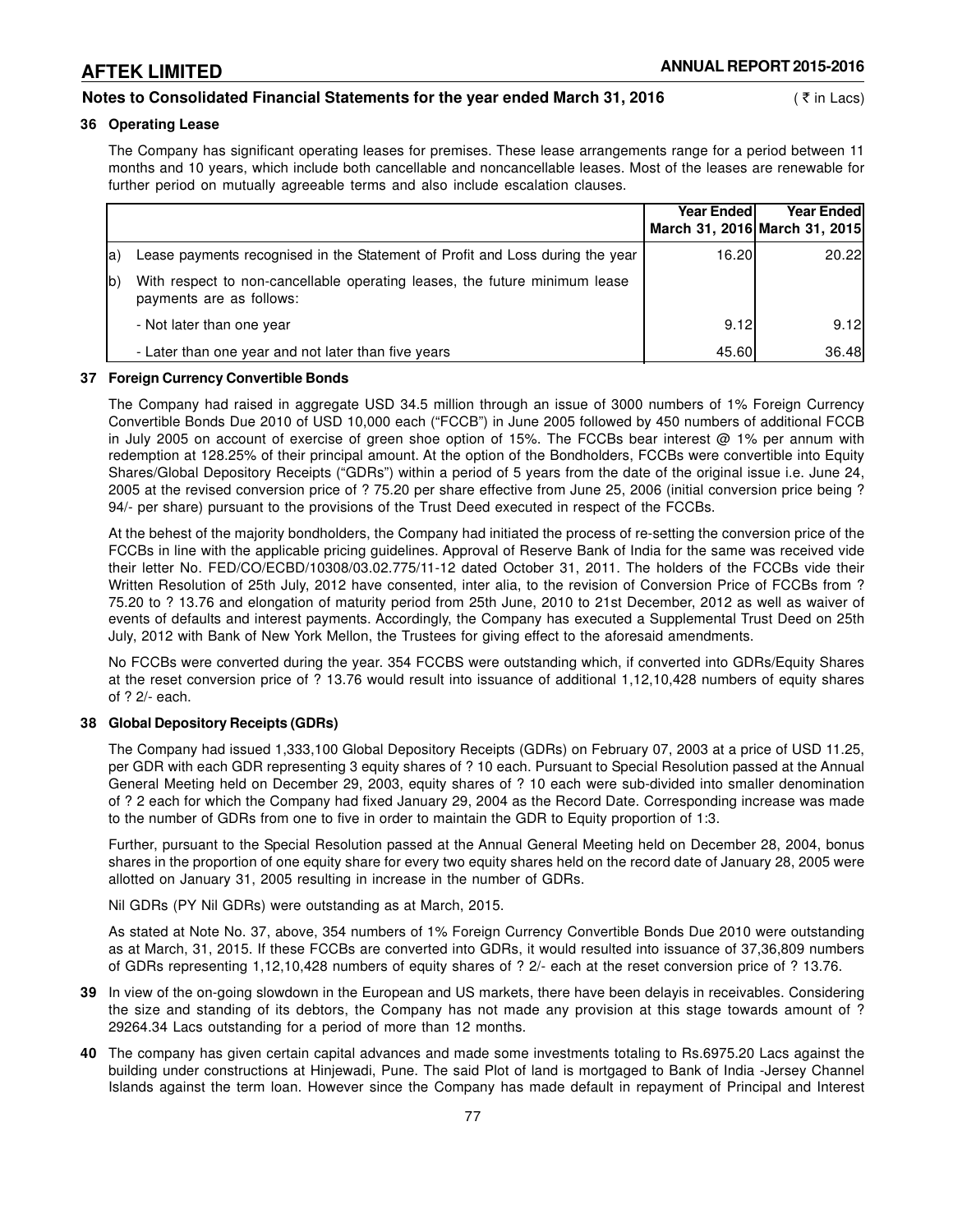## **AFTEK LIMITED ANNUAL REPORT 2015-2016**

#### **Notes to Consolidated Financial Statements for the year ended March 31, 2016** (₹ in Lacs)

thereon, Bank has demanded repayment total loan and taken the possession of the land alongwith the construction in progress. Pending the settlement of the vendors to whom advances are paid, the same is continued to be considered as capital advances. No Contingent liability is considered for the unexecuted Capital Contract.

- **41** The company has invested on purchases of IPRs for various ongoing projects.Due to the delay in the projects, IPRs are yet to be put to use as on the date of balance sheet amouting to Rs.10,325.97 Lacs which includes the software services sold which is called back. The company is of the opinion that with the improved market conditions all the IPRs will be profitably used by the company in the future projects.
- **42** Dues to Micro, Small and Medium Enterprises (MSME)

The Company has not received any intimation from the suppliers regarding status under the Micro, Small and Medium Enterprises Development Act, 2006 (the 'Act') and hence disclosure regarding following has not been provided.

- a) Amount due and outstanding to MSME suppliers as at the end of the accounting year.
- b) Interest paid during the year to MSME.
- c) Interest payable at the end of the accounting year.
- d) Interest accrued and unpaid at the end of the accounting year to MSME.

The Company is making efforts to get the confirmations from the suppliers as regards their status under the Act. Management believes that the figures for disclosure will not be significant.

**43** Investment in Associate considered in consolidated financial statement

| Name of Company                           | Country of Incorporation | $\%$ as at 31st March, 2016 | % as at 31st March. 2015 |
|-------------------------------------------|--------------------------|-----------------------------|--------------------------|
| Mihir Properties Private Limited<br>India |                          | 00%                         | 100%                     |

**44** Additional information as required by Paragraph 2 of the General Instructions for Preparation of Consolidated Financial Statements to Schedule III to the Companies Act, 2013:

| <b>Name of the Enterprise</b>    |                                      | <b>Net Assets</b> | Share in profit or loss                  |        |
|----------------------------------|--------------------------------------|-------------------|------------------------------------------|--------|
|                                  | As% of<br>consolidated<br>net assets | Amount I          | As% of<br>consolidated<br>profit or loss | Amount |
| Mihir Properties Private Limited | 0.43%                                | 245.76            | 0.05%                                    | (1.05) |

- **45** Confirmation letters have been sent to the debtors, creditors and to parties to whom advances have been given, and their balances are subject to reconciliation and consequent adjustments, if any.
- **46** Previous year's figures have been regrouped or reclassified to conform with the current years' presentation wherever considered necessary.

Signatures to Notes "1" to "46" forming part of these Financial Statements.

As per our report of even date. Firm Registration Number: 103429W Chartered Accountants

Membership No. 039070

Place: Mumbai Place: Mumbai Date: 30th May, 2016 Date: 30th May, 2016

### **For GMJ & Co. For and on behalf of the Board of Directors**

**Haridas Bhat Ranjit M Dhuru Nitin K Shukla** Partner Chairman & Managing Director Director - Finance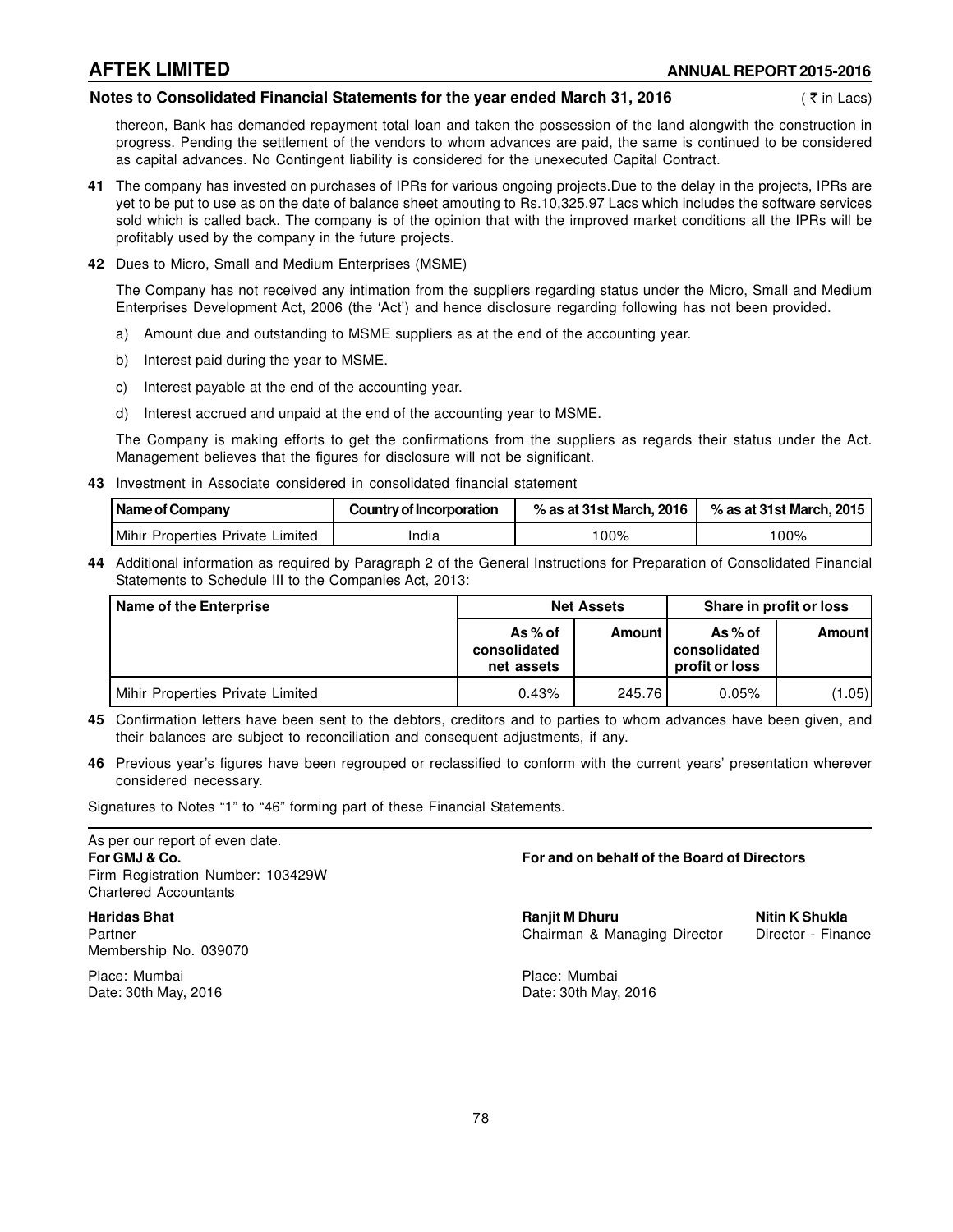## **SUMMARY OF FINANCIAL INFORMATION OF SUBSIDAIRY COMPANIES PURSUANT TO SECTION 212 OF THE COMPANIES ACT, 1956**

|                |                                                           | (₹ in Lacs)                                       |
|----------------|-----------------------------------------------------------|---------------------------------------------------|
| <b>Sr No</b>   | <b>Details</b>                                            | <b>Mihir Properties</b><br><b>Private Limited</b> |
| $\mathbf{1}$   | <b>Reporting Currency</b>                                 | <b>INR</b>                                        |
| $\overline{c}$ | Exchange Rate                                             |                                                   |
| 3              | Share Capital                                             | 145.00                                            |
| $\vert$ 4      | Reserves & Surplus                                        | 100.76                                            |
| $\overline{5}$ | <b>Total Assets</b>                                       | 252.20                                            |
| 6              | <b>Total Liabilities</b>                                  | 6.45                                              |
| 7              | Details of investment other than investment in subsidiary |                                                   |
| 8              | % of holding                                              | 100                                               |
| 9              | Turnover                                                  |                                                   |
| 10             | Profit before taxation                                    | (4.18)                                            |
| 11             | Provision for taxation                                    |                                                   |
| 12             | Profit after taxation                                     | (1.05)                                            |
| 13             | Proposed Dividend                                         |                                                   |
| 14             | Country                                                   | <b>INDIA</b>                                      |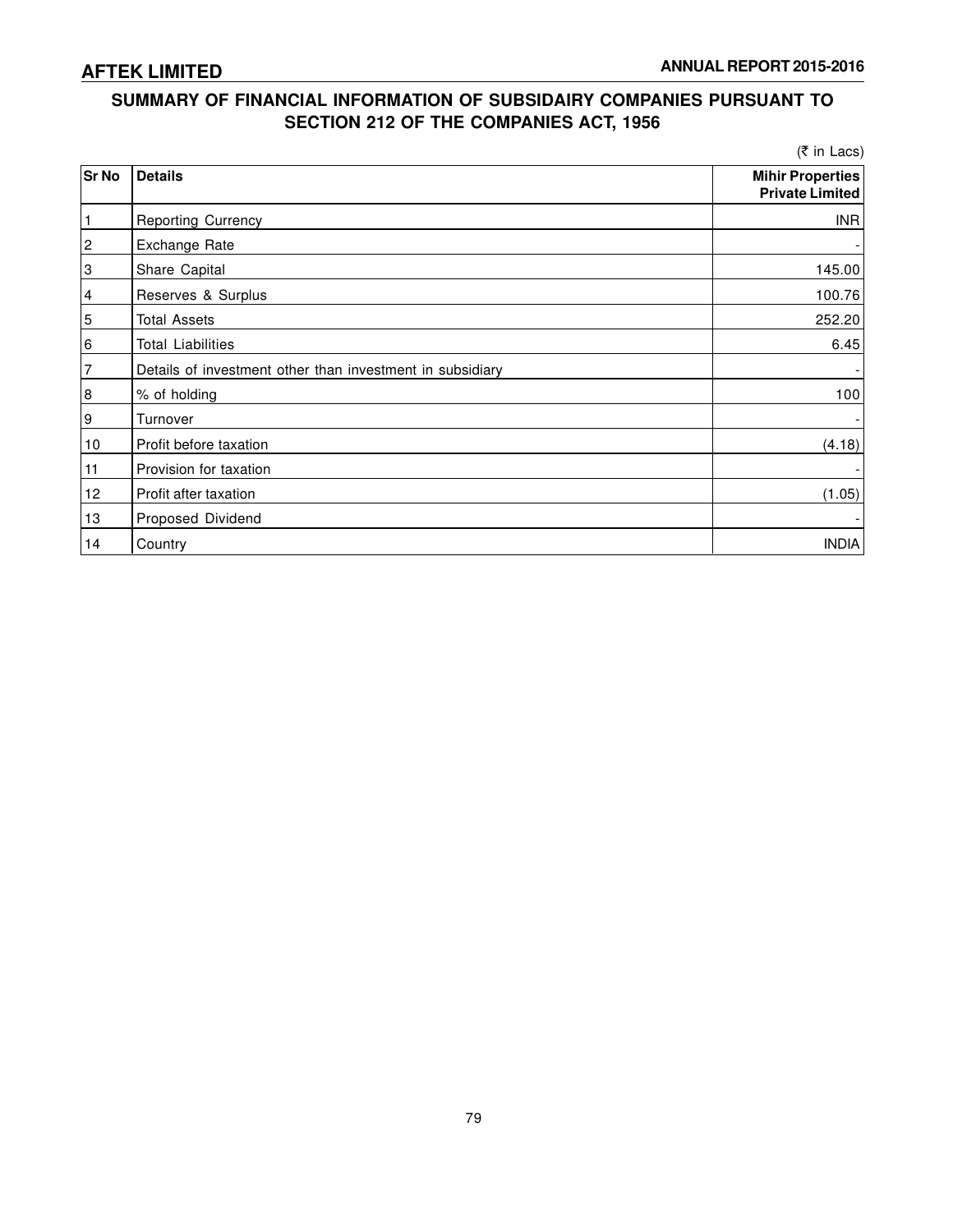

**AFTEK LIMITED**

CIN: L57220MH1986PLC039342

*REGISTERED OFFICE:* 16/A 2ND FLR PRABHADEVI INDUSTRIAL ,ESTATE THE ENTERPRISES, C0- OP.SOC.LTD, 408 VEER SAVARKAR MARG PRABHADEVI, DADAR-400025

## **ATTENDANCE SLIP**

### **29th Annual General Meeting on November 30, 2016**

Full name of Member (IN BLOCK LETTERS)

Reg. Folio No./ Demat ID

No. of shares held

Full name of Proxy / Authorized representative (IN BLOCK LETTERS)

I hereby record my presence at the 29th Annual General Meeting of the Aftek Limited at the Registered Office of the Company on Wednesday, 30th day of November, 2016.

Member's or Proxy's Signature

#### **Note:**

- 1. Shareholder / Proxy must bring the Admission Slip, duly signed, to the Meeting and hand it over at the entrance of the meeting hall.
- 2. Only Members who have not updated their PAN with the Company/Depository Participant shall use default PAN mentioned in the address sticker.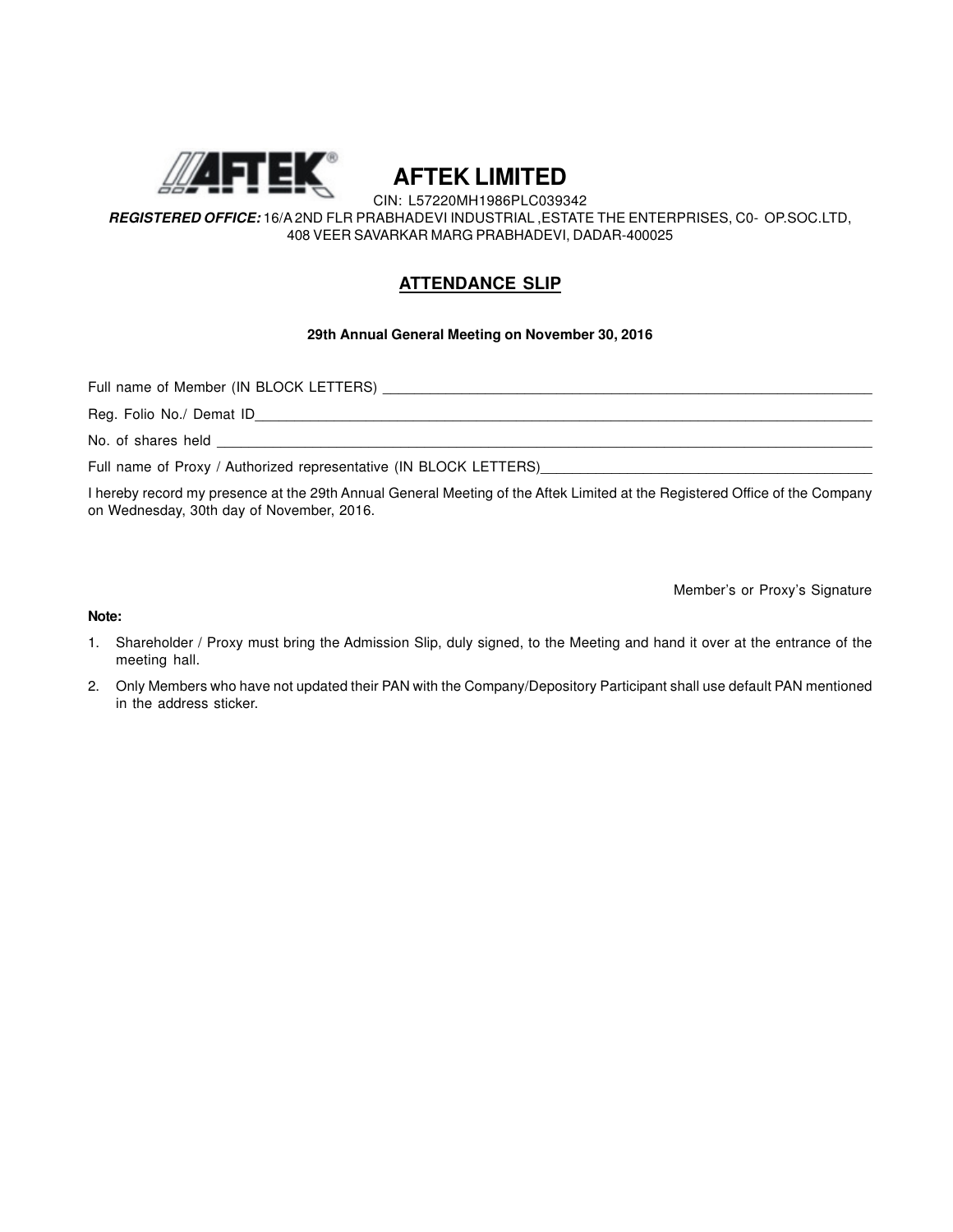

# **AFTEK LIMITED**

CIN: L57220MH1986PLC039342

*REGISTERED OFFICE:* 16/A 2ND FLR PRABHADEVI INDUSTRIAL ,ESTATE THE ENTERPRISES, C0- OP.SOC.LTD, 408 VEER SAVARKAR MARG PRABHADEVI, DADAR-400025

### **PROXY FORM**

**Pursuant to Section 105 (6) of the Companies Act, 2013 and rule 19 (3) of the Companies (Management and Administration) Rules, 2014. 29th Annual General Meeting – 30th November 2016**

| Name of the Member (s) |             |  |
|------------------------|-------------|--|
| Registered Address     |             |  |
| Registered Folio No.:  | <b>DPID</b> |  |
| No. of Shares held:    | Client ID:  |  |
| Email ID               |             |  |

I/We, being the Member (s) of ...................................shares of the above named Company, hereby appoint

as my/our proxy to attend and vote (on a poll) for me/us and on my/our behalf at the 29th Annual General Meeting of Aftek Limited to be held on the 30th day of November, 2016 at 10.30 a.m. on Wednesday at The Queenie Captain Auditorium, The NAB Workshop for the Blind, Dr. Annie Besant Road, Prabhadevi, Mumbai – 400 025 and at any adjournment thereof in respect of such resolutions as are indicated below:

| Resolution<br> Number    | <b>Resolution</b>                                                                                                                | For | Against | Abstain I |
|--------------------------|----------------------------------------------------------------------------------------------------------------------------------|-----|---------|-----------|
| <b>Ordinary Business</b> |                                                                                                                                  |     |         |           |
|                          | To consider and adopt the Audited Standalone & Consolidated<br>Financial Statement for the financial year ended 31st March, 2016 |     |         |           |
| 2)                       | To appoint Auditors and fix their remuneration                                                                                   |     |         |           |

Signed this.................day of...................2016

Signature of shareholder:……………………......................

Affix

Г

Stamp

Signature of Proxy Holder(s): ………..…………........................

|                                         | AHIX    |
|-----------------------------------------|---------|
| Signature of Proxy Holder(s):  Rupee. 1 |         |
|                                         |         |
|                                         | l Stamp |

Note:

- 1. The form of proxy in order to be effective should be duly completed and deposited in the Registered Office of the Company not less than 48 hours before the commencement of the meeting.
- 2. The Proxy need not be a member of the company.